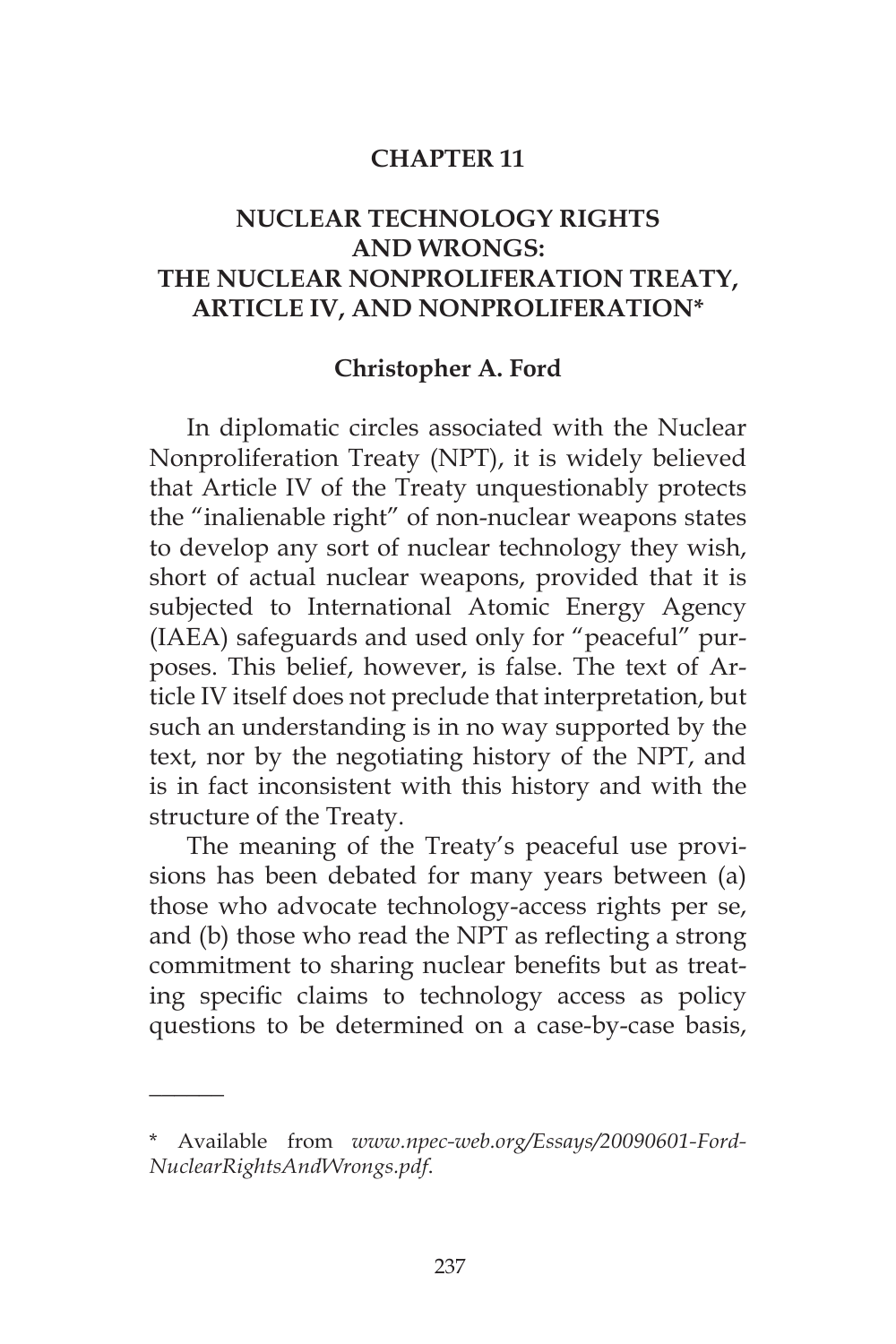informed by considerations such as the ability of safeguards to provide timely warning of misuse. Of these two camps, the latter, the "safeguardability" school offers the stronger argument.

The policy-focused, benefits-sharing approach advanced by "safeguardability" theorists is not only more consistent with the Treaty's text and negotiating history, but also quite consonant with long-standing themes in the international community's struggle with nuclear technology issues since the dawn of the nuclear age. By contrast, theories of access rights would require concluding, against the evidence, that these long-standing themes were suddenly and utterly repudiated during the NPT's drafting. Worse, access rights would turn Article IV into a mechanism for undermining the rest of the Treaty by facilitating the spread of the (fissile material production) technologies that are critical to making nuclear weapons. This is not merely unwise and untenable as a matter of public policy, it is, in fact, an inferior answer as a matter of legal interpretation. The safeguardability approach, however, reconciles the text of Article IV with the rest of the Treaty, with its negotiating record, and with long-standing international approaches to nuclear technology. While both views of Article IV may be "legally available," the policy-privileging safeguardability interpretation is far superior, both substantively and legally.

Significant consequences follow from properly understanding safeguardability as the best framework for understanding nuclear technology "rights" under the peaceful use provisions of the NPT. First, IAEA nuclear safeguards must be the focus of great attention and detailed study, particularly with regard to their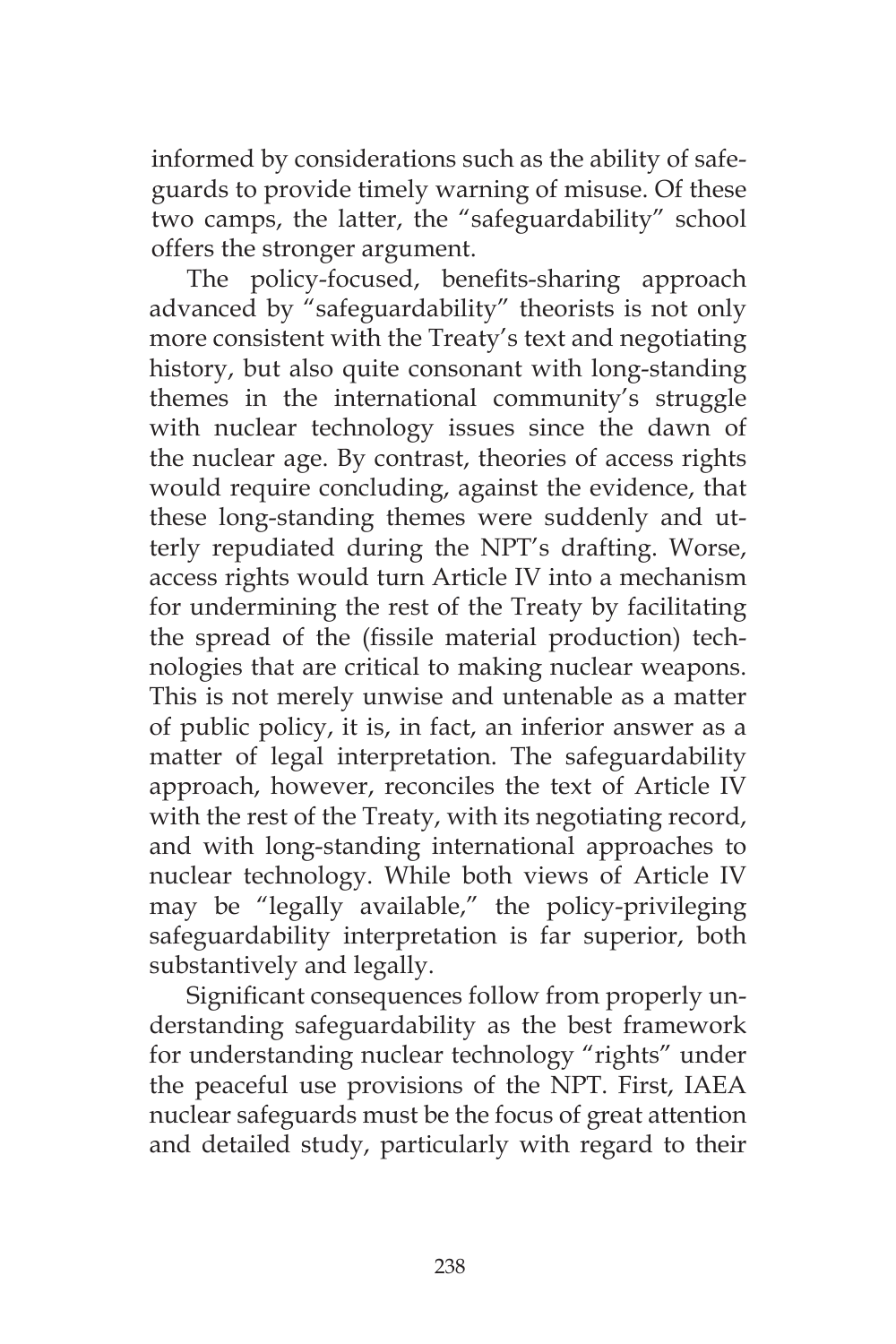ability to provide an adequate warning of misuse in sufficient time to permit the international community to mount an effective response. This is a critical factor, for upon considerations of effective safeguardability will hinge whether claimants in fact possess the "right" to nuclear "benefits" in any particular technological form. Second, the international community must develop a rational and defensible standard for assessing the real economic and developmental benefit offered by nuclear technologies—not merely in their own right but also vis-à-vis non-nuclear alternatives—in order to allow possible the exercise of informed policy judgment to determine the form that "benefit"-sharing should take.

## **INTRODUCTION**

Contemporary diplomatic debates regarding the NPT have become conspicuous for the disagreements they reflect not merely over nonproliferation *policy*, which is somewhat expected, but also over the fundamental *meaning* of key portions of the Treaty itself. One of the most interesting debates over the meaning of the NPT today concerns Article IV of the Treaty: its provisions concerning the peaceful uses of nuclear energy. On one side, representing the seeming preponderance of diplomatic opinion on the subject—as well as, it must be said, no small amount of acquisitive selfinterest by nuclear technology "have-not" countries are the advocates of an interpretation that sees Article IV through the lens of technology access rights. On the other side stand those more focused upon vindicating the Treaty's *nonproliferation* components (Articles I, II, and III), and who think that the NPT's commitment to nonproliferation may on occasion require *refusing*  requests for technology sharing, or concluding that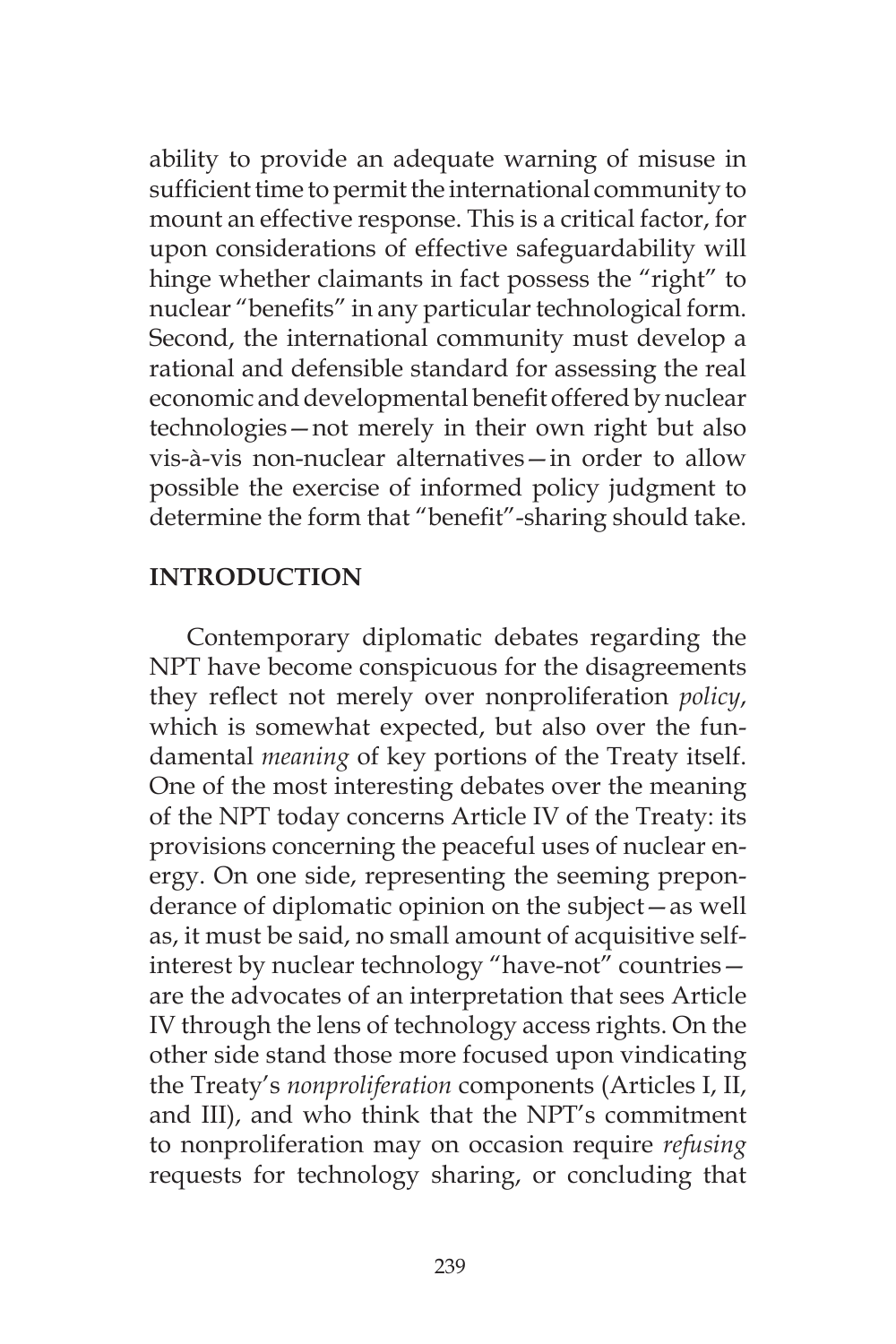*certain* capabilities are simply not able to be possessed safely by non-nuclear weapons states *at all—*even for "peaceful" purposes.

These debates have acquired both great salience and all too much venom as a result of Iran's decision to adopt the movement for Article IV "rights," while secretly pursuing a program of uranium enrichment and plutonium reprocessing in violation of not just its nuclear safeguards commitments under Article III but also—given the apparently now general agreement that Iran's nuclear program was designed to give it the ability to build nuclear weapons—of Article II. The diplomatic confrontation has been especially acute since the embarrassing public revelation in August 2002 of much of Iran's hitherto clandestine nuclear program.

This chapter outlines the contentious debates underway today concerning Article IV, and it outlines the history of the international community's efforts to grapple with the challenge of nuclear technology control. This chapter discusses the problematic text and ambiguous negotiating history of Article IV itself, and then it offers an alternative view to the *accessprivileging* which underlies the conventional wisdom of much of today's diplomatic community. In place of the rigid *rights-fetishism* of what has now become Article IV's conventional interpretation, I argue for a *policy-privileging* understanding of that provision one that embodies a strong ethic of *benefits*-sharing but without any commitment to the sharing or permitting the possession of any particular nuclear technology.

This approach, I argue, is the best way to reconcile the confusing text of Article IV and the complexity of its negotiating history, and the one most substantively consistent with the long history of how key players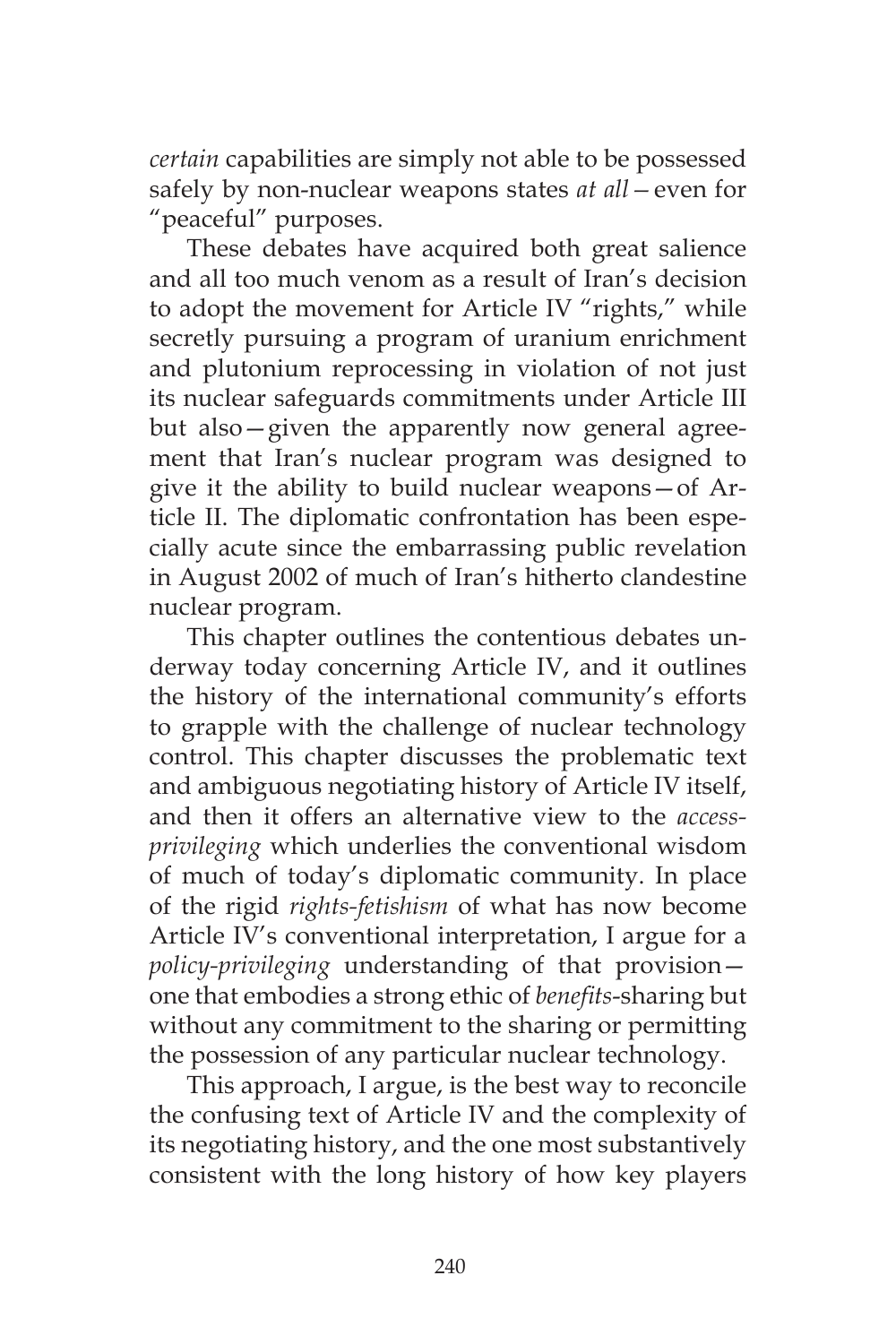struggled with the challenge of technology control in the years leading up to the drafting of the Treaty. Most importantly, while competing interpretations may also be legally available, I contend that the policy-privileging, benefits-sharing approach is the best interpretation of Article IV to make it consistent with the rest of the NPT—thus ending the dangerous and indeed regime imperiling opposition that has been developing between the Treaty and its peaceful use provisions under the more rights-focused view.

### **THE GREAT ARTICLE IV DEBATE**

The NPT deals with the issue of peaceful nuclear uses in two places, both of which we shall see are highly relevant. In the Preamble, it affirms:

the principle that the benefits of peaceful applications of nuclear technology, including any technological byproducts which may be derived by nuclear-weapon States from the development of nuclear explosive devices, should be available for peaceful purposes to all. . . ."1

Article IV adds detail to this idea, declaring in its two paragraphs that:

(1) Nothing in this Treaty shall be interpreted as affecting the inalienable right of all the Parties to the Treaty to develop research, production and use of nuclear energy for peaceful purposes without discrimination and in conformity with Articles I and II of this Treaty;

(2) All the Parties to the Treaty undertake to facilitate, and have the right to participate in, the fullest possible exchange of equipment, materials and scientific and technological information for the peaceful uses of nuclear energy. Parties to the Treaty in a position to do so shall also cooperate in contributing alone or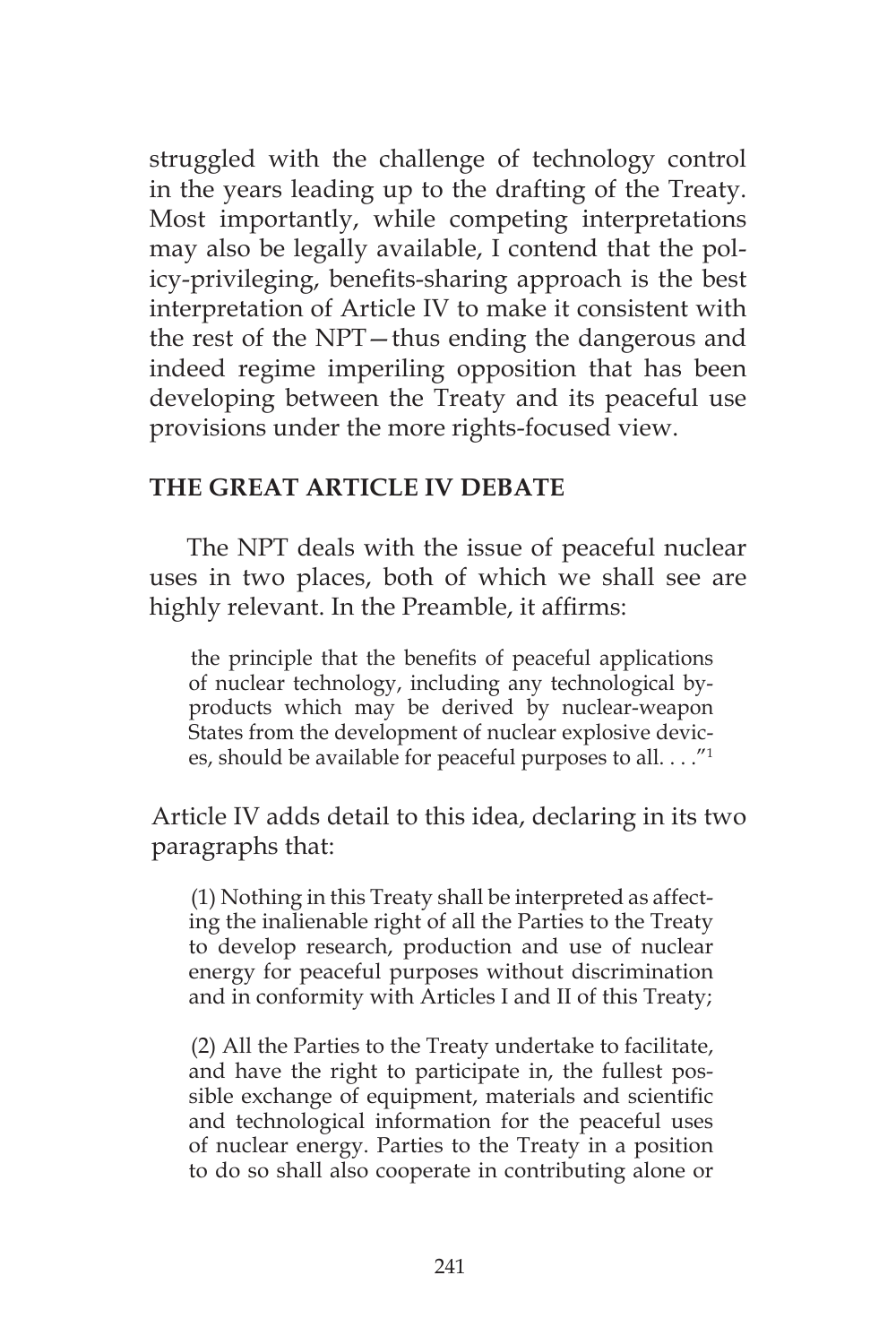together with other States or international organizations to the further development of the applications of nuclear energy for peaceful purposes, especially in the territories of non-nuclear-weapon States Party to the Treaty, with due consideration for the needs of the developing areas of the world.<sup>2</sup>

While everyone seems to agree that the NPT embodies a strong commitment to sharing the benefits that nuclear technology can bring to mankind, making sense of exactly what the notably unspecific phrasing of Article IV actually *requires* as a matter of law is quite contentious. As it turns out, this issue is also of quite considerable importance—which is why Article IV issues have emerged as a contentious and significant arena of debate and discussion in contemporary diplomatic and policy circles.

#### **The Stakes.**

To put it crudely, the issue is of importance because of the potentially enormous cost of getting the answer wrong. Nuclear energy technology has presented great challenges to the international community for many decades, and governments have always struggled to walk a tightrope between the benefits it might bring and the dangers it so clearly might also present. I once summarized this tension when I was in an official capacity when I stated that,

[n]uclear energy . . . has always had a Janus-faced aspect, offering humankind both great peril and extraordinary promise." Nuclear weapons scientist Robert Oppenheimer's well-known quotation from the *Bhagavad-Gita* upon witnessing the first nuclear weapons test drew from a verse which, in its entirety, references not just the destructive power of Death, but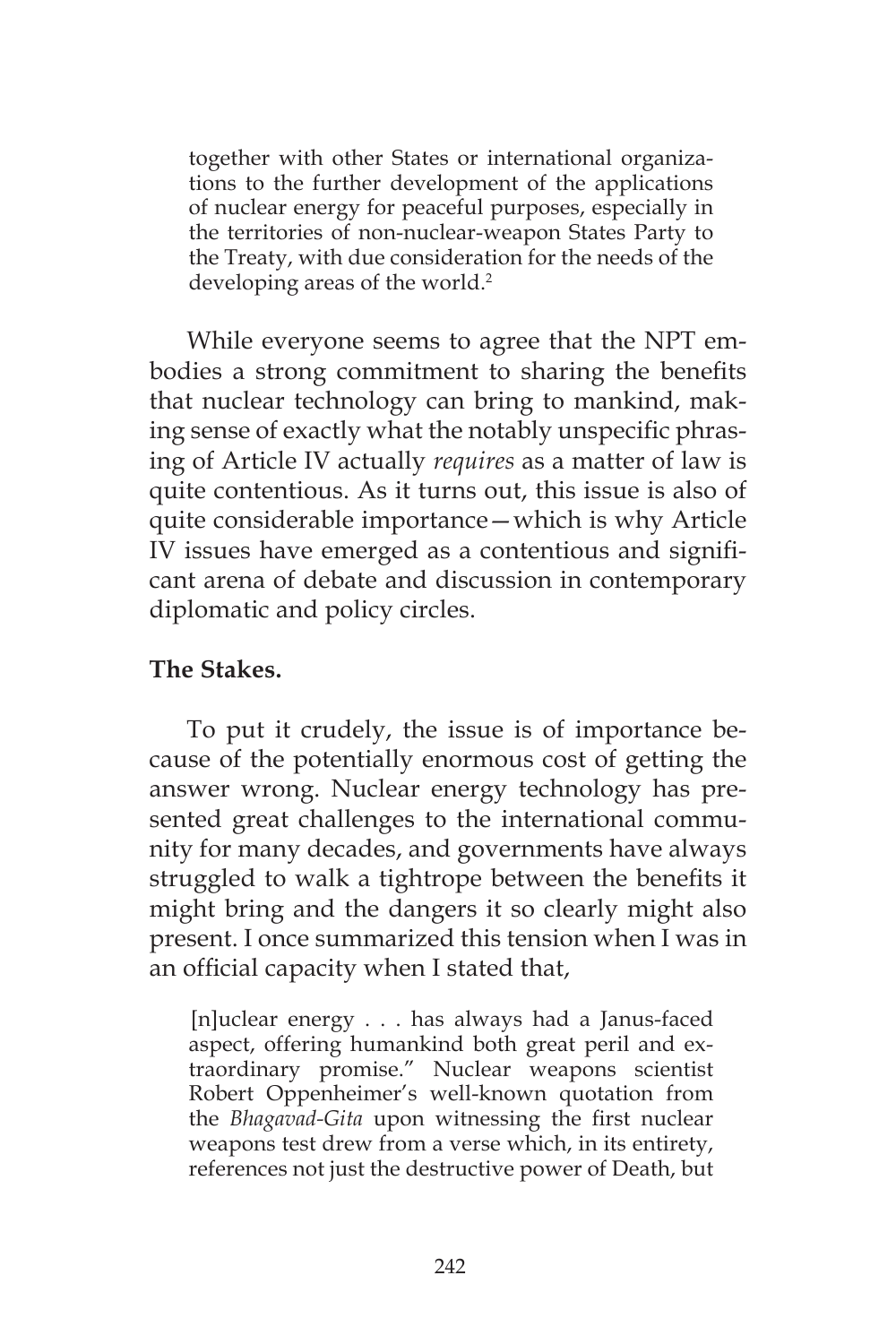also the creative power that forms the origin of things yet to be. Nuclear technology is like that: it embodies a nearly unbelievable power to destroy, but at the same time an extraordinary power to create—to enrich our lives, to provide the electric power by which we may read at night, to produce potable water from the ocean's brine, to help cure deadly diseases, and to enable science and industry to advance in innumerable ways that can improve the quality of life for people in all societies."3

Nuclear technology has been significantly advanced since the magnitude of this challenge first became apparent, but it has long been quite clear—and remains at least as true as ever—that some balance must be struck between the two faces of the nuclear Janus-god. Our efforts to exploit nuclear technology for good must always be tempered by an awareness of, and consideration for, the dangers inherent in such knowledge. Clearly, getting the answer wrong could have terrible implications, either in impeding technological and economic developments that might otherwise bring enormous benefits to mankind or, worse, in leading to an increased likelihood of global instability and indeed nuclear warfare by facilitating the proliferation of nuclear weapons capabilities.

In recent years, in fact, the stakes have been rising. On the one hand, in the face of increasing global energy needs and increased worries about how to control the impact of fossil fuel combustion on climate change, there has been much talk of a "nuclear renaissance." Electricity generation by means of nuclear power reactors has been described by many as an important part of the solution to the world's 21st-century energy security and climate change dilemmas. Many governments around the world have proclaimed an interest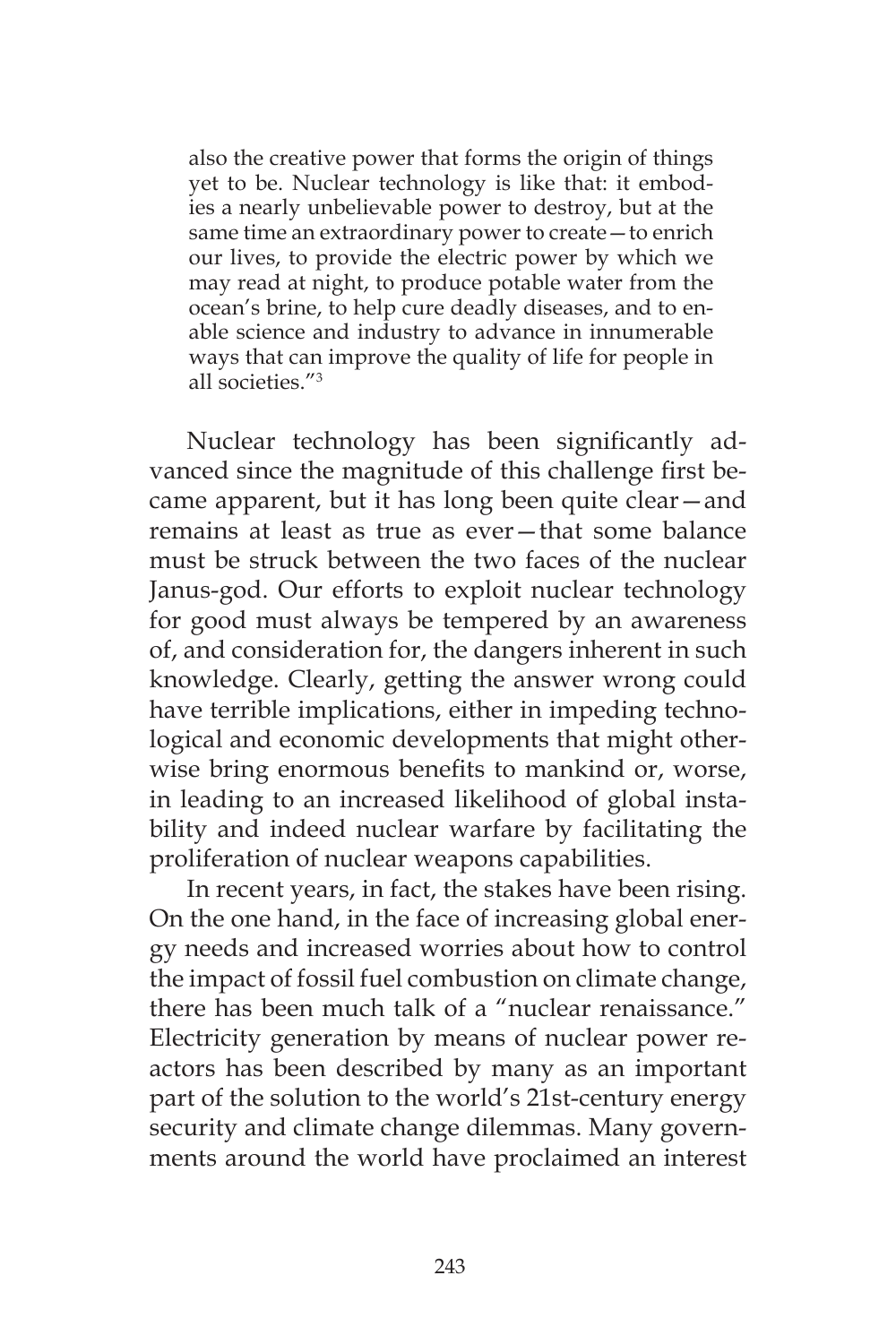in developing nuclear reactor programs,<sup>4</sup> supplier states are currently taking advantage of a recentlyagreed exception to the rules of the Nuclear Suppliers Group (NSG)<sup>5</sup> in order to seek lucrative contracts with the energy-hungry state of India, and even some environmentalists are reportedly rethinking their longstanding opposition to nuclear power in light of fossil fuel-related climate change.<sup>6</sup>

On the other hand, it has also become increasingly clear that the spread of nuclear technology—or at least of certain types of nuclear capability—can have grave proliferation and global security implications. Since the early 1990s, and culminating with that country's test of a nuclear weapon in October 2006, it has been apparent that North Korea used the pursuit of a "peaceful" nuclear reactor program as cover for its weapons development efforts. Since early 2004,<sup>7</sup> moreover, it has been publicly known that renegade Pakistani nuclear scientist and smuggler A. Q. Khan played an extraordinary role for many years in providing uranium enrichment and other technology to the nuclear weapons development programs of a number of problematic regimes around the world, including Libya, North Korea, and Iran. Most dramatically, from an Article IV perspective, controversies over the discovery of Iran's long-secret nuclear program have engaged diplomats, policymakers, and observers alike in fierce disputes over precisely what ostensibly "peaceful" nuclear capabilities Iran can safely be permitted to employ.

These latter developments have sparked renewed interest in how to handle the potential proliferation challenges of the spread of uranium enrichment and plutonium reprocessing (a.k.a. ENR) technology as part of the full nuclear fuel cycle. As official U.S. state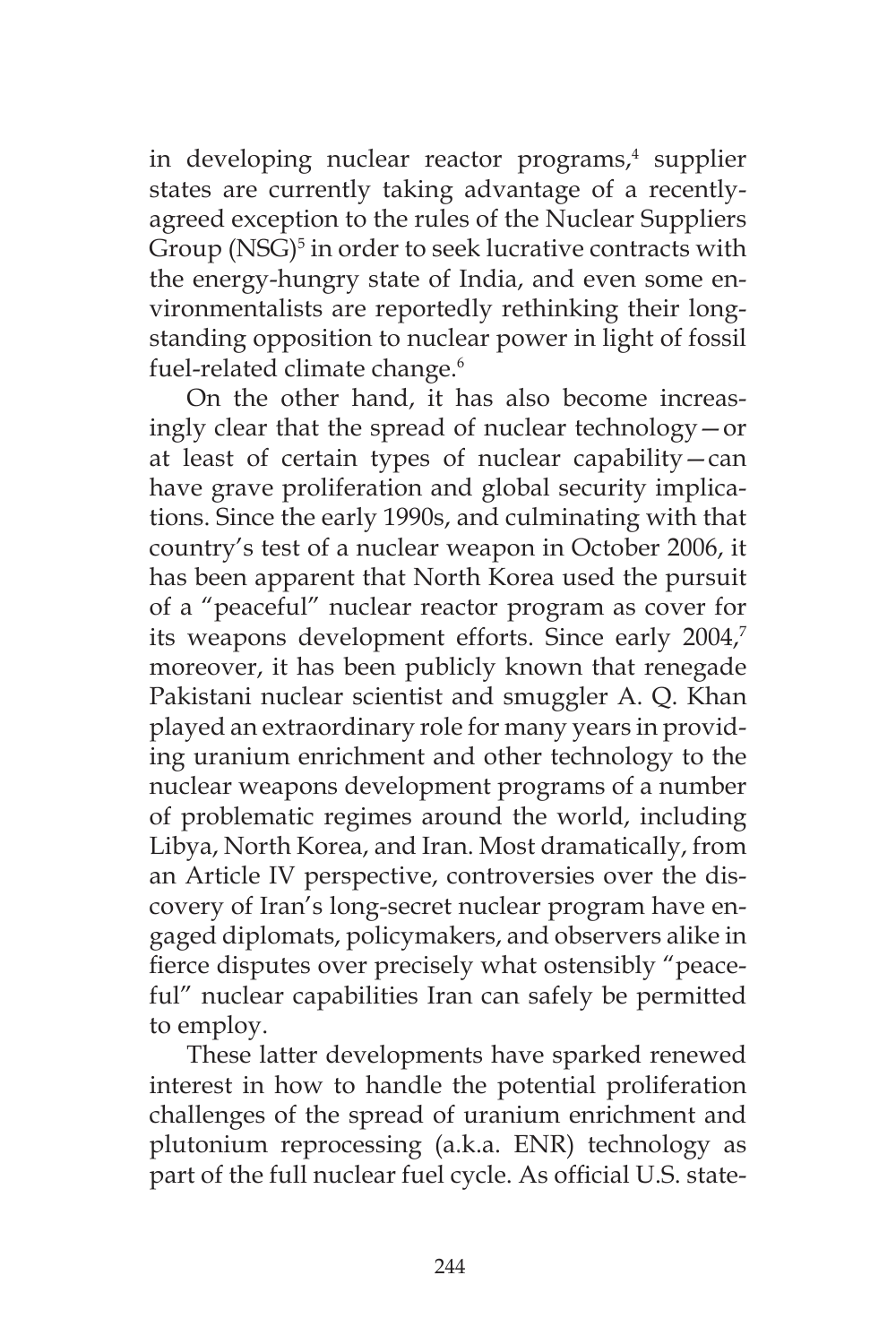ments have explained it,

the ubiquitous availability of uranium enrichment capability—or its analogue, plutonium production and reprocessing—also necessarily entails a capability to develop nuclear weapons. The basic physics and operating principles of nuclear weapons have been known publicly for many years now, and it has long been understood that the greatest technical barrier to massive and widespread proliferation has been the difficulty of acquiring sufficient quantities of weapons-usable fissile material. Anyone who can enrich (or reprocess) can overcome this hurdle to weapons development helping open the door to the incalculable dangers of a proliferated world.8

Spreading availability of ENR thus threatens to confront the international community with a growing number of states becoming what the Director General of the IAEA has called "virtual nuclear weapons states."9 Most observers plausibly assume that a world in which many countries are in a position to develop nuclear weapons with little or no notice would be a profoundly unstable one, and that the spread of ENR could likely undermine—and here one might go so far as to say "destroy"—the nonproliferation regime.

To help forestall such potentially destabilizing effects, various supplier states, and the IAEA itself, have advocated approaches to providing would-be reactoroperating states with reliable sources of nuclear fuel. The idea behind these proposals is to obviate any perceived need for such states to independently pursue nuclear fuel-making by means of acquiring enrichment or reprocessing capabilities. The United States, for instance, has proclaimed its desire to

work . . . with the producer states and the IAEA to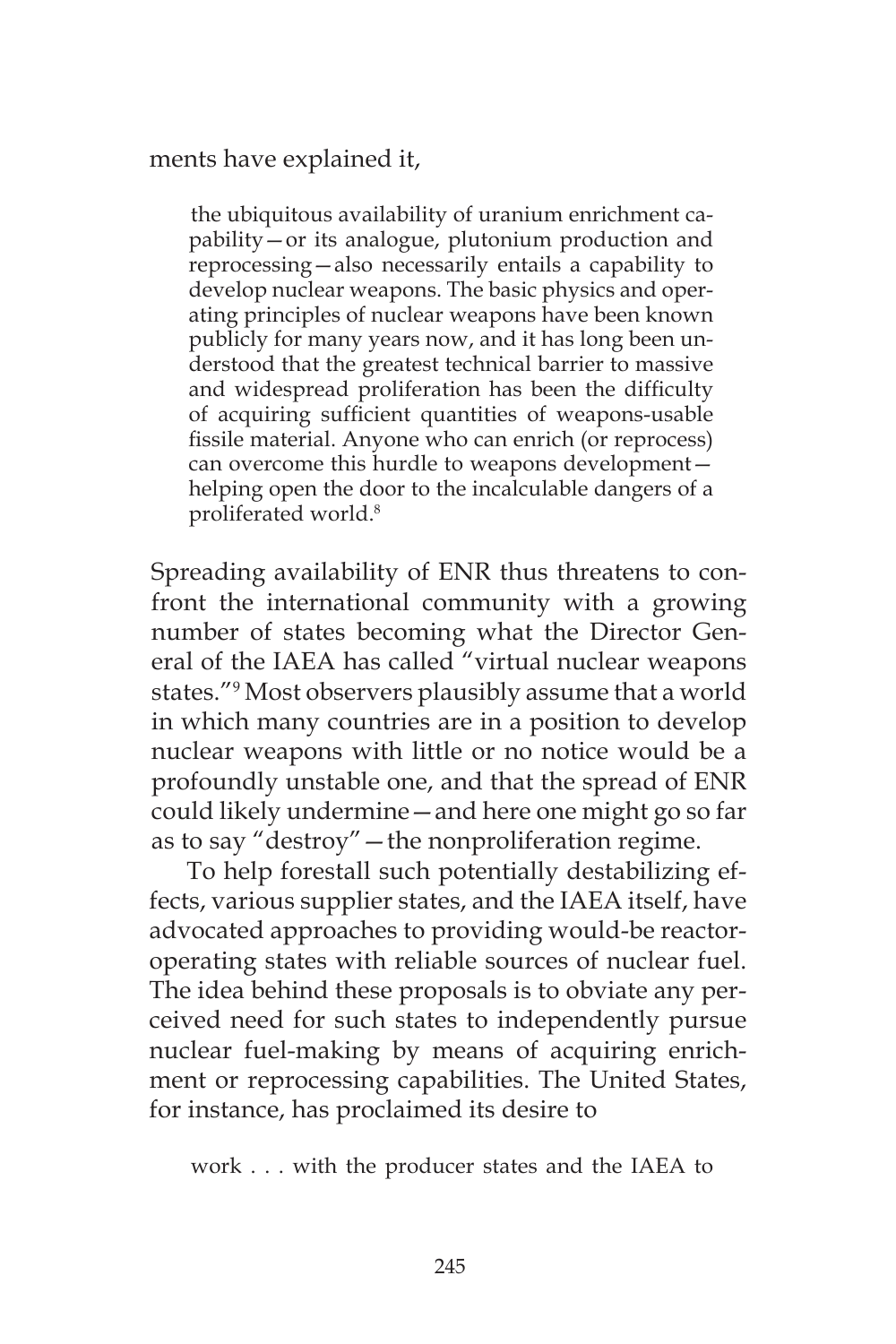develop broad cooperative programs for fuel-supply assurances . . . [through] a reliable system of fresh fuel supply and spent-fuel management services, [and] to build upon and reinforce the efforts currently underway [at the IAEA] in Vienna to create a reliable fuel supply system that might include an IAEA overseen fuel bank as a supply of "last resort."<sup>10</sup>

The aim of such efforts is "to provide such attractive and responsible cooperative alternatives that countries offered the chance to participate will choose to forego involvement with ENR."11

Presumably out of deference to the diplomatic sensitivities of such a persuasive exercise—that is, either because they think there *do* exist ENR rights under the NPT but that such things are most prudently not spoken of, or because it would irritate technology seeking diplomatic partners to point out that their legal arguments are illusory—many Western countries have gone to considerable trouble to avoid taking a position on the actual legal meaning of the Treaty's peaceful use provisions. At the 2005 NPT Review Conference, for instance, a working paper offered by several Western governments carefully refrained from spelling out what Article IV actually entails, instead stressing that whatever rights it *may* enshrine are not ones that countries necessarily *have* to act upon. "States may choose individually not to exercise all their rights," the paper carefully noted, "or to exercise those rights collectively."12

In a similar vein, the European Union (EU) tapdanced around the question by declaring that "[t]he right to peaceful uses of nuclear energy remains undisputed," but without describing what it actually means to have such a right. Instead, the EU's working paper on the subject merely pleaded the policy mer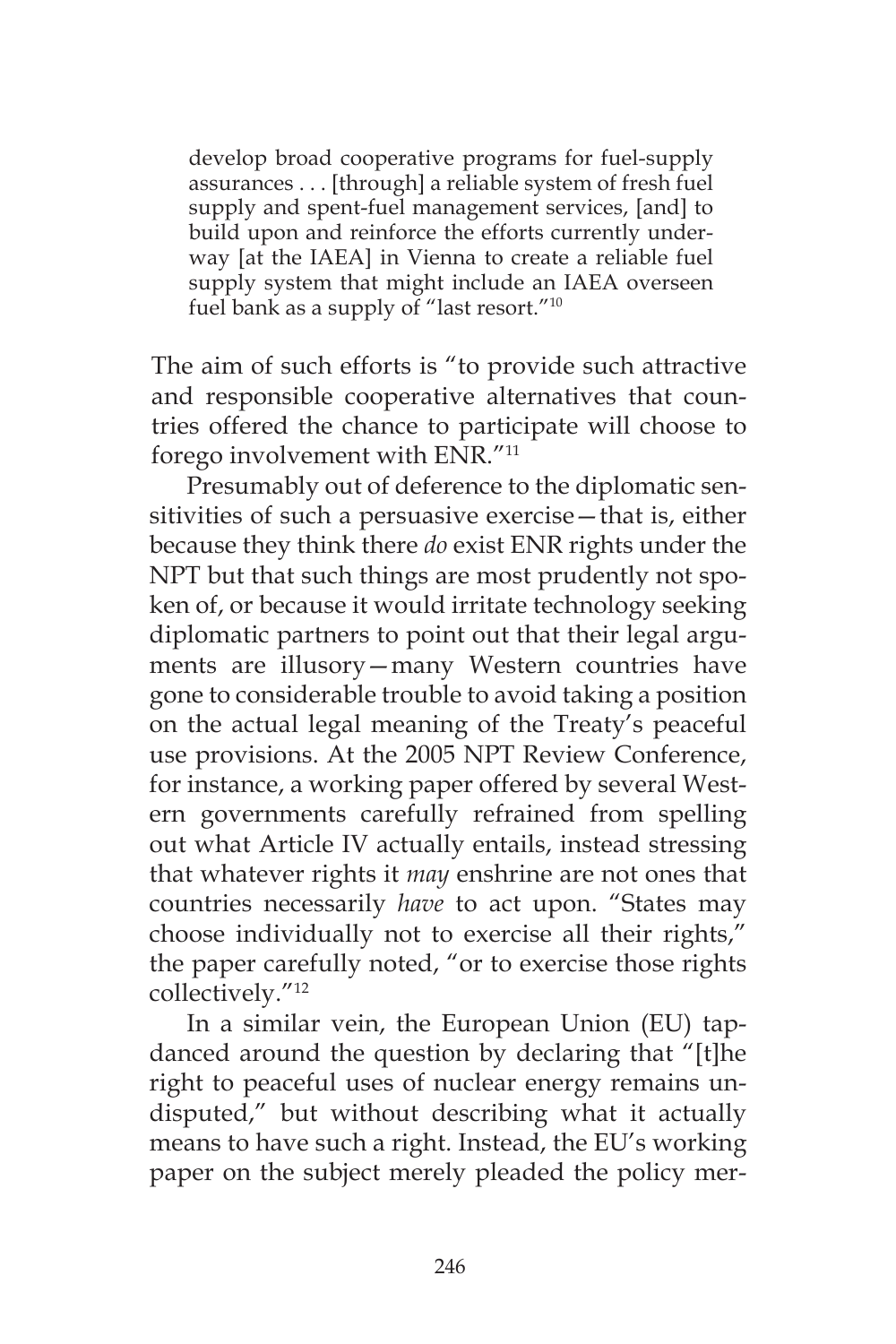its of "multilateralizaton/guarantees of access to the fruits of the most sensitive parts of the nuclear fuel cycle." The EU hoped, in other words, that a system of fuel-supply assurances—that is, for ensuring that states' needs for nuclear fuel were reliably met without any need for them to develop enrichment or reprocessing—would be seen as an acceptable "means of *implementing* the right [described in Article IV] . . . while at the same time avoiding the risks of proliferation."13

To the extent that the fuel-supply based "enticement" approach works,<sup>14</sup> it may succeed in avoiding a real reckoning with the legal meaning of the peaceful use provisions of the NPT. If it does not, however and it must here be admitted that the principal (and most urgent) target of such fuel-supply blandishments, Iran, has to date shown no interest whatsoever in giving up its emerging nuclear weapons "option" it will not be possible to avoid struggling with Article IV. If countries cannot be bribed out of any desire to possess ENR technology in the first place, it will be necessary to take a position on what specifically, any such "rights" actually are, and the fate of the nonproliferation regime may hang upon the outcome.

### **The Contenders.**

It would be an oversimplification to describe there being only two or three camps in the broad and conceptually messy international debates that have been developing over peaceful use benefits under the NPT. Nevertheless, it may be convenient to divide the protagonists into two broad categories.

1. The Technology-Seekers. Countries that are, for various reasons, less concerned with preventing nuclear weapons proliferation than with using the NPT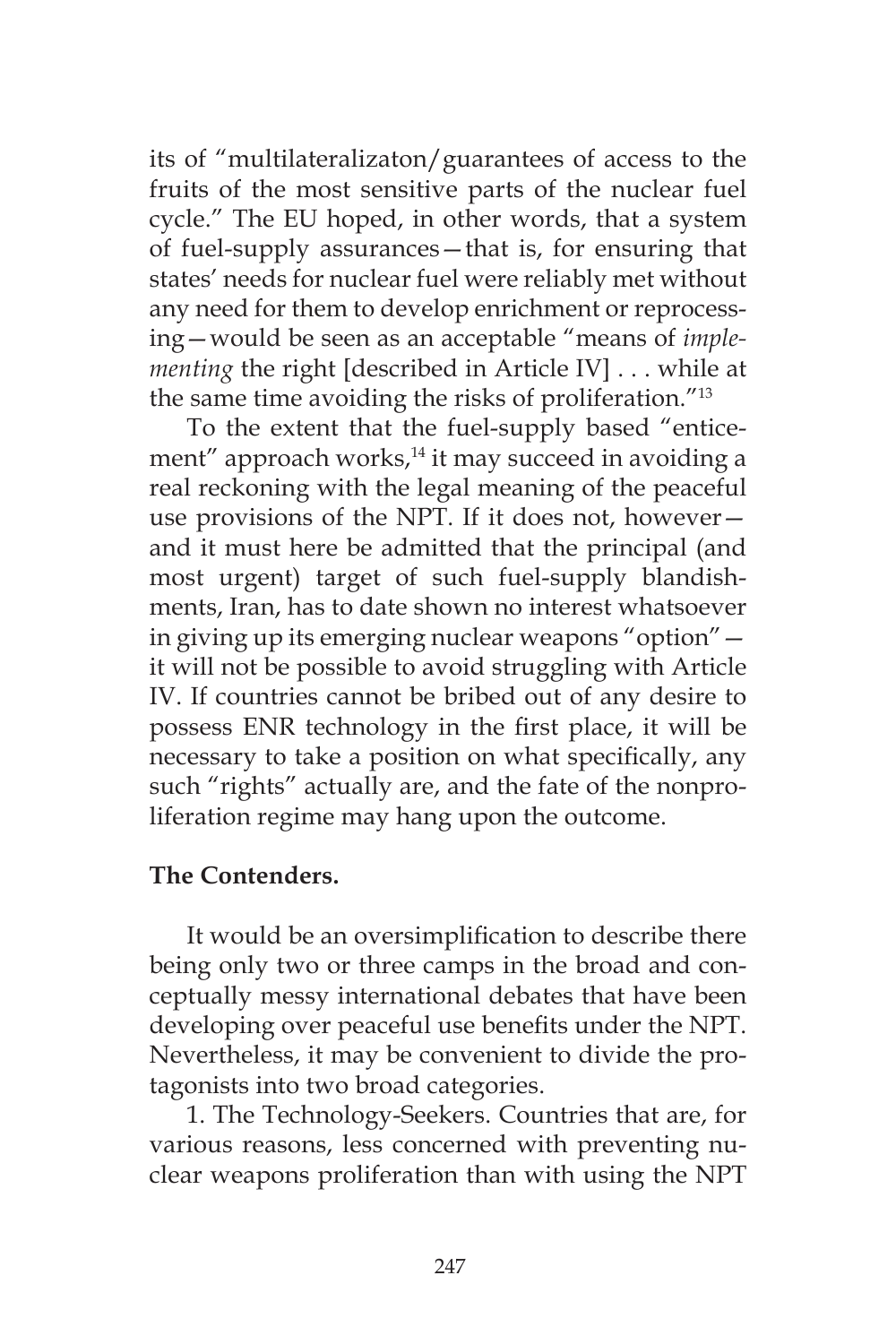as a tool to spur technology transfers from nuclear suppliers—that is, from the privileged "have" states of the modern international system, none of whom are more resented than the five powers who are also recognized by the NPT itself as the only States Party to the treaty permitted to possess nuclear weaponry<sup>15</sup> $$ see in Article IV a potentially powerful weapon. After all, if indeed it was the case that the NPT recognizes or conveys nuclear technology-access "rights," what could be more appropriate than insisting upon what one is owed *as of right*?

Some states thus defend a view of Article IV that gives nonpossessors a right to develop—or perhaps even to be *given—*the full range of nuclear-related technology short of actual weaponization techniques, provided that they promise to use all of it exclusively for peaceful purposes and subject their activities to IAEA safeguards. The "inalienable right" of Article IV is often brandished as an absolute trump card that is expected to make nonproliferation risks (which are, after all, merely *policy* considerations) take a back seat. As the People's Republic of China revealingly phrased it in a paper delivered to the 2005 NPT Review Conference, "[n]on-proliferation efforts should not undermine the legitimate rights of countries, especially the developing countries, to the peaceful uses of nuclear energy."16

Some governments have even attempted to use Article IV to undermine nonproliferation export controls. Cuba, for instance, argued at the 2005 Review Conference that "the unilateral restrictions put in place by some States parties to the Treaty" have "impeded other States parties' peaceful uses of nuclear energy." In fact, the very existence of "export-control regimes . . . which, in practice, seriously hamper the inalien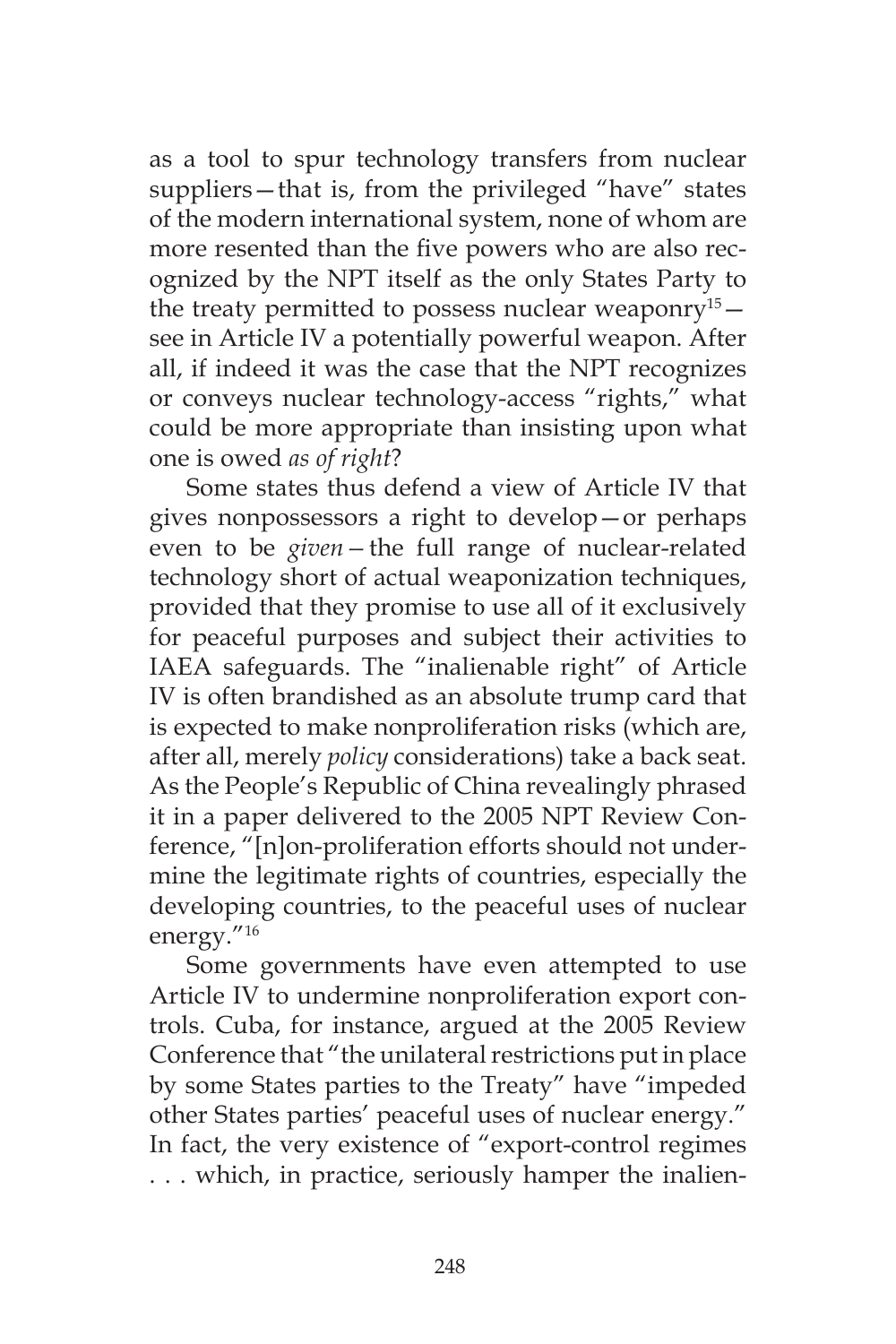able right of all States to use for peaceful purposes the various nuclear-related resources and technologies available" was entirely "unacceptable." In short, Cuba said, nonproliferation export controls were "a violation of the Treaty, and should cease."17

Given Iran's efforts since 2002 to defend its previously secret but now well-known nuclear program, its long-standing noncompliance with IAEA safeguards, and its defiance of legal requirements imposed by the United Nations (UN) Security Council to suspend enrichment and reprocessing-related activity, it is perhaps not surprising that the clerical regime in Tehran has taken an extreme view of Article IV. However, Iranian officials did not just develop their strong view of Article IV only after Iran was embarrassingly revealed in August 2002 to be pursuing a secret nuclear program aimed at uranium enrichment and the construction of a heavy-water reactor ideally suited for plutonium production. In fact, Iran apparently staked out these Article IV claims years earlier—at a time when its secret nuclear efforts still remained unknown to the world, apart from accurate but unheralded warnings from arms control verification and compliance experts in the United States.18

As Etel Solingen has recounted, before the 1995 NPT Review and Extension Conference, "Iran threatened to withdraw from the NPT because of imputed U.S. violations of Article IV granting members full access to equipment, materials, and scientific and technological information for peaceful purposes."19 Iran's emphasis in 1995, upon its purported "right" to whatever "peaceful" nuclear technology it wanted, was likely no coincidence. It was that year that Russia and Iran agreed to a nuclear cooperation agreement that led to the construction of the current nuclear reactor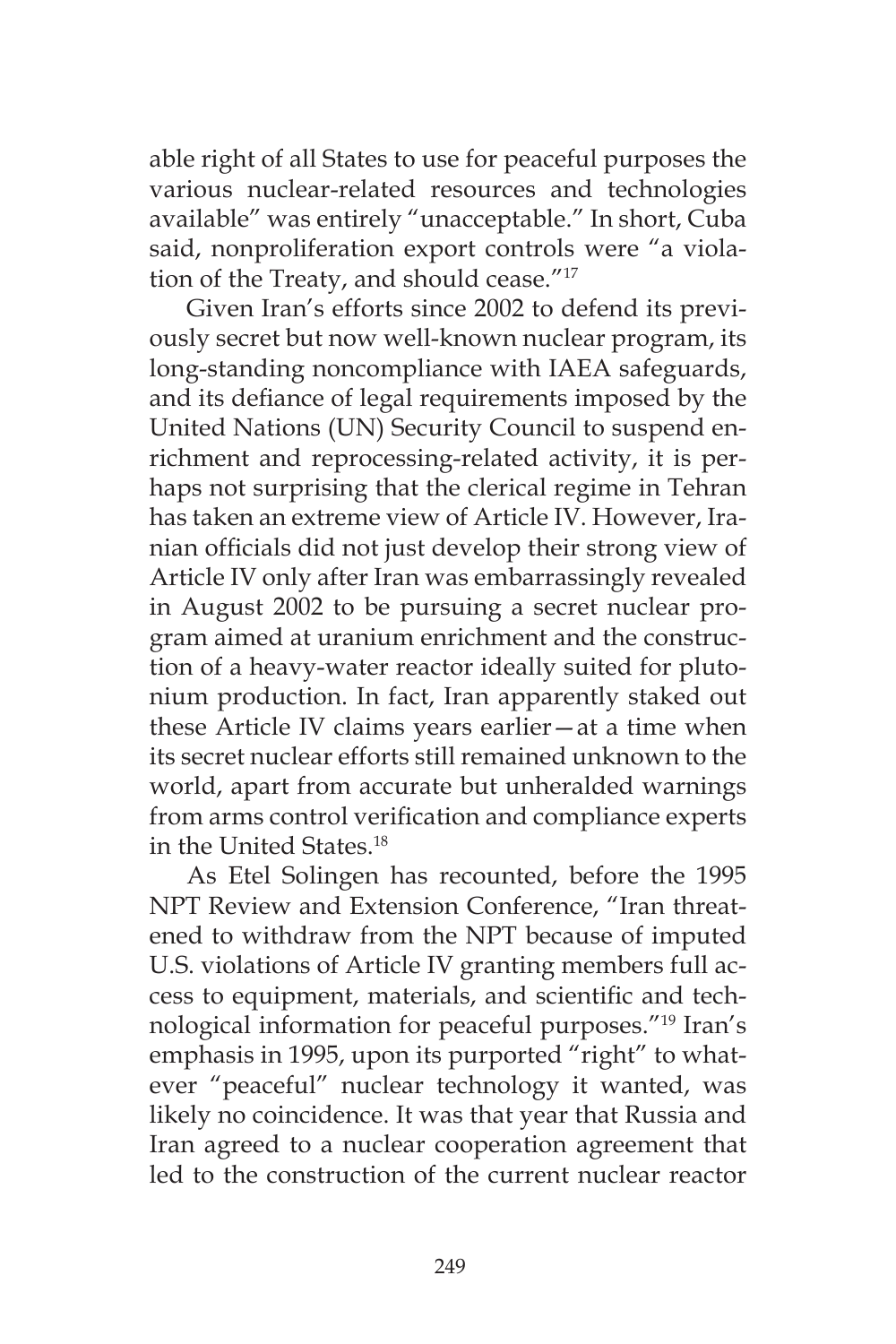at Bushehr and apparently included a side protocol subsequently canceled (and then denied) by Russia in the face of international pressure—for the construction of a gas centrifuge plant for the enrichment of uranium.20

The Russian deal was not the clerical regime's first effort to acquire fissile material production capabilities. It had secretly begun experiments with uranium conversion as early as 1981, imported uranium yellowcake as early as 1982, started a gas centrifuge program at least as early as 1985, obtained centrifuge designs and other information beginning at least in 1987 (from the smuggling network run by Khan), carried out plutonium separation experiments beginning in 1988, began experiments with creating neutron sources [usable in nuclear weapons triggers] from polonium in 1989, and imported its first supply of uranium hexafluoride centrifuge feedstock in 1991<sup>21</sup>-from China, no less: a fellow believer in the merely secondary importance of nonproliferation. None of this activity was reported to the IAEA as required by Iran's nuclear safeguards agreement; it only came to light during the investigations that followed the press leaks of August 2002.

At any rate, in the years after the public revelation of these secret efforts, Iran stepped up its Article IV campaigning. It is not simply that Iran has defended its development of ENR capabilities in Article IV terms. Iran also asserts that supplier states are legally required to *make available* whatever technology it desires for the peaceful purposes it claims. In April 2008, for instance, Iran's representative declared that "[r] estrictions imposed by nuclear suppliers" for nonproliferation reasons were "[c]lear violations of Article IV obligations . . . in depriving the States parties from [sic] the exercise of their inalienable right."<sup>22</sup> Article IV,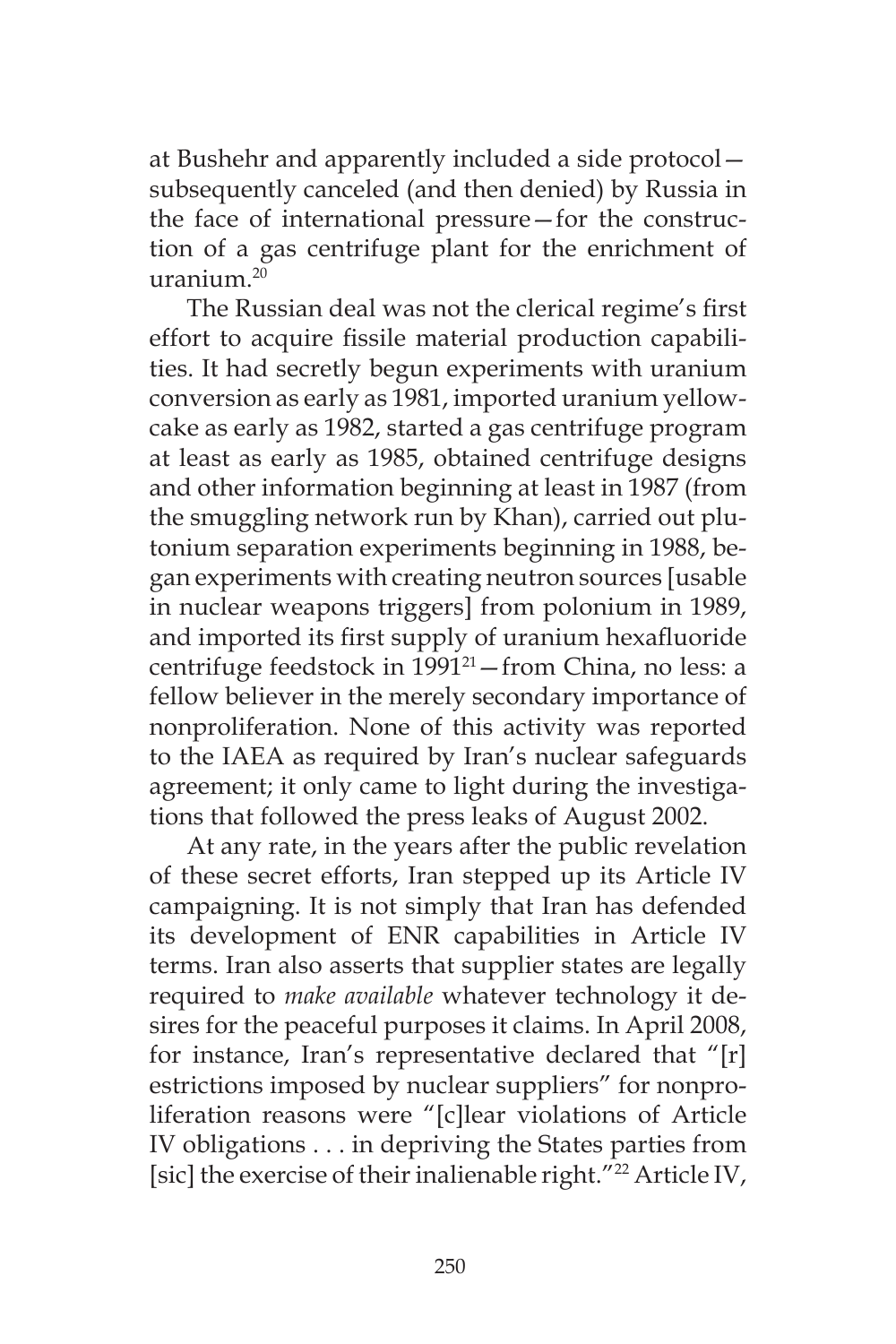in other words, is seen as a potent weapon for Iran's fight against "nuclear apartheid,"<sup>23</sup> by which Tehran means an international system in which not everyone is allowed to have whatever nuclear technologies they wish.

At an NPT meeting in May 2009, the Iranians offered even more aggressive arguments, defending an absolutist vision of Article IV and describing it not merely as one pillar of the NPT but as the "very foundation of the Treaty."24 (So important is technologypromotion to the NPT, in fact, that this principle seems in Iranian minds to have overridden the nonproliferation conformity requirement in the last 10 words of the first paragraph of Article IV.25 "[N]o State party," claimed the Iranian delegation, "should be limited in exercising its rights under the Treaty based on allegations of non-compliance.") Denouncing nuclear export controls as "a clear violation" of the Treaty, Iran even claimed the right to "compensation" for the effect of nonproliferation rules in "hampering" Iran's "peaceful nuclear activities."26

Perhaps more than any other single factor, the Iranian case—including Iran's use of assertions about Article IV to excuse its nuclear provocations—has helped drive and exacerbate the tensions surrounding today's debates over the peaceful use provisions of the NPT. Despite Iran's brazenly self-exonerating involvement in advancing such arguments, many countries apparently now really do think Article IV "means that states have a *per se* right to any and all nuclear technology and materials, including nuclear fuel-making technology and weapons-usable nuclear fuels."<sup>27</sup>

2. The Nonproliferators.

a. Government Positions. It is somewhat strange that, given the enormous importance placed upon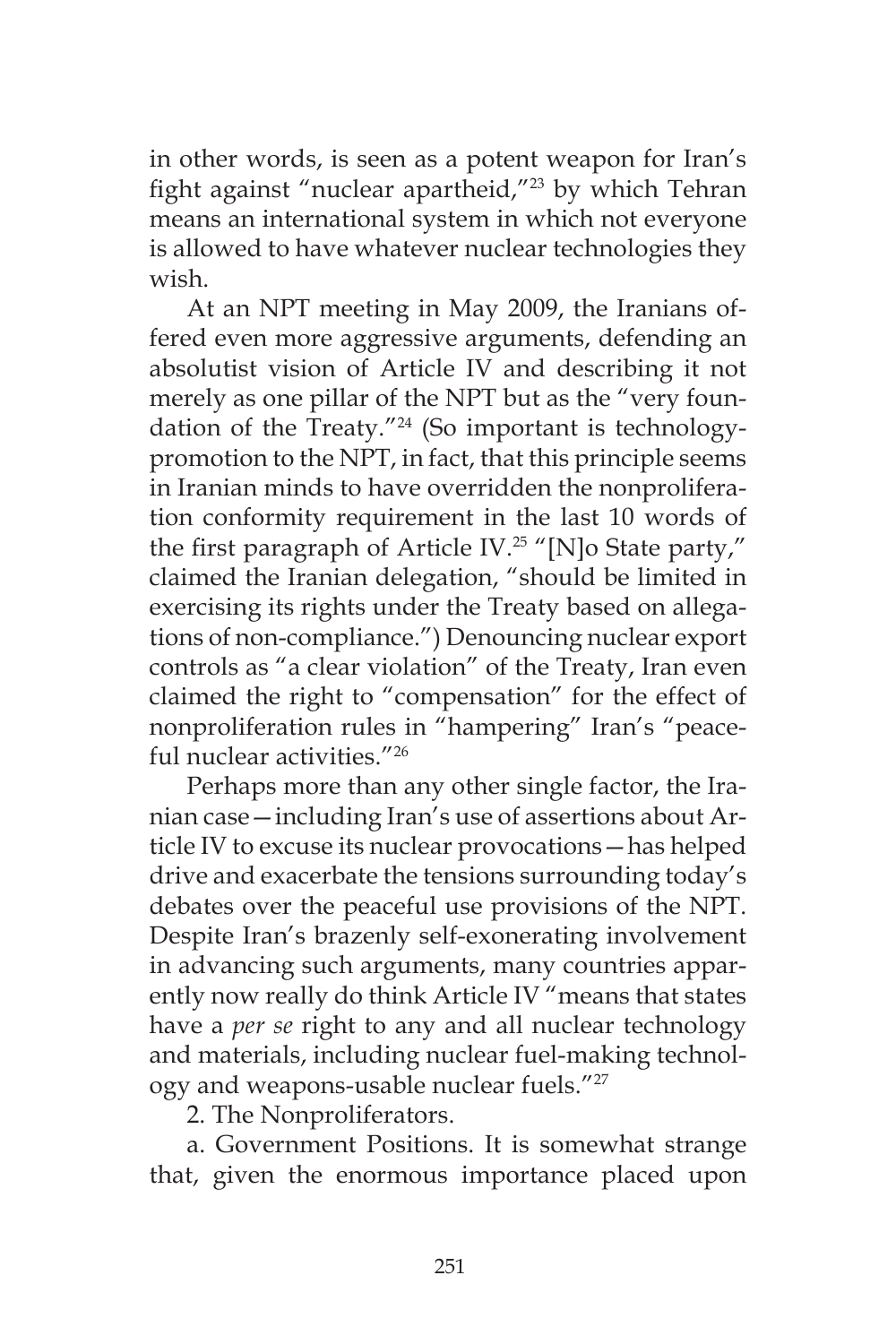Article IV claims by Iran and its apologists, a more clearly articulated and defended counterargument has not developed in diplomatic circles. This is surely not because other governments accept Iranian and Cuban claims at face value: the 45 members of the Nuclear Suppliers Group presumably do *not* believe that maintaining nuclear export controls makes them violators of the NPT. Moreover, it has been explicit U.S. policy since President George W. Bush's speech at the National Defense University in February 2004 to oppose the spread of ENR technology to "any state that does not already possess full-scale, functioning enrichment and reprocessing plants."<sup>28</sup> The policy positions of all these governments preclude agreement with Iranian-style interpretations of Article IV. Why then, has there never been an official articulation of a counter-argument?

No doubt part of the answer for this relative silence lies in some governments' worries that offering arguments to debunk extremist proliferation-facilitating interpretations of Article IV would irritate the delicate diplomatic sensibilities of governments whom we hope to persuade to accept multinational fuel-supply assurances in lieu of ENR development. Bush Administration Energy Secretary Samuel Bodman, for instance, once declared that he felt it was "unproductive often to talk in terms of rights."29 The danger of such reticence is, however, that—as I have elsewhere warned—it risks "ced[ing] the intellectual field to the proliferators" because even the most tendentious of arguments may be believed "in the absence of clear rebutting arguments."30

In fact, however, the situation seems to be worse than that. The United States has sometimes seemed confused on the subject of Article IV's specific mean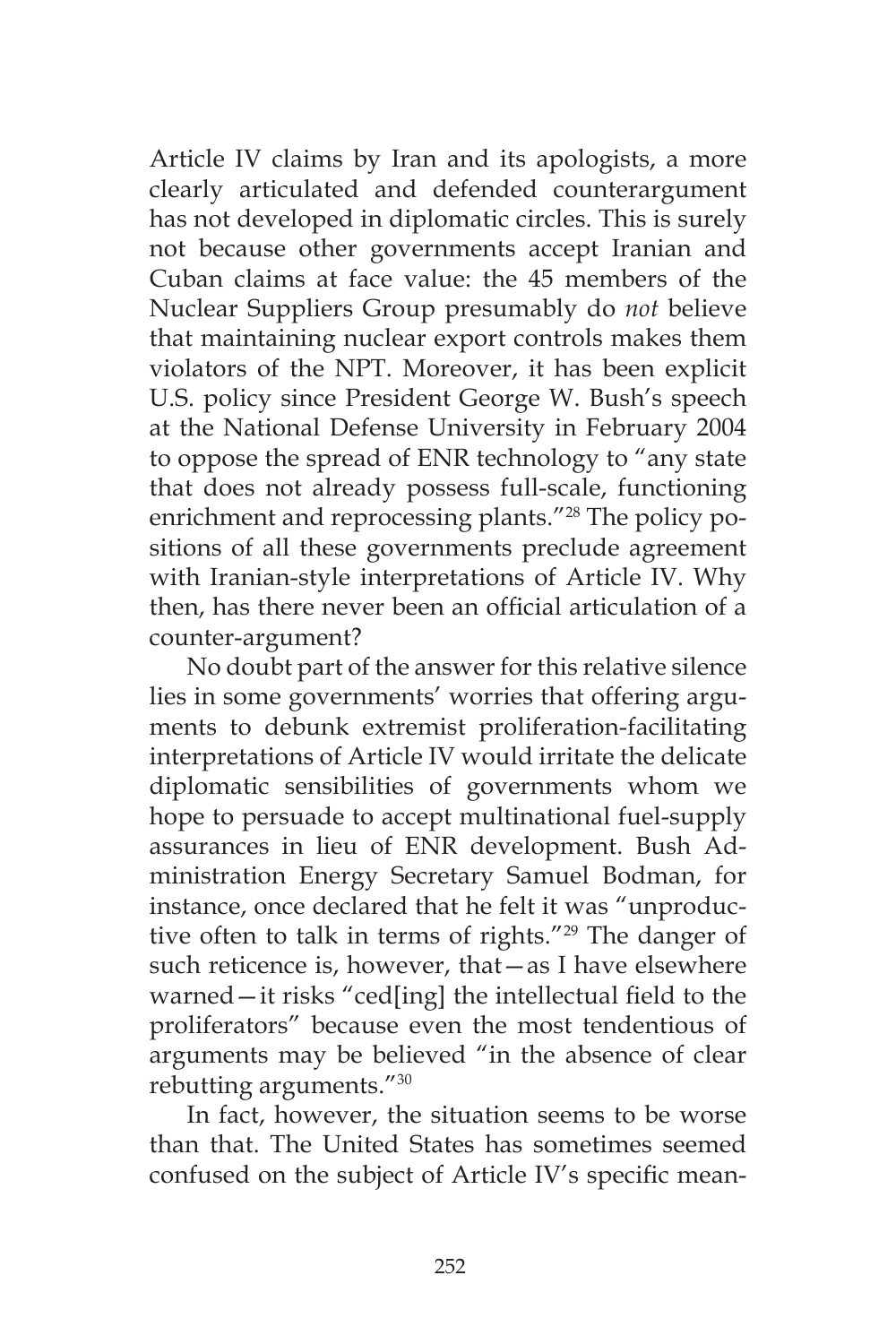ing. To be sure, U.S. officials have articulated a clear rebuttal of Iranian-style arguments, based upon that provision's *second* paragraph, that the NPT requires specific technology transfers. The United States has clearly and publicly rejected any notion that export controls or any other sort of supplier discretion in making potentially proliferation facilitating transfers is in any way problematic under the Treaty. As I explained it to the 2005 NPT Review Conference,

Paragraph 2 of Article IV calls on parties 'to facilitate ... the fullest possible exchange' of technology for the peaceful uses of nuclear energy. The use of the term 'fullest possible' is an acknowledgement that cooperation may be limited. Parties are not compelled by Article IV to engage in nuclear cooperation with any given state—or to provide any particular form of nuclear assistance to any other state. The NPT does not require any specific sharing of nuclear technology between particular States Party, nor does it oblige technology-possessors to share any specific materials or technology with non-possessors. Indeed, to conform both to the overall objective of the NPT—strengthening security by halting nuclear proliferation—and to any Article I and III obligations, supplier states must consider whether certain types of assistance, or assistance to certain countries, are consistent with the nonproliferation purposes and obligations of the NPT, other international obligations, and their own national requirements. They should withhold assistance if they believe that a specific form of cooperation would encourage or facilitate proliferation, or if they believe that a state is pursuing a nuclear weapons program in violation of Article II, is not in full compliance with its safeguards obligations, or is in violation of Article I.

. . . While compliant State[s] Party should be able to avail themselves of the benefits that the peaceful use of nuclear energy has brought to mankind, the Treaty establishes no right to receive any particular nuclear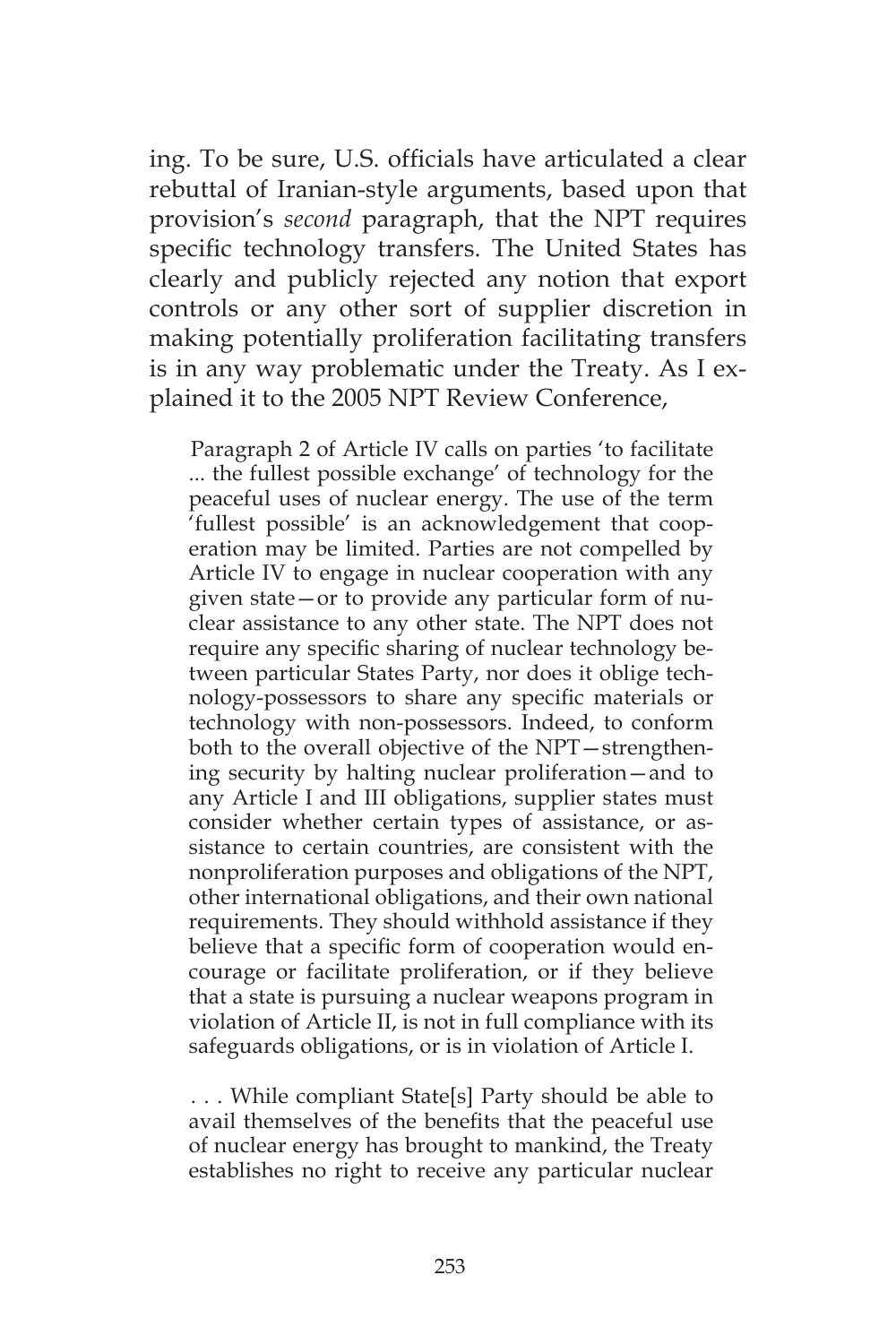technology from other States Party—and most especially, no right to receive technologies that pose a significant proliferation risk.31

With regard to the *first* paragraph of Article IV, however—the location of the portentous and muchcited phrasing about the "inalienable right" of States Party to develop nuclear energy—the United States has excelled at sending foolishly mixed messages. As noted above, President George W. Bush made it U.S. policy in February 2004 to oppose any further spread of ENR technology. Unless it was to be U.S. policy to deprive other states of what international law permits them—a position that American representatives denied32—President Bush's position would certainly seem at least to *imply* that adopting such a policy was not an NPT violation. Nor, so far at least, has the Obama Administration changed U.S. policy to one of supporting or acquiescing in ENR proliferation, which is presumably what one would expect from any country believing nonweapons states to have a real legal right to such capabilities. One might presume, therefore, that the United States still does not think that Article IV creates or describes any sort of a "right" to specific technologies irrespective of proliferation risk.

Moreover, U.S. officials have offered explications of Article IV that rebut Iranian style arguments that the NPT provides or enshrines a legal right to uranium enrichment and/or plutonium reprocessing. In the official U.S. exegesis on Article IV that I presented to the 2005 NPT Review Conference, for example, the United States declared that although some have asserted that "any State Party . . . has a specific right to develop the full nuclear fuel cycle, and that efforts to restrict access to the relevant technologies is inconsistent with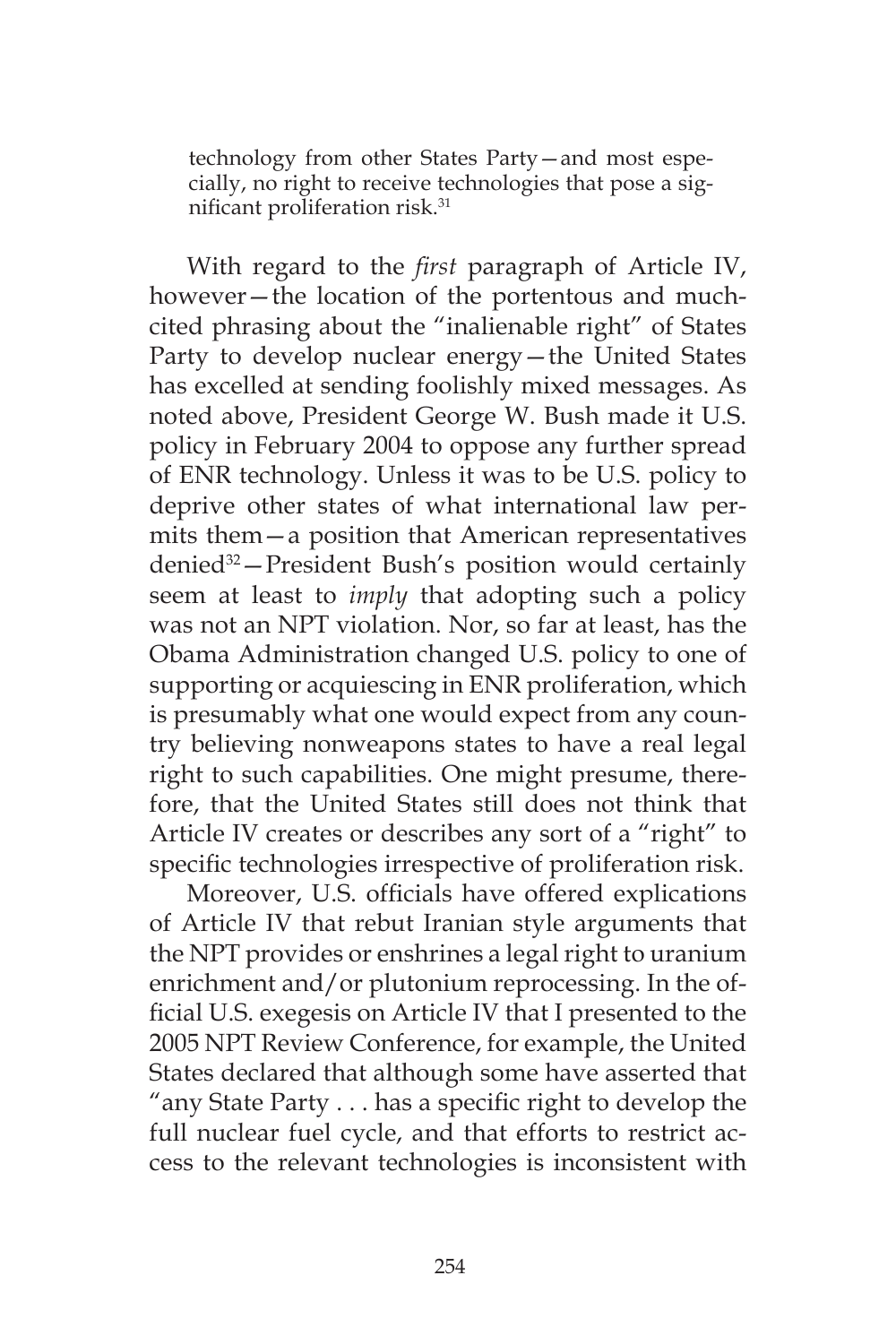the NPT," it was in fact the case that "[t]he Treaty is silent on the issue of whether compliant states have the right to develop the full nuclear fuel cycle.  $\ldots$ "33

A U.S. working paper, also presented in 2005, underlined this point about Article IV's indeterminacy, declaring that "the NPT neither guarantees nor prohibits the acquisition of a particular nuclear fuel cycle facility."34 These U.S. presentations also stressed the importance under the NPT of sharing the *benefits* that nuclear technology can bring—phrasing that pointedly stopped short of endorsing legal rights to all of the underlying technology used to produce such benefits.35 In 2004, Under Secretary of State John Bolton made the fundamental Article IV point in a characteristically concise way: "The Treaty provides no right to such sensitive fuel cycle technologies."<sup>36</sup>

The U.S. bureaucracy, however, seems to have had trouble keeping its story straight. On the heels of the relatively clear pronouncements of 2004 and 2005, much confusion ensued when, in 2007, the U.S. Department of Energy included in one of its publications a comment taking precisely the *opposite* position. According to the Energy Department at that time, "[o]ne challenge we face is that all nations that have signed the NPT retain the right to pursue enrichment and reprocessing for peaceful purposes in conformity with article I and II of the Treaty." $37$  This claim - which endorsed the conceptual core of the Iranian and Cuban position that the development of proliferation facilitating ENR technology is a matter of *legal right* quickly came under criticism from the U.S. Congress. In July 2007, for instance, the leadership of the Foreign Affairs Committee in the House of Representatives wrote to Secretary of State Condoleeza Rice declaring it "a mistake" to assert the existence of ENR rights and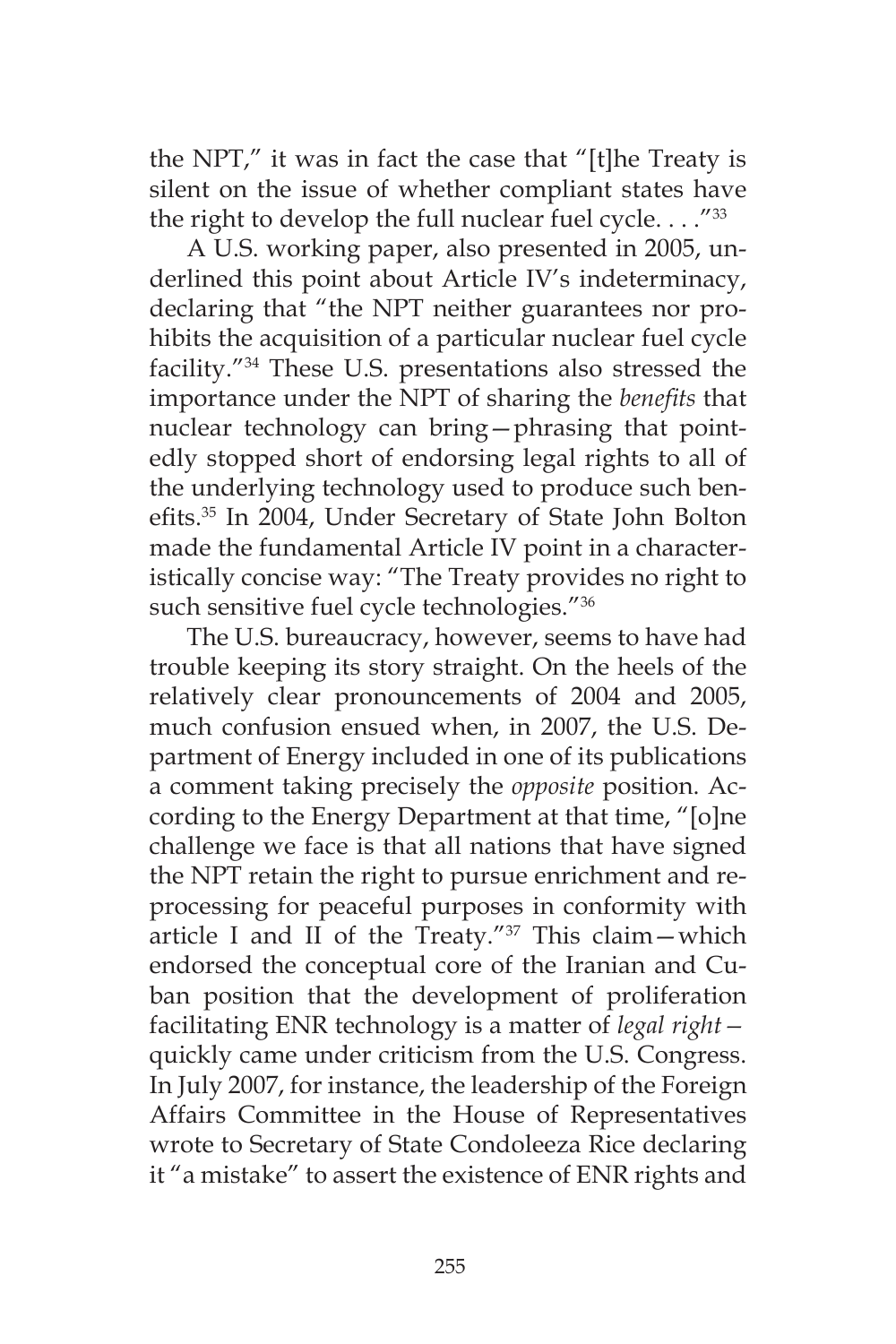asking for clarification.38

When it came, however, the requested clarification was anything but clear. The State Department's reply—not with the signature of Secretary Rice, but of Jeffrey Bergner, the Assistant Secretary for Legislative Affairs, provided after a delay of 4 months—merely restated existing U.S. *policy* against transferring ENR technology, and asserted merely that ENR capabilities were "not necessary in order for states to harness nuclear energy for peaceful purposes."39 It entirely avoided answering the question posed: whether the Energy Department's interpretation of Article IV represented the considered view of the U.S. Government as a whole.40 Arguably, the official U.S. positions articulated at the 2004 and 2005 NPT meetings still remained U.S. policy, for the Bergner letter certainly did not repudiate them. In the wake of the Energy Department's remarkable endorsement of an Iranian-style reading of Article IV, however, the Bergner response understandably left things seeming rather confused.

In his widely-reported (but not necessarily widely understood) April 2009 nuclear policy speech in Prague, President Barack Obama did not do too much to clarify the situation. On the one hand, Obama played to the perceived grievances of developing nations and Iranian clerics—unhappy with his predecessor's approach to nuclear technology control by stressing that "no approach will succeed if it's based on the denial of rights to nations that play by the rules." On the other hand, the actual "right" to which he referred was apparently *not* one that included unqualified access to technology irrespective of proliferation risk. Quite the contrary, in fact, Obama specified no more than that "the right of every nation that renounces nuclear weapons" has the right to "access peaceful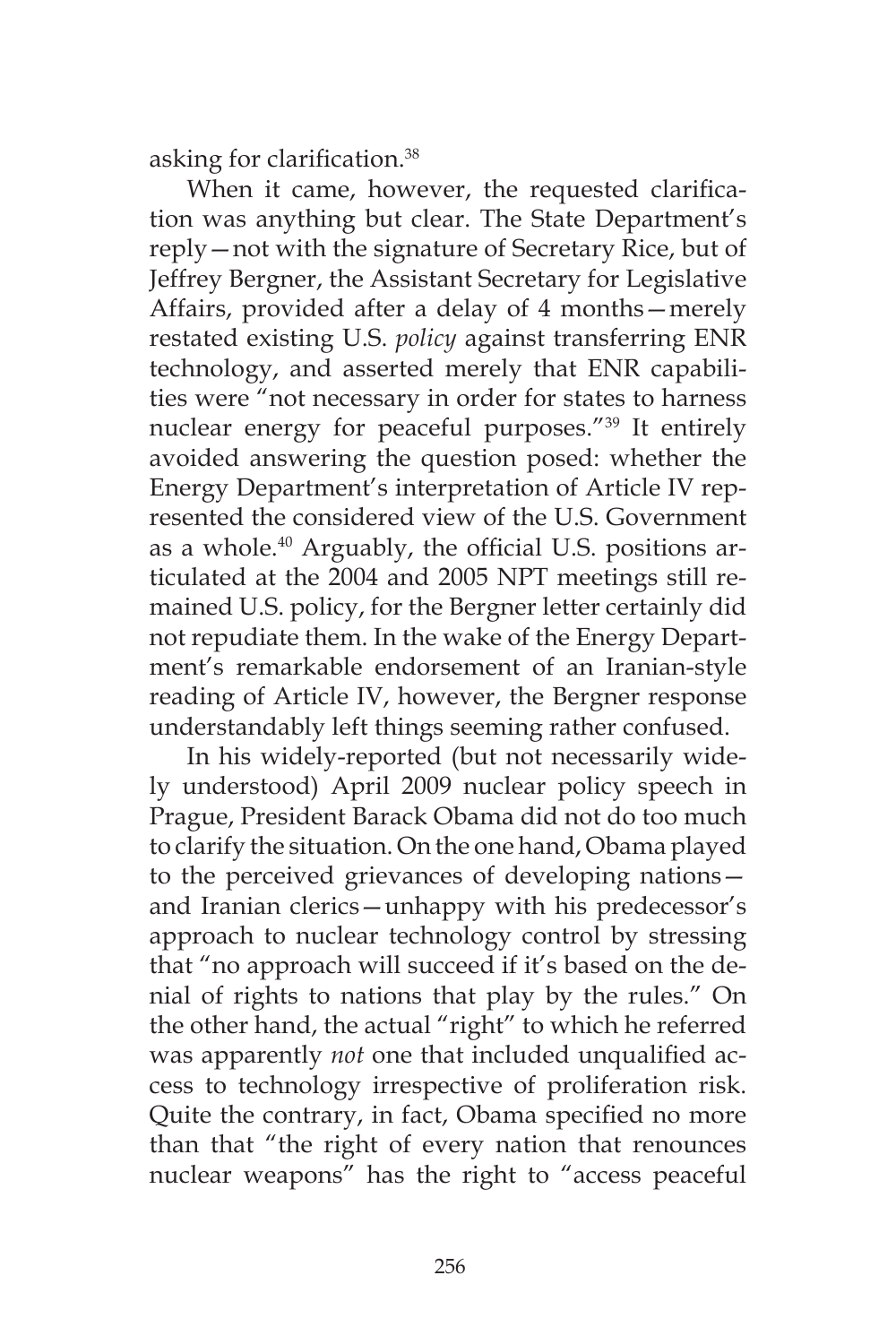power without increasing the risks of proliferation."41

The Prague speech seems to have been received around the world as a repudiation of Bush-era policies. Despite its conciliatory tone, however, it seems with regard to Article IV issues to have been closer to a reaffirmation of the approach propounded by John Bolton and others (including this author) during the Bush administration. The "right" Obama described was merely to "access power" rather than specifically to access *technology*, and even this was further qualified by the requirement that its exercise not increase proliferation risk. It is far from clear what, if anything, the new president will wish, or be able, to do with regard to nuclear technology control—and whether it will turn out to be helpful or harmful to nonproliferation that there is apparently such a gap between what people *assume* he said in this regard and what he actually did.42 Nevertheless, it is at least *potentially*  significant that Obama seems to have offered the most recent official articulation of the "safeguardability" perspective.

The Americans are not alone. A French working paper presented to the third Preparatory Committee meeting for the 2005 NPT Review Conference, for instance, clearly repudiated the notion of *per se* technology access rights. The French paper noted that "[d] eveloping peaceful uses of nuclear energy . . . does not require, in the large majority of cases, sensitive and potentially proliferating technologies," but it implied that should a conflict occur between the objective of peaceful development and the requirements of nonproliferation, the latter should prevail. Technology access, it stressed, "should only be envisaged in the light of the existence of a set of conditions relevant to the global non-proliferation regime and NPT objec-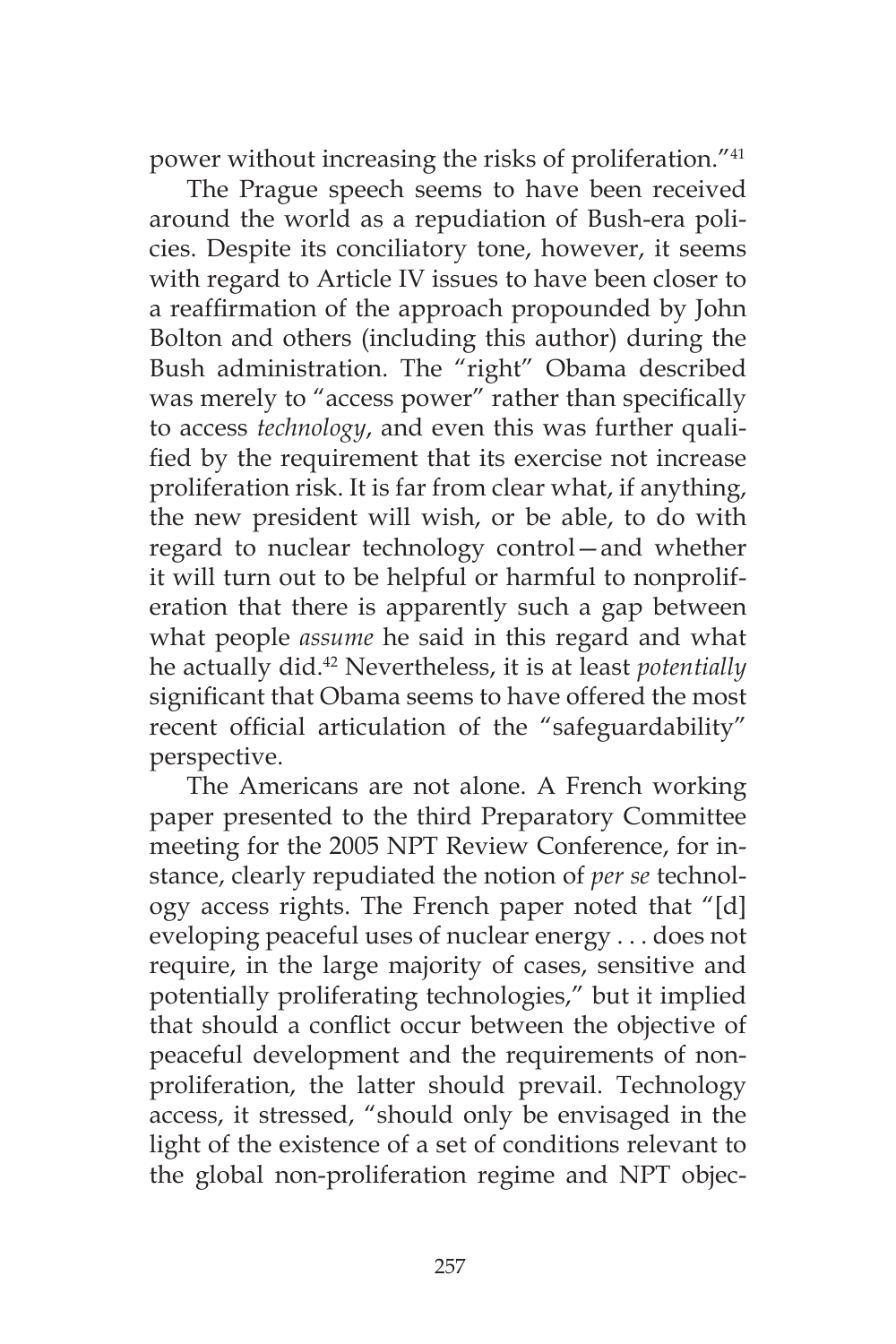tives."43 Paris pledged to offer the developing world "[i]ncreased access to *non*-sensitive technologies"—in fact, "guarantees of access"—but it carefully phrased this promise so as *not* to promise access to *sensitive*  ones.44 The paper made clear, moreover, that no cooperation should be pursued with any state "for which the IAEA cannot provide sufficient assurances that their nuclear program is devoted exclusively to peaceful purposes," with any state where there was "an 'unacceptable risk of diversion,'" or when it was "impossib[le] for the Agency to carry out its mis $sion.$ " $45$ 

Apart from such by-implication treatment of the underlying Article IV legal issues, however, governments concerned about the proliferation risk of spreading ENR technology either have remained studiously quiet about the legal import of Article IV, or have simply appeared confused. Despite the fact that governments have been so shy about offering a detailed and *official* account of the specifically *legal* case<sup>46</sup> against an Iranian-style "rights"-based view of Article IV, however, notable observers of NPT issues—experts spanning the conventional political spectrum—have been offering just such legal arguments for years.

b. Outside Experts. In a 1976 paper prepared for the U.S. Arms Control and Disarmament Agency (ACDA), seminal Cold War nuclear theorist Albert Wohlstetter warned of the dangers of allowing dualuse civilian nuclear technology to spread. This, he said, was creating "[a] kind of growing legitimate but Damocletian—'overhang' of countries increasingly near the edge of making bombs" that would make nuclear safeguards "increasingly irrelevant."47 Wohlstetter warned of the dangers of a situation in which, "in return for their (revocable) promise not to make or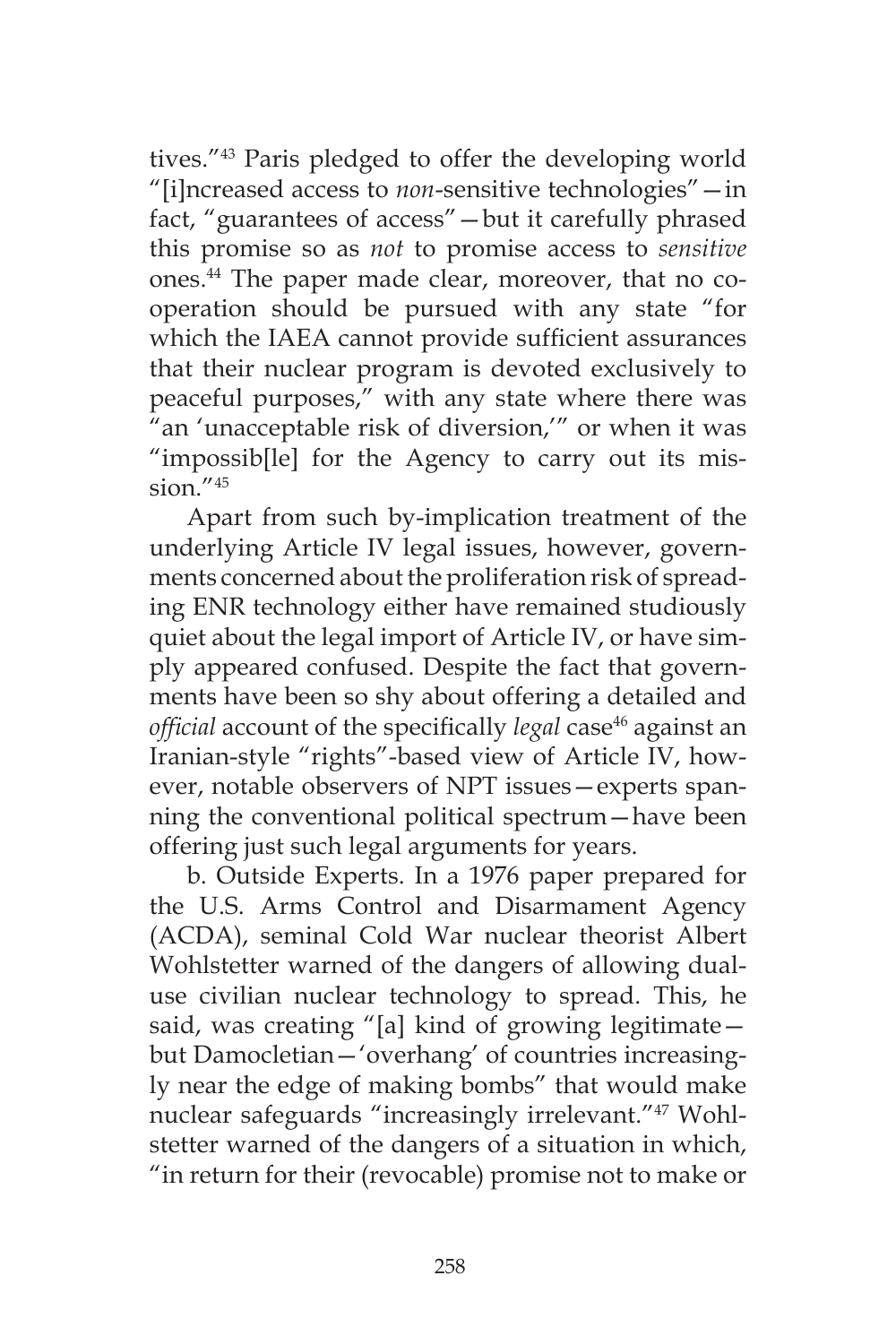accept nuclear explosives," nonweapons states would continue to acquire "civilian technologies that would carry them a long distance on the road to nuclear explosives."48

Wohlstetter characterized the NPT as being fundamentally—and dangerously—ambiguous about peaceful uses, reflecting a broader confusion he felt to have been partly engendered by early rhetoric about the presumed—but, he stressed, notably "exaggerated"—benefits of nuclear power for the developing world.49 The Treaty was, he said,

a highly ambiguous and uncertain set of compromises, reflecting but not resolving . . . dilemmas about national sovereignty and the problem of encouraging civilian nuclear energy while discouraging military nuclear energy.50

This confusion lay at the root of the regime's problems with technology, for "the present rules of the game" permitted countries to "take . . . long strides towards nuclear weapons capability in the next 10 years or so without violating the rules—at least no rigorously formulated, agreed on rules."51

The other side of this ambiguity, however, was that interpreting the NPT in a sensible and sustainable way was not prohibited. Wohlstetter argued that "[t] he line drawn between safe activities that are permitted under agreement and dangerous prohibited activities needs to be redrawn and clearly defined to make safeguards relevant."<sup>52</sup> In his view, there was no sharp distinction between "safe" and "dangerous" activities, with the result that the advisability of spreading technology should be assessed according to its impact upon "the shrinking critical time" needed to make a nuclear weapon.<sup>53</sup> He warned that the nonprolifera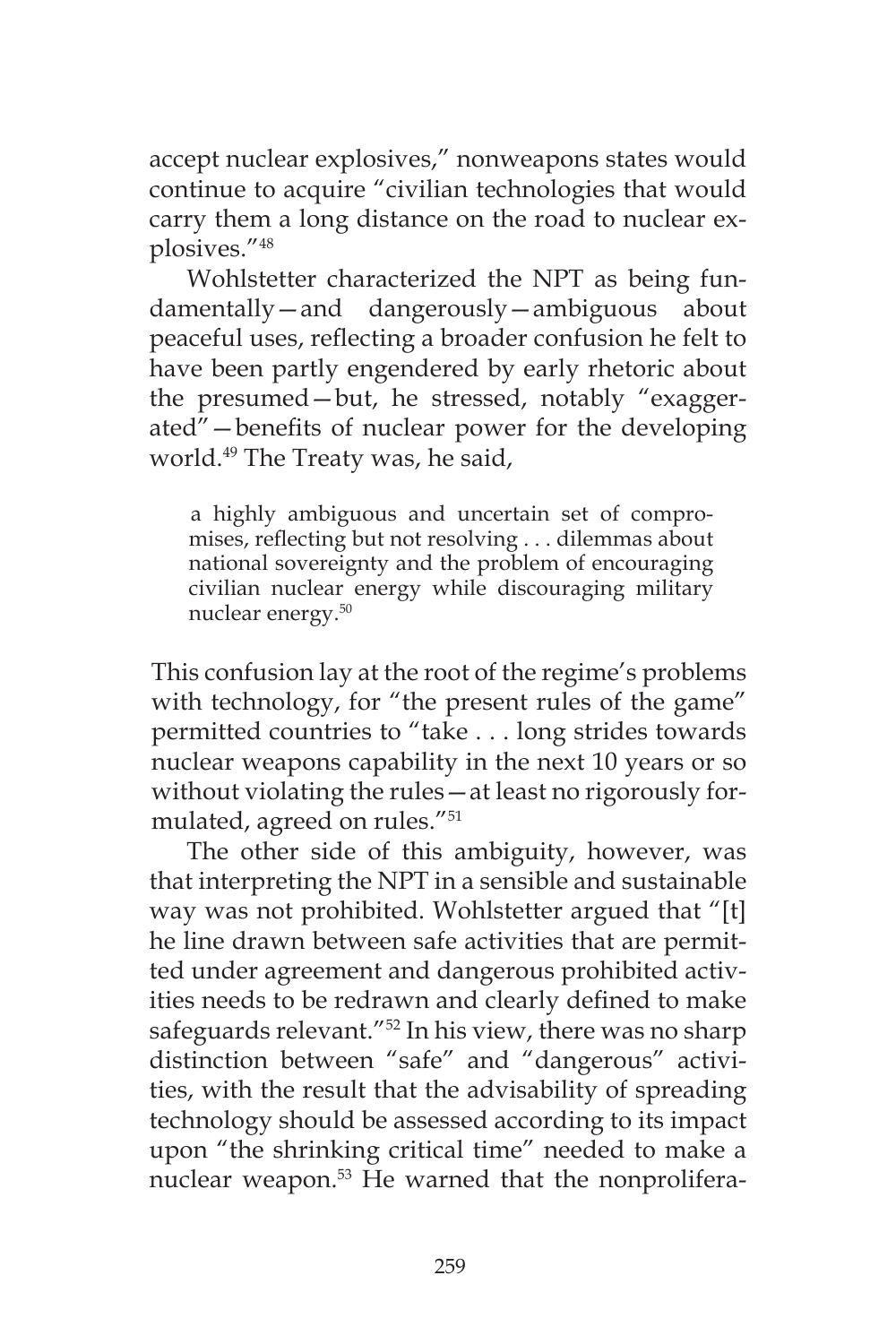tion regime faced stresses because of early assumptions about the "simple dichotomies" between safety and danger, and that "sensible decision making and international bargaining in this field" required more.<sup>54</sup> In particular, Wohlstetter observed that it would be necessary to "persuad[e] less developed countries to forego national capabilities" in certain risky technological areas.<sup>55</sup>

Wohlstetter's analysis focused in particular upon chemical reprocessing of plutonium, which he argued in some detail was not merely "uneconomic" but in fact simply *could not* be safeguarded in such a way as to provide timely warning of misuse and therefore "creates unjustifiable risks."56 His point was a broader one of principle, however, not merely a technologyspecific risk assessment. His basic idea was that if the nonproliferation regime were to make any sense, and indeed to survive, consideration of proliferation risk had to be a part of *all* technology-access decisions<sup>57</sup> – and that there thus could be no *per se* right to technology.

Wohlstetter's argument in 1976 was framed more in policy and economic terms than in legal ones. In 1979, however—in another report prepared for ACDA he sharpened his already implicit legal conclusion. Wohlstetter noted there that if the "fullest possible exchange" provisions of Article IV(2) were taken to include "the provision of stocks of highly concentrated fissile material within days or hours of being ready for incorporated into an explosive," this would "certainly 'assist' an aspiring nonnuclear weapons state in making such an explosive"—thus violating the "assistance" prohibition of Article I.

No reasonable interpretation of the Nonproliferation Treaty would say that the treaty intends, in exchange for an explicitly revocable promise by countries with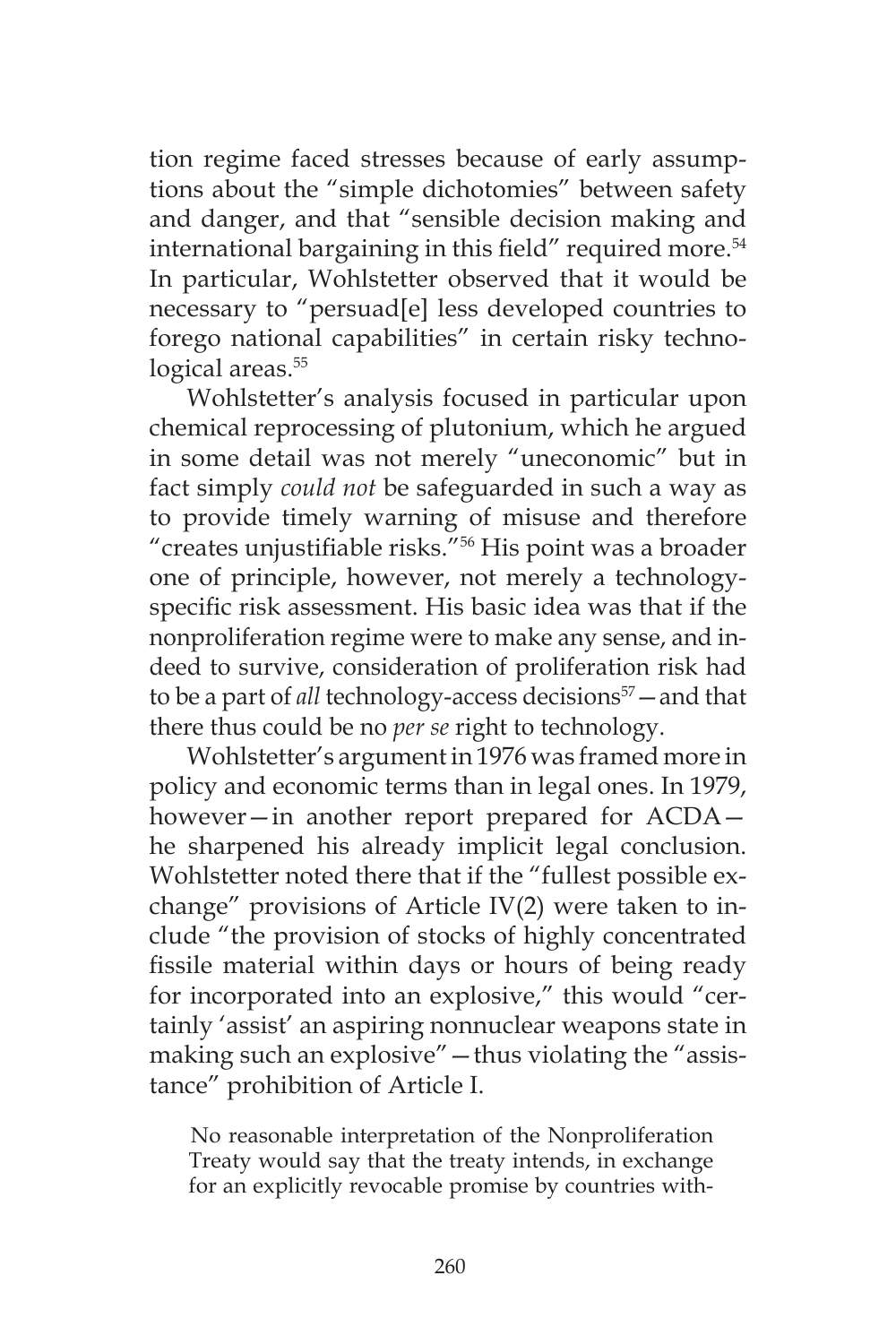out nuclear explosives not to make or acquire them, to transfer to them material that is within days or hours of being ready for incorporation into a bomb. Some help and certainly the avoidance of *arbitrary* interference in peaceful uses of nuclear energy are involved. However, the main return for promising not to manufacture or receive nuclear weapons is clearly a corresponding promise by some potential adversaries, backed by a system to provide early warning if the promises should be broken. The NPT is, after all, a treaty against proliferation, not for nuclear development.58

Further articulation of these ideas was offered by Arthur Steiner, Eldon Greenberg, Paul Leventhal, Leonard Weiss, and others. Steiner, for instance, rejected the "dubious" idea that "non-weapons states have the absolute right to receive any and all nuclear assistance" short of actually obtaining nuclear explosive devices. He interpreted Article IV as being necessarily "subordinate to, and to be interpreted in conformity with Articles I and II."<sup>59</sup> Examining the legislative history of the Treaty, Steiner declared that:

"[i]t seems quite clear . . . that it was not the intent of the framers of the NPT to create an obligation to supply any and all forms of nuclear energy with a single exception of actual explosive devices. The logic of the NPT does not support the idea that either weapons or non-weapons states wish to have their security reduced by unrestricted commerce in especially dangerous forms of nuclear energy. . . . The evidence is overwhelming that the 'straightforward bargain' [of weapons-relinquishment in return for unrestricted access to technology for peaceful purposes] is a dangerous myth. $60$ 

This conclusion was not surprising to Steiner:

It is, after all, a nonproliferation treaty. The provision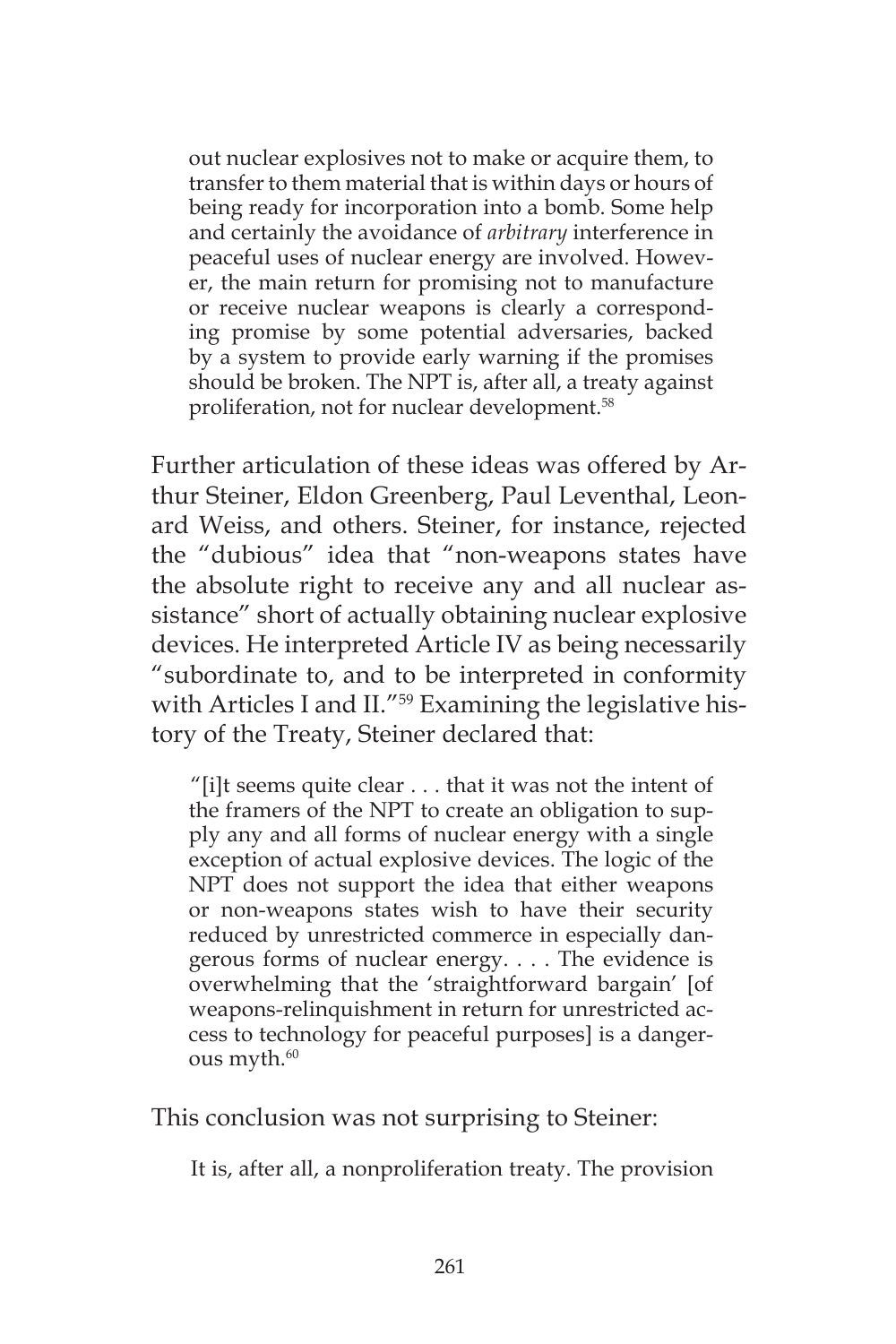of certain types of nuclear technology that defeat the objective of nonproliferation by bringing a non-weapons state recipient within days or hours of a weapon cannot be an objective . . . [of] a nonproliferation treaty.<sup>61</sup>

Eldon Greenberg's subsequent paper on the subject for the Nuclear Control Institute<sup>62</sup>-which approvingly quoted both Wohlsteter and Steiner—also analyzed the NPT's treatment of "nuclear equipment, technologies and materials . . . ostensibly for peaceful purposes in denominated civilian nuclear power programs."63 (As it had been with Wohlstetter's argument, Greenberg's specific focus was plutonium reprocessing, but his legal point was not limited to this particular technology.) He described there being "a dynamic tension in the Treaty between its prohibitions and its injunctions to cooperate in peaceful uses of nuclear energy." Greenberg concluded, however, that the NPT's language and history—and in particular, the "in conformity with" language that qualifies the "inalienable right" described in Article  $IV(1)$  -

tend[s] to support the conclusion that Articles I, II, and IV must be read together in such a way that assistance or activities which are ostensibly peaceful and civilian in nature do not as a practical matter lead to proliferation of nuclear weapons. The NPT, in other words, can and should be read as permitting the evaluation of such factors as proliferation risk, economic or technical justification and safeguards effectiveness in assessing the consistency of specific or generic types of assistance and activities with the Treaty's restrictions, to ensure that action is not taken in the guise of peaceful applications of nuclear energy under Article IV which in fact is violative of the prohibitions of Articles I and II.<sup>64</sup>

Greenberg apparently did not think that this conclu-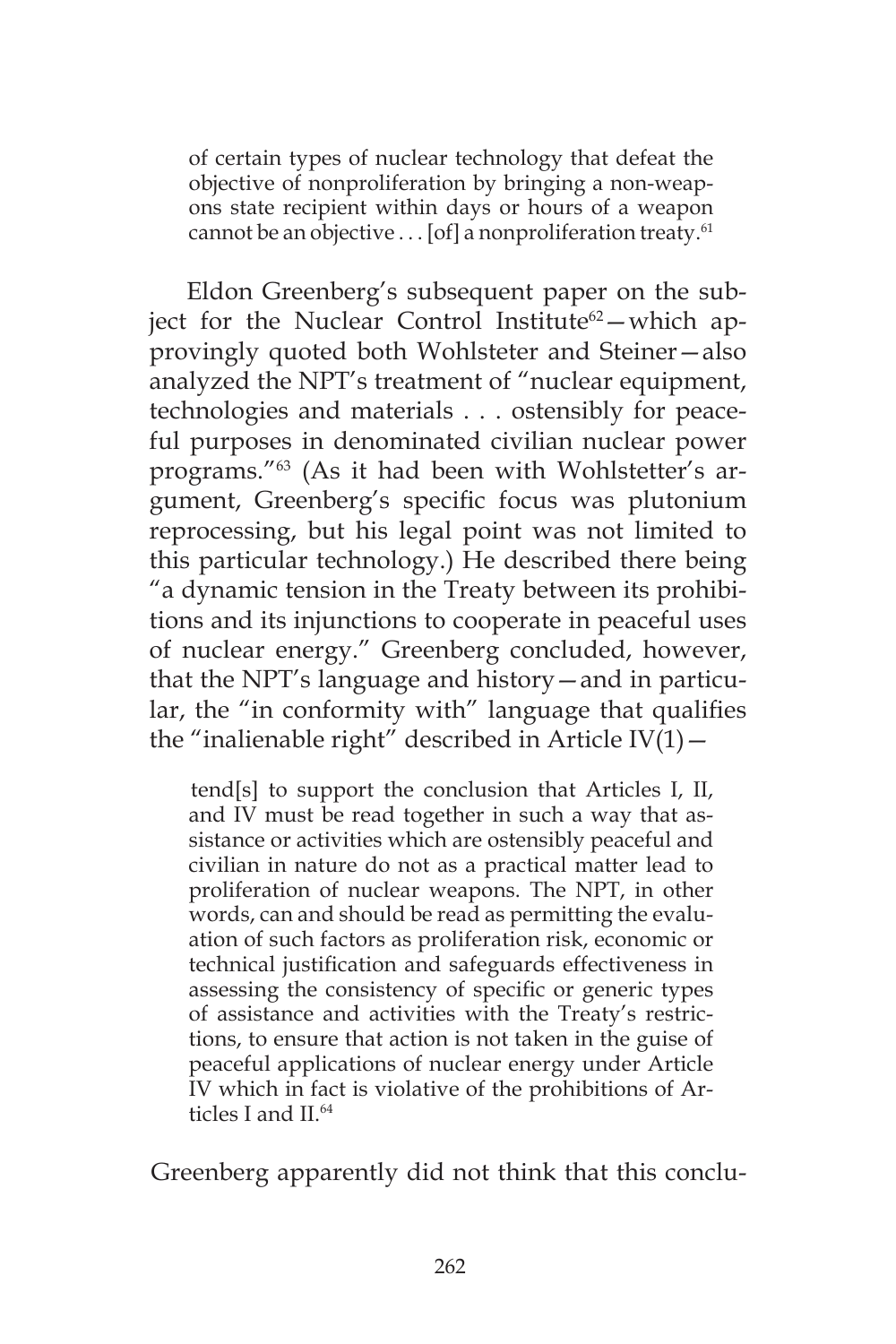sion was legally *compelled* by the NPT. Arguing against the view that any technology short of actual weapons could be permitted to nonweapons states as long as this technology was subjected to IAEA safeguards, he stressed that "there is another way to interpret the NPT."65 Specifically, it was "reasonable to interpret the Treaty" as prohibiting even notionally "civilian" uses where "safeguards under Article III of the Treaty are not effective."66

Greenberg did *not* think safeguards could be effective, especially with regard to plutonium reprocessing. He contended, following Wohlstetter, that there were "serious questions" about "the ability to safeguard effectively now or in the foreseeable future certain forms of assistance and activities, such as those related to reprocessing and plutonium recycle." As a result, "it is reasonable to conclude that the contemplated verification function of Article III cannot be fulfilled today."<sup>67</sup> Accordingly, Greenberg felt that "the presumption that the particular assistance or activity runs afoul of the prohibitions of Articles I and II should again arise."68

As this example indicates, Greenberg's was necessarily a strong position against "bright line" rules with regard to technology access. He was quite explicit about this, writing that "the NPT creates no *per se* rules with respect to acceptable uses and, indeed, allows a pragmatic interpretation of its provisions."69

Since questions with respect to the economics and safeguardability of . . . [specific nuclear technologies] are essentially factual in nature, judgments with respect to the applicability of the NPT's prohibitions can and should be made on a case-by-case basis, in light of al the facts and circumstances surrounding particular nuclear assistance or activities.70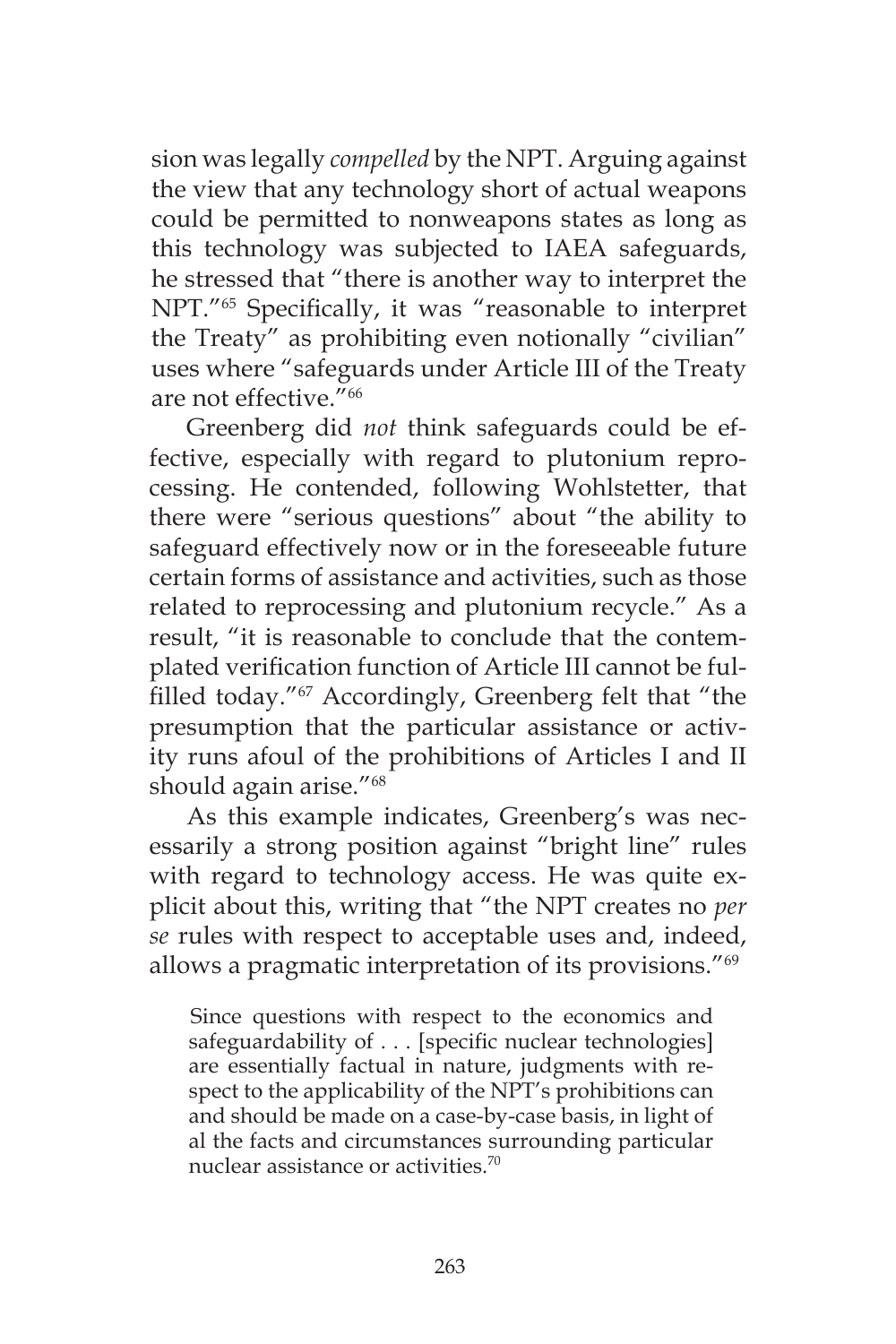As he later summed up his view, it was:

perfectly legitimate to evaluate such factors as proliferation risk, economic or technical justification and safeguards effectiveness in determining whether specific or generic types of assistance or activities should be regarded as permissible under the NPT.<sup>71</sup>

Significantly, proliferation risk was first and foremost among the factors that needed to be considered, for as Greenberg pungently put it—"the NPT 'does not require us to do something foolish'."72

At some point, particular assistance or activities may become so risky, even though they do not involve the transfer and acquisition of weapons or explosives as such, that they can no longer be deemed in conformity with the requirements of Articles I and II, even though by their stated terms they are for peaceful power applications only.73

Similar arguments, citing Greenberg, were subsequently advanced by Paul Leventhal at the Nuclear Control Institute, who argued that the "conformity" qualifications upon the "right" described in Article IV(1) meant that weapons-usable fissile materials "can be banned [for nonweapons states] under the existing terms of the Treaty" because "IAEA safeguards are clearly inadequate" to provide effective assurances against their misuse.<sup>74</sup> Writing upon the 50th anniversary of President Dwight Eisenhower's "Atoms for Peace" speech, Leonard Weiss also criticized "the notion that the NPT requires nuclear weapon states to share technology for producing separated fissile material with non-weapon states," and decried "the early euphoric embrace of Atoms for Peace, when the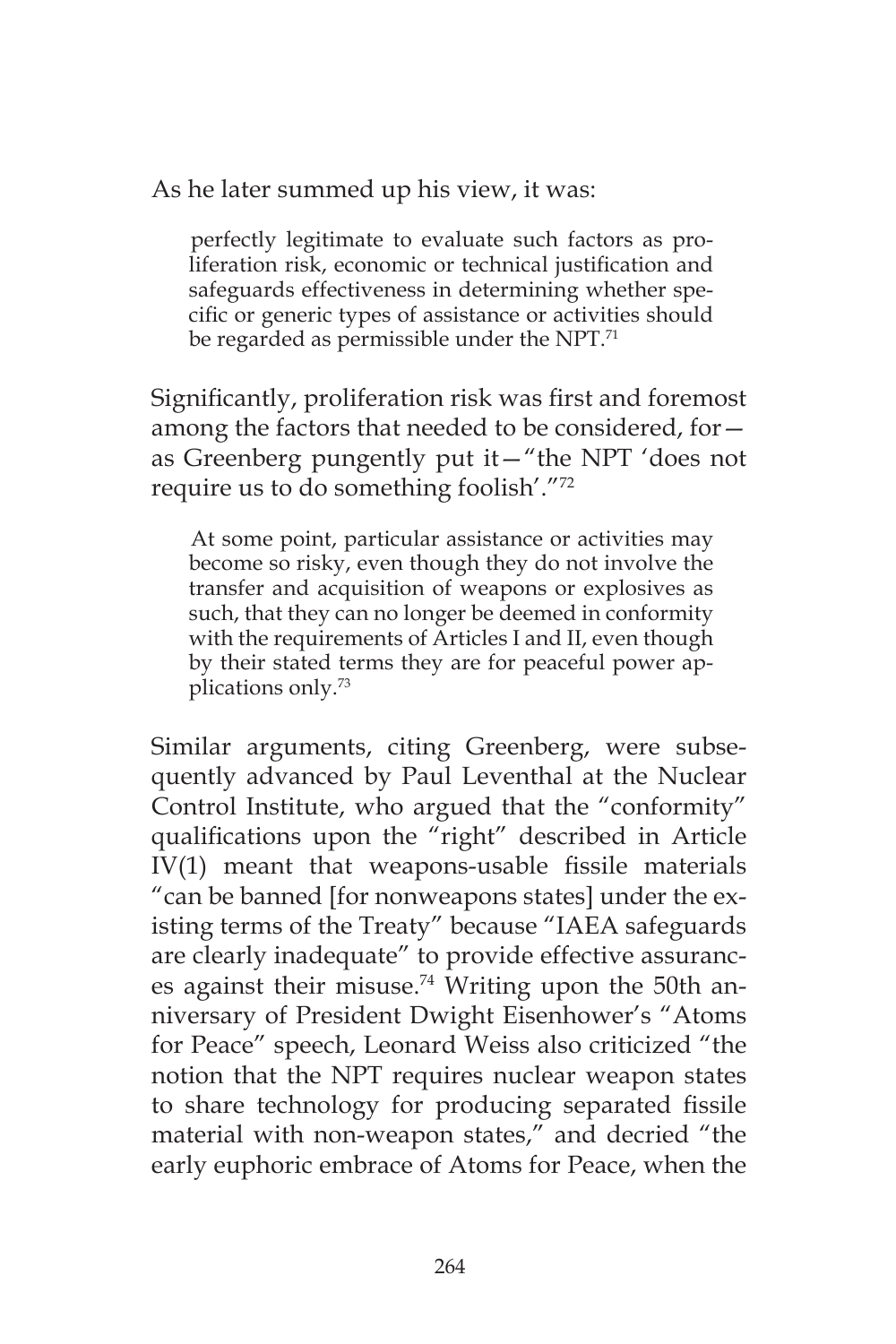spread of nuclear technology was unaccompanied by adequate consideration of proliferation risks."75 Additionally, in a 1996 discussion of Article IV, Weiss argued that while international disputes over the meaning of its provisions have yet to reach "formal resolution," IAEA safeguards "cannot be *effectively* carried out at this time for enrichment and reprocessing facilities" and that therefore those who transfer such technology might "find themselves in violation of Article I<sup>"76</sup>

This line of reasoning is also reflected in the writing of Henry Sokolski of the Nonproliferation Policy Education Center (NPEC)—who edited the volume in which Weiss' 1996 analysis appeared. In 1996, for instance, Sokolski argued that:

the NPT's framers understood that some forms of civil nuclear energy(*e.g*., weapons-usable nuclear fuels and their related production facilities) were so close to bomb making that sharing them might not be in 'conformity' with Articles 1 and 2.77

Also casting doubt upon the ability of IAEA safeguards to provide timely warning of diversion, Sokolski cautioned that if the NPT were to have "worth . . . in the decade ahead," it would be necessary to focus upon the Treaty's "original concerns" as a *nonproliferation* instrument and "correct for its current deficiencies"78 in that it was all too often being interpreted as a technology-privileging agreement. Fidelity to the original intention of the Treaty, said Sokolski, meant rejecting the idea that a nonweapons state has "a 'peaceful' right to acquire all it needs to come within days of having a bomb." Instead, he said, it must be accepted that "although nations should be free to develop peaceful nuclear energy . . . whether or not a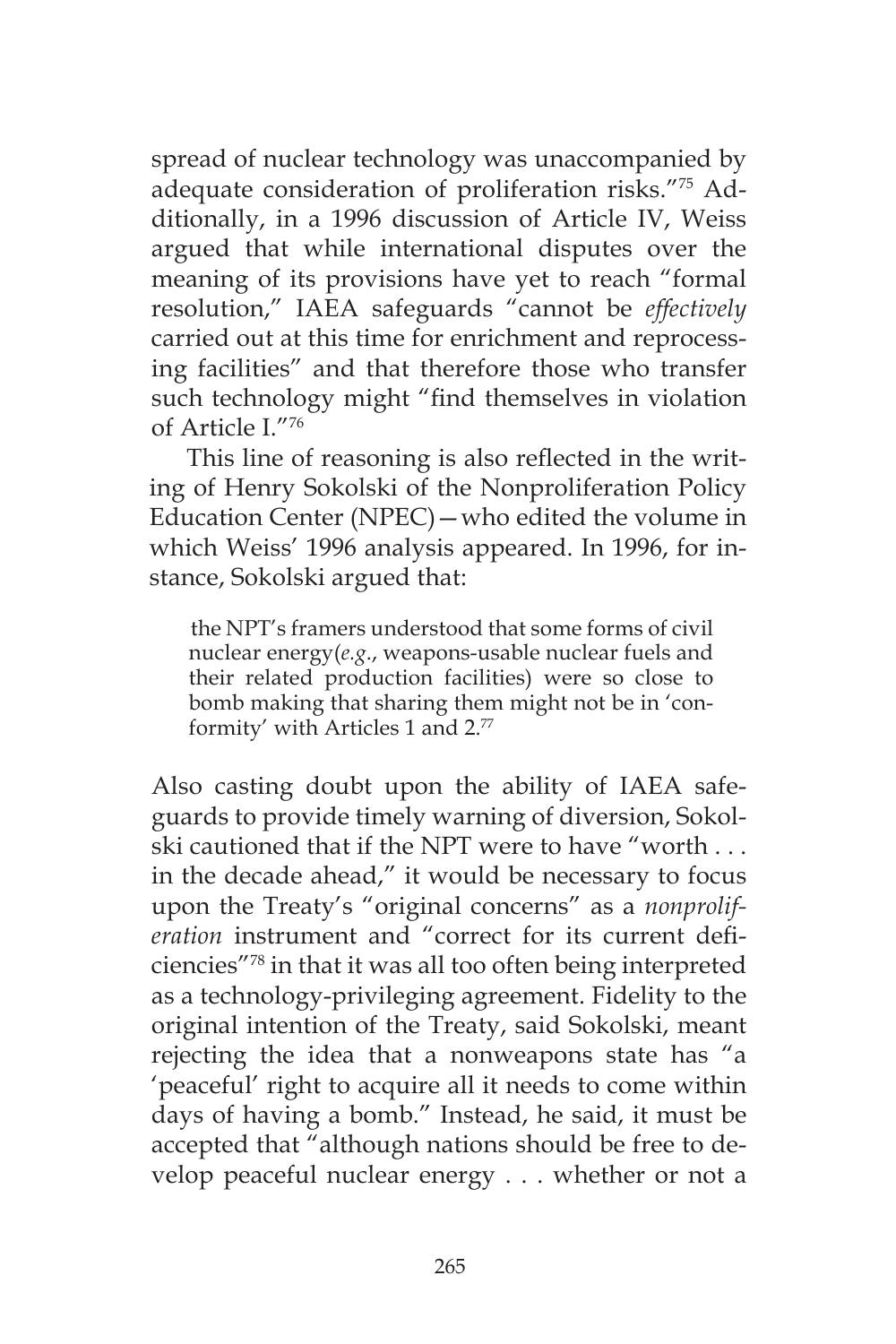particular activity met this criterion depended upon a number of factors"—including whether this application could be safeguarded in a way that provided timely warning of misuse.<sup>79</sup>

In contemporary debates—that is, in the wake of the revelations about Iran that bubbled forth after 2002—NPEC has continued to propound this counterpoint to Iran's rights-privileging reading of Article IV. Specifically, Sokolski has continued to argue the need to:

reinterpret existing rules to eliminate the mistaken belief that all forms of civilian nuclear activity, including those that bring states within days of acquiring nuclear weapons, are guaranteed.80

As Sokolski suggested before a congressional subcommittee in 2006, if the international community wishes to ensure the continued validity of the NPT regime, it should not "make our past mistakes [in interpreting Article IV] hereditary by grandfathering dangerous nuclear activities in . . . nonweapons states."81

In 2008, NPEC researcher Robert Zarate published a specifically legal analysis of Article IV which picked up the various themes—including the emphasis upon *safeguardablity—*stressed by Wohlstetter, Steiner, Greenberg, and Sokolski, and which built upon research into the NPT's negotiating history undertaken by Paul Lettow in May 2005.<sup>82</sup> Zarate contended that the NPT, "at a minimum," can be interpreted as "not recognizing the 'inalienable right' of signatories to nuclear materials, technologies, and activities that the IAEA cannot effectively safeguard."83 He argued further that:

"the [International Atomic Energy] Agency cannot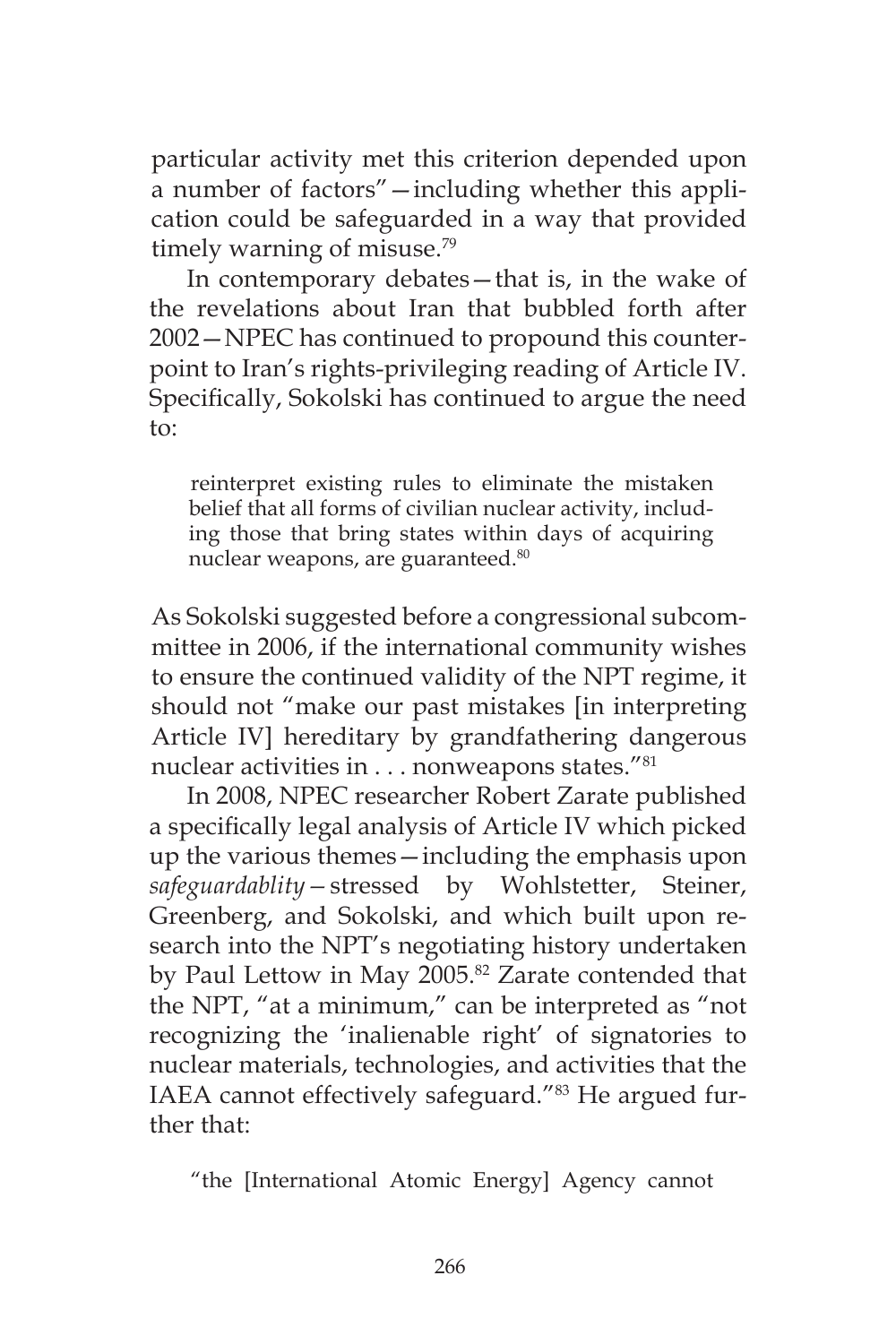provide—even in principle—timely warning of a nonnuclear-weapon state's diversion of weapons-ready nuclear materials from civilian applications to nuclear weapons or unknown purposes; it must tolerate, under its current accounting methods, large amounts of unaccounted nuclear material at facilities that handle such material in bulk form before even beginning to suspect a diversion; and it appears to lack adequate financial resources to carry out many of its safeguarding activities effectively."84

Because Article III requires safeguards on nuclear activities in nonweapons states—and because to read the Treaty any other way would make Article III incoherent—"the NPT may be understood as prohibiting non-nuclear weapon signatories from unsafeguardable nuclear materials, technologies, and activities."85

Surveying its negotiating history, Zarate argued that Article IV is perfectly consistent with a reading that interprets the "inalienable right" as being qualified in three ways. First, peaceful use applications must be "economically beneficial in accordance with the treaty's preamble. Second, they must possess a low risk of proliferation in accordance with Articles I and II. Third, they must be "effectively safeguardable and undertaken in full compliance with NPT and IAEA safeguard obligations in accordance with Article III."86

The view that adopting a *per se* rule of technology access rights under Article IV is to *misinterpret*  that provision of the Treaty—or at least that the NPT *need not*, and for quite sound nonproliferation reasons *should not*, be interpreted in that fashion—has increasingly been picked up elsewhere in the nonproliferation community. It was, for instance, adopted in a 2007 Council on Foreign Relations study of nuclear energy issues written by Charles Ferguson. Subtitled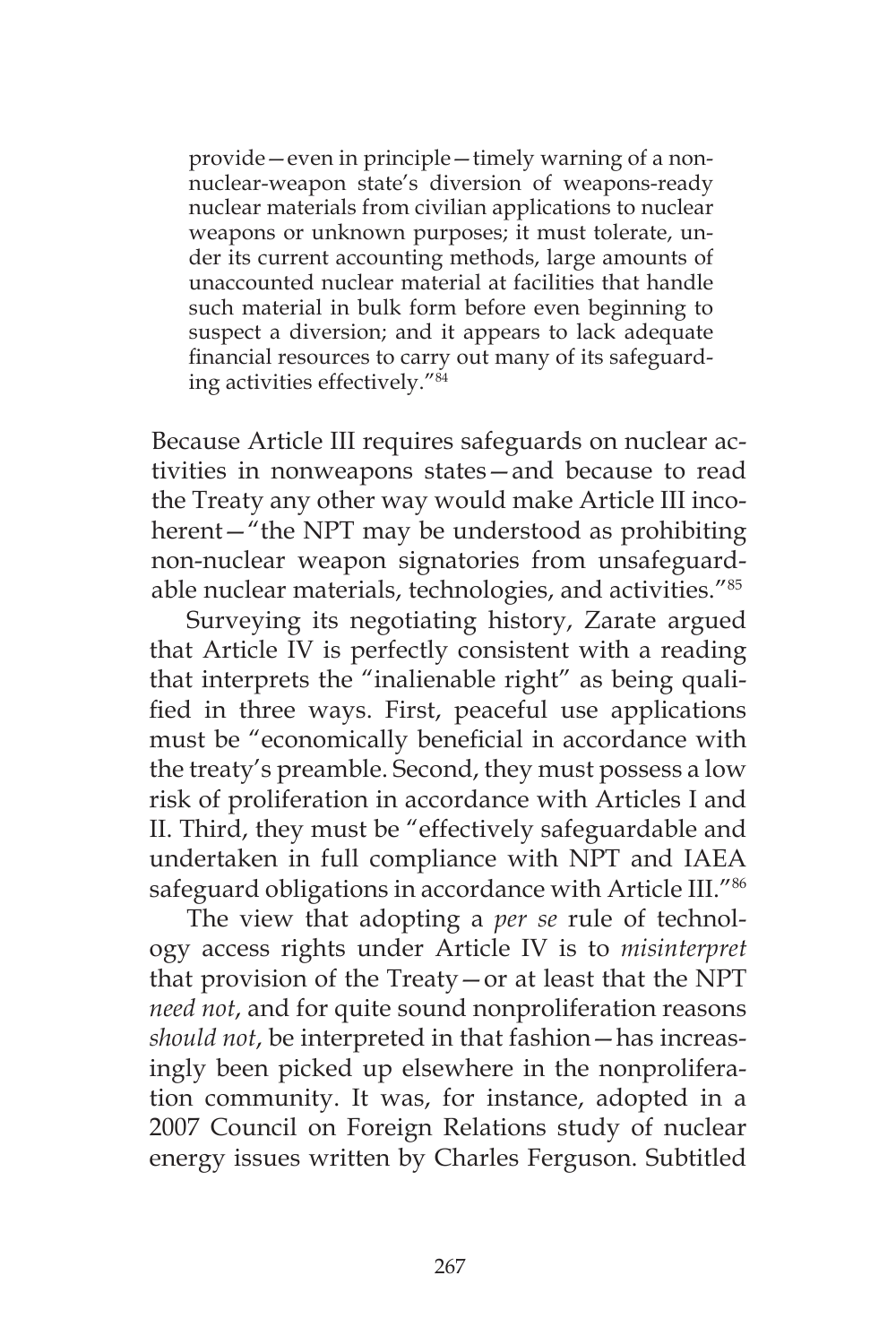"Balancing Benefits and Risks," Ferguson's report discussed the proliferation risks attendant to nuclear fuel making, and described certain critical problems of applying nuclear safeguards to such technologies.<sup>87</sup> Among other things, Ferguson warned that "greater efforts are needed . . . to limit the spread of fuel-making technologies"88 and declared that "the NPT's right to peaceful nuclear technologies" should be "properly interpret[ed]" to make clear that "[t]his right . . . comes with the responsibility to maintain adequate safeguards" and that the NPT does not "specifically" guarantee "nuclear fuel-making facilities as part of that right."89

The Commission on the Prevention on the Prevention of Weapons of Mass Destruction Proliferation and Terrorism also seems, by implication, to have taken such a view of Article IV in its final report published in 2008. One of its key recommendations on nuclear nonproliferation was "to prevent the spread of uranium enrichment and plutonium reprocessing technologies and facilities to additional countries," and it urged the United States to "work to orchestrate an international consensus to block additional countries from obtaining these capabilities."90 This recommendation seems to have been based upon the Commission's concerns about "the inherent difficulty of reliably detecting dangerous illicit nuclear activities in a timely fashion." Some of these difficulties, the Commission warned, "are not likely to be remedied no matter how much the IAEA's resources are increased." In particular, this was the case with "detecting military diversions from nuclear fuel cycle activities."91 Since such capabilities could not be safeguarded, their acquisition had to be prevented—and the Commission apparently saw no legal problem with doing so.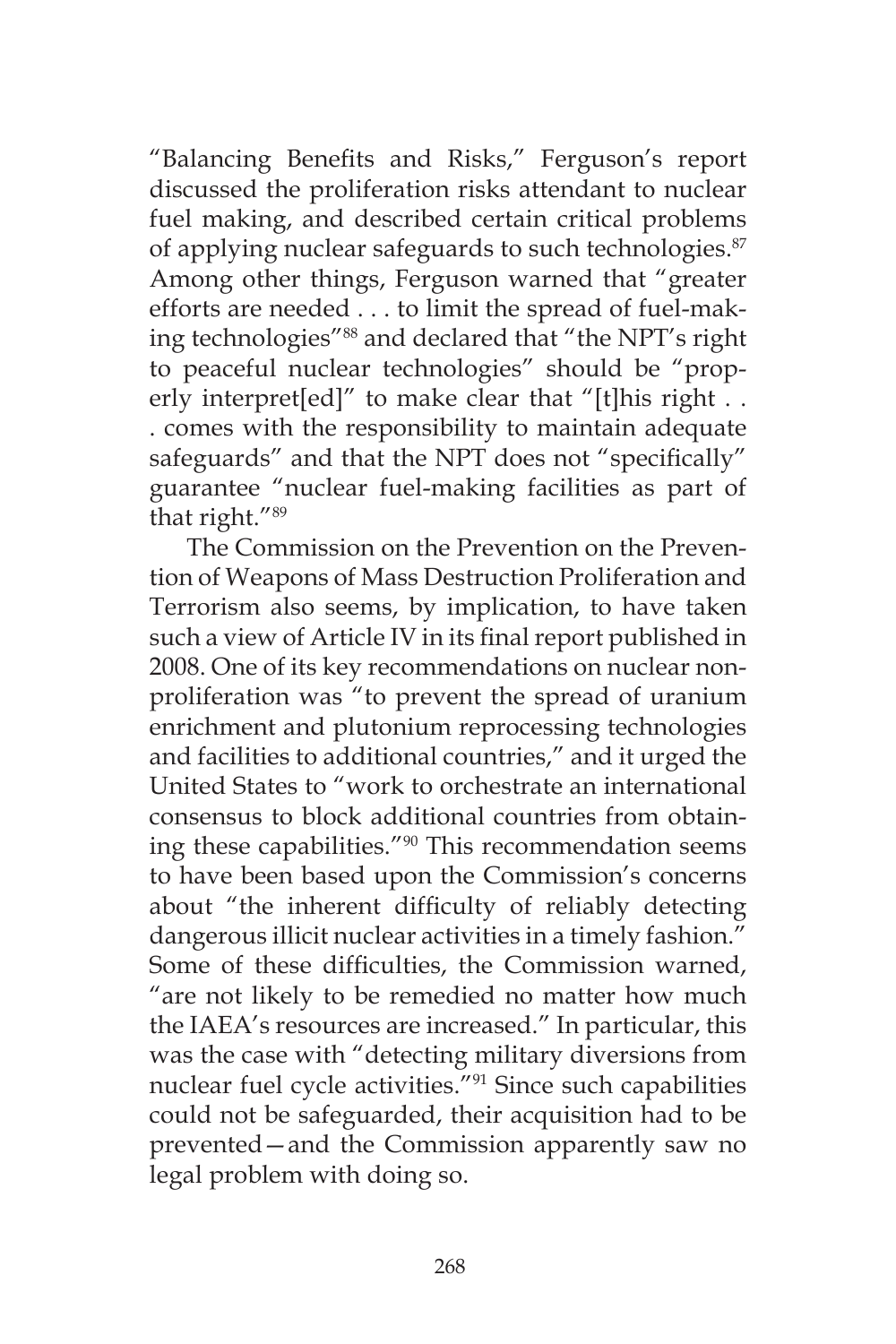The Congressional Commission on the Strategic Posture of the United States seems to have reached a similar conclusion in late 2008. Its Interim Report warned that nuclear proliferation stood at a "tipping point," beyond which a "cascade" of proliferation might occur, and it noted that the IAEA had not been given the support it needed to provide adequate protection of fissile materials.<sup>92</sup> The terse report did not offer a legal analysis of the NPT, but it made clear that the Commission had reached a grim conclusion about how well the Treaty has hitherto generally been interpreted as a barrier to proliferation. To wit, it declared that the NPT's "effectiveness has been undermined by errors in how it has been interpreted and by failures of enforcement by the UN Security Council."<sup>93</sup> (It urged the United States to work to fix such interpretive errors at the 2010 NPT Review Conference.) The Commission's final report, released in 2009, emphasized that the "further globalization of nuclear expertise" will "inevitably increase the risks of possible diversion to illicit purposes."94 It did not discuss the "right" discussed in Article IV beyond reiterating the NPT's requirement that it be limited to peaceful uses (i.e., "in conformity with Articles I and II of this Treaty"), but the Commission urged governments to agree to "limit access to enrichment and reprocessing technologies, and the facilities that employ them, to the maximum extent possible."95

Arguments consistent with, or explicitly supportive of, a "safeguardability" reading of Article IV have thus been offered for many years. (This is a history of critical analysis to which I myself would have already added a voice, had I not in 2007 been refused clearance by the State Department's Office of the Legal Advisor to make similar points even in an essay drafted as my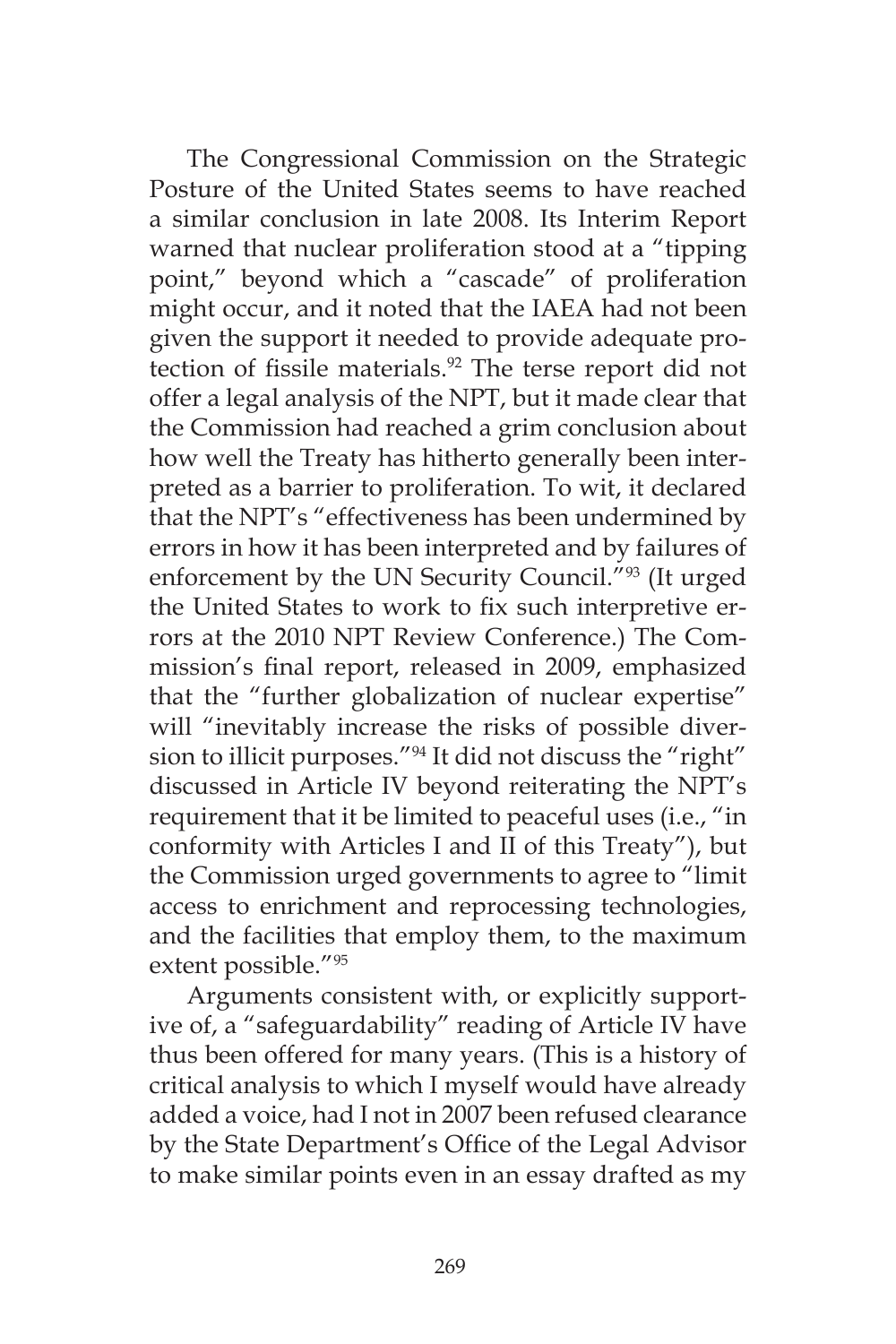"personal views."96) To sum up the "safeguardability" perspective, the vague text of Article IV is read as embodying no more than an elaboration upon the idea expressed in the NPT Preamble about sharing the benefits of nuclear technology.<sup>97</sup> Safeguardability recasts the legal analysis of Article IV, turning claims of a rights-based discourse on their head by rejecting the idea that the NPT discusses peaceful use "rights" in any sense *other* than affirming a right to the *benefits* of nuclear technology. Through this lens, sharing of the technology itself, or of nuclear materials, is not a question of *right* at all but rather of *policy*: whether or not such access can be given in a way consistent with the overarching purpose of the Treaty in preventing the proliferation of nuclear weapons. To be sure, possessors have the obligation to work to help *all* of mankind, and not just *some* of it, benefit from nuclear know-how.

Nevertheless, proliferation risk trumps peaceful use "rights" where sharing specific technologies is concerned. The most forgiving form of the safeguardability argument might simply deny the existence of ENR "rights." This would effect a *de-legalization* of the NPT's peaceful use discourse,<sup>98</sup> leaving specific technology-sharing questions to be resolved on a case-bycase basis as a matter for technically-informed policy choice. As we have seen, many authors have criticized the adequacy of IAEA safeguards, questioning the Agency's ability—at least with its current resources, or by some accounts *at all—*to provide genuinely timely warning of the diversion of particular types of nuclear technology. This line of argument runs back through the critiques of plutonium reprocessing offered by Wohlstetter, Steiner, and Greenberg, which have been echoed by some experts today, and indeed expanded to cover uranium enrichment and even the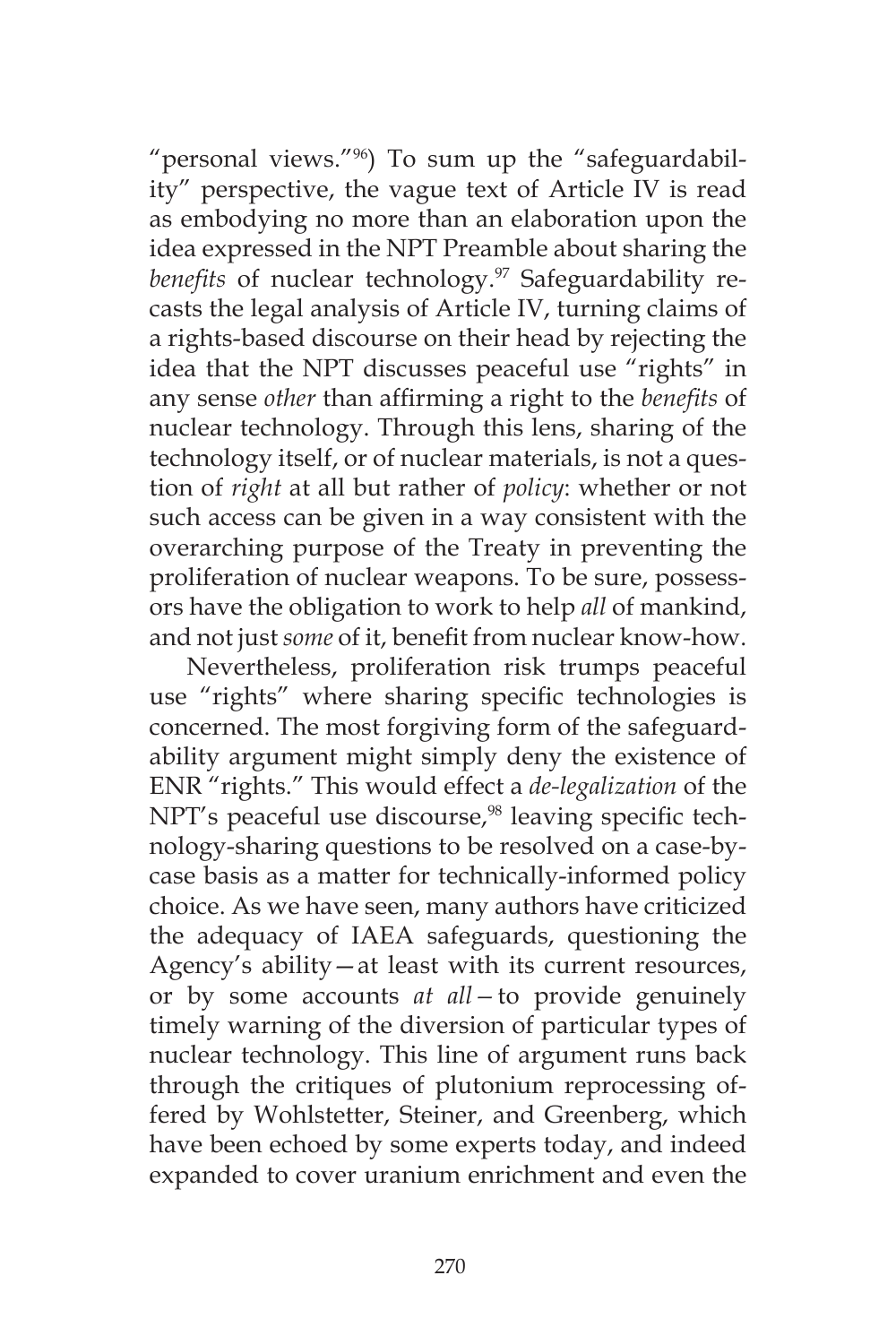operation of light water nuclear reactors.<sup>99</sup> The simple "de-legalization" form of the safeguardability critique would hold simply that there is no *right* to such technology, and that as a matter of *policy*, right-thinking members of the international community should work to stop the spread of any capabilities that cannot adequately be safeguarded, because of the proliferation risks that they entail. (As noted above, this is about as far as we got within the U.S. State Department in 2004 and 2005, with our interagency-cleared remarks about Article IV and ENR.100)

But one might perhaps go further. A stronger form of the safeguardability critique—already suggested by at least some of the authors surveyed above—would build upon *factual* assessments of unsafeguardability toward a legal conclusion of such technologies' *impermissibility*. Such arguments tend to note that the possession of inadequately safeguarded materials or facilities raises Article III compliance problems, while Article I requires nuclear weapons states, at least, to avoid assisting nuclear weapons efforts in nonweapons states. If it is indeed the case that the IAEA *cannot* adequately safeguard certain nuclear activities, some authors have thus suggested that these should be understood as being *prohibited* by the NPT for states not already lawfully having nuclear weapons. This is a potentially dramatic conclusion, for it would raise questions not only about the impermissibility of *spreading* capabilities such as uranium enrichment and reprocessing, but also about the *existing* fact of their possession by nonweapons states (e.g., plutonium bulk-handling facilities in Japan).

Such a "strong form" of the safeguardability argument, however, has its weaknesses as a question of legal interpretation. It is easier and usually more plau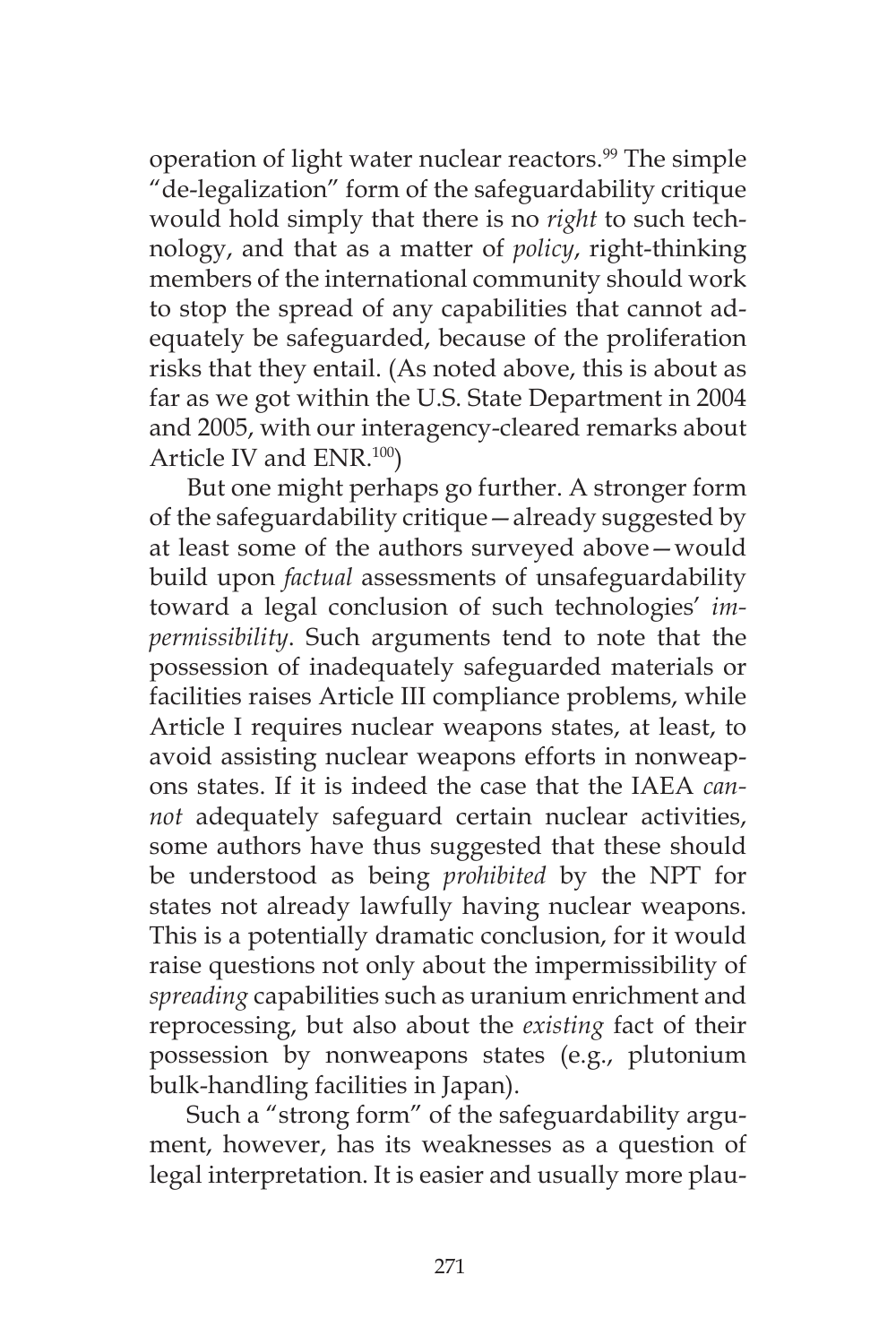sible, for instance, to read a vague committee-drafted text as ducking a contentious issue than to interpret its ambiguity as a sharp prohibitory stand. It is also problematic to build a general technology-prohibition argument—however substantively sensible such a position might be—so heavily upon inferences from the weapons-assistance ban of Article I, which by its terms applies only to nuclear weapons states, and at least arguably does *not* prohibit nonweapons states from assisting others' nuclear weapons programs.<sup>101</sup>

Either way, however, the distinctiveness of the safeguardability reading of the NPT's peaceful use provisions is in its transformation of the debate from a policy-*trumping* discourse of "rights" into a policy*privileging* arena for technically-informed substantive judgments involving the consideration of such things as specific safeguards capabilities and the time needed for an effective response to the detection of a violation. Safeguardability approaches to technology access, in other words, tie themselves to a calculus of proliferation risk—a focus that their defenders suggest is entirely appropriate, and indeed quite necessary, under a *nonproliferation* treaty.

# **A PREHISTORY OF NUCLEAR TECHNOLOGY CONTROL**

Despite the recently increased salience of Article IV debates in the struggles over Iranian proliferation challenges, the conceptual lines have long been fairly clearly drawn. What, however, are we to make of all this? One useful way to help approach the NPT's treatment of peaceful use issues is to understand the context of the broader problem of technology control that has been keenly understood—and was approached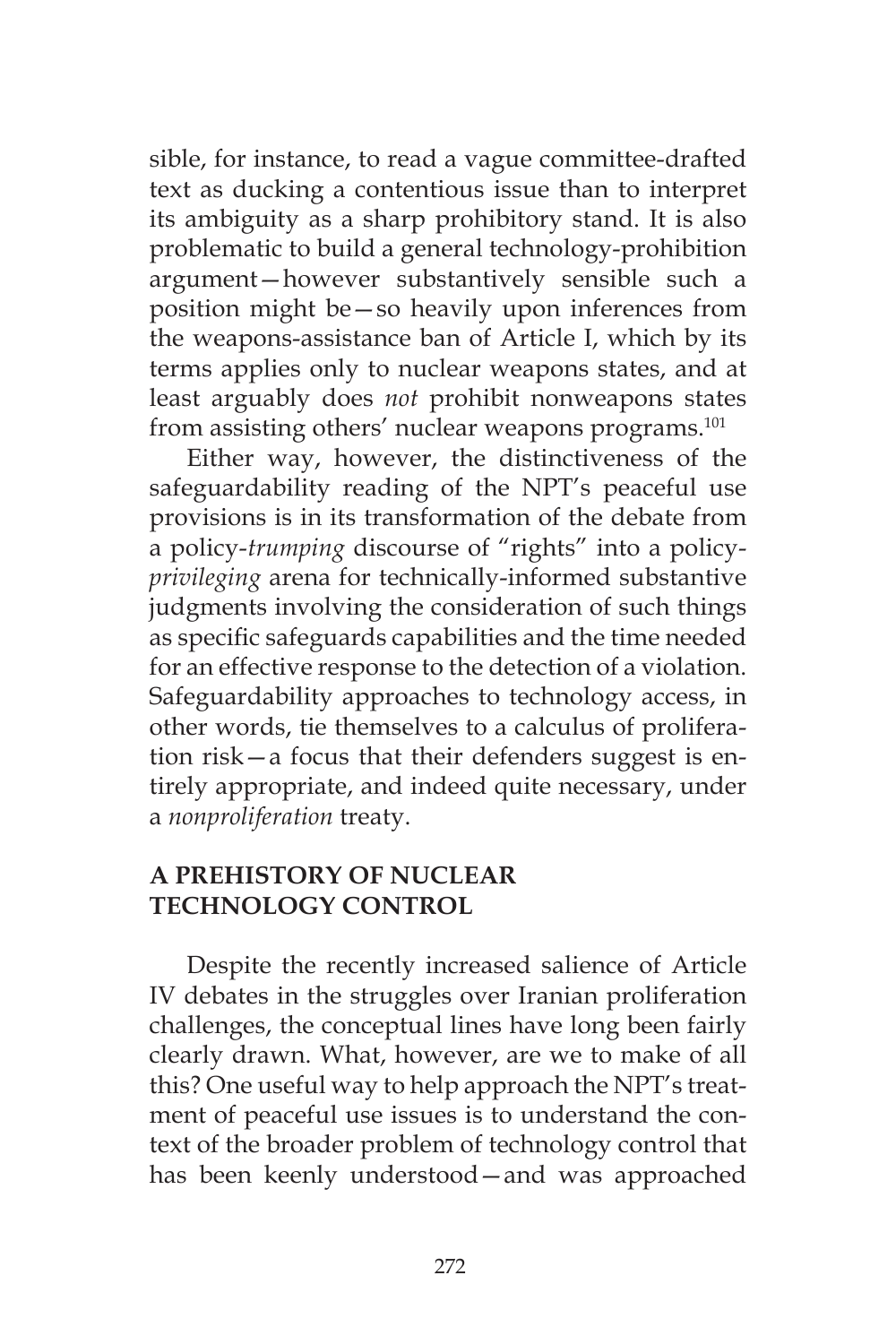in characteristic ways—from the very earliest years of the international community's struggle to come to grips with the implications of the nuclear age.

## **Struggling With Janus: The Acheson-Lilienthal Era.**

The idea of ensuring broad international participation in the *benefits* that nuclear technology can bring to mankind, yet while trying to avoid spreading knowledge and capabilities related to its destructive aspects, goes back to the dawn of the nuclear age. It has always been understood that nuclear technology is in no way always a good, and that its spread requires qualification commensurate to the risks. For this reason, it was recognized at the beginning of mankind's struggle with these nuclear tensions that a commendable focus upon spreading the *benefits* of nuclear power did not necessarily imply any commitment to spreading *all*  nuclear know-how—and indeed that a genuine commitment to nuclear benefits *did* necessarily imply careful attention to what specific capabilities should *not* be spread.

In a Joint Declaration in November 1945, for instance, U.S. President Harry Truman, British Prime Minister Clement Attlee, and Canada's Prime Minister Mackenzie King stressed their belief in sharing what they called "the fruits" of nuclear scientific research. They noted, however, that "[t]he military exploitation of atomic energy depends, in large part, upon the same methods and processes as would be required for industrial uses," and suggested pointedly that it would be counterproductive to share technology in the absence of effective "and enforceable" safeguards.<sup>102</sup>

Crucially, moreover, it was also understood from the start that the types of nuclear know-how that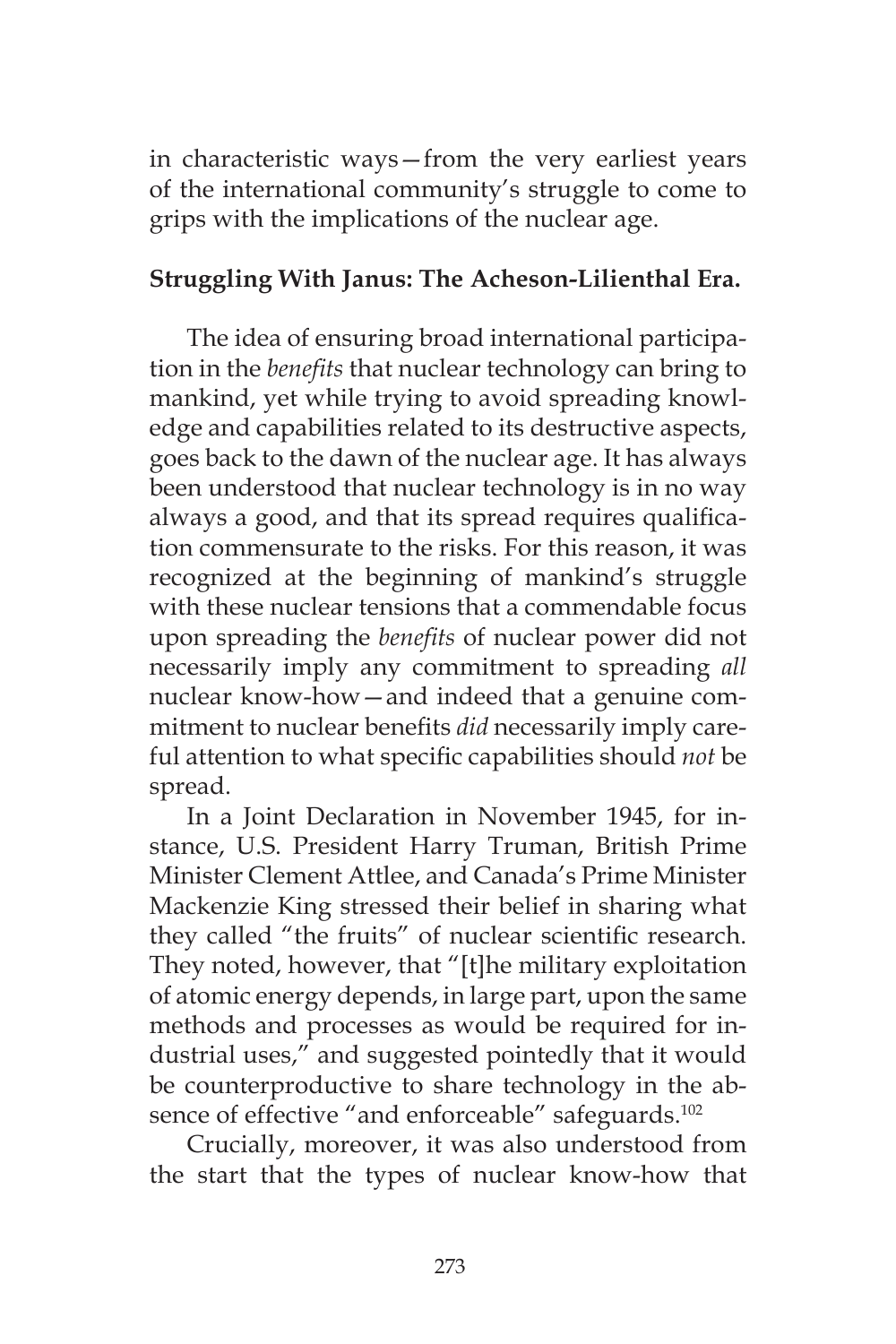should *not* be shared were *not* limited solely to those involved in endstage manufacture of nuclear weaponry. Actual bomb making skills clearly *should* not be shared, of course, but as the Joint Declaration suggested, a sane approach to managing the tension between the destructive and creative powers of nuclear technology required attention to the degree to which safeguards could control the proliferation risks of shared technology.

The idea that certain nuclear capabilities and activities were inherently dangerous, and that they should *not* be shared or spread more widely, dates from the very earliest years of the international community's struggle with nuclear energy. Even as scientists and policymakers scrambled to figure out how to share nuclear *benefits* more widely in the name of socioeconomic progress, those aspects of nuclear technology that were common to *both* weapons work and to peaceful uses were naturally the focus of special concern and attention. They were widely, and quite explicitly, regarded as being something that needed to be controlled: something to which access should be restricted unless and until approaches could be developed that could preclude their exploitation for weapons-related work.

The idea that some technologies and activities were inherently "dangerous," for example, was a fundamental aspect of the U.S. Government's famous "Baruch Plan"—which in 1946 called for the creation of an International Atomic Development Authority to exercise "[m]anagerial control and ownership of all atomic-energy activities potentially dangerous to world security." Specifically, the proposed Authority was to exercise *exclusive* control over "intrinsically dangerous activities" such as "the production of fissionable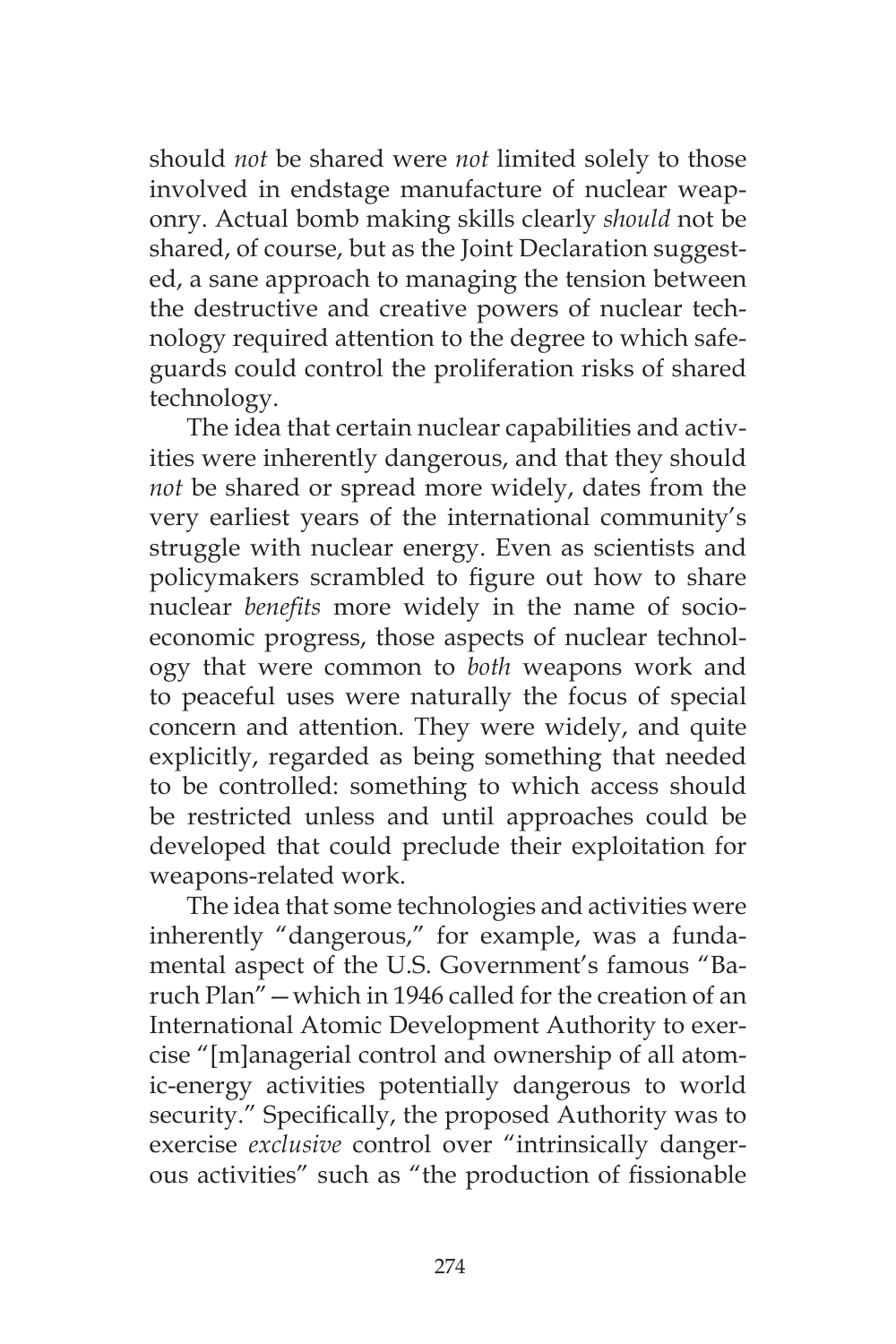materials," including "all plants producing fissionable materials."103 In addition to "all facilities for the production of U-235, plutonium and other such fissionable materials," the Authority was therefore to have control over all fissile materials themselves, "wherever present in potentially dangerous quantities." Sharp restrictions upon access to such capabilities—which the Baruch Plan proposed in the form of exclusive international control—were necessary because "all the initial processes in the production of these fissionable materials . . . are identical whether their intended use or purpose is beneficent or dangerous."104

Nor was it expected that the category of intrinsically dangerous activities was one that would remain fixed for all time. To the contrary, there was no fixed line between "safe" and "dangerous" nuclear technologies. It was expected that as technology developed or our understanding of nuclear risks matured—this category might change. Because of the need to flexibly define intrinsic danger according to the best understanding of the time, it was thus considered necessary to give the proposed International Atomic Development Authority the authority to define, and redefine, the categories of technology requiring international control.105 The Authority needed "the power to determine, and adjust from time to time, in accordance with increased knowledge, the dividing line between 'safe' and 'dangerous' activities as new conditions demand."106

The issue of nuclear technology-access, in other words, was not to be a matter of legal "rights," but rather a scientifically-informed question of nonproliferation *policy*. It was very important that "the benefits" derived from atomic energy research and development be available to all mankind,<sup>107</sup> but the specific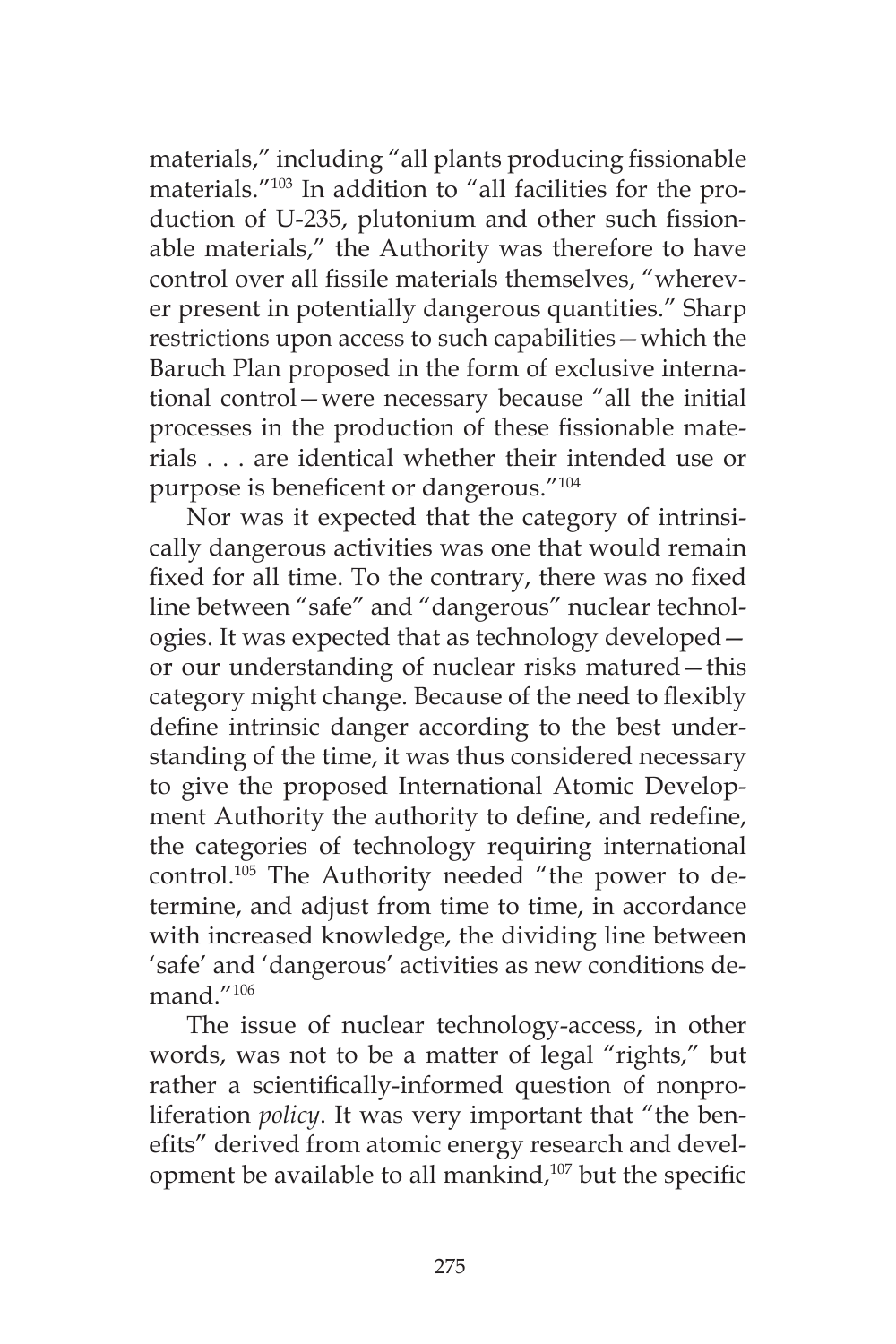issue of *technology*-access had always to be subordinated to nonproliferation considerations. As the United States put it at the time, it was "important" to share nuclear benefits, but it was a "prime purpose" of the proposed authority to "prevent national development or use of atomic armament."108 What could not *safely*  be shared must *not* be.

It was therefore central to the scheme that technology-access policy hinge upon whether, and the degree to which, the wider spread of specific nuclear knowhow was consistent with preventing proliferation in light of the best available understanding of what could be made "proliferation proof" in protecting against weapons-related exploitation. To officials at the time, fuel-cycle technology was clearly "intrinsically dangerous" and consequently unshareable, but this was not a conclusion written in stone. The key insight was that *nothing* should be permitted outside the exclusive control of the proposed Authority that could be exploited for weapons development. A rigorously-defined notion of *safeguardability*, in effect, was the litmus test of technology access for *any* national government.

The Baruch Plan was the outgrowth of an extensive U.S. review of nuclear policy that culminated in the so-called Acheson-Lilienthal Report of March 1946, which had provided the intellectual underpinnings for the approach proposed by Bernard Baruch to the UN Atomic Energy Commission later that year. While U.S. officials were well aware that "the only *complete*  protection for the civilized world from the destructive use of scientific knowledge lies in the prevention of war,"<sup>109</sup> the authors of the Report clearly felt that there were better and worse ways to reduce the tremendous dangers presented by nuclear technology short of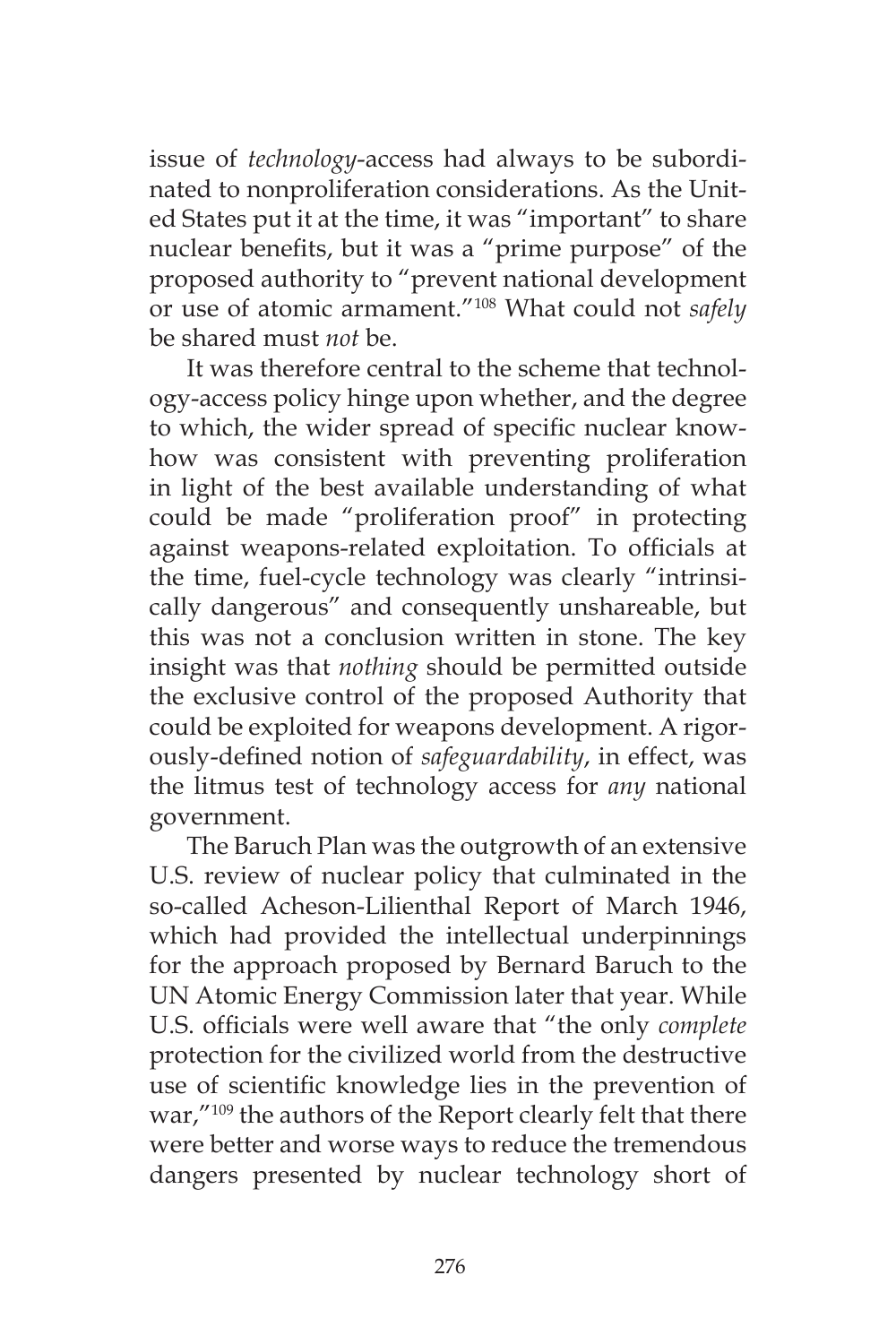achieving complete world peace.

The Baruch Plan's distinction between "safe" and "dangerous" nuclear activities—with only the former being appropriately left in national hands—derived from the Acheson-Lilienthal Report.<sup>110</sup> That study argued that, for the sake of global security, an international control authority must be given "exclusive jurisdiction to conduct all intrinsically dangerous operations in the [nuclear] field." The line between safe and dangerous, as we have seen, was "not sharp and may shift from time to time in either direction." (It would be, said the Report, up to the Atomic Development Authority "continually to reexamine the boundary between dangerous and nondangerous activities.") $^{111}$  "In our view, any activity is dangerous which offers a solution either in the actual fact of its physical installation, or by subtle alterations thereof, to one of the three major problems of making atomic weapons: (1)The provision of raw materials, (2)The production in suitable quality and quantity of the fissionable materials plutonium and U 235, and (3)The use of these materials for the making of atomic weapons."112

Interestingly, the Report considered even nuclear power generation—which was not in fact then possible, because "existing plants are not designed to operate at a sufficiently high temperature for the energy to be used for the generation of electrical power"—to be an intrinsically dangerous nuclear activity.<sup>113</sup> (It reached this conclusion, moreover, despite the initial belief of its drafters that techniques of "denaturing" uranium and plutonium in reactor fuel could "render materials safer" so that they "do not readily lend themselves to the making of atomic explosives."114 The fact that this assumption about denaturing was already under question at the time the document was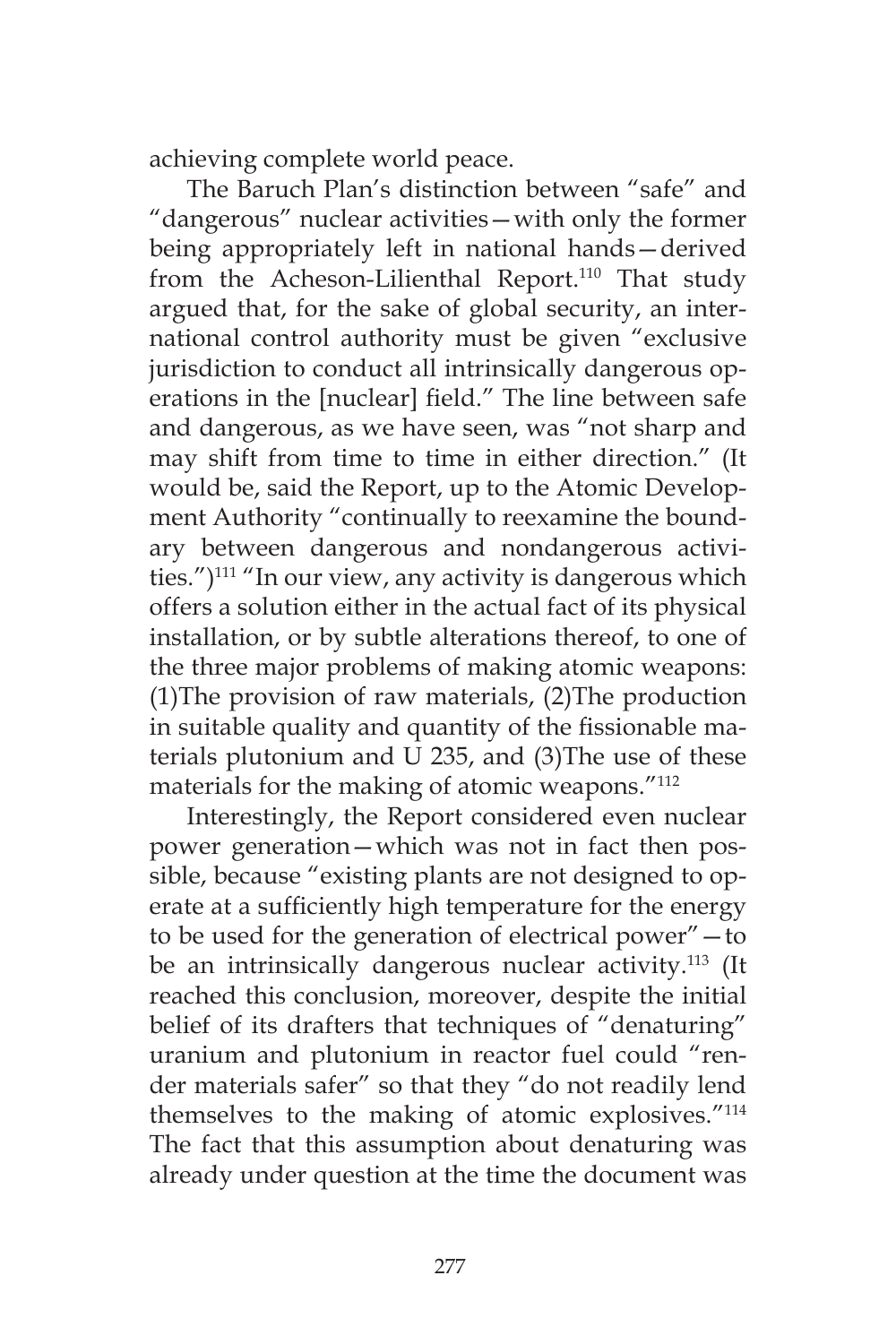released—leading the U.S. Government to re-release the Report with an explanatory press release noting that it "does not contend nor is it in fact true, that a system of control based solely on denaturing could provide adequate safety"115—simply highlighted the conclusion. Another technology emphatically noted as "dangerous" was the production of fissile material itself: uranium isotopic separation and reactor operation for plutonium production. Such activities were clearly "intrinsically dangerous operations, " and the Report argued pointedly that fissile material production "may be regarded as the *most* dangerous [type of activity], for it is through such operations that materials can be produced which are suitable for atomic explosives."<sup>116</sup>

The analysis underpinning the Report reflected great skepticism about the utility of a control system in which nations remained free to undertake nuclear activities that would be useful both for peaceful applications and for weapons development, even if some international inspectorate could be created in an effort to monitor activity for possible impermissible weapons-related work. An "agency with merely police-like powers attempting to cope with national agencies otherwise restrained only by a commitment to 'outlaw' the use of atomic energy for war"117 would be, the Report argued, inherently inadequate. For an inspection system to be feasible, the Report noted, safeguards mechanisms must:

provide unambiguous and reliable danger signals if a nation takes steps that do or may indicate the beginning of atomic warfare. Those danger signals must flash early enough to leave time adequate to permit other nations alone or in concert—to take appropriate action. $118$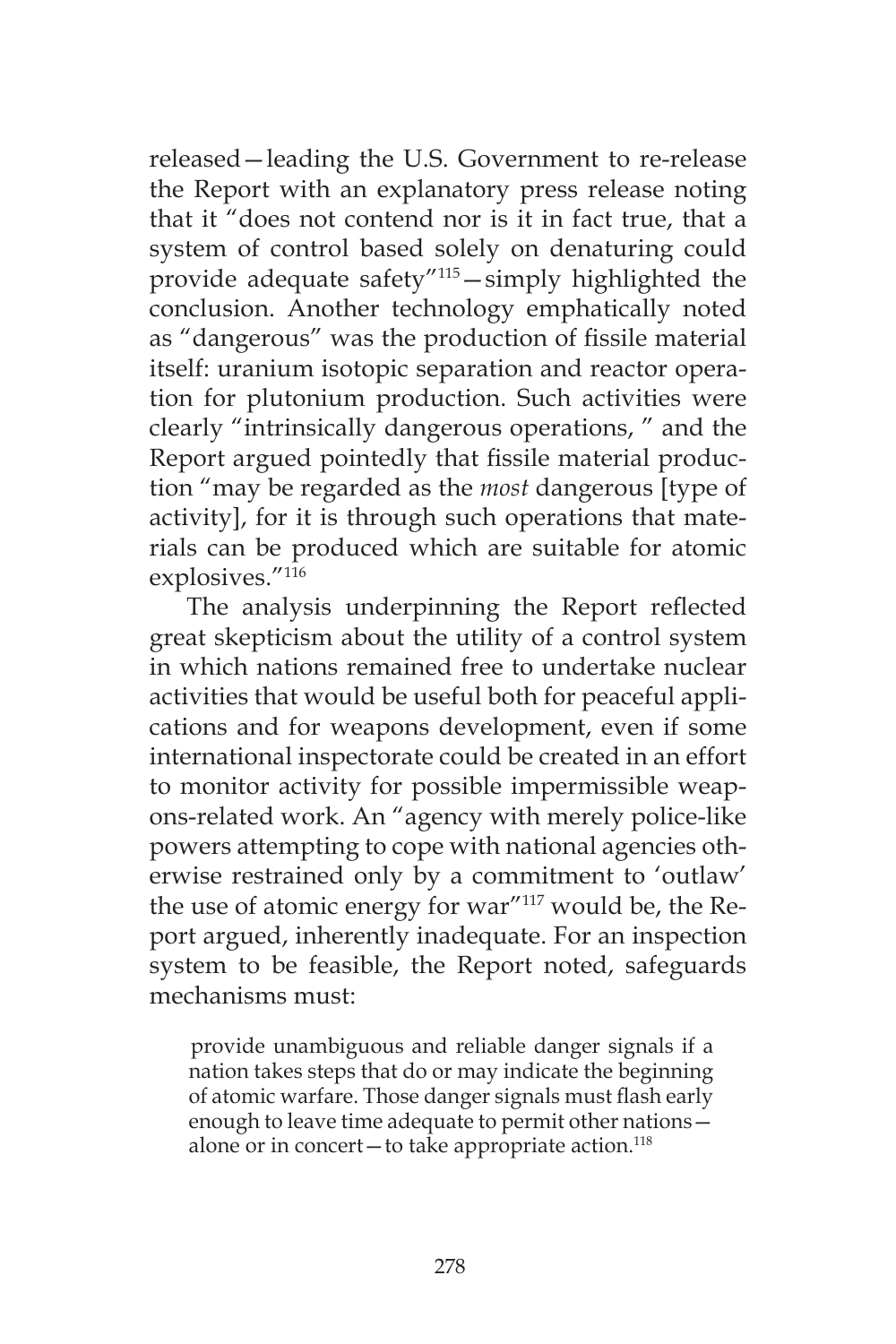Yet the activities involved in developing atomic energy for peaceful purposes and those used in developing it "for bombs" were too "interchangeable and interdependent," and the potential consequences of military diversion too great, for any stable regime to rely simply upon national government good faith backed by some sort of inspections. It was simply not possible, the Report's authors believed, for safeguards to ensure the requisite timely warning: "[i]f nations or their citizens carry on intrinsically dangerous activities it seems to us that the chances for safeguarding the future are hopeless."119

The Report's explanation is worth quoting at length, for, if correct, it would have fateful implications for today's Article IV debates.

From this it follows that although nations may agree not to use in bombs the atomic energy developed within their borders the only assurance that a conversion to destructive purposes would not be made would be the pledged word and the good faith of the nation itself. This fact puts an enormous pressure upon national good faith. Indeed it creates suspicion on the part of other nations that their neighbors' pledged word will not be kept. This danger is accentuated by the unusual characteristics of atomic bombs, namely their devastating effect as a surprise weapon, that is, a weapon secretly developed and used without warning. Fear of such surprise violation of pledged word will surely break down any confidence in the pledged word of rival countries developing atomic energy if the treaty obligations and good faith of the nations are the only assurances upon which to rely.

. . . We have concluded unanimously that there is no prospect of security against atomic warfare in a system of international agreements to outlaw such weapons controlled only by a system which relies on inspection and similar police-like methods. The reasons sup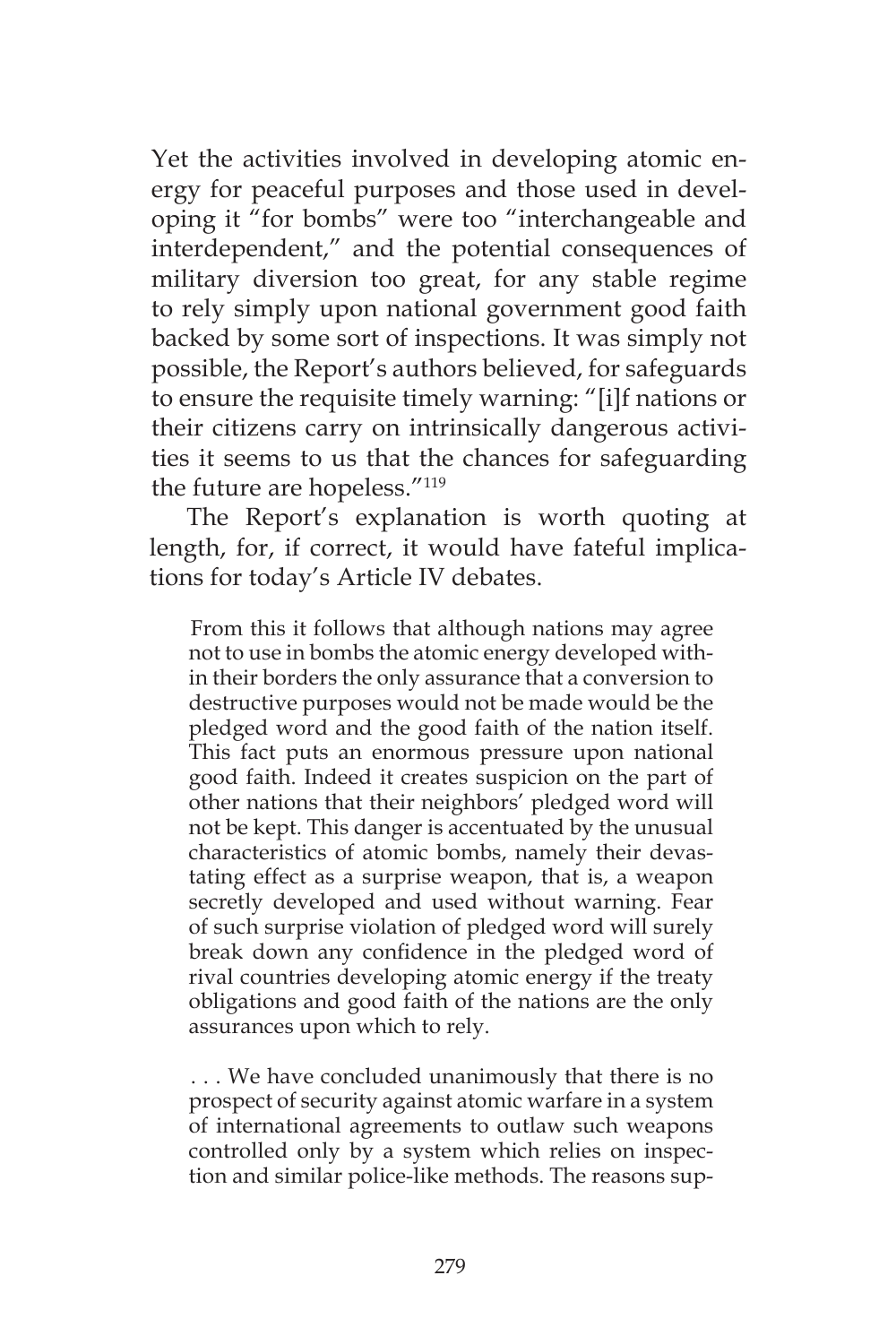porting this conclusion are not merely technical, but primarily the inseparable political, social, and organizational problems involved in enforcing agreements between nations each free to develop atomic energy but only pledged not to use it for bombs. National rivalries in the development of atomic energy readily convertible to destructive purposes are the heart of the difficulty. So long as intrinsically dangerous activities may be carried on by nations, rivalries are inevitable and fears are engendered that place so great a pressure upon a system of international enforcement by police methods that no degree of ingenuity or technical competence could possibly hope to cope with them.

. . . We are convinced that if the production of fissionable materials by national governments (or by private organizations under their control) is permitted, systems of inspection cannot by themselves be made "effective safeguards . . . to protect complying states against the hazards of violations and evasions."

. . . The efforts that individual states are bound to make to increase their industrial capacity and build a reserve for military potentialities will inevitably undermine any system of safeguards which permits these fundamental causes of rivalry to [continue to] exist. In short, any system based on outlawing the purely military development of atomic energy and relying solely on inspection for enforcement would at the outset be surrounded by conditions which would destroy the system.

. . . [T]he facts preclude any reasonable reliance upon inspection as the primary safeguard against violations of conventions prohibiting atomic weapons, yet leaving the exploitation of atomic energy in national hands<sup>120</sup>

The Report thus emphasized that "*an otherwise uncontrolled exploitation of atomic energy by national governments* will not be an adequate safeguard" and that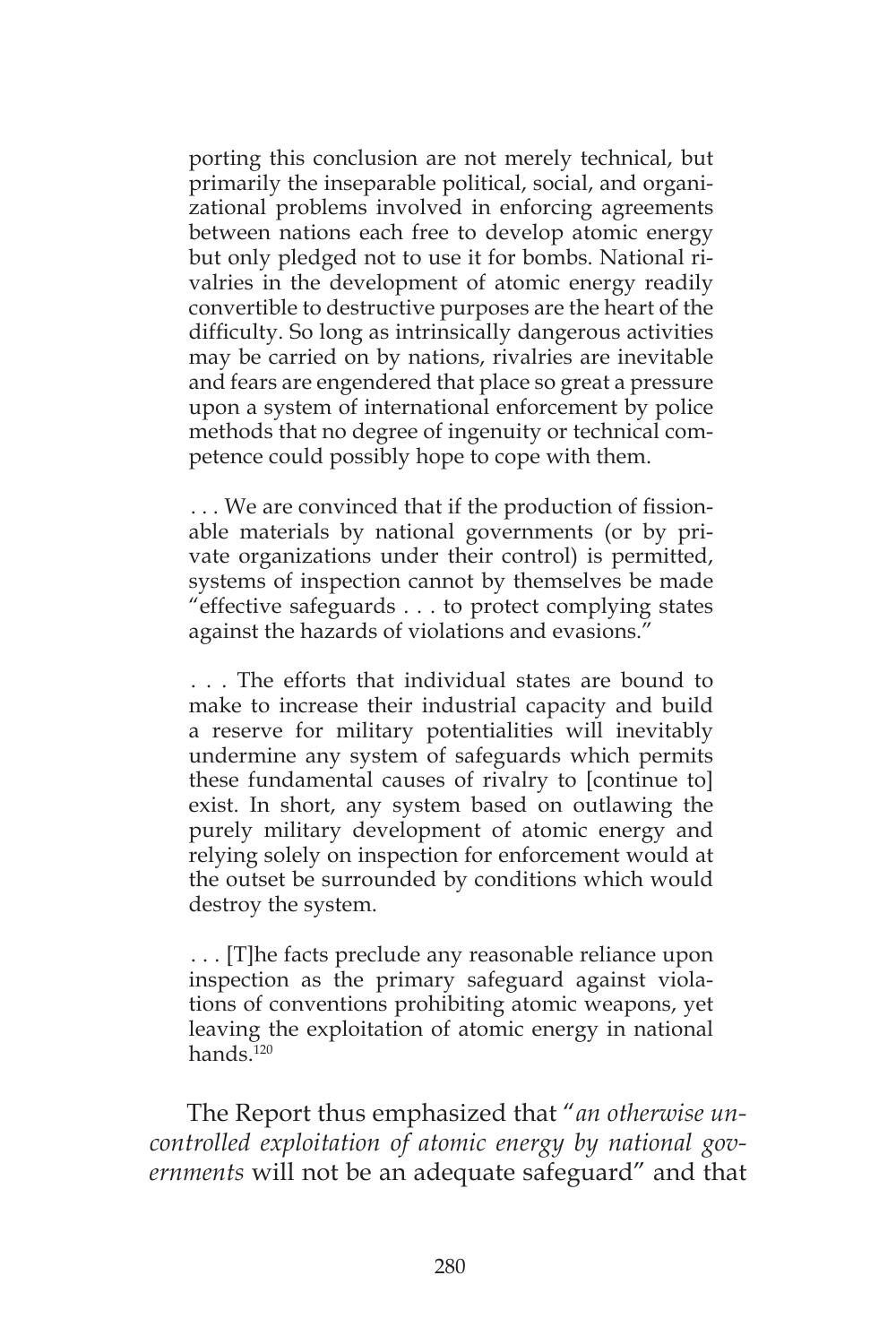the "necessary preconditions for a successful scheme of inspection . . . *cannot be fulfilled in any organizational arrangements in which the only instrument of control is inspection*."121 It did not mince words:

It is not possible to devise an atomic energy program in which safeguards independent of the motivation of the operators preclude the manufacture of material for atomic weapons."122 This conclusion about the unavoidable inadequacy of any inspection-based system of safeguards which allowed fissile material production capacity to remain in national hands formed the basis for the U.S. conclusion that an international agency be created with exclusive prerogatives to engage in those "activities which it is essential to control because they are dangerous to international security."123

For these very reasons, the Acheson-Lilienthal Report also made clear that the national government's access to nuclear technology could not be made a question of *legal right*. Such "rights" would undermine the control system by preventing the kinds of restrictions that would be required in order to preserve international peace and security. The Report deemed it "essential" for any "workable system of safeguards" to "remove from individual nations or their citizens the legal right to engage in certain well-defined activities in respect to atomic energy . . . [that are] intrinsically dangerous because they are or could be made steps in the production of atomic bombs."124 Only if technology access were a *policy* question—indexed, in effect, to proliferation risk—could a workable regime survive. A *rights*-based discourse about fissile material production and stockpiling was understood to be fundamentally incompatible with global security in the nuclear age.

*United Nations Endorsement*. Though these conclu-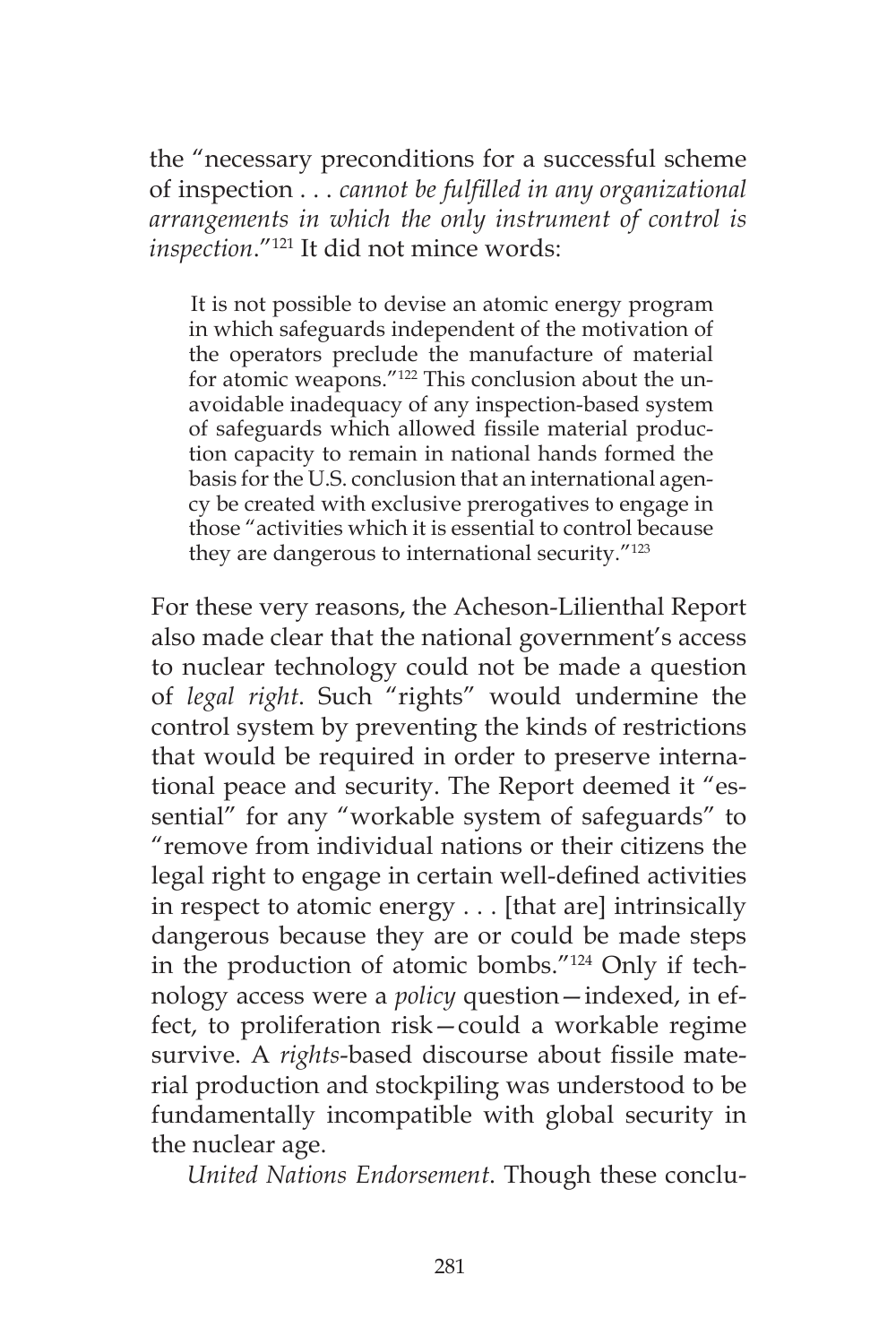sions were resolutely opposed by the Soviet Union and its communist allies—Moscow, of course, being then hard at work developing its own nuclear weapons on the basis of information pilfered from the Manhattan Project, and thus none too keen on a system that would remove weapons-making technology from national governments' hands—the basic outlines of the Baruch Plan were endorsed by considerable majorities in the young UN. The first report of the UN Atomic Energy Commission (UNAEC) in 1946 emphasized:

the intimate relation between the activities required for peaceful purposes and those leading to the production of atomic weapons; most of the stages which are needed for the former are also needed for the latter. . . . [T]he productive processes are identical and inseparable up to a very advanced state of manufacture.<sup>125</sup>

This made international control of such capabilities imperative. This identity and inseparability of the productive processes for nuclear fuel and nuclear weapons material made fuel-cycle technology effectively unsafeguardable: these were *not* capabilities that could safely be left in national hands.<sup>126</sup>

Interestingly, the UNAEC did not follow the United States in endorsing the idea of giving the proposed international Authority *carte blanche* in making the sort of risk based policy determinations that would be necessary in setting the specific contours of permissible nuclear "benefit"-sharing. This was not, however, out of any concern that the Authority would be too strict in drawing the line against peaceful use applications that entailed proliferation risks. Instead, the Commission seems in part to have feared that the Authority might be too *lenient*: "[i]f the agency were free to decide the rate of production of nuclear fuel and were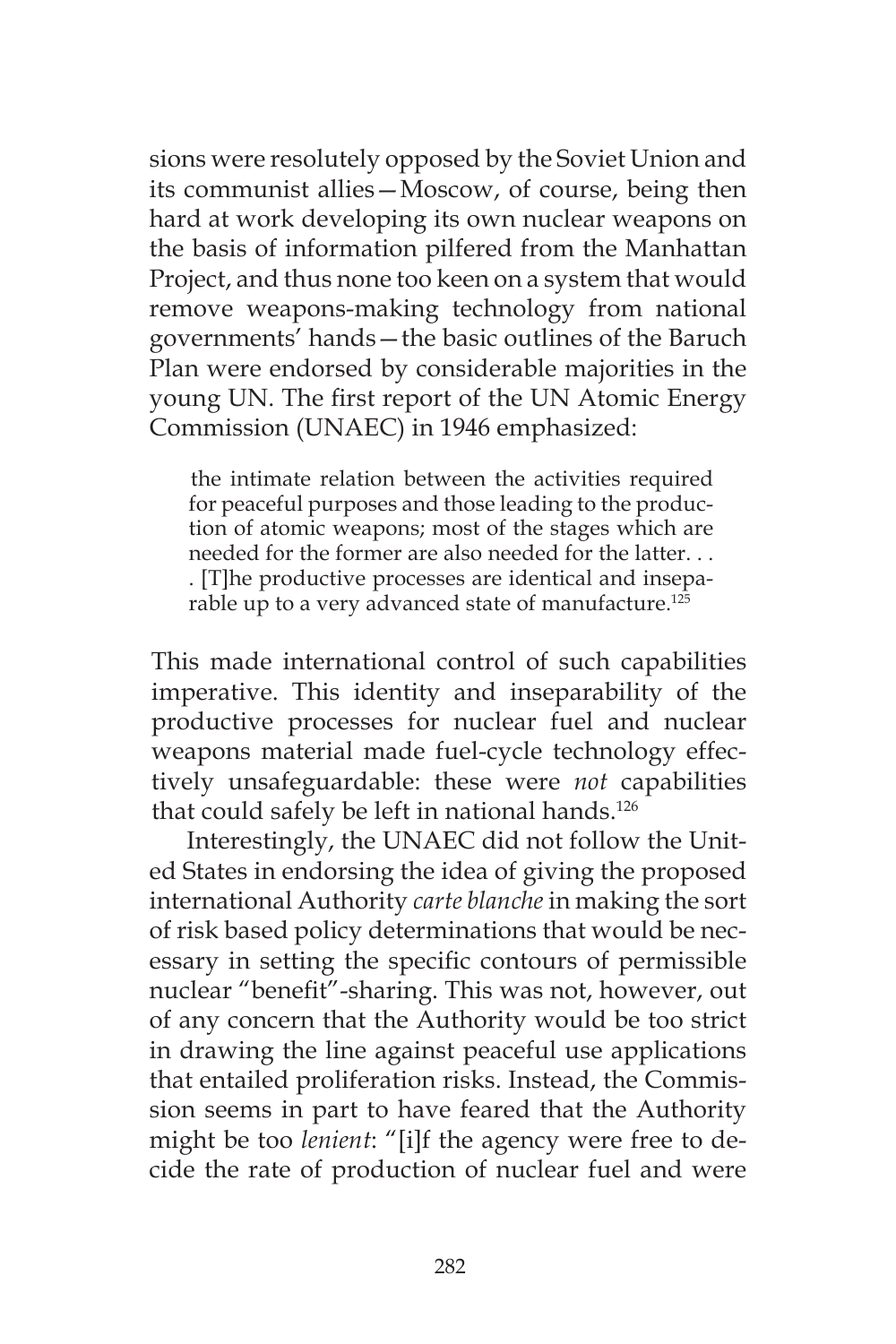to embark upon a policy of production exceeding recognized or actual beneficial uses . . . the conditions of world security would be greatly affected."127 The UNAEC, in other words, was concerned to ensure that global nuclear policy was not made *so* solicitous of requests for peaceful uses that it threw nuclear weapons proliferation considerations to the winds.

Noting "the conflict between the requirements of security and those of preparing for large-scale application of peaceful developments" of nuclear energy, the UNAEC recommended that the proposed Authority keep fuel production "at the minimum required for efficient operating procedures necessitated by actual beneficial uses, including research and development."128 (Remember also that this discussion only occurred within a framework that presupposed the Authority's exclusive right to engage in fissile material production: even *internationally*-controlled production was thus understood to risk creating nonproliferation problems, and had to be kept to the bare minimum possible consistent with what was actually "beneficial.") In approaching the objective of sharing the "benefits" of nuclear technology, therefore, the Commission seems to have perceived a linkage between the idea of "actual beneficial uses" and "the conditions of world security." Nuclear "benefits" could not be approached independently of the issue of preventing states from developing nuclear weapons.

#### **THE PRIMACY OF SECURITY**

The UNAEC was quite firm that international control of nuclear energy was needed because the proliferation risks would be intolerable if each state were to claim the "right" to determine whether, and how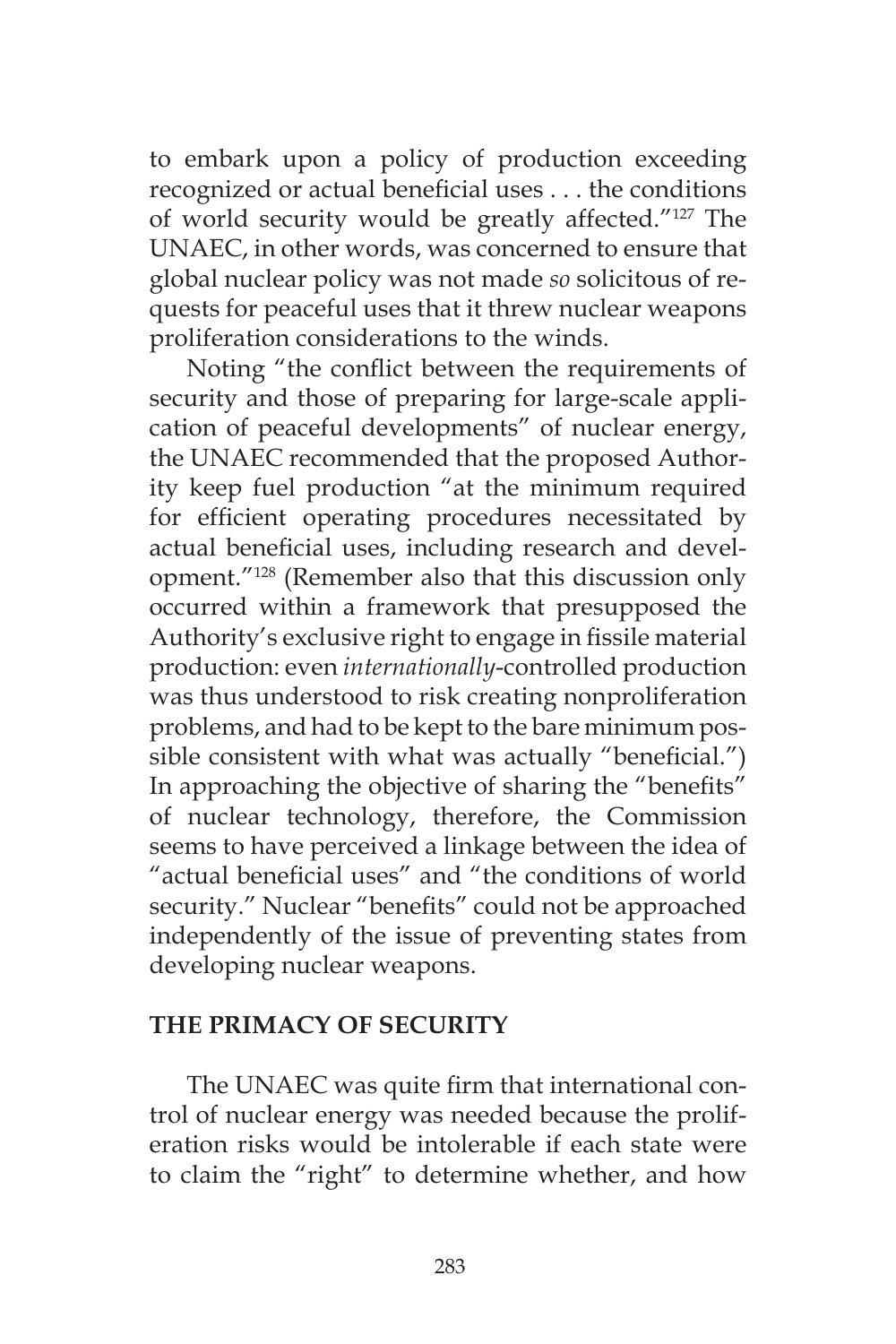much, fissile material to produce. Such a "right" was entirely inconsistent with global security.<sup>129</sup> As the Commission put it,

if the right to decide upon the number and size of such facilities and upon the size of the stockpiles of source material and nuclear fuel situated on their territory were left to nations, the control measures provided for in the [UNAEC's] first report would not, if applied alone, eliminate the possibility of one nation or group of nations achieving potential military supremacy, or, through seizure, actual military supremacy.130

As the Commission envisioned it, the proposed international Authority would define what was "dangerous" within the scope of parameters set by the international convention establishing it.

What would be permitted to national governments was a *policy* decision to be made with an eye to the global security impact—in terms of nuclear weapons proliferation—of permitting access to any particular type of technology or nuclear capability.

"Dangerous activities or facilities are those which are of military significance in the production of atomic weapons. The word "dangerous" is used in the sense of "potentially dangerous to world security." In determining from time to time what are dangerous activities and dangerous facilities, the international agency shall comply with the provisions of the treaty or convention which will provide that the agency shall take into account the quantity and quality of materials in each case, the possibility of diversion, the ease with which the materials can be used or converted to produce atomic weapons, the total supply and distribution of such materials in existence, the design and operating characteristics of the facilities involved, the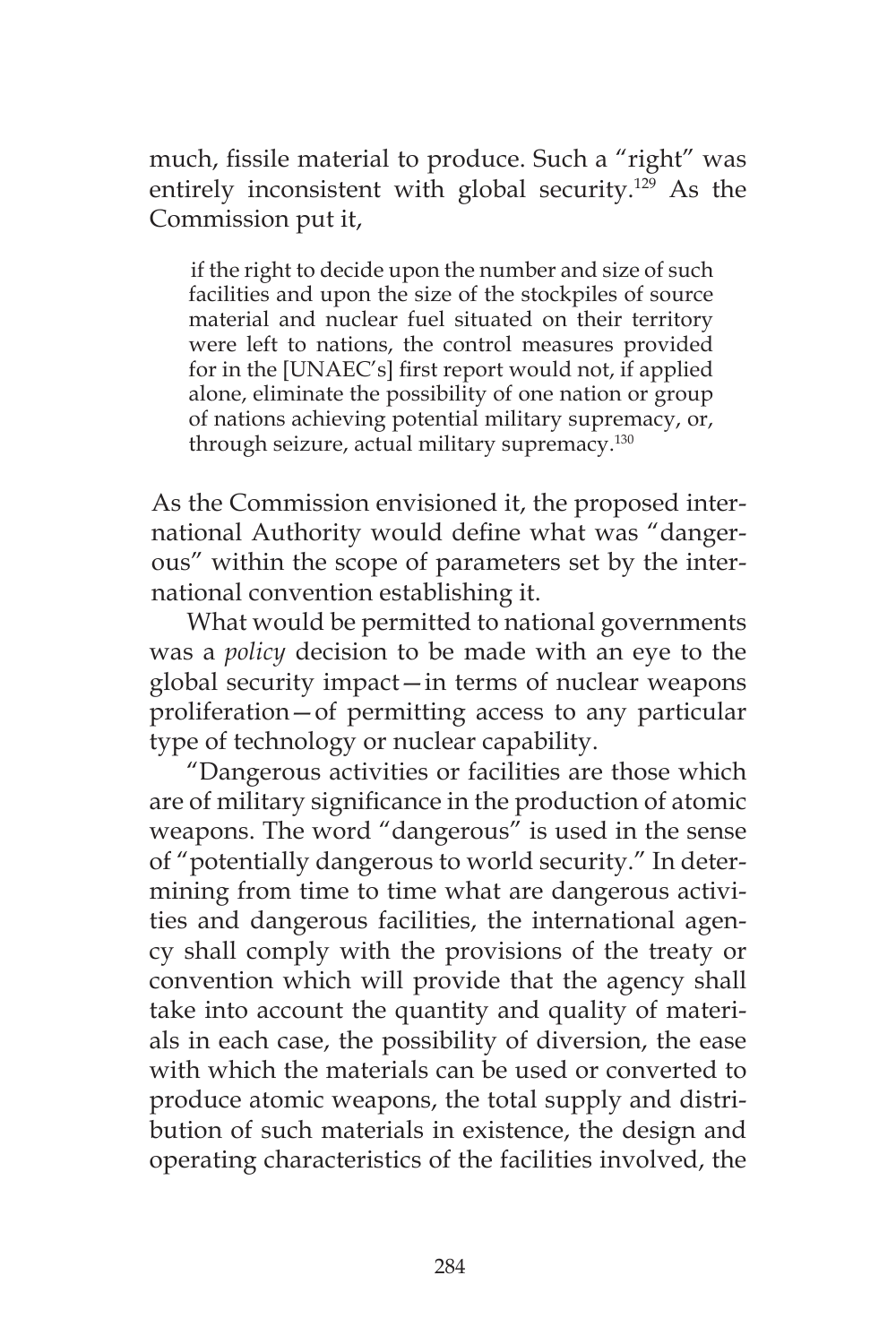ease with which these facilities may be altered, possible combinations with other facilities, scientific and technical advances which have been made, and the degree to which the agency has achieved security in the control of atomic energy."131

As had the U.S. officials that were promoting the Baruch Plan, the UNAEC understood that this essentially *policy* question was also one that could change over time.

The dividing line between dangerous and non-dangerous activities will change from time to time. Many factors will be involved, and these factors will vary from one installation to another.<sup>132</sup>

The bottom line, however, was that the UN recommended that proliferation impact—and the closely related criterion of safeguardability—be made the keys to determining what technology can and should be permitted to national governments.

Thinkers of the period were painfully aware of what we might today call the problem of the latent or virtual nuclear weapons programs afforded by possession of nuclear fuel-making capabilities. As U.S. Secretary of State Dean Acheson put it, the true measure of atomic armament available to a country was to be found less in what it actually had put into a bomb than in the amount of fissionable material which has been produced and is currently being produced there. It was the essence of the U.S. and UN approach, therefore, to ensure that "no nation would be permitted to possess the means with which weapons could be made"—namely, fuel-production technology.133

This approach, it was recognized, would not be without cost. The UNAEC recognized that there was "conflict between the requirements of security and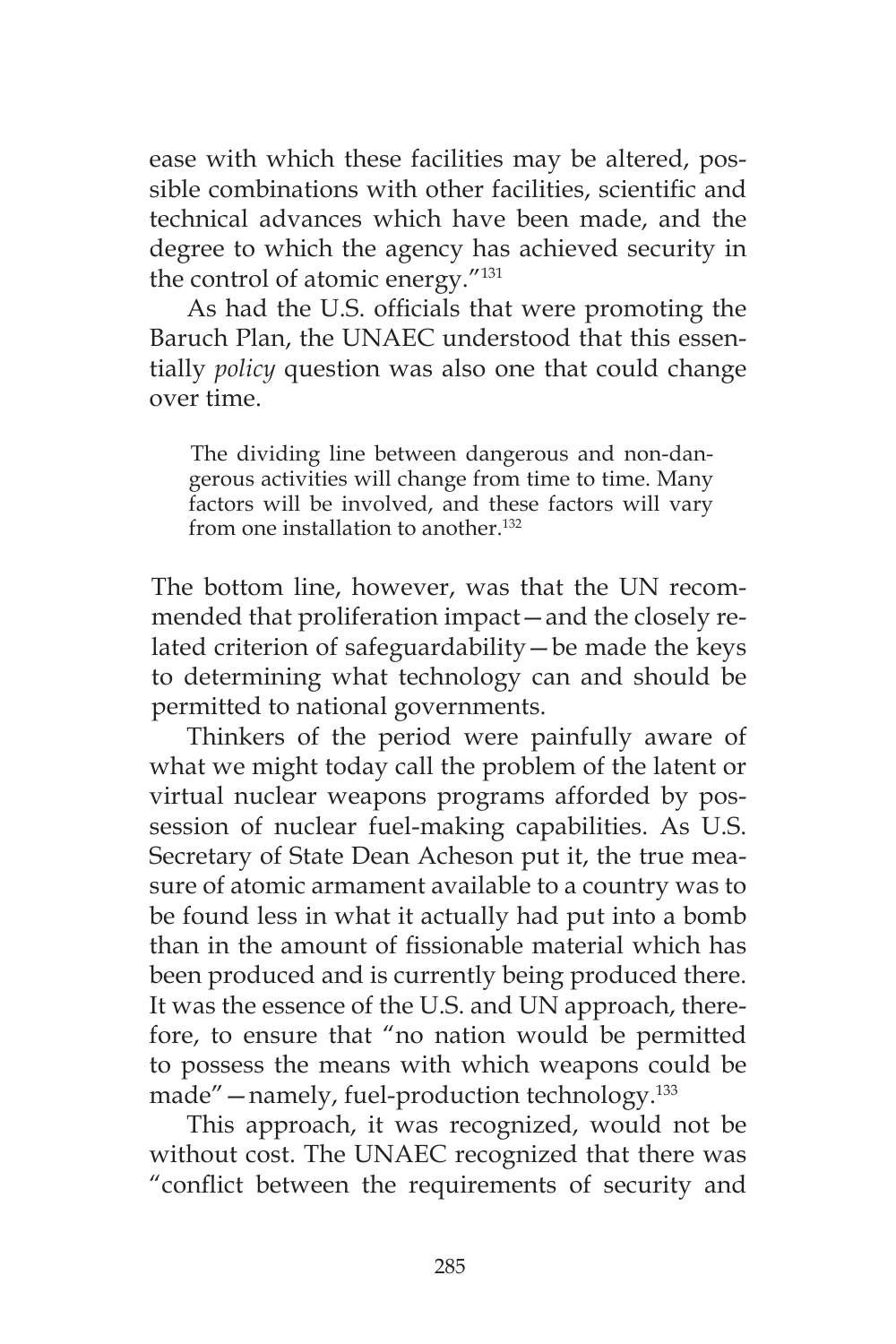those of large-scale development and use of atomic energy for peaceful purposes." Security measures, for instance, might retard the development of nuclear energy, while the production and stockpiling of nuclear fuel—however useful that might be for reactor operation—"would hardly be consistent with security." Nevertheless, at least for the foreseeable future, the Commission stressed that "[i]n regard to the specific proposal for future production and stockpiling of nuclear fuels, it appears that at the present time policy should be dictated primarily by security considerations."134 Where peaceful uses appeared inconsistent with preventing proliferation, in other words, security considerations must be paramount: sharing the benefits of nuclear technology was important, but not more important than preventing nuclear weapons development.

According to the Commission, the international Authority should "make every effort to widen the activities involving nuclear fuels and key substances permitted to nations, *as conditions warrant*," and should "be guided by the general principle that nuclear fuel is intended for beneficial use." Nevertheless, "[d]angerous facilities shall be provided for nations *only* as world conditions of security warrant *and* where economic justification exists."<sup>135</sup> Significantly, moreover, these two conditions were described as both being necessary: to be permissible, such technology access had to be *both* consistent with security—i.e., nonproliferation, to use the modern term—*and* economically justified. Meeting merely one of these criteria was insufficient.

*It Was Not About "Rights"—And It Could Not Be*. As had also been the case for the Acheson-Lilienthal Report and the Baruch Plan, the UN proposals were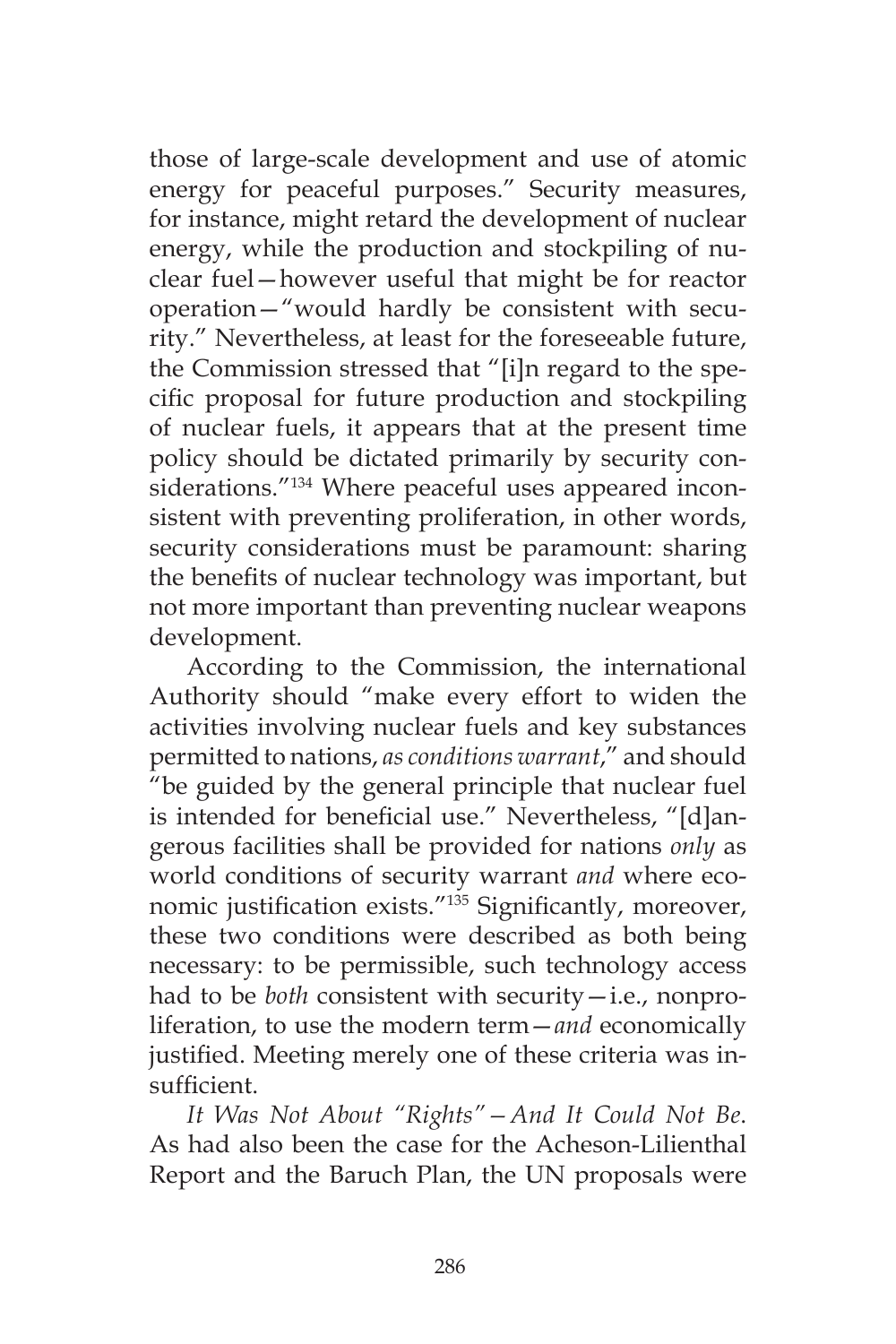the antithesis of a "rights"-based approach to technology access. Indeed, the key protagonists in developing these U.N. proposals flatly rejected the idea that this was or could be an issue of state "rights." The potential implications of nuclear weapons development were too dire to permit this to be a matter of national government discretion. In order to prevent, as it were, a weapons proliferation tragedy of the commons,<sup>136</sup> making any specific technology access a matter of *right*  was out of the question. As Canada, China, France, the United Kingdom (UK), and the United States put it in their joint statement of October 1949,

The development and use of atomic energy even for peaceful purposes are not exclusively matters of domestic concern of individual nations, but rather have predominantly international implications and repercussions.

The development of atomic energy must be made an international cooperative enterprise in all its phases.<sup>137</sup>

As the UN Atomic Energy Commission saw it, preventing unrestricted national technology access rights was the only way to "bring the benefits of atomic energy to all nations, and at the same time ensure reasonable security against atomic war and, particularly provide a warning of any preparations for a surprise atomic war."138 For benefits-sharing to be consistent with international peace and security, it had to be a *policy*-driven, not a *rights*-driven process.

# **The Soviet Counteroffensive: A "Right" to Chase the Bomb.**

Majorities in the new UN organization supported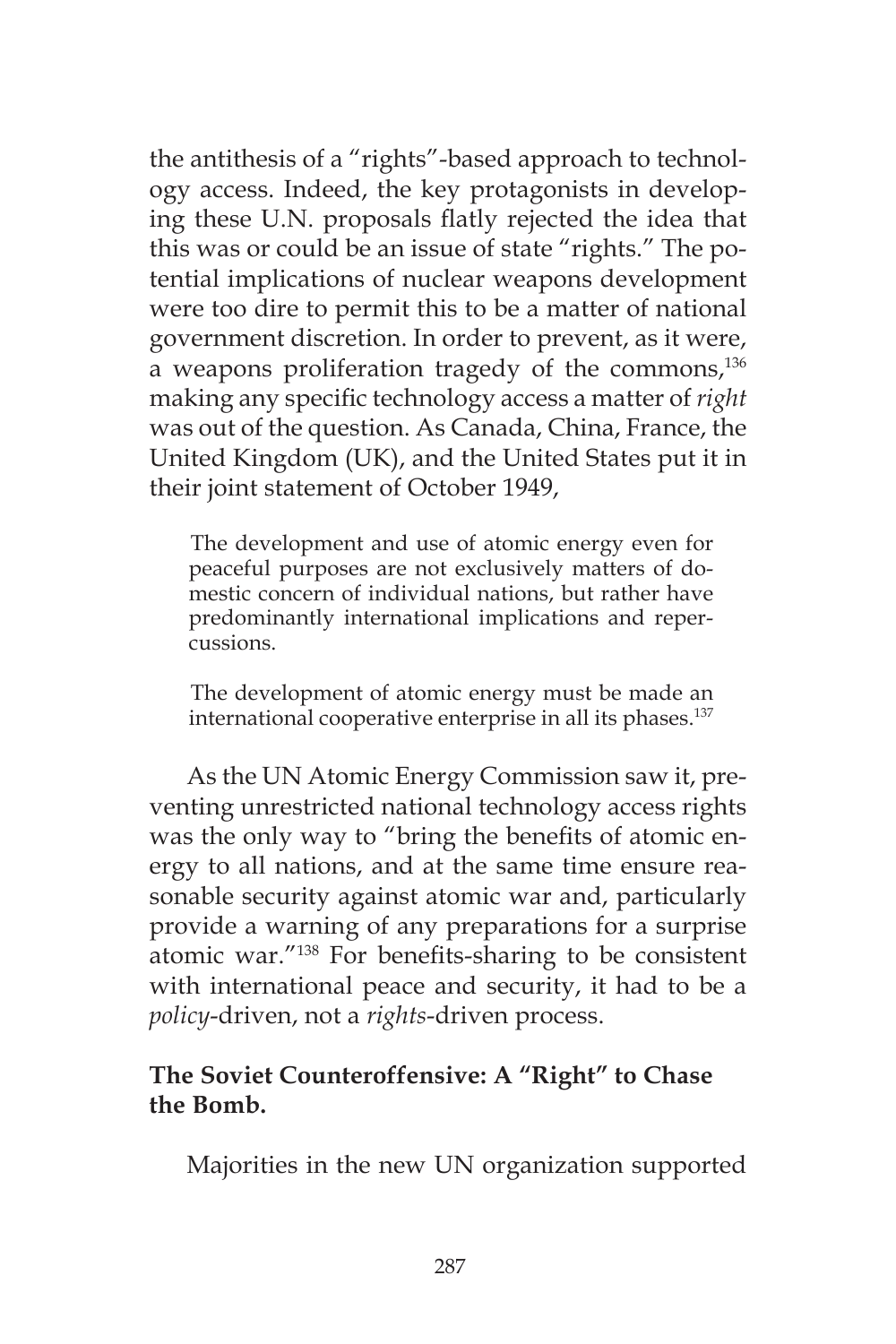the UNAEC plan, endorsing it, and for a number of years describing the Commission proposals as being the only sensible approach offered to the challenge of dealing with nuclear technology.139 Eager to acquire its own nuclear weapons, however, the Soviet Union mounted a fierce diplomatic campaign against it—a campaign striking, to 21st century eyes, for its similarities to the propaganda campaign undertaken by the Islamic Republic of Iran against U.S.-led efforts to impose nonproliferation-driven limits upon nuclear technology sharing.

Then secretly working to develop their own atomic weapons as rapidly as possible, the Soviets professed outrage at the UN plan for nuclear energy control. Developing themes that would be enthusiastically resurrected by the clerical regime in Tehran when confronted years later with international outrage over *Iran's*  analogous nuclear efforts, and with American efforts to limit the spread of enrichment and reprocessing technology, the Soviets attacked the UN plan for being affront to national sovereign rights. The proposals were, they said, an American plot to monopolize control of nuclear energy—in effect, a conspiracy of the nuclear "haves" against the nuclear "have nots."

According to then-Ambassador Andrei Gromyko, for instance, the UN plan was "directed against the independence of other States," and was designed "to secure the monopoly position of one country [the United States] in the field of atomic energy." Denouncing the inevitability of "one-sided decisions" by the Authority, Gromyko declared that the Union of Soviet Socialist Republics (USSR) would refuse to allow "the fate of its national economy to be handed over to this organ."140 Foreign Minister Andrei Vyshinsky similarly denounced "the notorious Acheson-Baruch-Lilienthal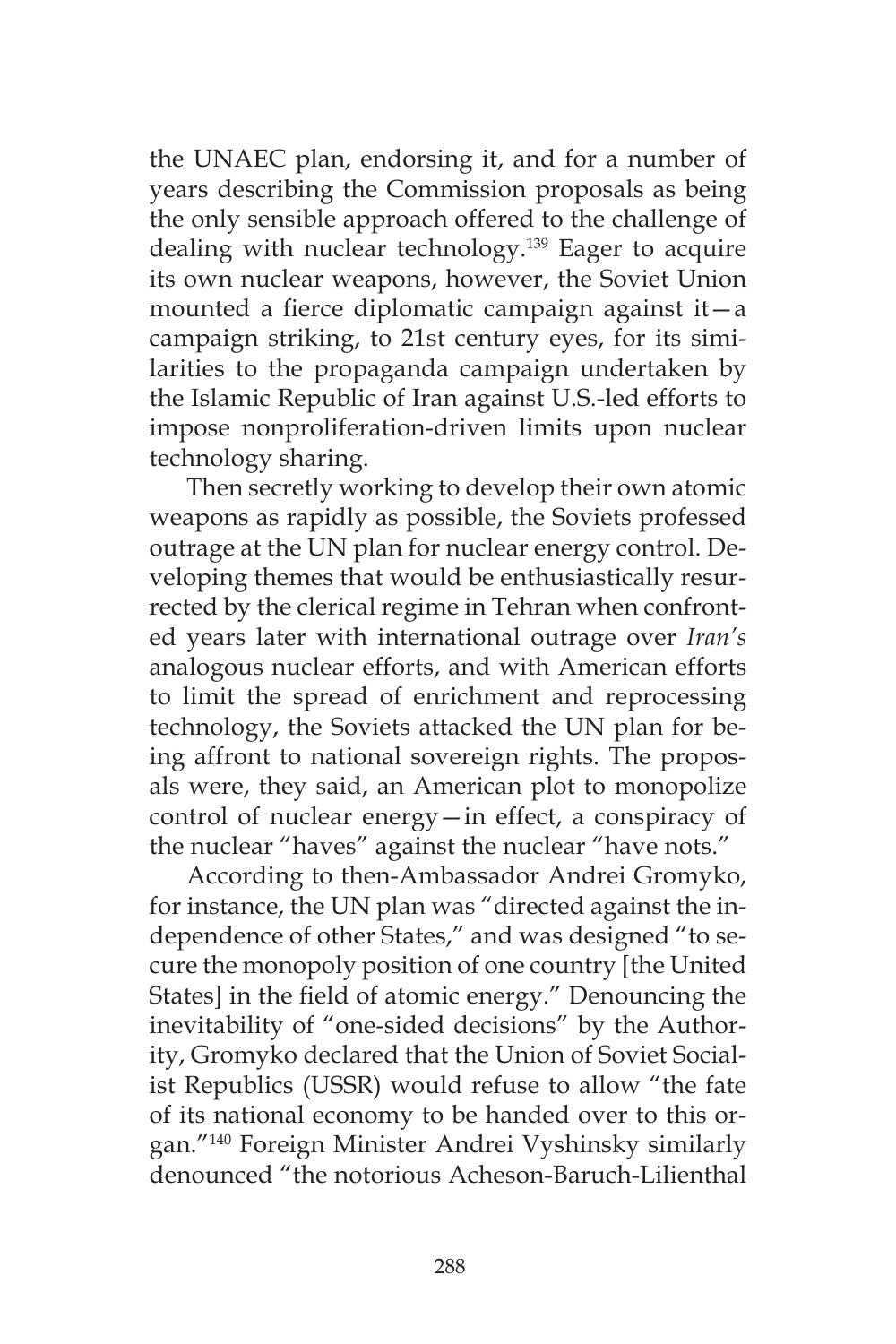plan" as being "no more than a mockery of international control" which would function as "an American control organ."141 Moscow's U.N. Ambassador, Jacob Malik, echoed that the UN proposals were a plan not for international control but for national monopolization: a plot whereby "the United States monopolistic big capital" would somehow come to "own all atomic energy-producing plants and all raw material extracted throughout the world."142

As a diplomatic counter-punch, Moscow advanced its own competing plan for the control of nuclear energy. This plan would *not* have restricted nations' ability to pursue activities the UNAEC had described as "dangerous" (e.g., producing fissile material), instead opting to place its reliance entirely upon periodic $143$ inspections by an international organ that reported to the UN Security Council. As this subordination to the Council indicated, of course, the Soviet plan would also have made action against violations subject to a UN Security Council vote, with the natural opportunity for a veto by any permanent member (e.g., the Soviet Union).<sup>144</sup>

Moreover, in yet another parallel to modern-day diplomatic offensives by Iran—a country that has itself benefited from being thus far subject to enforcement action only by international organs largely hamstrung by consensus or veto procedures (i.e., the IAEA Board of Governors and the UN Security Council)—the Soviets stressed the importance of technology-sharing to empower "have-nots," emphasized the need to consider the unrestricted pursuit of nuclear technology as a *legal right*, and wrapped all these issues together with a strong emphasis upon the need of existing nuclear weapons possessors (i.e., the United States) to disarm before any progress could be made. Moscow's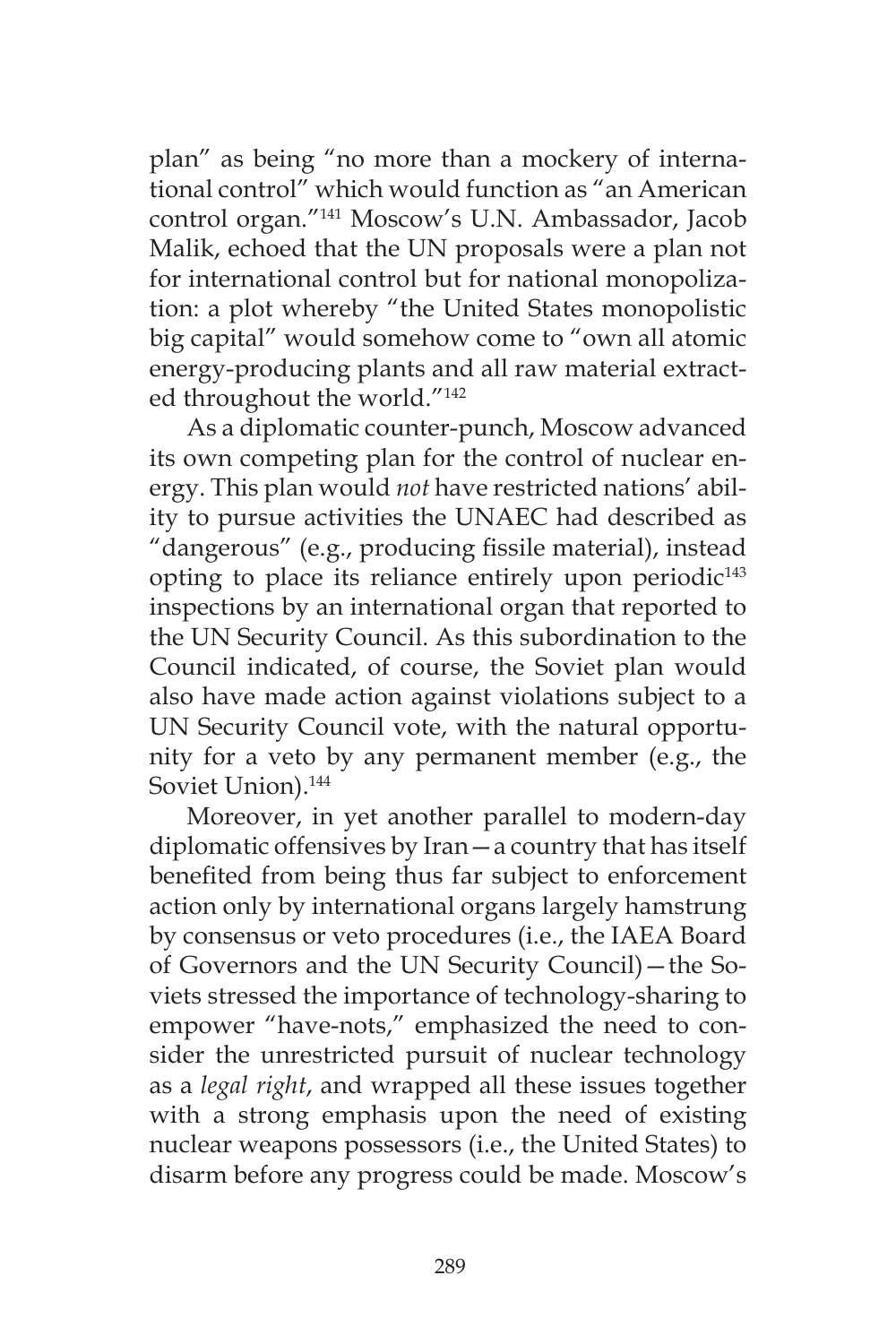proposals to the UNAEC, for example, declared that a control plan could only be agreed if nuclear weapons were prohibited *first*145—and that all signatories to such a weapons prohibition convention "must have a right to carry on unrestricted scientific research activities in the field of atomic energy."146

Within 2 years of first making these proposals, the Soviets detonated their first atomic bomb.<sup>147</sup> With the benefit of hindsight, therefore, Moscow's pursuit of unrestricted nuclear technology-access rights for ostensibly peaceful purposes is revealed as the dangerous fraud that it really was. Its outrageousness lies not in the fact merely that the Soviet proposals were *incompatible* with the UN plan for nuclear energy control. More fundamentally, those proposals were offered in order to *subvert* that plan, and to make the prevention of nuclear weapons proliferation—and indeed the world's nuclear disarmament, as envisioned in the Acheson-Lilienthal Report and the Baruch framework—quite impossible. This is a lesson that modern-day policymakers should not forget.

#### **Retreat Into Inspection-Driven Safeguards.**

In the face of the Soviets' diplomatic counteroffensive—and after 1949, Moscow's own possession of atomic weaponry—the UN plan stagnated, and was eventually abandoned. By 1953, President Eisenhower had obviously given up on the grand American idea of entirely removing "dangerous" applications of nuclear energy from national hands. This was not to say that Washington had given up on the idea of preserving international peace and security as much as possible against the threat of nuclear warfare by working to prevent the *further* spread of nuclear weapons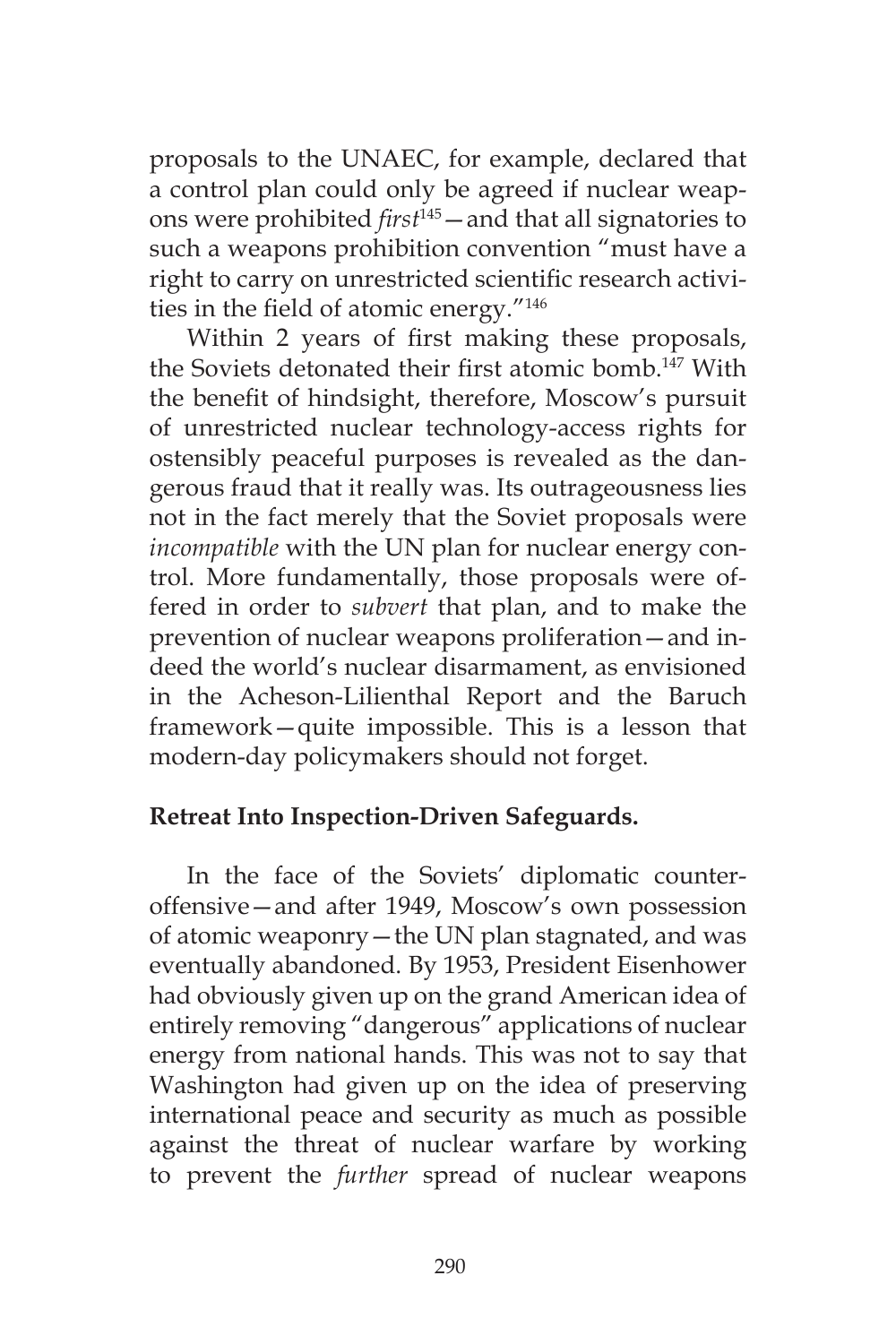capabilities, of course: that effort continues to the present day. The United States, however, reluctantly fell away from the dream of international control, and eventually into support for a decidedly second-best regime of inspection-driven safeguards, upon at least *some* nuclear technologies*,* under a new IAEA.

In his famous Atoms for Peace speech to the UN, Eisenhower observed that while at one time the United States had enjoyed a monopoly upon nuclear technology, "the knowledge now possessed by several nations will eventually be shared by others—possibly all others."148 To help make the best of what therefore must clearly seemed to be—in light of his country's previous analyses and proposals—a rather bad situation, he proposed the creation of the IAEA, and urged the governments "principally involved, to the extent permitted by elementary prudence, to begin now and continue to make joint contributions from their stockpiles of normal uranium and fissionable materials" to the Agency under safeguards to be devised against surprise seizure by countries in which such materials were being stored or used.<sup>149</sup>

Secretary of State Acheson had reemphasized in 1952 that "no system of inspection alone, be it periodic or continuous, can insure the effective prohibition of atomic weapons,"150 and in 1954 U.S. representatives were still promoting proposals at the UN that would have involved the creation of a UN Disarmament and Atomic Development Authority responsible, *inter alia,* for "for the control of atomic energy to the extent necessary to ensure effective prohibition of nuclear weapons and use of nuclear materials for peaceful purposes only."151 (These 1954 proposals still envisioned an Authority itself possessing the power to suspend the supply of nuclear materials to a violator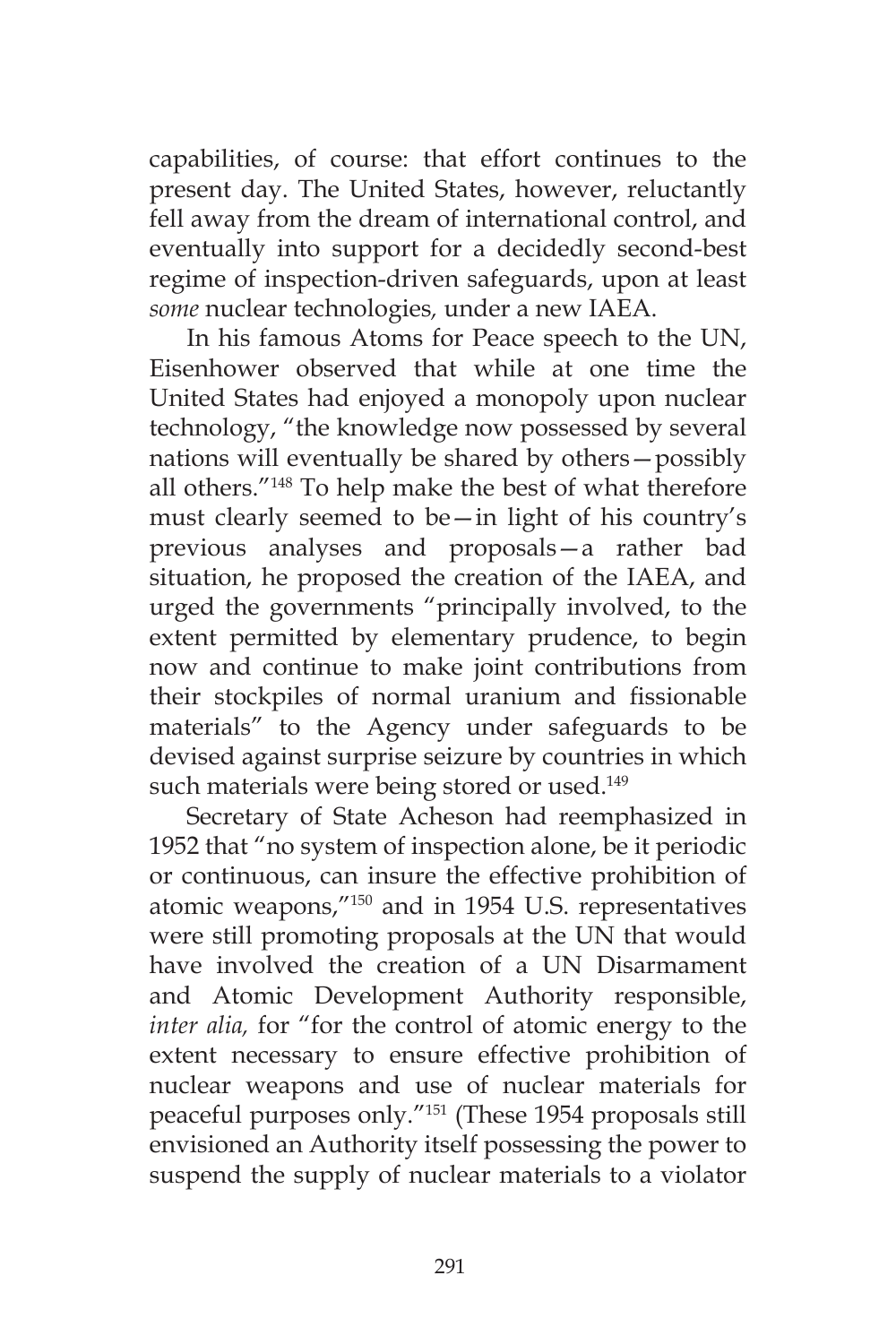state, and to close down plants utilizing nuclear materials there.152) Nevertheless, ambitious Baruch-era thinking was clearly falling by the wayside.

#### **The Disarmament Nexus.**

One of the casualties of the collapse of these early efforts to come to grips with controlling access to intrinsically dangerous nuclear technologies was arguably any hope of containing the emerging and accelerating nuclear arms race between the United States and the Soviet Union, let alone of achieving genuine nuclear disarmament. Because fuel-making capabilities were inherently dual-use in nature—and thus were, according to Acheson-Lilienthal reasoning, fundamentally unsafeguardable by any IAEA-style inspection-based regime—and because there no longer existed any chance of removing such capabilities from at least *some* nations' hands, nuclear disarmament was coming to seem quite out of the question. What possessor country, after all, would bind itself to forego nuclear weapons if its neighbors' compliance with such a prohibition could not be assured? This connection between control of nations' access to fissile material production capabilities and the prospects for disarmament is one that we forget at our peril in 21stcentury debates over NPT Article IV issues.

By the mid-1950s, at any rate, *both* Cold War adversaries—and the Western allies, for that matter—seem to have come to think in similarly pessimistic terms about the problems of controlling nuclear technology. With the only safeguards now available being the inspection of *nationally*-owned and -controlled nuclear facilities, U.S. authorities evinced increasing skepticism that the actual elimination of nuclear weapons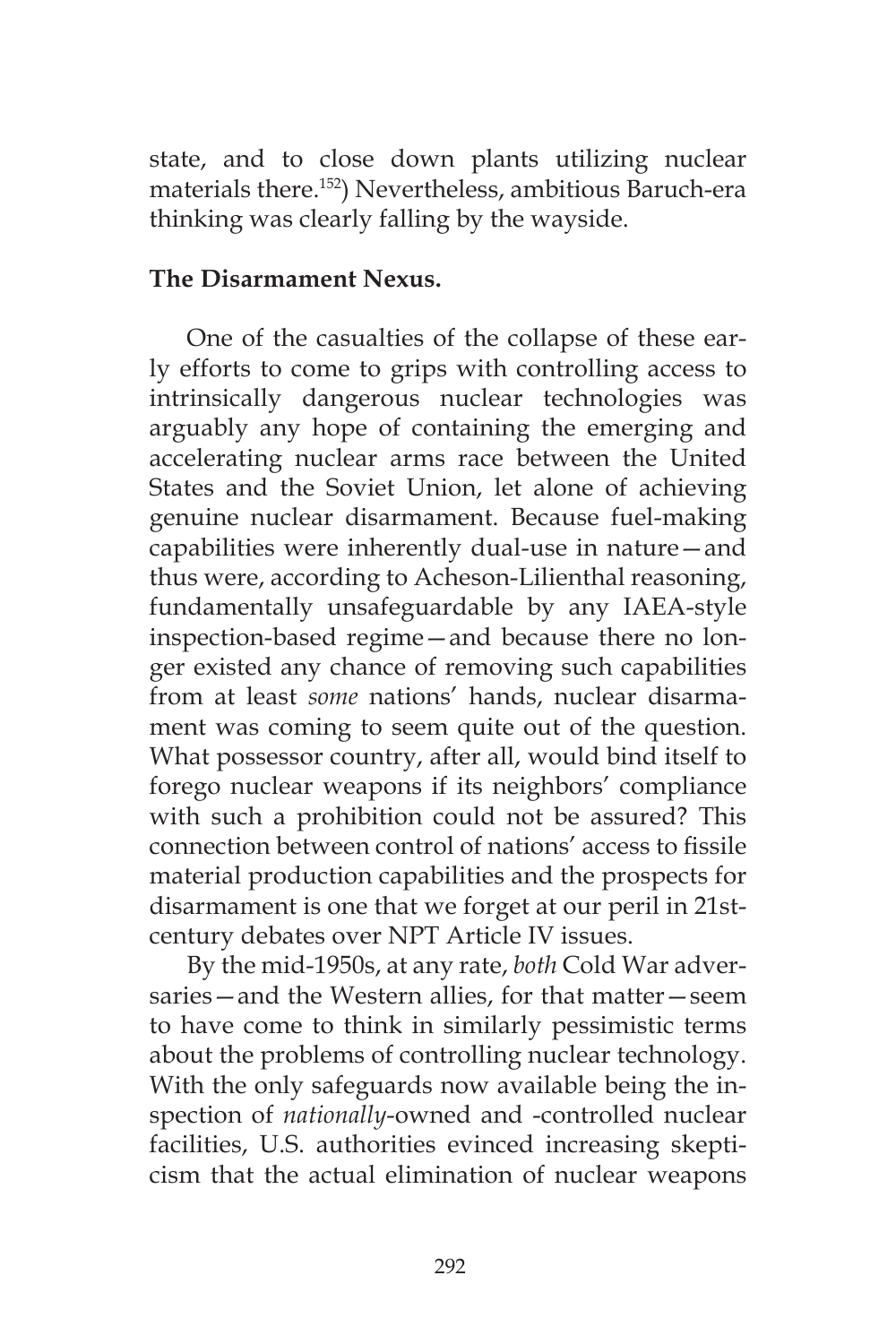capabilities could be achieved any more effectively than the acquisition of such capabilities could be precluded for anyone having access to an intrinsically dangerous technology such as fuel making. President Eisenhower said that the United States would be happy to reduce armaments in conjunction with other nations if an effective verification mechanism could be found, but he added pointedly that "[w]e have not as yet been able to discover any scientific or other inspection method which would make certain of the elimination of nuclear weapons."153

Notwithstanding their eagerness to score rhetorical points against the United States for being too reluctant—on account of the numerical superiority of the Warsaw Pact in Central Europe<sup>154</sup> - to abandon nuclear weapons, even the Soviets now seemed largely to agree. Soviet representatives described the challenge of nuclear technology control as being "particularly difficult," noting that "[t]his danger is inherent in the very nature of atomic production." Echoing earlier American pronouncements in the Acheson-Lilienthal Report and the Baruch Plan, as well as the conclusions of the UN Atomic Energy Commission, the Soviets now conceded that

production of atomic energy for peaceful purposes can be used for the accumulation of stocks of explosive atomic materials, and moreover, in ever greater quantities. This means that States having establishments for the production of atomic energy can accumulate, in violation of the relevant agreements, large quantities of explosive materials for the production of atomic weapons. The danger of this state of affairs becomes still more apparent if account is taken of the fact that, where the corresponding quantities of explosive atomic materials exist, production of actual atomic and hydrogen bombs is technically fully feasible and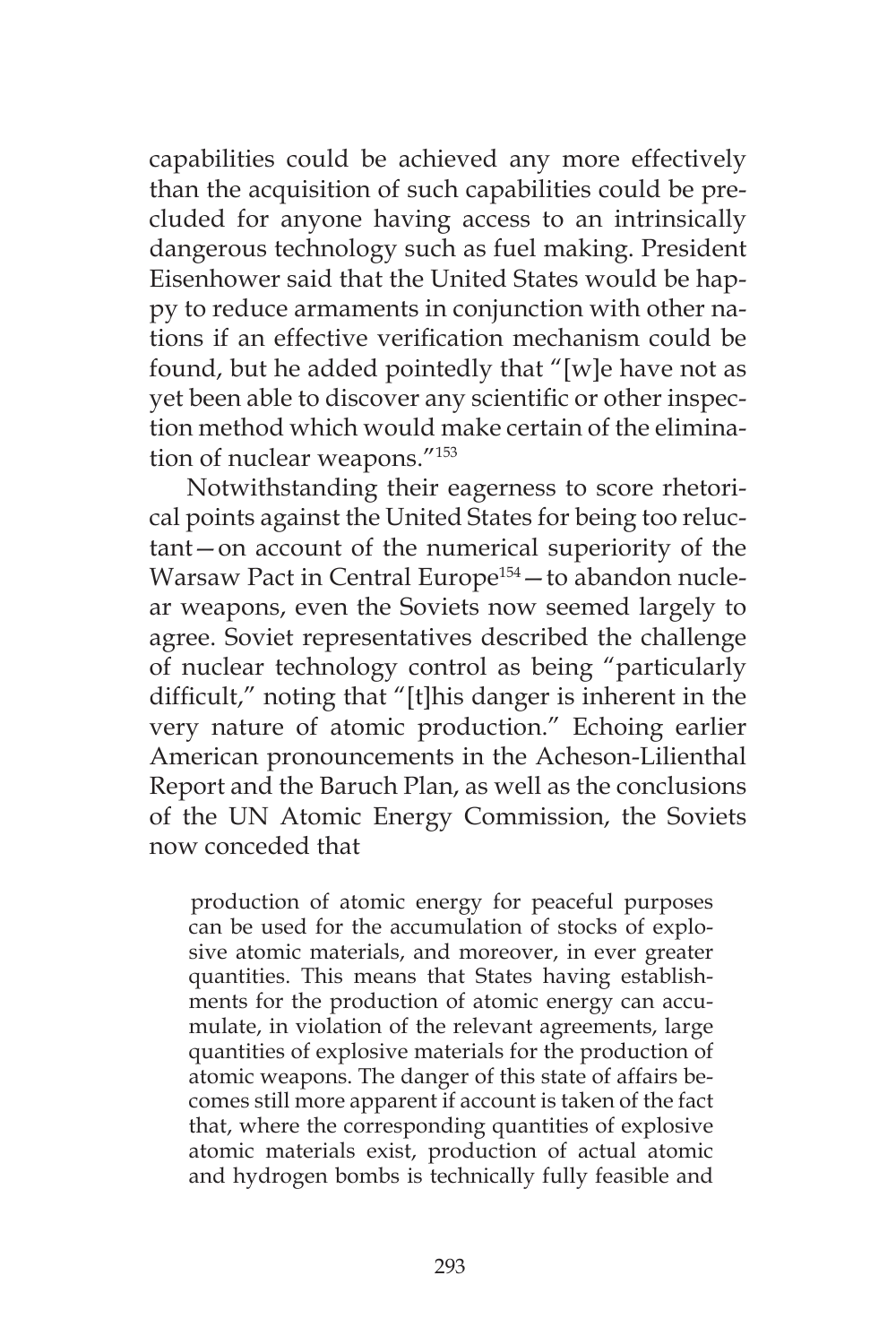can be effected on a large scale.155

Accordingly, there would exist "possibilities beyond the reach of international control for evading this control and for organizing the clandestine manufacture of atomic and hydrogen weapons," even if there were "a formal agreement on international control." In such a situation, Moscow now warned, the security of States Party to a nuclear control treaty "cannot be guaranteed, since the possibility would be open to a potential aggressor to accumulate stocks of atomic and hydrogen weapons for a surprise attack on peace-loving States."156 Arguments that had earlier been used by the West in favor of international control of nuclear energy, however, were now marshaled, in effect, to demonstrate the futility of treaty constraints.

The harm done to the cause of disarmament by failing to control weapons-facilitating nuclear technology soon became a major theme of the Eisenhower Administration's approach to UN disarmament discussions. The international community's failure to sufficiently assume control over access to the sort of intrinsically dangerous technologies identified in the Acheson-Lilienthal, Baruch, and UNAEC proposals, in other words, was dooming disarmament.

Citing the existence of a "barrier of science which prevents us at this moment, on the admission of the Soviet Union, the United States and every other delegation represented at this table, from making nuclear disarmament the safe hope for the world that we would wish it to be,"157 U.S. officials argued "[t]he present impossibility of establishing an effective inspection and control method that would completely account for nuclear weapons material." This meant, they said, that it was not possible to account for all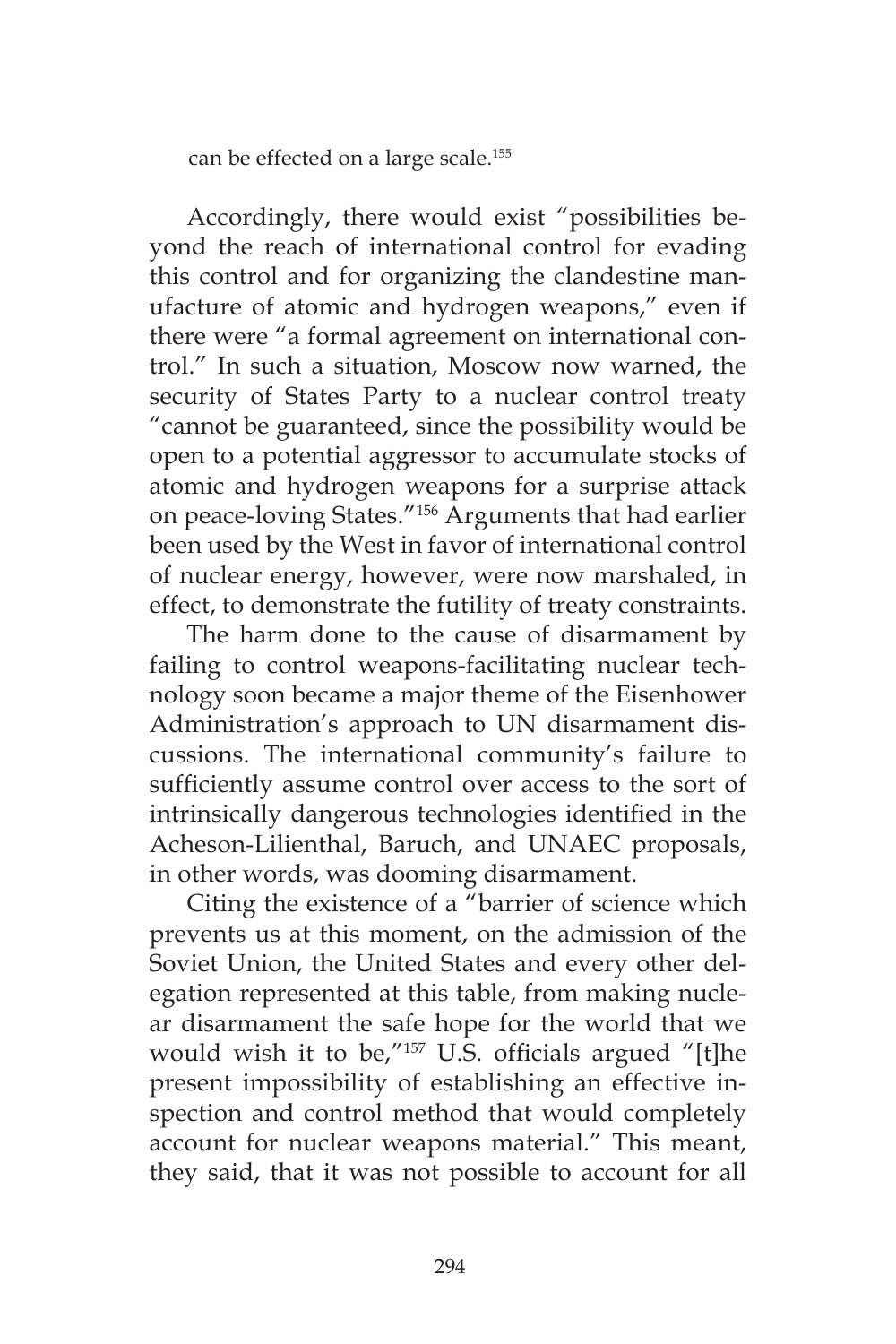nuclear weapons material, and that "the amount of unaccountability is of such magnitude as to be an unacceptable unknown quantity of vast destructive capacity."158

According to British Foreign Secretary Harold MacMillan, the "difficulties which have arisen in connection with the control of nuclear weapons and the materials of which they are made" helped explain why disarmament proposals were stuck:

. . . [I]f we are in earnest about disarmament, we cannot go on admitting on the one hand that there are possibilities of evasion beyond international control, and proposing on the other hand the total abolition of nuclear weapons as our ultimate goal, but it would be misleading to pretend that it is a realizable goal in our present state of scientific knowledge. . . . I cannot agree on behalf of Her Majesty's Government, and I would not expect other Governments to agree, to abolish all our nuclear weapons as long as there is no assurance that every other state is doing the same. . . . [T]hese thermo-nuclear weapons are now so deadly that the slightest margin of error or deception could be decisive for the fate of nations. The risks involved are quite unacceptable in present conditions. . . . [S]ome of the concepts of *total* nuclear disarmament which we have been using are quite out-off-date in the world as it is today and that we only mislead people by clinging to them $159$ 

The United States, France, Canada, and the United Kingdom agreed, moreover, that it had by this point become essentially "impossible to account for *past*  production of nuclear material" by states possessing fuel-making capabilities,<sup>160</sup> which underlined Mac-Millan's basic point. As the Americans described it, at least, Moscow's decision to torpedo the Baruch Plan had therefore doomed mankind to a stalemate on nu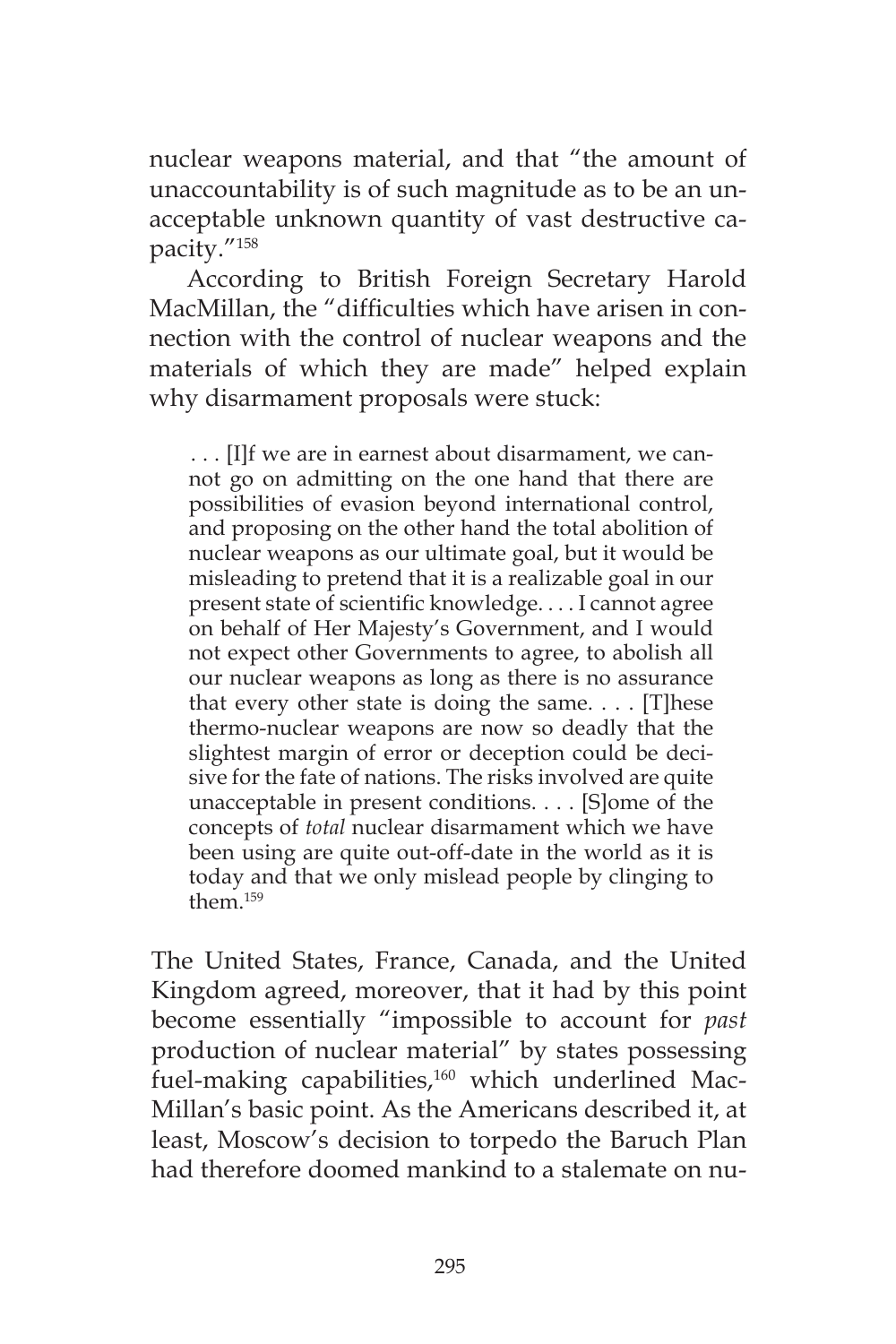clear disarmament and the specter of a nuclear arms race. According to a White House publication in October 1956, both of these ills "stemmed largely from the repeated rejections by the USSR of the Baruch proposals of 1946-47 for putting all atomic energy under international control."161

After Eisenhower appointed Harold Stassen to serve as his new Special Assistant to the President for Disarmament, Stassen led an interagency review of these issues which reached the grim conclusion that—on account, *inter alia*, of these problems of nuclear technology control and "the extreme importance of providing against surprise attack"—the United States should *not* agree even to a moratorium on hydrogen bomb (thermonuclear weapon) testing. As U.S. Ambassador James Wadsworth later explained to the UN Disarmament Commission, "in the absence of agreement to eliminate or limit nuclear weapons under proper safeguards, continuation of testing is essential for our national defense and the security of the free world."162 Given the pessimistic conclusions of so many participants about the effective safeguardability of the nuclear fuel cycle, Wadsworth's qualification could easily be read as nothing less than an indictment even of the *possibility* of arms control and disarmament, now that more and more countries possessed the nuclear fuel cycle.

The United States subsequently retreated from such heights of skepticism, of course, supporting the establishment of the IAEA (as advocated by Eisenhower himself in 1953) and its development at the center of a global system of safeguards for the peaceful use of nuclear energy. Disarmament prospects fared less well during this period as the United States and Soviet Union built increasingly large arsenals and the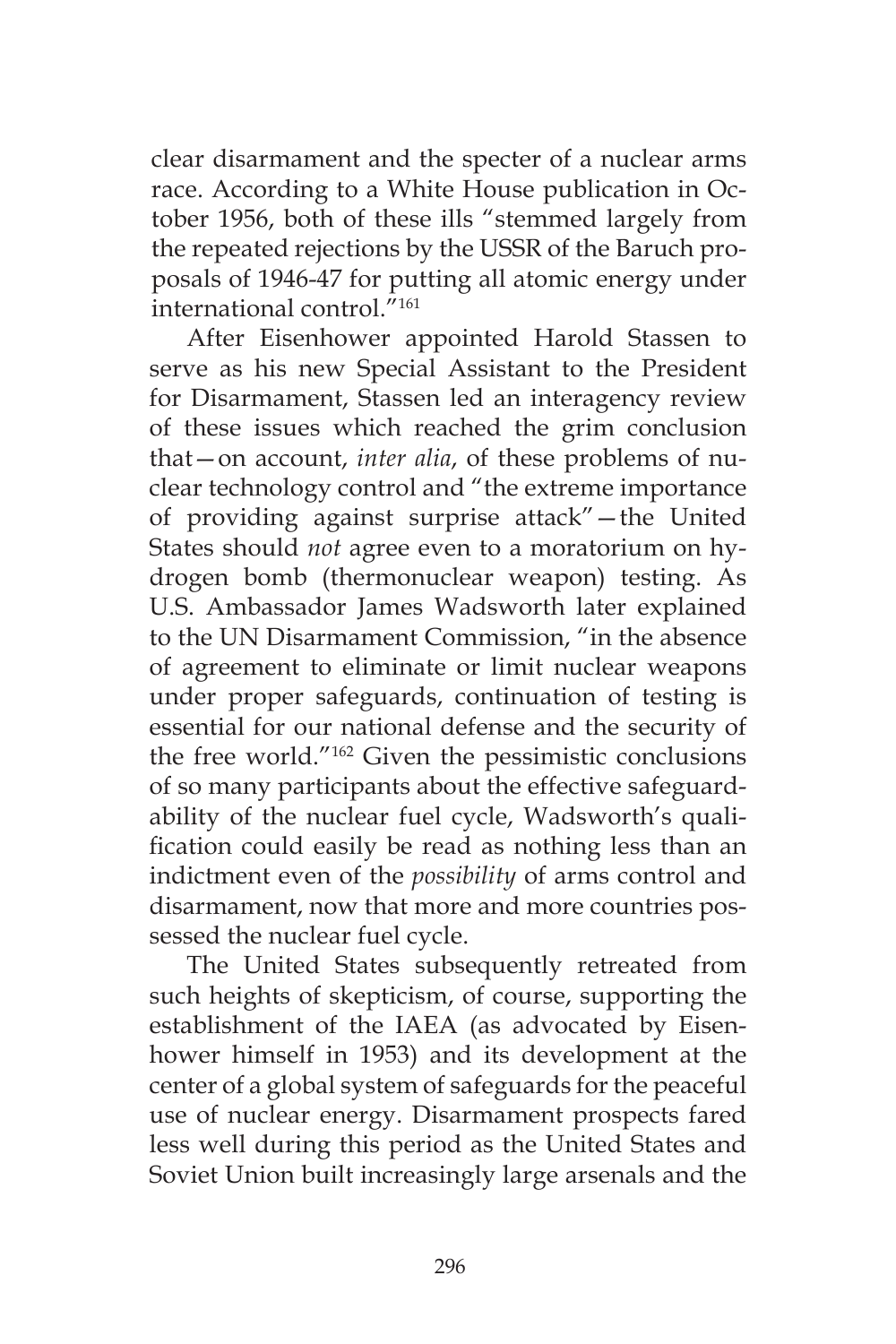UK (1952), France (1960), and China (1964) joined the nuclear weapons club. With regard to peaceful uses, however, the world was for a time content to make do with the inspection-driven regime of safeguards upon nationally-controlled peaceful nuclear activities.

## **Thinking about Technology Control.**

Thus did the world end up gradually converging upon the institutionalized system of inspection-driven IAEA safeguards—a system which acquired additional legal import with the advent of the NPT, Article III of which required non-nuclear weapons states to accept IAEA safeguards "with a view to preventing diversion of nuclear energy from peaceful uses to nuclear weapons or other nuclear explosive devices."163 Unfortunately, this was precisely the sort of regime that the Acheson-Lilienthal Report had warned would be entirely unable to preserve security in a world of widespread nuclear access to intrinsically dangerous capabilities such as fuel making. As Albert Wohlstetter once grumbled, in the wake of the Soviets' rejection of the Baruch Plan,

we have come to rely on exactly the scheme regarded as unworkable by the authors of the Acheson-Lilienthal report and the Baruch Plan. We rely in essence only on accounting and inspection of dangerous activities in non-weapon states.<sup>164</sup>

The shift to inspection safeguards thus highlighted the importance of limiting access to such technologies—which, in turn, naturally necessitated *not* making their acquisition a matter of legal *right*.

President Eisenhower's Atoms for Peace speech gave a bit of a window into how it was anticipated that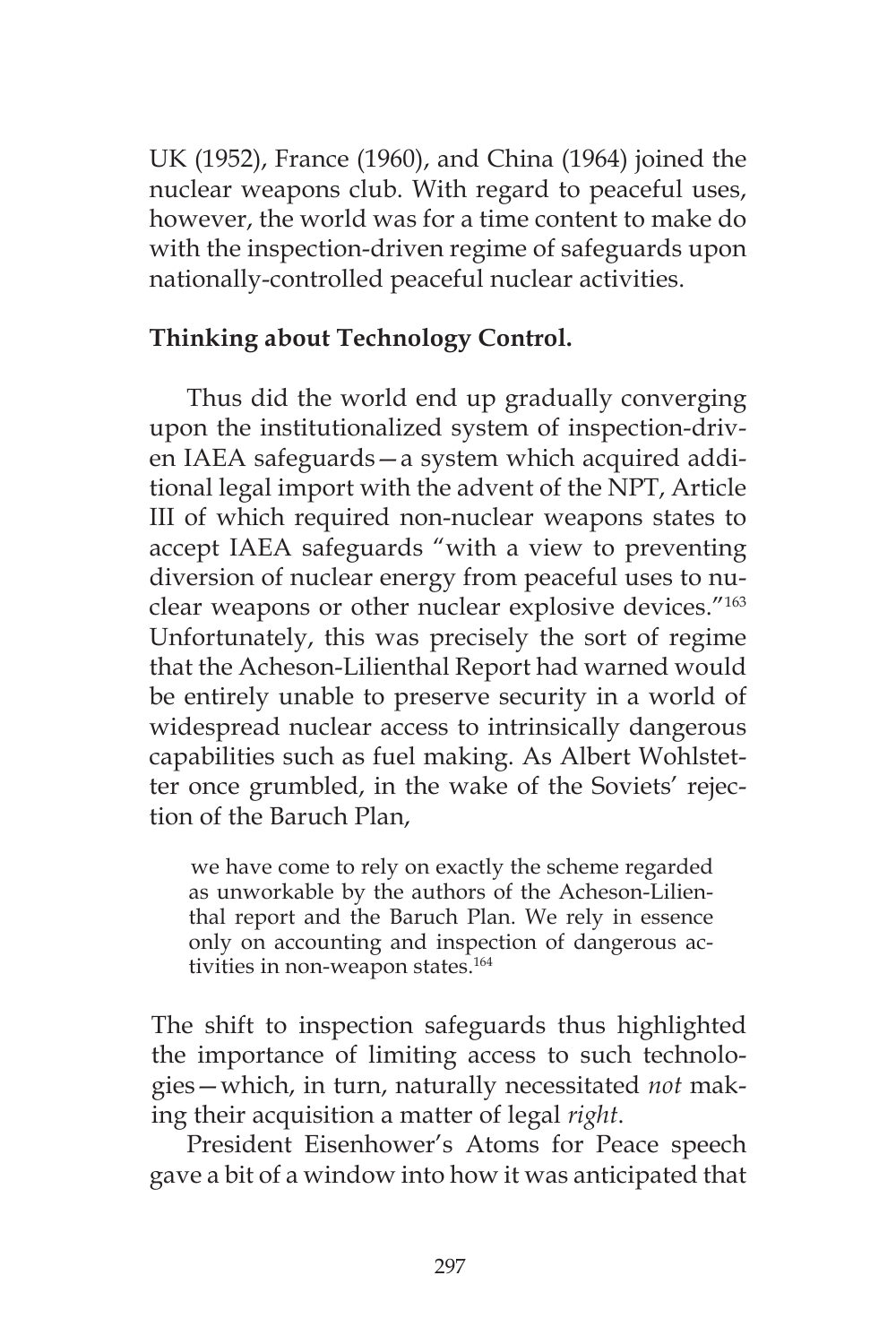such a system might operate. As recounted above, he envisioned "elementary prudence"—that is, nonproliferation policy—as governing the degree to which the IAEA should be entrusted with nuclear materials and technology for sharing, under strict safeguards, with governments receiving international cooperation in nuclear peaceful uses. The materials and technology that were to be shared would come from the countries principally involved in nuclear work. The system, in other words, was imagined to revolve around a finite number of supplier states with extensive nuclear know-how, which would feed as much knowledge and material as was *prudent*, in light of the obvious security risks, into an international cooperative network run under IAEA auspices and under a system of inspection-related safeguards.

For a while, this appears to have been felt satisfactory. Nevertheless, the problem of technology control always lurked in the wings. This problem—so pointedly outlined at the very outset of the nuclear age by the Acheson-Lilienthal Report—could largely be ignored during the IAEA's first decades, because for many years it was apparently felt that is was unlikely that many (or indeed perhaps any) additional countries would acquire the full nuclear fuel cycle anyway, or perhaps that at least some aspects of the cycle were not actually *too* dangerous. When such assumptions ceased to hold, however, the problem of control reemerged with a vengeance, to form the core of today's disputes over Article IV of the NPT.

*U.S. Intelligence Views the Proliferation Threat*. For some understanding of why it was felt acceptable for so long to rely upon IAEA inspections notwithstanding the problems long predicted with such an approach, it may be useful to examine how pro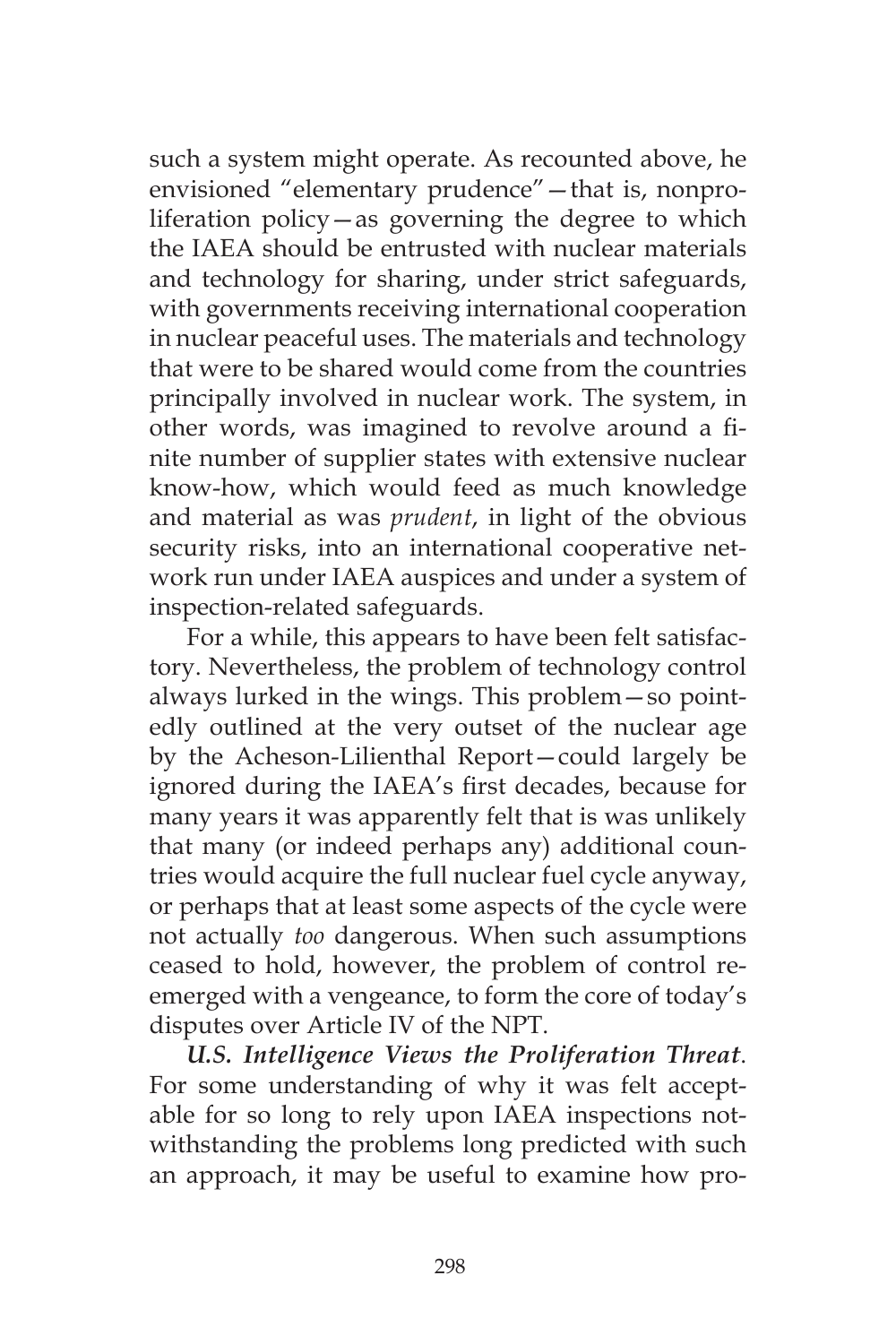liferation security threats were perceived at the time. A good window into such perceptions can be found in declassified proliferation-related U.S. National Intelligence Estimates (NIEs) from the 1950s and 1960s, which have become available in recent years. Specific detailed conclusions based upon intelligence information cannot be expected to have influenced decisionmaking on proliferation and nuclear technology issues outside the then limited number of recipients of such classified documents. Nevertheless, the old NIEs do provide a valuable window upon broader understandings among the expert community at the time with regard to the *type* of activities that presented proliferation risks, and how the (very public) global spread of nuclear technology could affect the security environment.

Clearly, the U.S. intelligence community worried about proliferation threats. In 1957, for instance, an NIE warned that "up to 10 countries" could produce at least "a few nominal (20-40 kt) nuclear weapons using only native resources" within a decade (i.e., by 1967) by means of exploiting "civilian atomic energy program[s] encompassing fairly large reactor and processing facilities" such as by producing weapons "clandestinely through concealed diversion of plutonium from inspected power plants."165 In the wake of Eisenhower's Atoms for Peace speech to the UN, the potential proliferation implications of the spread of nuclear energy seem to have been clearly understood. An NIE in 1958 warned that "[n]uclear know-how applicable to reactor technology is rapidly being spread throughout the world by national and international programs for the peaceful development of nuclear energy," especially "dual-purpose reactors which generate both power for peaceful purposes and plu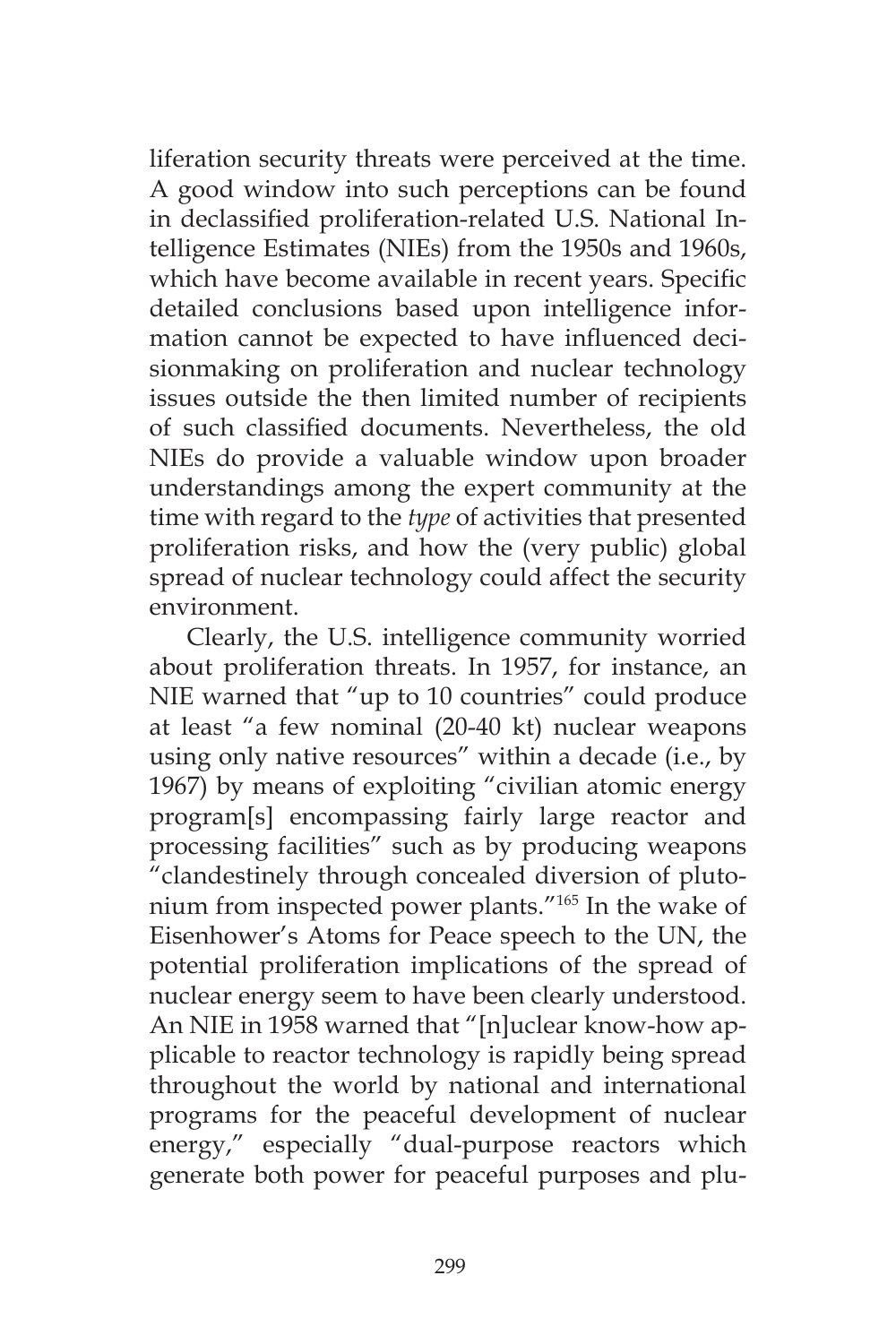tonium."166

Interestingly, however—as this phrasing about dual-purpose reactors suggested—the focus of this concern was mainly plutonium reprocessing, not uranium enrichment. As the 1957 NIE put it, "[n]uclear weapons could be produced clandestinely through concealed diversion of plutonium from inspected power plants." To have a large and diverse nuclear weapons program would take "specialized facilities" such as "large plutonium producing reactor and isotope separation plants if U-235 is to be obtained." But "particularly for production of U-235," this was so difficult and expensive that only a few countries, it was felt, could "by themselves achieve such a program over the next decade "167

The principal perceived weapons proliferation threat, it seemed, was thus related to plutonium, not uranium weapons. This point was underlined by the 1958 NIE, which made the same basic points about how the main danger was expected to be plutonium, not U-235.168 Even France, clearly a likely potential weapon developer and a country rapidly building a relatively sophisticated nuclear infrastructure, was mainly only a plutonium threat in the near term.<sup>169</sup>

The lack of general access to fuel-making capabilities was apparently critical. A number of countries planned nuclear reactor programs—thus raising at least *potential* issues related to the diversion of plutonium chemically reprocessed out of such reactor fuel that they acquired—but they lacked the capability themselves to make uranium fuel. This enabled the supplier states to interpose proliferation-keyed restrictions that, it was felt, would allow nuclear power development on terms consistent with the maintenance of international peace and security.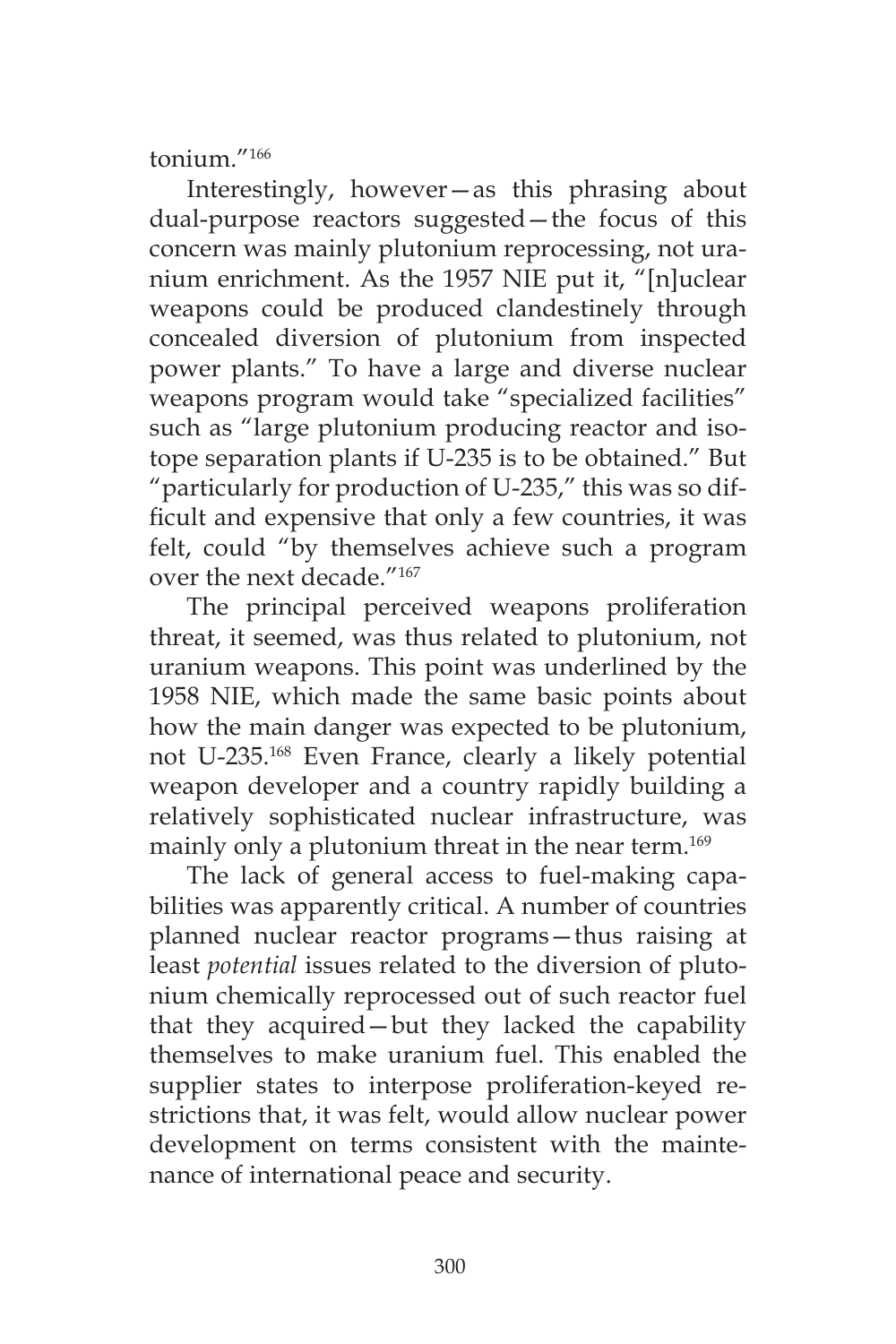According to the 1958 NIE, "[a]t present reactor fuels are available to have-not countries from major producers in the Free world only on terms intended to prevent diversion to weapon application."170 Unless "present restrictions on the availability of fissionable materials for weapons application" were reduced $171$ or unless would-be weapons-possessors received "foreign assistance with development of isotope separation facilities or weapons design information $\frac{n_{172}}{n}$ the risk was thus apparently felt to be a manageable one. To be sure, it was felt that

as world uranium production and commercial sales of power reactors expand, it appears likely that, *in the absence of international controls*, even a country without direct access to natural uranium will be able to acquire uranium and produce enough fissionable material to fabricate at least a few crude weapons."173

Provided that a lid could be kept upon proliferationrisky technology sharing, however, the emerging nonproliferation regime was felt to be sustainable.

The assumptions behind such assessments, therefore, seemed to embody what we have seen as a safeguardability perspective. Plutonium reprocessing from reactor fuel was felt to be some danger, but the implication seemed to be that that proper safeguards could make this plutonium risk an acceptable one in light of the clear benefits that were perceived to exist from the development of electricity generation by nuclear reactors. There appears to have been for many years, as Albert Wohlstetter later put it, a widespread "belief that plutonium from a power reactor is not very dangerous."174

Wohlstetter traced this assumption to a technical mistake: the early comment in the Acheson-Lilienthal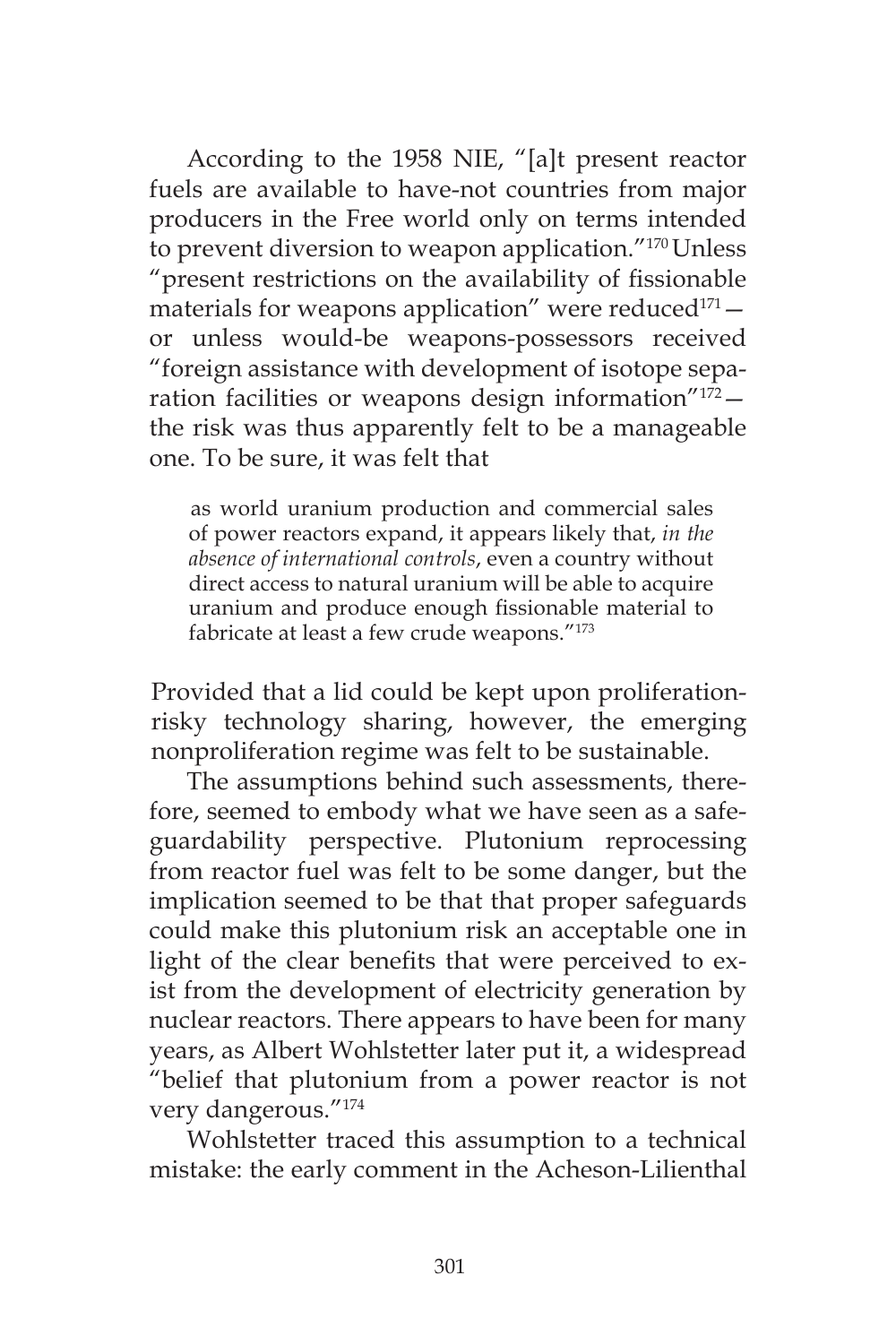Report that plutonium could be "denatured"—that is, made useless for weapons purposes—by leaving it in reactors long enough that its isotopic content of weapons-useful plutonium would become contaminated. As noted previously, the Report's authors had misgivings about the denaturing solution even as early as 1946, and worried about the potential for "public misunderstanding of what denaturing is, and of the degree of safety that it could afford."175 Nevertheless, even the re-released text at least *sounded* optimistic about denaturing.<sup>176</sup> Though this initial hopefulness about denaturing as a solution was later discredited,<sup>177</sup> the Acheson-Lilienthal Report's treatment of the issue—in just the sort of public misunderstanding some had feared—encouraged the mistaken belief for many years that plutonium from spent reactor fuel could be made intrinsically "unusable or, at any rate, extremely ineffective when used in a nuclear explosive."178

Confusion over denaturing led to a belief that reactor operation entailed low proliferation risks,<sup>179</sup> and this in turn may have contributed to the relative equanimity with which analysts—as evidenced, for instance, in the NIEs—approached nuclear reactor promotion. Whatever the accuracy of assumptions made at the time about the fundamental safety of reactors, however, the key point for present purposes is that the policy community during the Atoms for Peace era clearly approached nuclear technology-sharing through the prism of proliferation risk: a classic safeguardability framework in which the challenges of nuclear technology control were approached through a weighing of proliferation risks and anticipated benefits.

As for the proliferation risks from uranium enrichment (as opposed to the separation of plutonium from reactor fuel), the same point holds, although the dan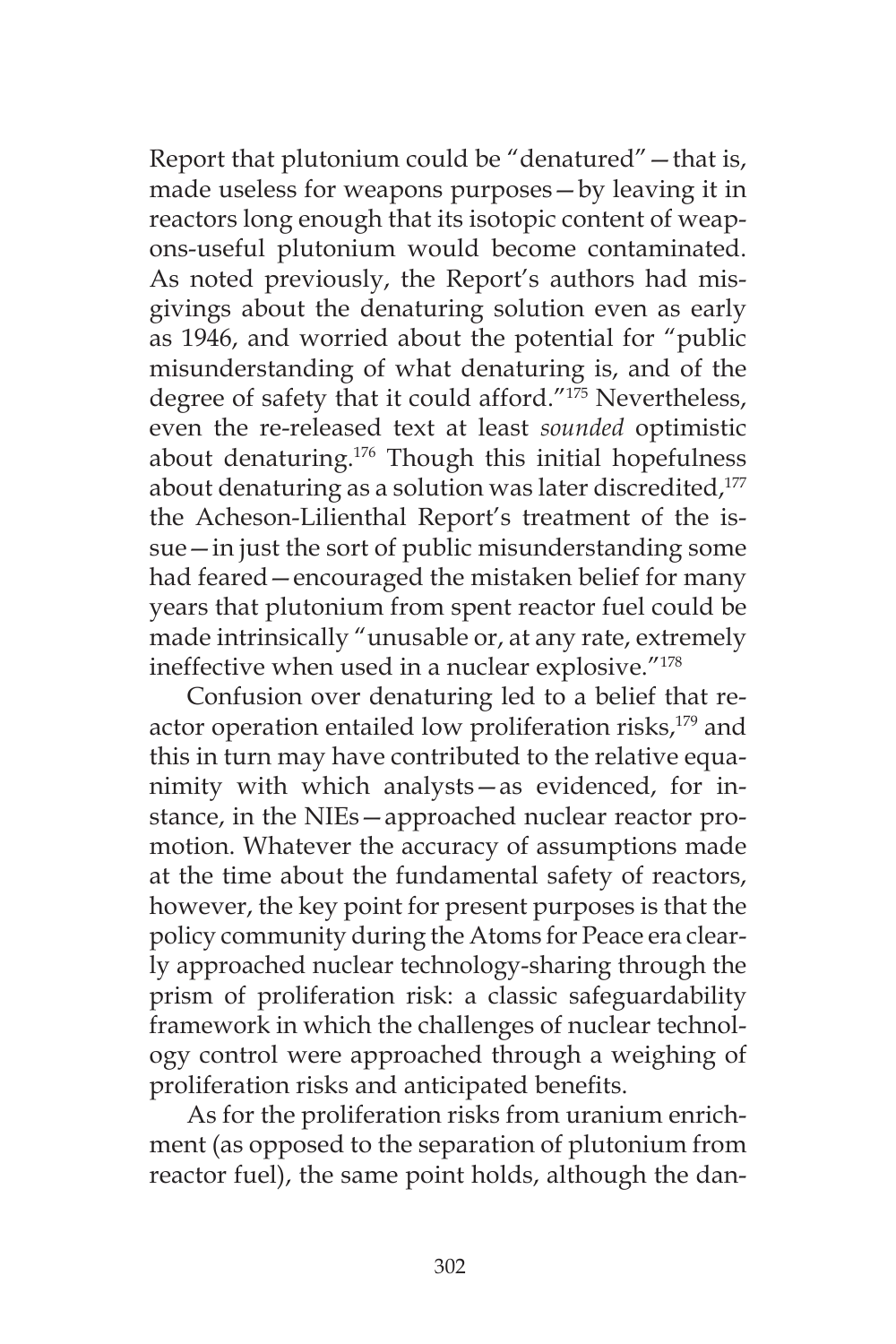gers presented by *that* technology were apparently then considered manageable for different reasons. In practice, enrichment seems to have been felt to present little danger because the infrastructure costs of indigenously developing this capability were so high as to make it essentially unachievable by most countries anyway.180 According to one high-level panel of U.S. Government experts in 1964, uranium separation plants were so "expensive and difficult to operate" that this factor might in itself "deter some potential nuclear powers from considering U-235 for weapons use."181 Its analysis of a number of "potential nuclear powers" concluded that while all were "in position to develop fission weapons from plutonium," *none*  was "likely to build gaseous diffusion plants for obtaining U-235 or to develop thermonuclear weapons, however, because of the high cost and technological complexity."182

There was another factor that seems to have made U.S. officials more comfortable with the proliferation risks of Atoms for Peace: in the context of the intense Cold War nuclear rivalry between the United States and the Soviet Union, the highest priority was to prevent a newcomer's acquisition of a nuclear arsenal capable of upsetting the balance of power between the superpowers by posing a direct military threat of crippling nuclear attack against the United States. In a global environment in which the two predominant players and competing alliance leaders each possessed extremely large and rapidly growing arsenals and faced a real risk of massive nuclear exchanges with each other, the prospect of *some* additional countries acquiring small, "entry-level" nuclear arsenals was felt to be a secondary concern. No one wished to see proliferation, but the *real* problem would only come if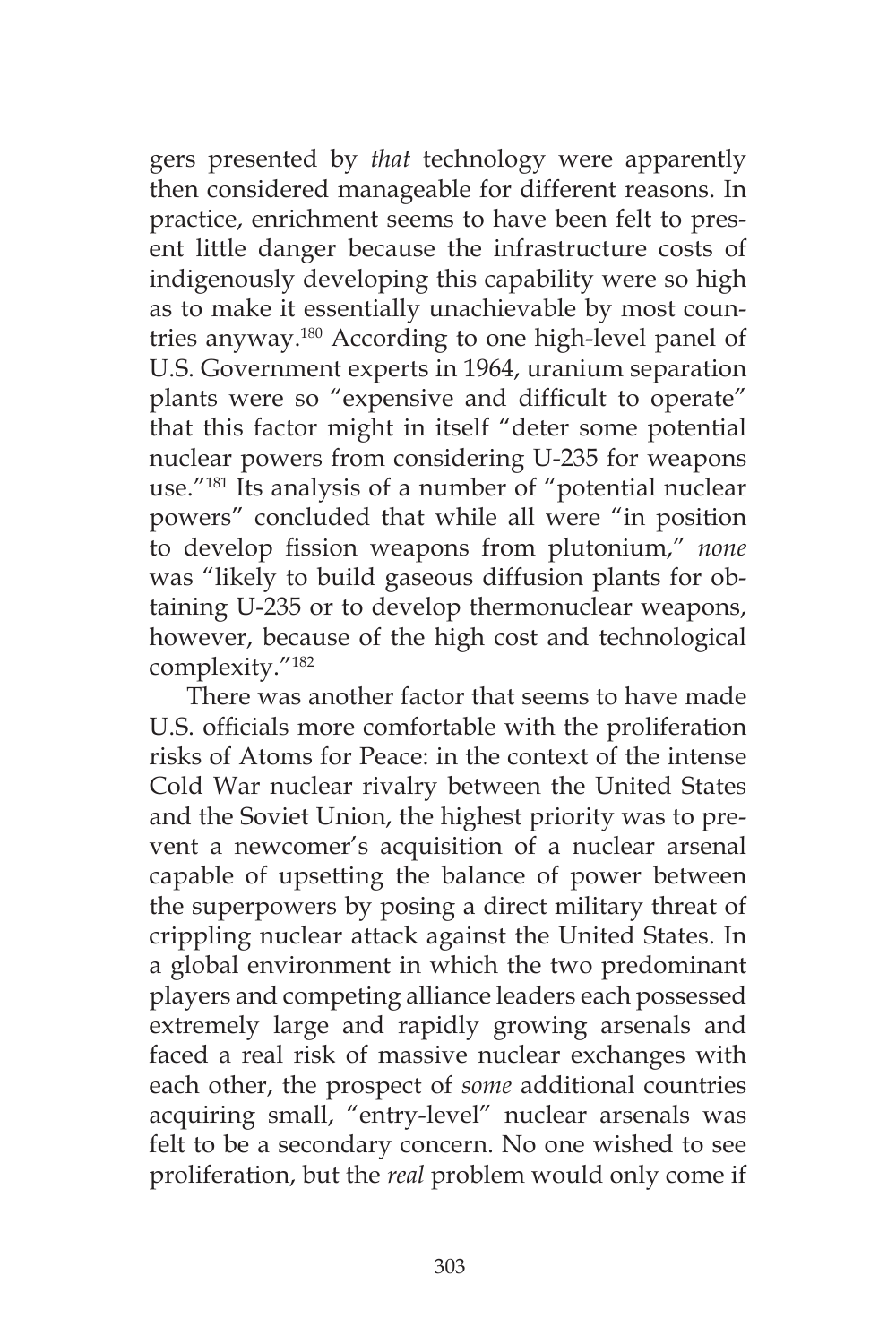someone else acquired a *substantial* nuclear capability. This was felt to allow the global security system, in effect, the ability to "absorb" at least *some* proliferation if it could not be prevented: the alarming degree of *vertical* proliferation, in other words, made the prospect of a bit of *horizontal* proliferation seem less shocking. Such conclusions made the proliferation risks of Atoms for Peace seem easier to bear.

This—to modern eyes—somewhat relaxed view of proliferation risks was by no means a secret. A number of senior U.S. officials told the U.S. Senate in the 1950s, in effect, that while some governments might indeed be able to circumvent nuclear safeguards and develop a small nuclear arsenal, this was an acceptable risk because such a tiny stockpile would pale in significance alongside the superpowers' nuclear holdings.183 UN Ambassador Harold Stassen told the UN in 1957, in fact, that the admitted risk of "relatively minor diversions for a few weapons" was manageable because "those few weapons would be restrained, canceled out, and deterred by the remaining capability in the hands of nations on various sides."184 The United States sought to prevent nuclear weapons proliferation, but what Washington at that point *really* feared was a so-called knock-out blow of the sort only possible at the hands of a major nuclear weapons state; preventing the acquisition of a small arsenal by a newcomer was only a secondary priority.<sup>185</sup>

This perspective seems to have colored the U.S. approach to safeguards and Washington's willingness to countenance proliferation risks in the dissemination of nuclear technology. U.S. officials understood that "[a]s the number of power and research nuclear reactors in a country increases, the potential for producing plutonium will increase." Accordingly, it was eventu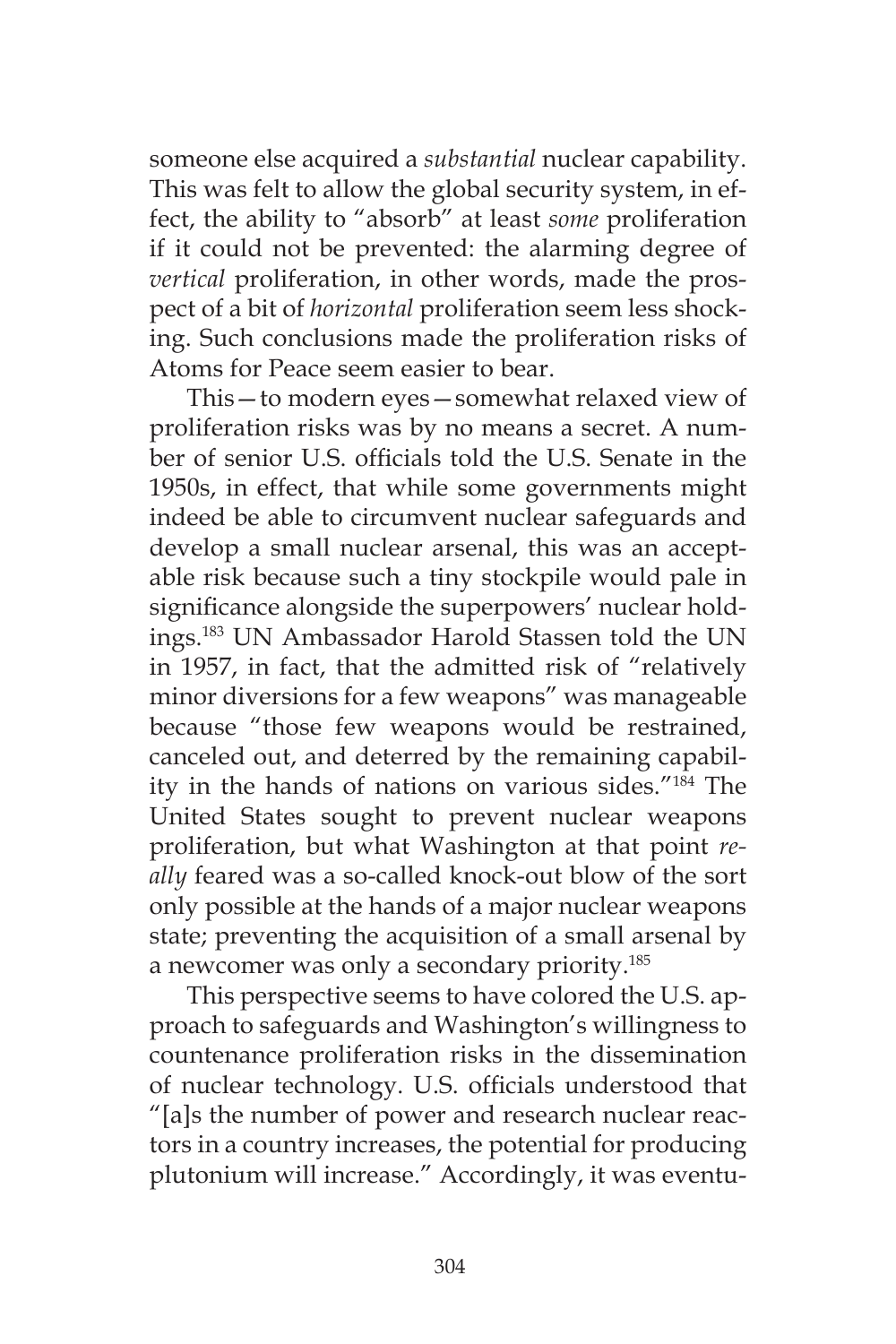ally "likely that any country will be able to obtain reactors which could be used for plutonium production . . . [and] could theoretically acquire the technical ability to produce at least a few crude weapons."186 Nevertheless, because such a few crude weapons would not upset the global balance of power, it was not necessary to take heroic prophylactic steps—with the result that Atoms for Peace could proceed notwithstanding its potential to lead to *some* proliferation. Officials' devaluation of the systemic dangers presented by horizontal proliferation made Atoms for Peace seem more reasonable.

Such views are also reflected in declassified NIEs from the period. While U.S. intelligence did predict "a small increase in the number of countries having nuclear weapons,"187 it also estimated that during the next decade no one would be able to acquire "sufficient nuclear capabilities . . . to produce a change in the basic world power situation" because "[t]he U.S. and the USSR will still be so far ahead of all others [as] to dominate the scene without much question."188

In strictly military terms, the nuclear proliferation likely to occur over the next 10 years will almost certainly not upset global power relationships. None of the prospective or potential nuclear powers will acquire capabilities which, if added to those of the U.S. or the USSR, would significantly affect East-West military relationships, or bulk large militarily as an independent force.<sup>189</sup>

Such proliferation-related geopolitical issuetriage—with its all but explicit conclusion that *some*  proliferation need not be unduly troubling—may appear quite problematic to today's eyes, and entirely untenable even on its own terms in today's post-Cold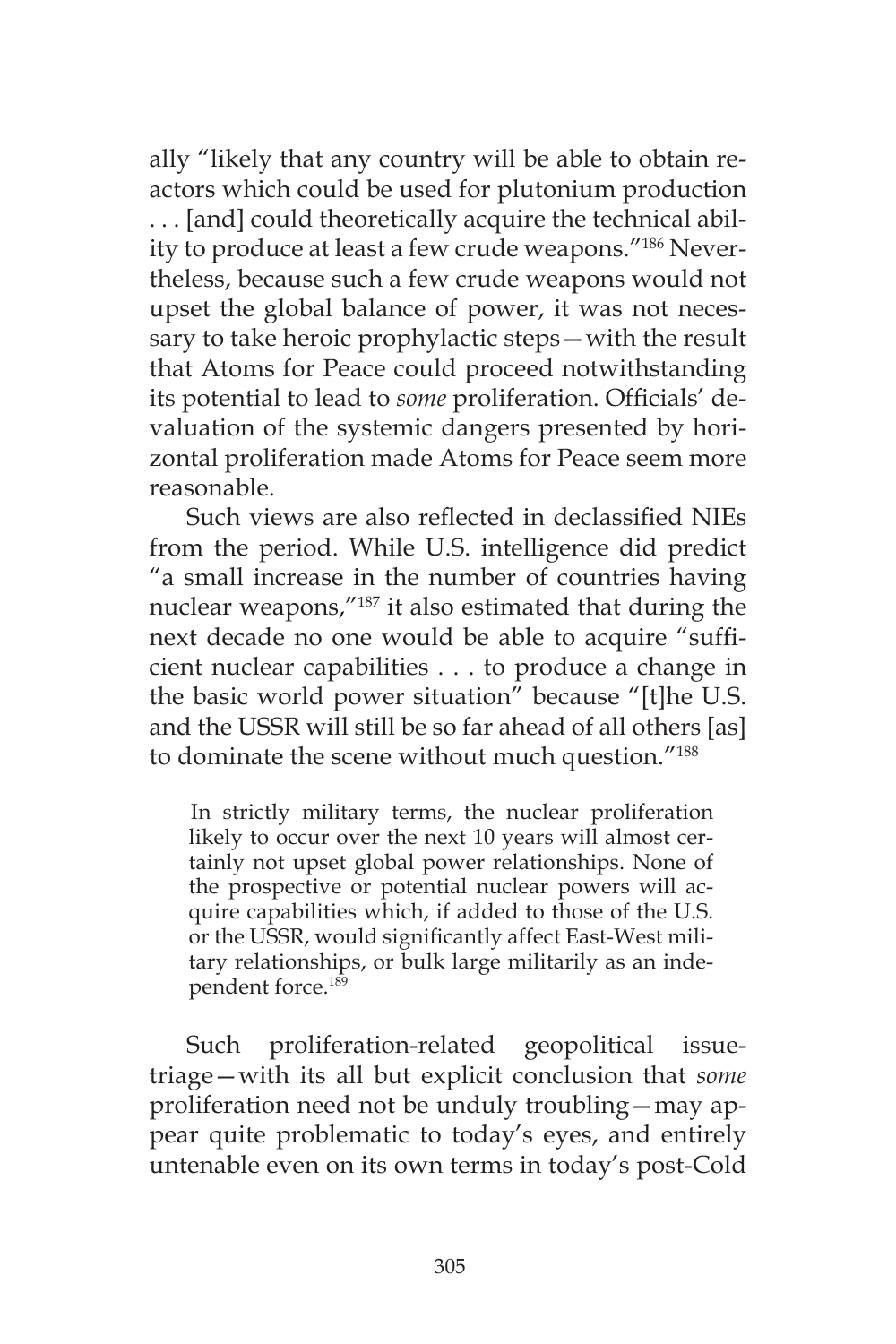War world of drastically reduced and still declining U.S. and Russian arsenals.<sup>190</sup> Nor can we forget that some of the assumptions that underlay relatively optimistic assessments of the proliferation risks presented by nuclear technology—about the potential of denaturing to prevent the development of plutonium weapons from reactor fuel and the degree to which uranium enrichment technology would remain out of reach for would-be proliferators—clearly have not stood the test of time. We have already noted how the denaturing hopes raised by the Acheson-Lilienthal report proved illusory. No student of modern proliferation history, moreover, can ignore the degree to which the development of efficient, centrifuge-based uranium enrichment—and its widespread proliferation since the mid-1980s by Pakistani scientist A. Q. Khan—has upended the traditional assumption that "the uranium route" to a nuclear weapon is unachievable for all but the wealthiest and most sophisticated powers.191

Having the advantage of hindsight in viewing older and perhaps obsolete perspectives upon proliferation risk, however, should not obscure an important point: the nuclear technology-sharing enterprise of the 1950s and 1960s was grounded in a safeguardability perspective that evaluated risks and benefits rather than operating on the basis of any kind of technology rights. We may think today that they got their facts wrong—that is, that decisionmakers of the period were operating on the basis of faulty risk analyses but to concede this is not the same thing as to discredit the safeguardability *principle* that underlies past approaches. There is no indication that decisionmakers during this period felt that there existed any sort of hard right to nuclear technology independent of pro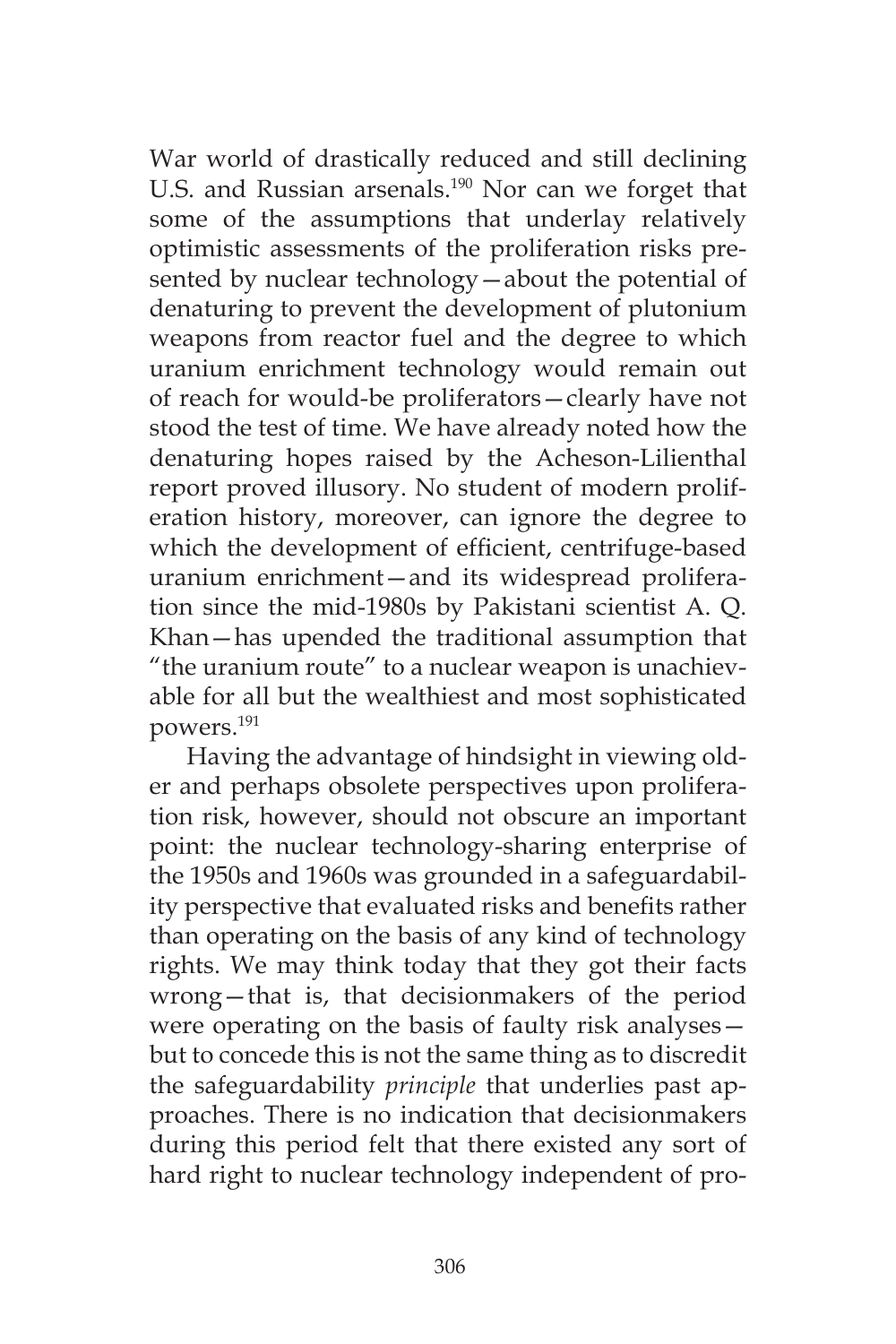liferation risk. To the contrary, the Atoms for Peace era seems to have proceeded on the basis of quite the opposite assumption.

### **ARTICLE IV OF THE NPT**

It is useful to understand this "back-story"—the conceptual prehistory, as it were, of the challenge of nuclear technology control that confronted the drafters of the NPT—if one is to make sense of Article IV itself. It helps explain both that provision's actual text and the dynamics behind certain aspects of its negotiating history.

## **Paragraph 2: Technology Transfers.**

For those interested in establishing the Treaty's intended meaning, the language of the *second* paragraph of Article IV is the easiest to explain. To recap, Article IV(2) provides that all Parties

undertake to facilitate, and have the right to participate in, the fullest possible exchange of equipment, materials and scientific and technological information for the peaceful uses of nuclear energy.192

As hortatory language reflecting just the sort of generalized commitment to "benefit" sharing that is described in the NPT's Preamble,<sup>193</sup> Article IV(2) seems relatively straightforward.

The only reasonable reading of "the *fullest possible*  exchange" is to take this phrasing as qualifying, rather than amplifying, language: it signals a *limit* rooted in real world practicalities (e.g*.*, supplier cost, economic rationality, or proliferation risk) rather than any sort of requirement that technology transfers must con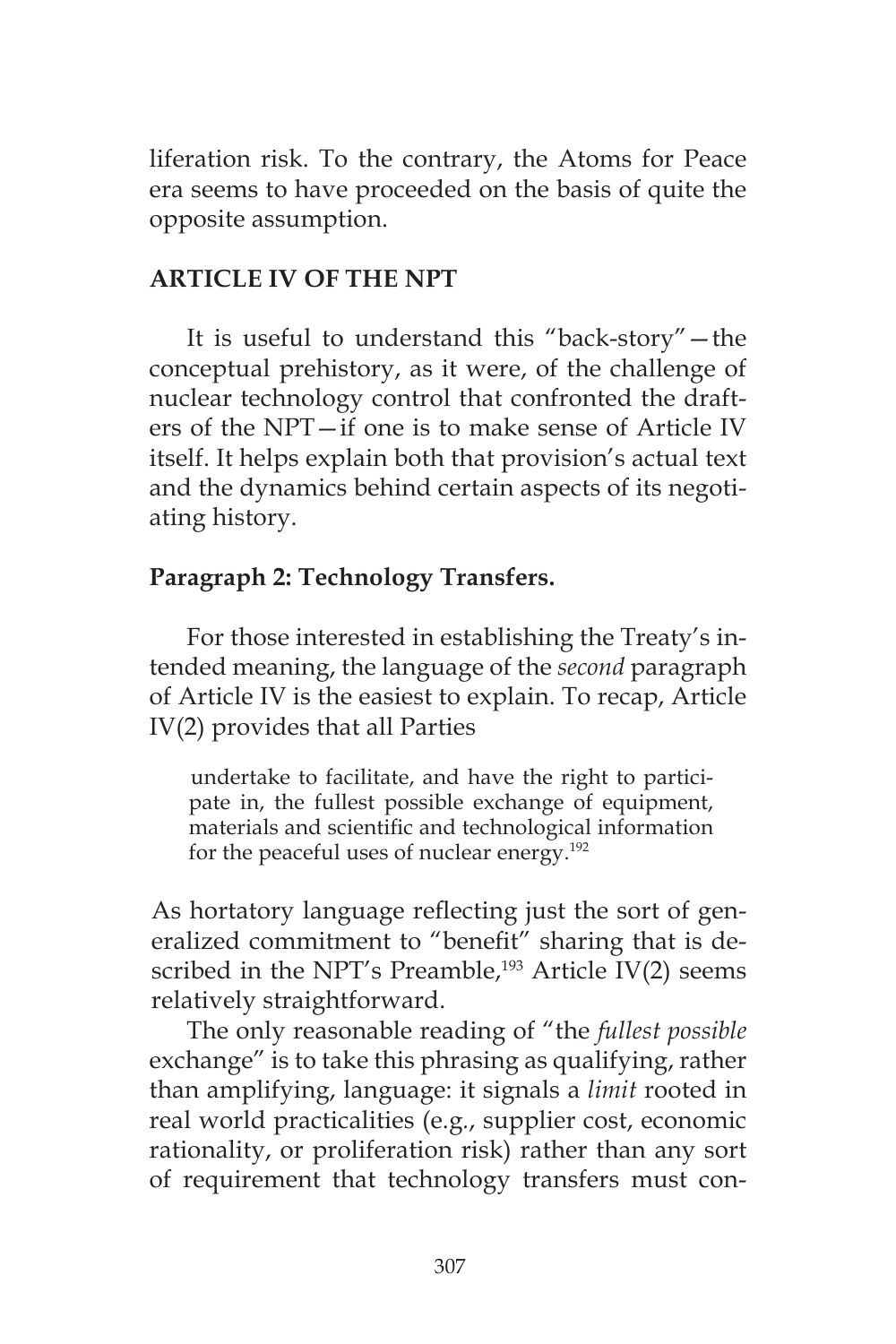tinue until it is simply *impossible* to provide anything more. U.S. and other Western policy pronouncements are thus surely correct that the NPT does not actually *require* a technology-possessor to give any particular technology to any particular recipient.

A discretionary rather than mandatory reading of Article IV's language on technology transfers is also the only interpretation consistent with the clear requirement in the first paragraph of Article IV that the right to develop and use nuclear energy must be conducted in conformity with the nonproliferation obligations in Articles I and II. If they are to conform their own conduct with Article I, for instance, nuclear weapons state possessors simply *must* have broad discretion in what to share, and *cannot* transfer technology to the extent that doing so is inconsistent with nonproliferation interests.

This reading is also consistent with long-standing themes of nuclear technology control policy—stressing *benefit*-sharing but acutely aware of the potential destabilizing effect that "peaceful" technology transfers could have in facilitating nuclear weapons development—that would have been quite well known to the U.S. and Soviet officials who coordinated the NPT's drafting process. And indeed, the NPT's negotiating history bears this out: the parties rejected repeated efforts to *oblige* technology possessors to transfer technology.

Mexico, for instance proposed to make it a "duty" for technology-possessors to "contribute, according to their ability," in developing others' peaceful nuclear applications.194 According to the Mexican ambassador,

it is essential to establish the legal obligations of the nuclear Powers . . . to contribute to the technological development of the others, and to transfer and place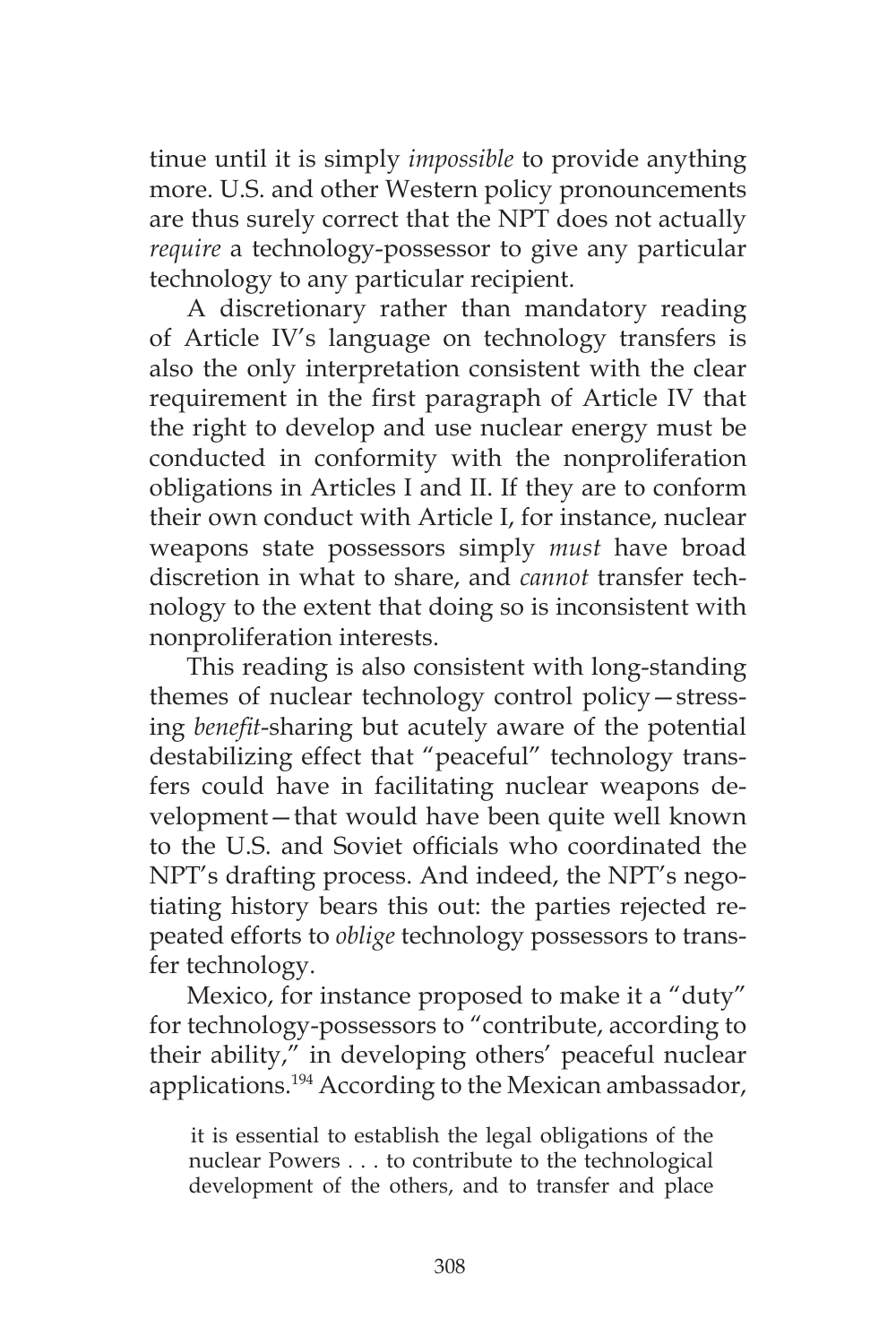at the disposal of those countries their scientific and technological knowledge of the peaceful use of nuclear energy. We believe that the provision of such technical assistance should be made a legally-binding obligation. . . .195

Italy did not go quite so far, but nonetheless suggested new phrasing that would have specified an "inalienable right" to "obtain supplies of source and special fissionable materials intended for peaceful purposes."196

For its part, Nigeria proposed provisions that would have required nuclear weapons states to host scientific delegations from nonweapons states so that the latter could "collaborate with their scientists working on nuclear explosive devices, in order to narrow the intellectual gap" between them.<sup>197</sup> The repeated efforts made to specify that technology transfers must cover the full nuclear fuel cycle included a Spanish memorandum urging that the right of "participat[ing] as fully as possible in scientific and technical information for the peaceful uses of atomic energy" should be clarified in order "to refer specifically to the entire technology of reactors and fuels."198 In the end, however, proposals to oblige fuel-cycle technology transfer were rejected.<sup>199</sup>

Certainly, the final form of Article IV left advocates of unrestricted technology sharing unhappy. Discussing the March 1968 treaty draft, for instance a version that already included the "inalienable right" and "fullest possible exchange" phrasings<sup>200</sup> - some countries complained that it failed to ensure transfers of the full range of scientific and technical information.201 In sum, the import of this negotiating history is clear, and it reinforces our conclusion about the highly qualified ("fullest possible") language of Article IV.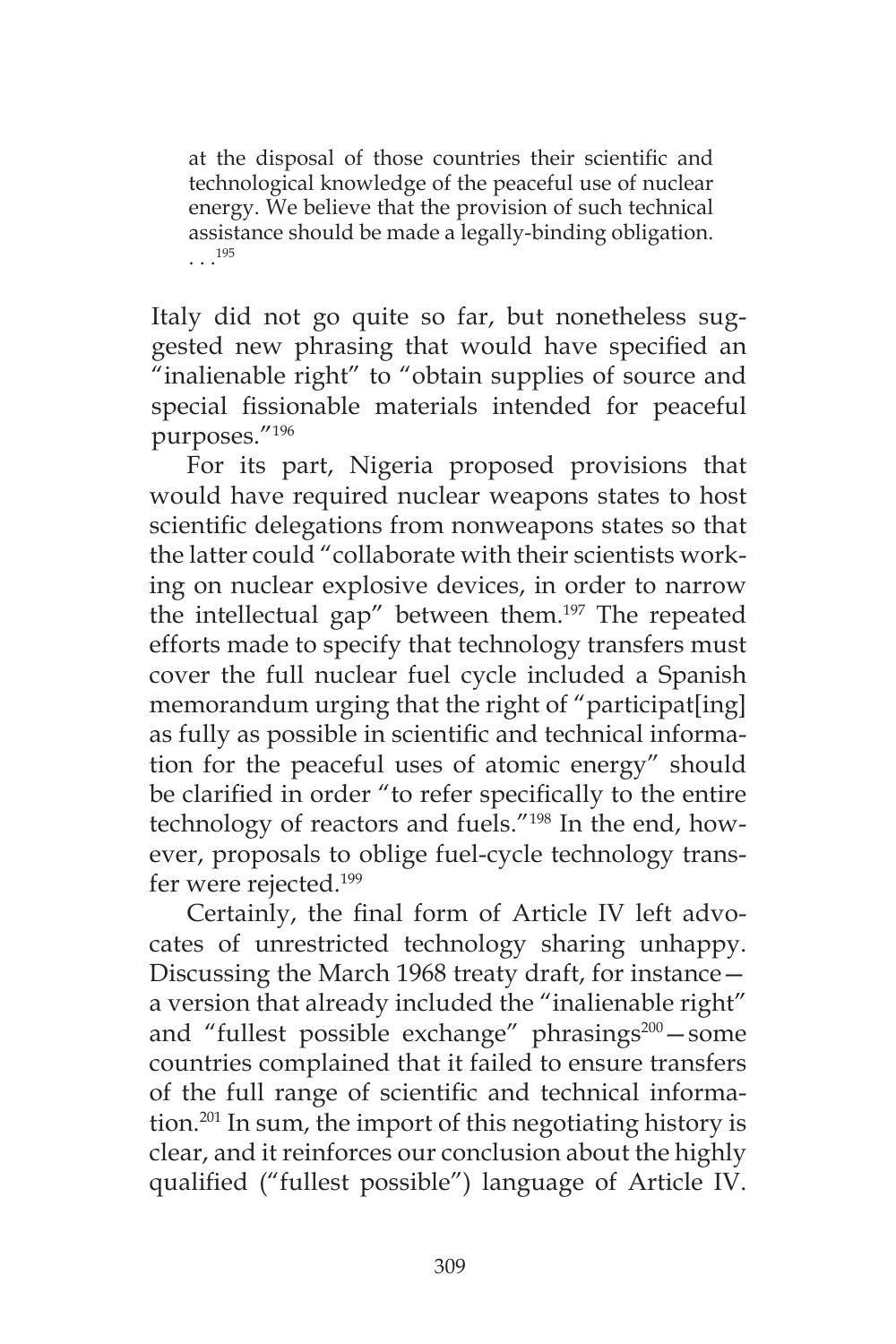The NPT clearly does *not* require specific technology transfers.

### **Paragraph 1: The "Inalienable Right."**

*Textual Opacity and Confusion*. It is the first paragraph of Article IV—the one most frequently cited in today's technology-access debates for its grand phrasing about an "inalienable right" to nuclear technology—that is the hardest to understand. States Party to the NPT, it says, have an "inalienable right . . . to develop, research, production and use of nuclear energy for peaceful purposes without discrimination and in conformity with Articles I and II."202 More broadly phrased than Article IV(2), which deals with "cooperat[ion]" and the "exchange" of technological information between states—and thus with technology *transfer—*the first paragraph seems also to cover *indigenous development*, and is therefore potentially the more significant. "Even if you *do* have discretion in what you supply us," one might imagine an Iranian representative arguing, "we have the 'inalienable right' under the NPT to seek, develop, and retain any capability we wish for peaceful purposes." This paragraph is indeed at the core of today's Article IV debates.

Let's start at the end of the paragraph. It would seem clear enough that the phrasing in Article IV(1) about "conformity with Articles I and II" means that having signed the NPT, a nonweapon State Party no longer has *any* right, much less an inalienable one, to anything acquired or possessed in violation of these core nonproliferation obligations of the Treaty. Ironically, for all of Iran's emphasis upon its Article IV rights, the spare words of the conformity requirement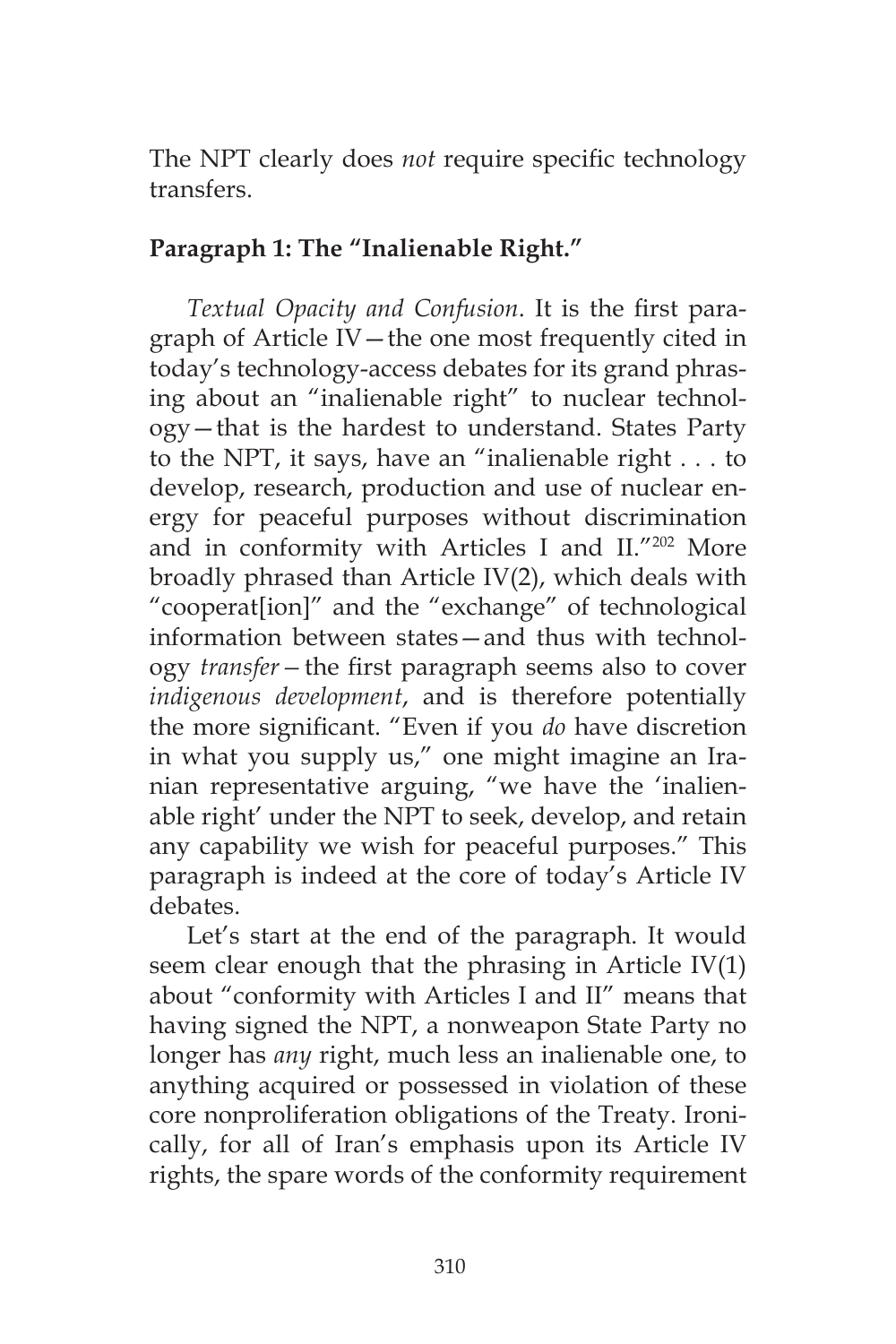thus neatly dispose of Tehran's recent arguments. Having acquired its enrichment infrastructure—and set off down the road to plutonium reprocessing as well, with the commencement of construction of its heavy-water plant and the heavy-water plutonium production reactor at Arak—using designs and seed technology from Khan's smuggling network as part of a clandestine nuclear weapons program underway since the 1980s, Iran has *not* been in conformity with Article II and thus can claim no right to its fuel-cycle facilities.

Such an approach, however, raises as many questions as it answers. It is an interesting legal question, for instance, whether a country could "cure" its Article II noncompliance, and thus reacquire any right forfeited pursuant to the last 10 words of Article IV(1), merely by promising hereafter to use only for peaceful purposes what it had acquired in order to make nuclear weapons—or whether, instead, such ill-gotten gains must first be "disgorged" in the manner sometimes seen in civil litigation. (The legal doctrine of "unjust enrichment" might find relevance here, being both substantively appropriate and a marvelous *double entendre* to boot.) The former answer seems implausibly easy for any system at all concerned with preventing nuclear weapons proliferation, but even were such credulous leniency possible, Iran certainly has yet to persuade any serious observer that it has really turned over a new leaf.<sup>203</sup>

Nor should anyone interested in the legal meaning of these provisions forget that the conformity language of Article IV(1) refers not merely to Article II but also to Article I—that is, it would seem to impose qualifications upon the peaceful-use rights of the *nuclear weapons states* (the only ones subject to the provi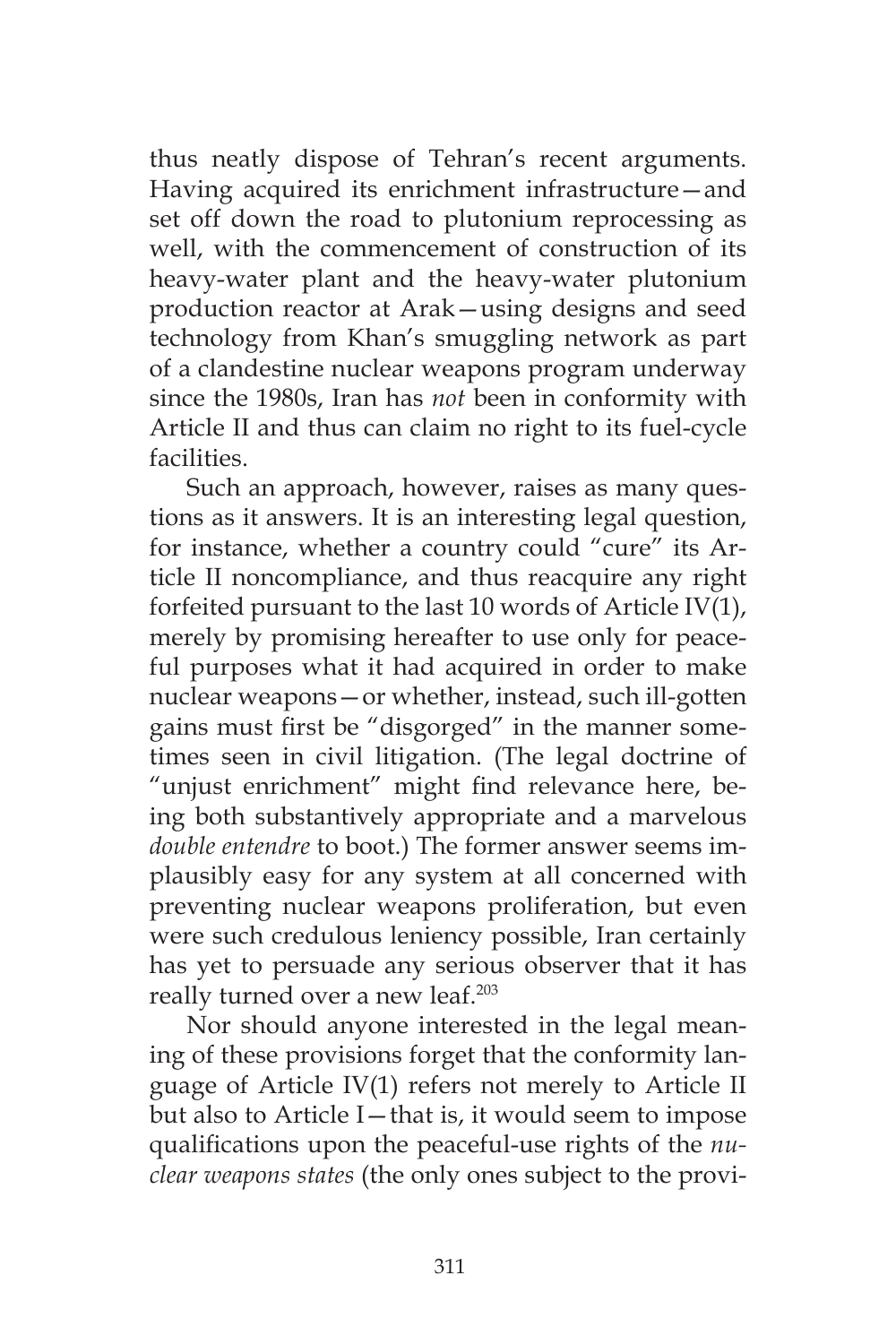sions of Article I) as well as those of nonpossessors. What does this mean? Could, say, China be said to have lost its right to engage even in peaceful nuclear pursuits if it had assisted, say, Pakistan or Iran with nuclear weapons development (e.g*.*, by supplying the nuclear weapons designs that Khan later provided to Libya and perhaps others, or by providing Iran's first uranium hexafluoride centrifuge feedstock)?

No matter who the violator might happen to be, what does it mean that the right referred to in Article IV is an inalienable one? Technically, this could mean no more than that one's peaceful use rights cannot be sold or transferred to another party, but it is hardly clear what this would actually add to the effective meaning of Article IV. (Was such transfer considered in any way a danger?) Another possibility is that inalienable essentially *does not* mean anything in particular—that is, that it was simply "color language" designed to serve the political purpose of emphasizing that the drafters thought that the right somehow to take advantage of nuclear know-how for peaceful purposes was a *very important* one.

Iran and its apologists sometimes seem to suggest that inalienability means that *nothing* can abridge the right to use any nuclear technology for peaceful purposes, but this is untenable as a matter of statutory interpretation because it would erase the conformity requirement so carefully included alongside the inalienable right phrasing. Nor would inalienability seem to impose any obstacle, in principle, to a forfeiture-implying reading of the conformity qualifications of Article IV(1). After all, history's most famous invocation of inalienable rights—the reference to "Life, Liberty, and the Pursuit of Happiness" in the U.S. Declaration of Independence—has never been taken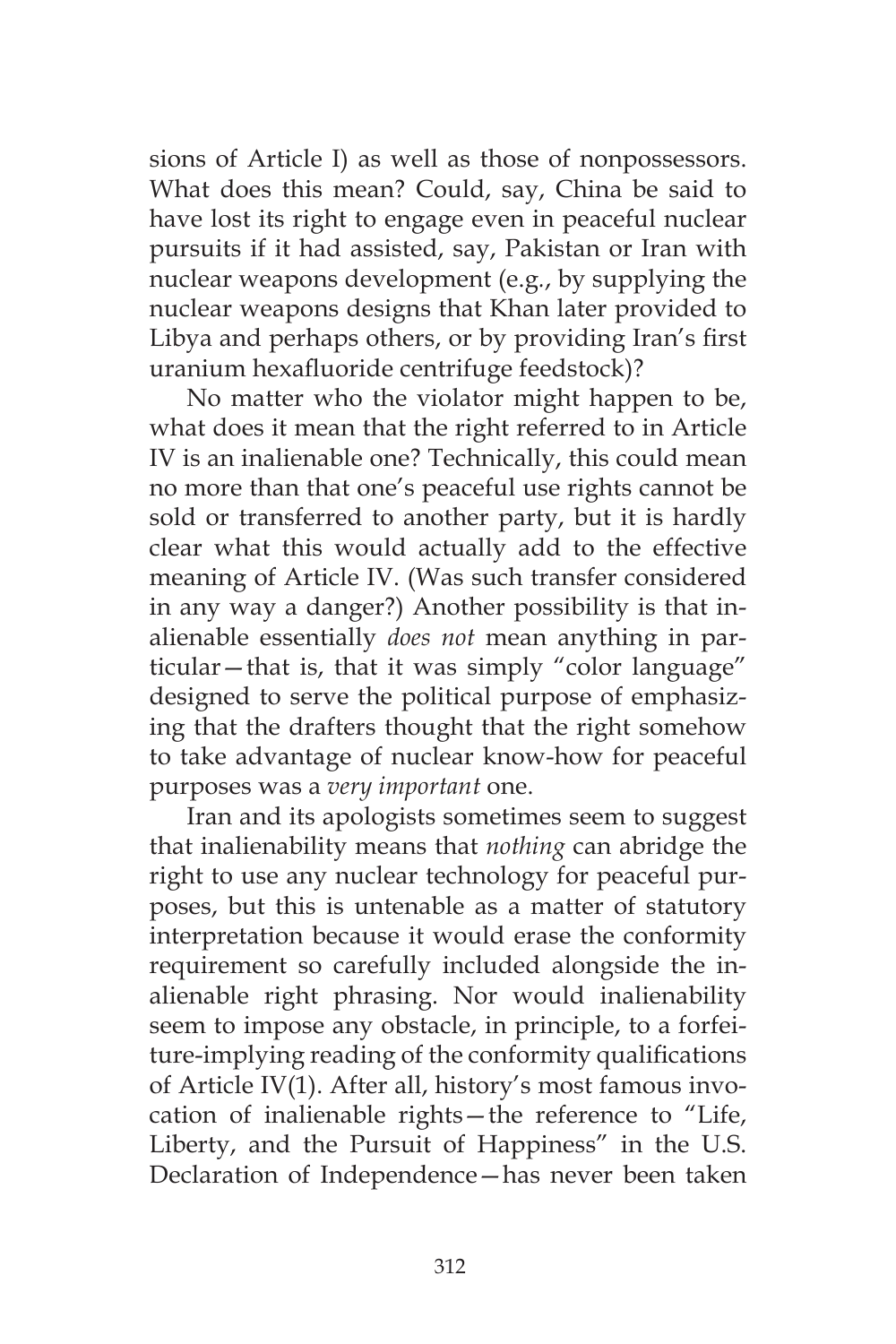to mean that someone's right to liberty, for instance, cannot be infringed upon (e.g., by imprisonment) as the result of a sufficiently serious instance of lawbreaking.204

It is thus not surprising, for instance, that the committee drafting the NPT rejected Romania's suggestion that the right described in what became Article IV be declared an "absolute right."205 It could not be *truly* absolute, for—as Wohlstetter would later phrase things—this was a *nonproliferation* treaty, not a nuclear development treaty. As the Mexican ambassador to the committee drafting the NPT noted, it "could not be otherwise" than that peaceful use rights were qualified by the requirements of nonproliferation. Explaining his country's proposal for the inclusion of a peaceful use provision in the NPT that had been modeled on the approach taken in the Treaty for the Prohibition of Nuclear Weapons in Latin America (a.k.a. Treaty of Tlatelolco), the Mexican representative made clear that it was essential to limit peaceful use rights to those who were in compliance with nonproliferation rules. This

reconciles the comprehensive and absolute prohibition of nuclear weapons, without any exception or reservation, with the rights of States members . . . to peaceful use of the atom for their economic and social development. Both principles—that of the prohibition and that of the use—are embodied in the Treaty. However, whereas the prohibition . . . is absolute and unconditional, the use—and this could not be otherwise—is subject . . . to the condition that it may not involve a violation or breach of that unrestricted prohibition.206

This was to be no less true for the NPT than it had been for Tlatelolco. That a limitation of the inalienable right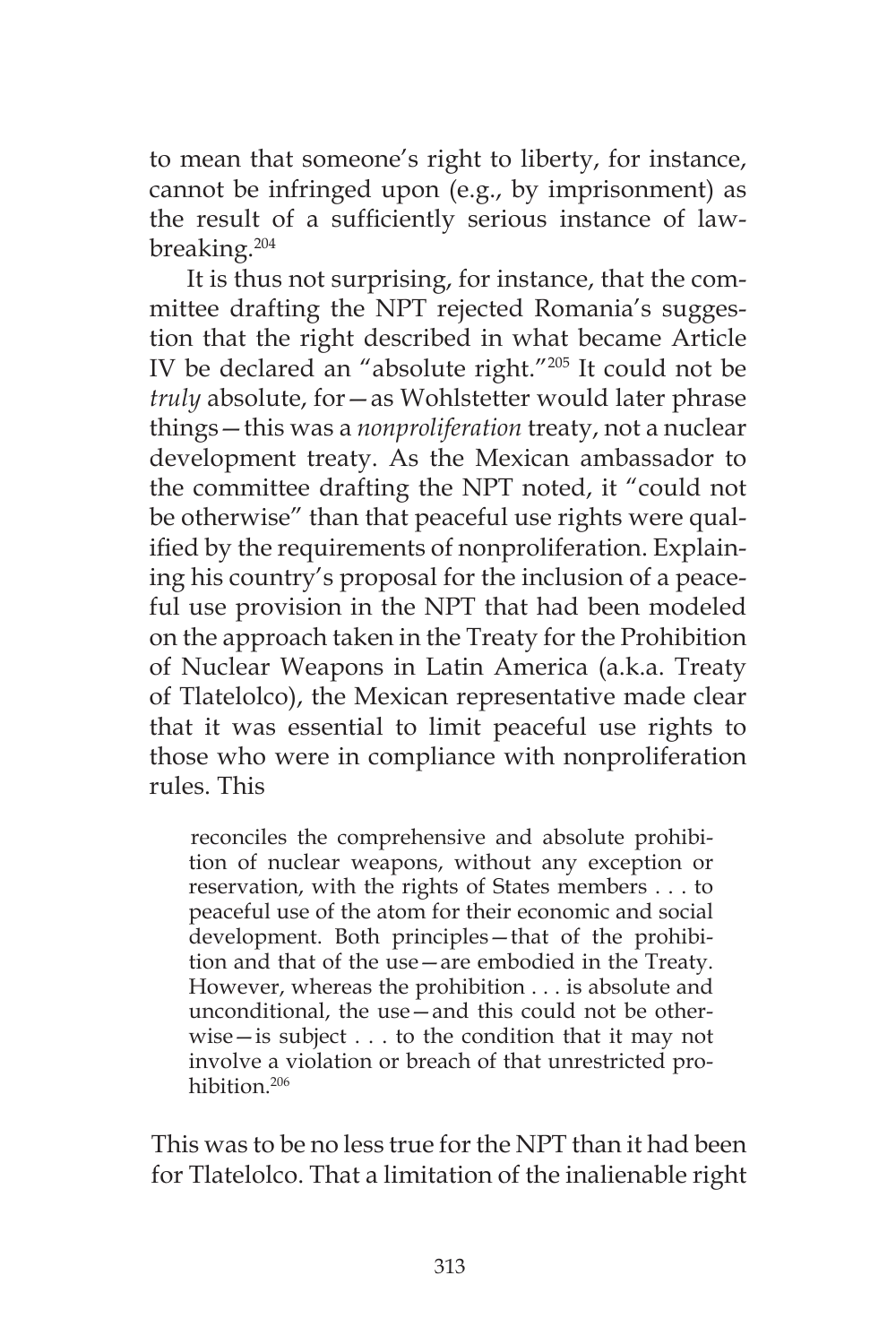was intended is therefore clear, and absolutist Iranian interpretations of inalienability are self-evident nonsense. Despite this understanding about what inalienable *does not* mean, however—or perhaps partly as a result of it—the specific legal import (if any) of the word remains, at the least, a question mark.

As a matter of treaty interpretation, the various issues raised by the text of Article IV are thus not easily or even necessarily coherently resolved. (This is true, furthermore, even without getting into vexing questions about *Who decides?* that are made especially pointed if Article IV is supposed to refer to hard technology rights that might be turned intermittently on or off according to their would-be possessor's conformity with nonproliferation rules.)

Then, of course, there are questions pertaining to what Article IV does *not* say. Notably, for example, Article IV does *not* specify a requirement for conformity with Article III of the NPT, though this idea was endorsed by consensus at the 2000 NPT Review Conference. It would certainly seem *reasonable* to provide that non-nuclear weapons States Party to the Treaty may not enjoy the right to possess or use nuclear material or engage in nuclear activities, even for peaceful purposes, without applying nuclear safeguards as indeed they are required to do by Article III. Why was this not done, and what might the omission imply? Could a country be in violation of the NPT by refusing all safeguards upon its nuclear activities and yet shelter behind a right to continue these activities solely on grounds that its work was not connected to a weapons program (and thus not an Article II violation)? It would be odd, at the least, to read the NPT in that fashion, and even Iran—which endlessly trumpets its purported return to safeguards compliance when ar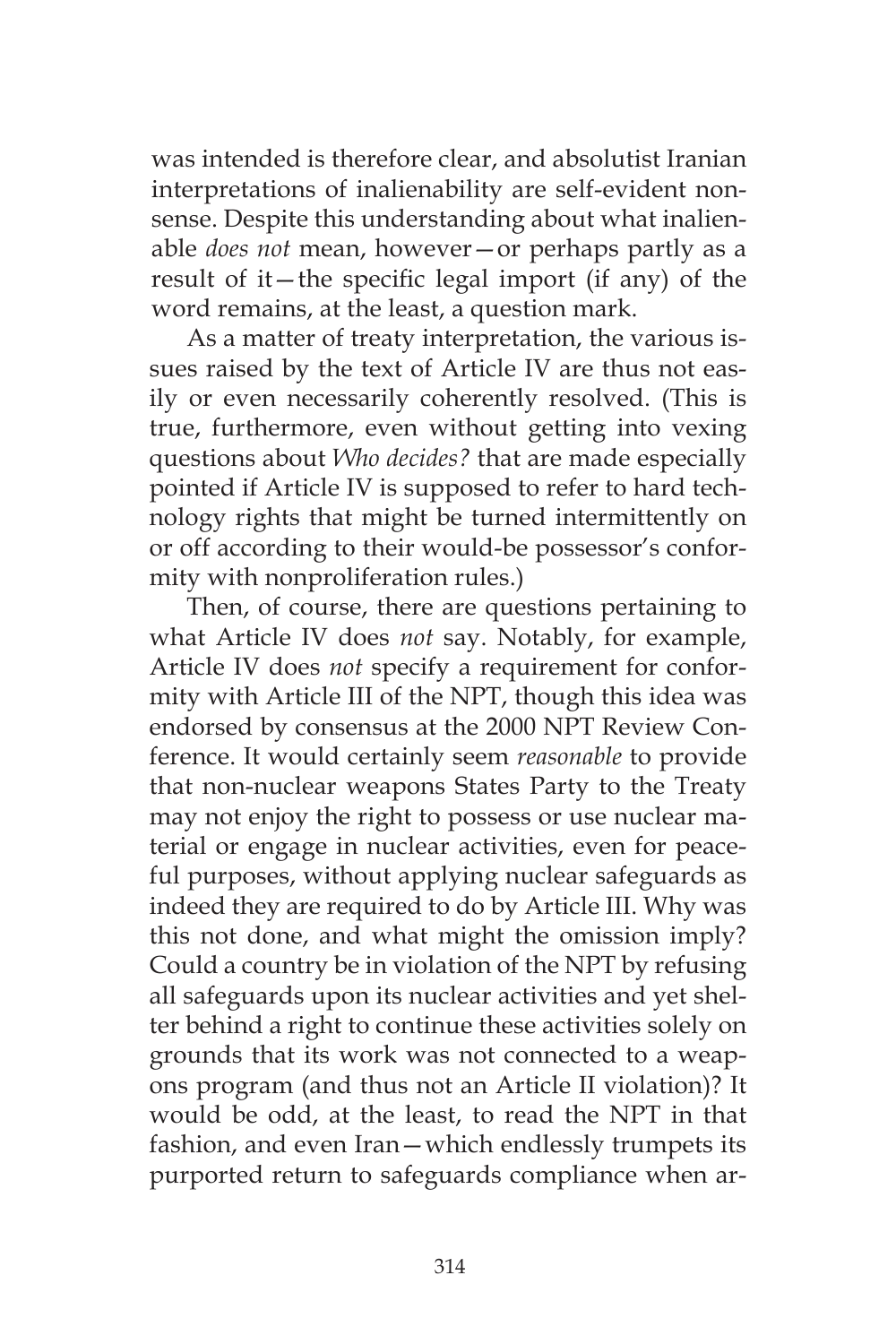guing for its right to enrich uranium—does not seem to take such a view. But the text of Article IV provides little clue as to what we should think.

Most fundamentally, perhaps, the text of Article IV(1) is quite unhelpful in specifying what specific rights it might be thought protect in the first place. The right specified in that paragraph is the right "to develop, research, production and use of nuclear energy for peaceful purposes," but what does this entail? This vague and questionably grammatical phrasing could equally plausibly support very different readings. Does Article IV(1) refer<sup>207</sup> to a right merely to develop, research, produce, and use nuclear *energy* itself? Or does it say something further, about involvement with the underlying technologies that make such power production possible?

The former reading might not imply too much in terms of hard technology access privileges. (Perhaps the right to operate some kind of power reactor?208) If the latter reading were adopted, however, the argument for an ENR-privileging Iranian reading becomes somewhat stronger. But Article IV(1) does not make its meaning clear, and it certainly does *not* refer explicitly to the production of nuclear *fuel—*merely to that of "energy." Its eloquence at signaling the importance of peaceful uses and the existence of *some* right to partake in peaceful exploitation of the atom is in no way matched by its clarity in describing what any of this actually means in practical terms. If one insists upon looking for a hard rights-based discourse in Article IV, this ambiguity might seem strange in a document the drafters of which clearly *did* know how to write clearly, in lawyers' language, about obligation and prohibition.209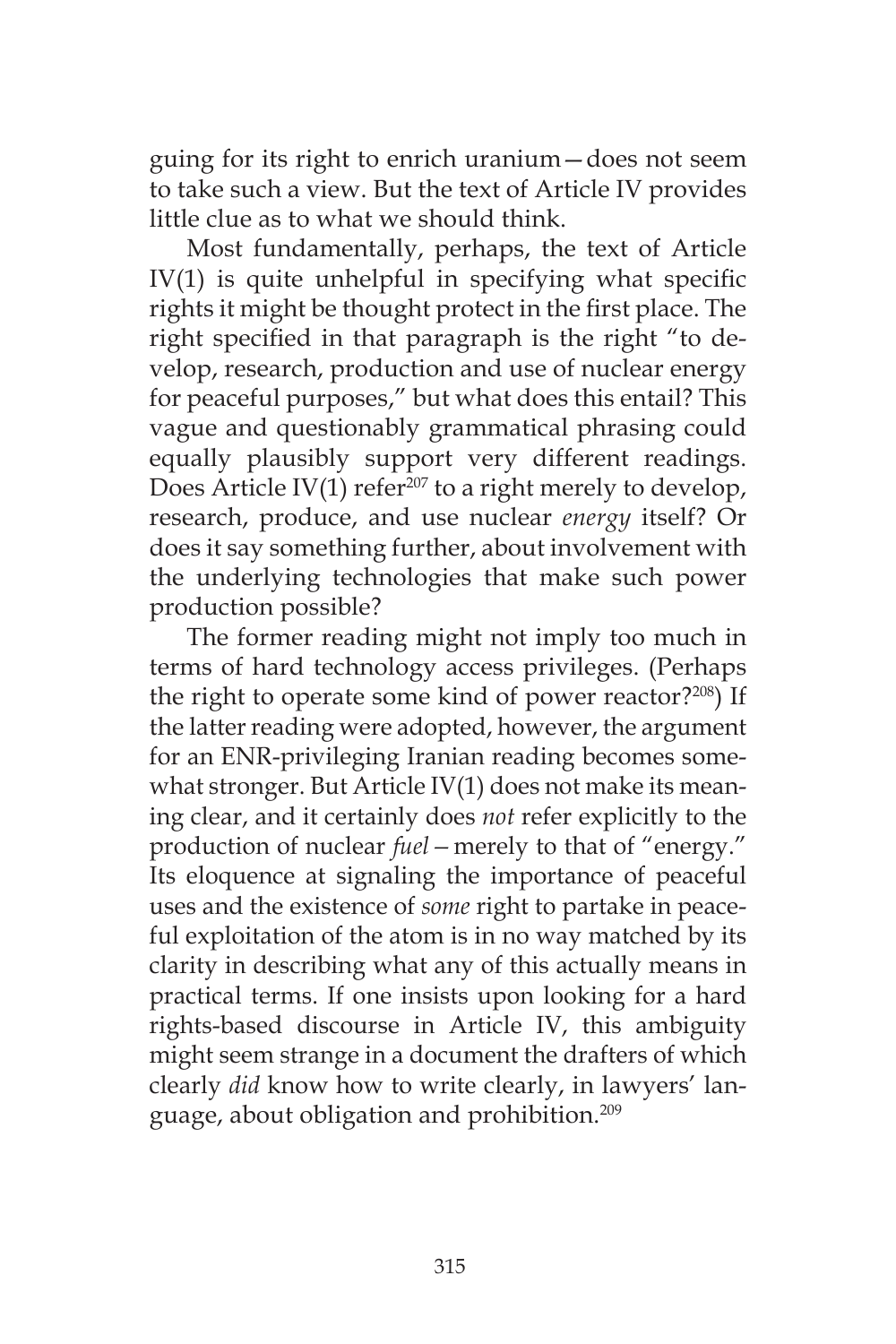# **Negotiating History.**

The negotiating history of Article IV (1) is not particularly helpful, but it may shed some light upon such conundra. There exist some statements in the record which suggest that the delegations participating in the NPT's drafting—in Zarate's words—"viewed nuclear fuel-making in a manner similar to nuclear explosives for peaceful purposes: that is, as potentially aiding and even constituting, the manufacture of nuclear weapons."210 A British representative, for instance, stressed that "deal[ing] effectively with nuclear weapons" required "concentrating on the fissile material," while a Swedish representative remarked in 1966 that prohibiting merely the final stage of the "manufacture" of nuclear weapons was insufficient.<sup>211</sup> Building upon these insights, in fact, Burma's delegate declared in 1966 that

[a]n undertaking on the part of the non-nuclear weapon Powers not to manufacture nuclear weapons would in effect mean forgoing the production of fissionable material . . . [because] such production is the first essential step for the manufacture of these weapons and constitutes and important dividing line between restraint from and pursuit of the nuclear[weapons] path.212

This is not necessarily to suggest, of course, that it was expected that Article IV would actually *prohibit*  nuclear fuel making for non-nuclear weapons states. That fuel making was recognized as a somewhat proliferation-problematic technology, however, seems unmistakable. Perhaps for this reason, a Mexican proposal of 1966 to specify Parties' right to use nuclear energy for peaceful purposes "in any manner"<sup>213</sup> was not adopted.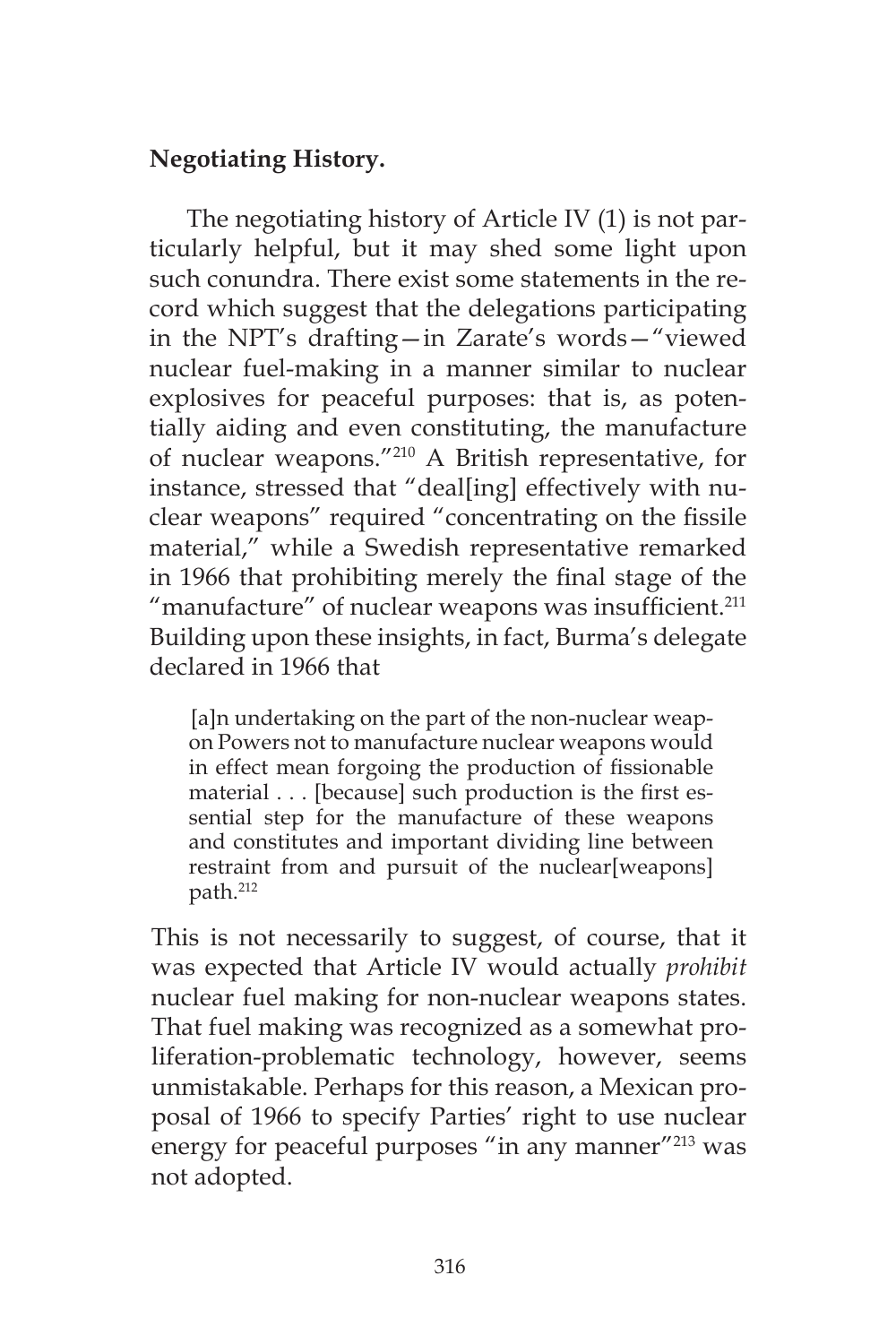In a sense, this is hardly surprising. In light of what we have seen of the long prehistory of the technology control problem—in which from the very dawn of the nuclear age nuclear fuel making was seen as "inherently dangerous" and as presenting special proliferation risks on account of the identity of its techniques and processes with what one would need to produce fissile material for nuclear weapons—it might in fact be more surprising had this point *not* arisen during the drafting of the NPT. To regard the drafters of Article IV as having suddenly conducted a complete *volte-face* from such insights and long-standing concerns, by drafting Article IV(1) to give countries an affirmative *right* to engage in such activity, would have been remarkable indeed.

Perhaps it is simply the case that the drafters did not think it *necessary* to be clearer about the *non*inclusion of fuel manufacture within the Article IV(1) right because they shared the apparent assumptions we have seen among U.S. intelligence analysts and others of the period that the spread of fuel-making capabilities was unlikely to present too much of a proliferation problem—provided that technology *transfers* were controlled—because such a capability was financially and technically out of reach of almost all states anyway. Certainly, as we have seen, every proposal was rejected that attempted to ensure that transfers under Article IV(2) *did* cover fissile material production technology. If it were felt that without such transfers no new states would be able to develop such capabilities in the first place, closing the door to mandatory sharing and trusting in the discretion of the then-supplier states would have left scarcely any need to labor longer over specifying the parameters of Article IV(1)'s inalienable right. As long as it did not unquestionably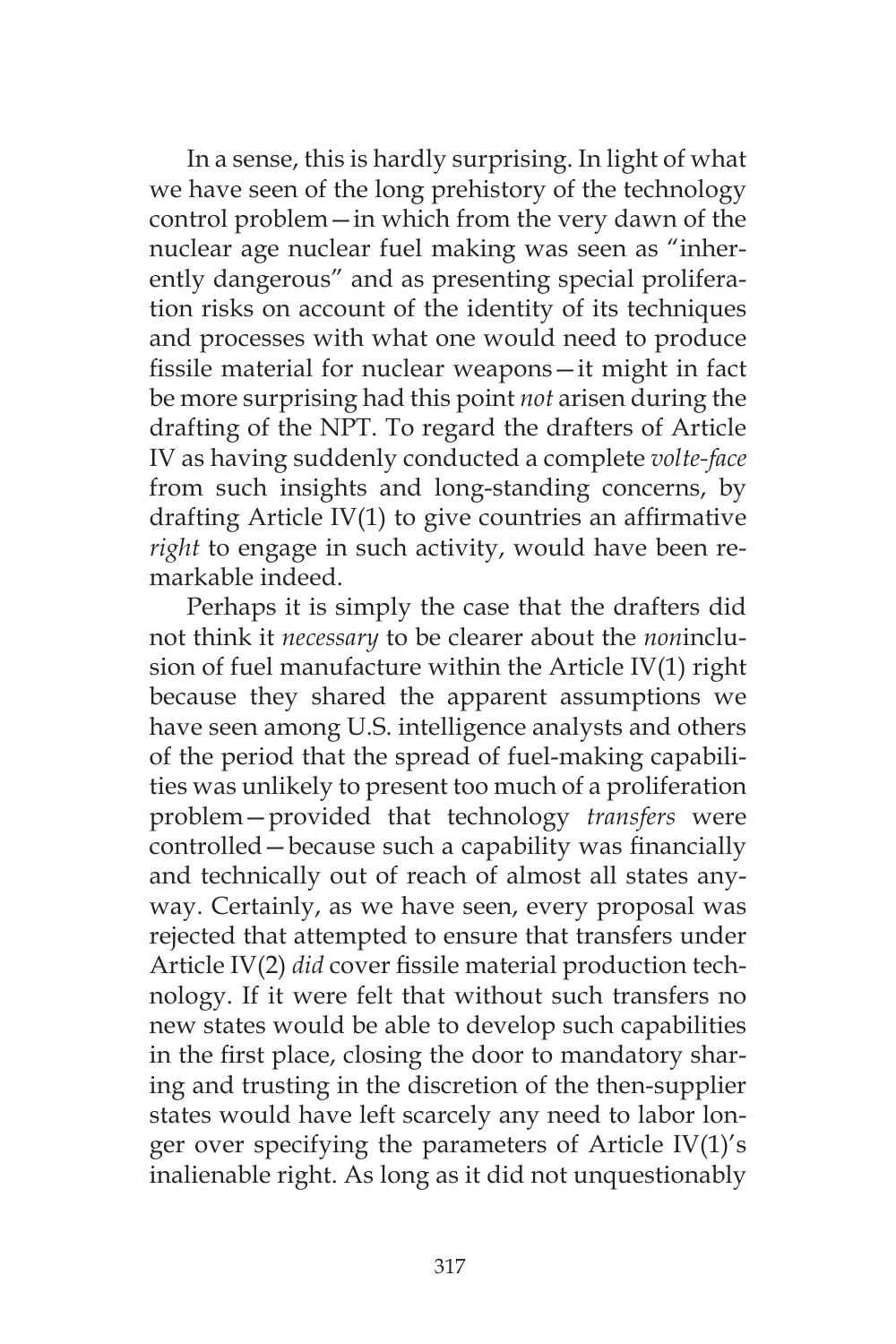*include* fuel-cycle capabilities, which they ensured that it did not, that might have been seen as enough.

Some Western observers have suggested that this may have been in fact precisely what happened. They include Australian nuclear safeguards authority John Carlson,<sup>214</sup> but I have also argued the point. As I put it in a 2007 speech cleared by the U.S. interagency process,

[b]ack at the time the NPT was negotiated, enrichment technology was available to very few, not widely understood, and commonly treated as tightly-controlled national security information because of its utility in producing fissile material for weapons. Enrichment technology was not expected to be widely available, so it was easy to promote "Atoms for Peace" because peaceful nuclear cooperation was seen as largely building power reactors to be run on fuel produced by the few states that already had the technology.<sup>215</sup>

Former Clinton Administration official Rose Gottemoeller has written, too, that "[h]istorically, economic reasons have limited the number of states possessing the full range of fuel cycle activities."216

A review of the negotiating history suggests little reason to believe that the drafters of the NPT ever expected technology possessors to share such things as uranium enrichment, or nonpossessors to get it if they did not. While some nonpossessors tried unsuccessfully to win agreement on participation rights that includes such technology, the delegations from technology *possessor* states who spoke favorably about international cooperative efforts seem generally to have had in mind only relatively innocuous technologies not directly related to nuclear weapons—e.g., nuclear reactors for electric power generation, or equipment related to agriculture, industry, seawater desalina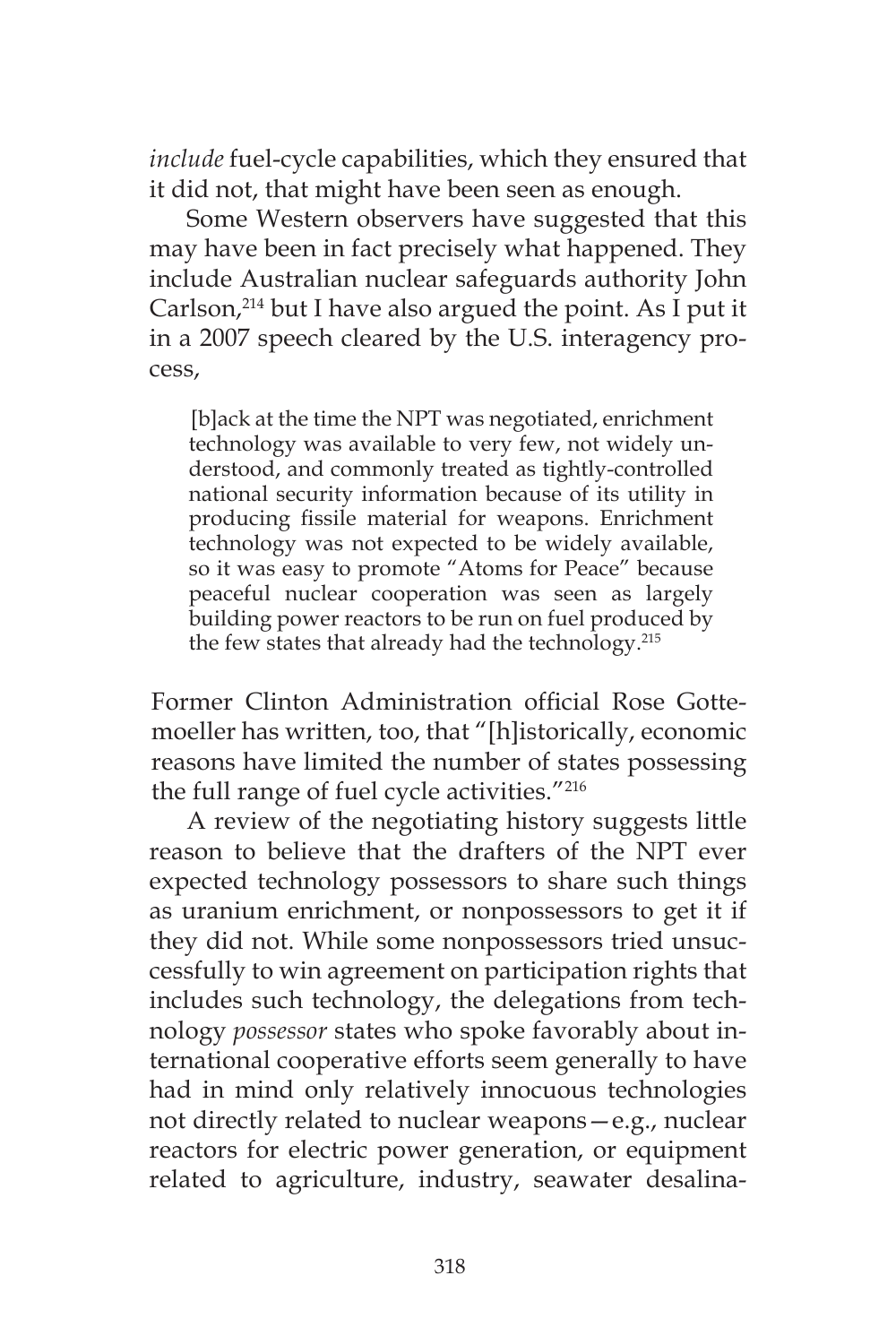tion, and fusion research—rather than such things as uranium production capabilities.<sup>217</sup>

One exception came with regard to fast-breeder reactors, the development of which, in West Germany and elsewhere, a 1967 U.S. State Department statement declared need not be impeded by the Treaty.<sup>218</sup> (Here we may perhaps see an example of the confused optimism about plutonium safeguards decried by Wohlstetter and others in the wake of the Acheson-Lilienthal Report's treatment of the denaturing issue.) Nevertheless, the point seems to hold with regard to uranium enrichment technology—the capability perhaps most at the center of today's diplomatic-cumlegal disputes with Iran. It may simply not have been felt necessary to provide any real clarity in Article IV(1) as to the scope of the "inalienable right."

# **A Reconciliation?**

Clearly the temptation is great, in today's diplomatic context, to read Article IV ambitiously—to rely upon it both as a sword with which to compel the granting of countries' every wish for technology transfers, and as a shield with which to fend off efforts to limit access to capabilities that entail significant proliferation risks. Arguably, however, the best way to make both textual and substantive sense of Article IV—to sidestep and help explain the question-begging confusions and omissions of its phrasing, to lift the suggestive but all too opaque veil of its negotiating history, and to reconcile all of this with consistent themes running through the history of the international community's pre-NPT struggle with these same issues of nuclear control—is to retreat from the assumption that Article IV is really about hard technology rights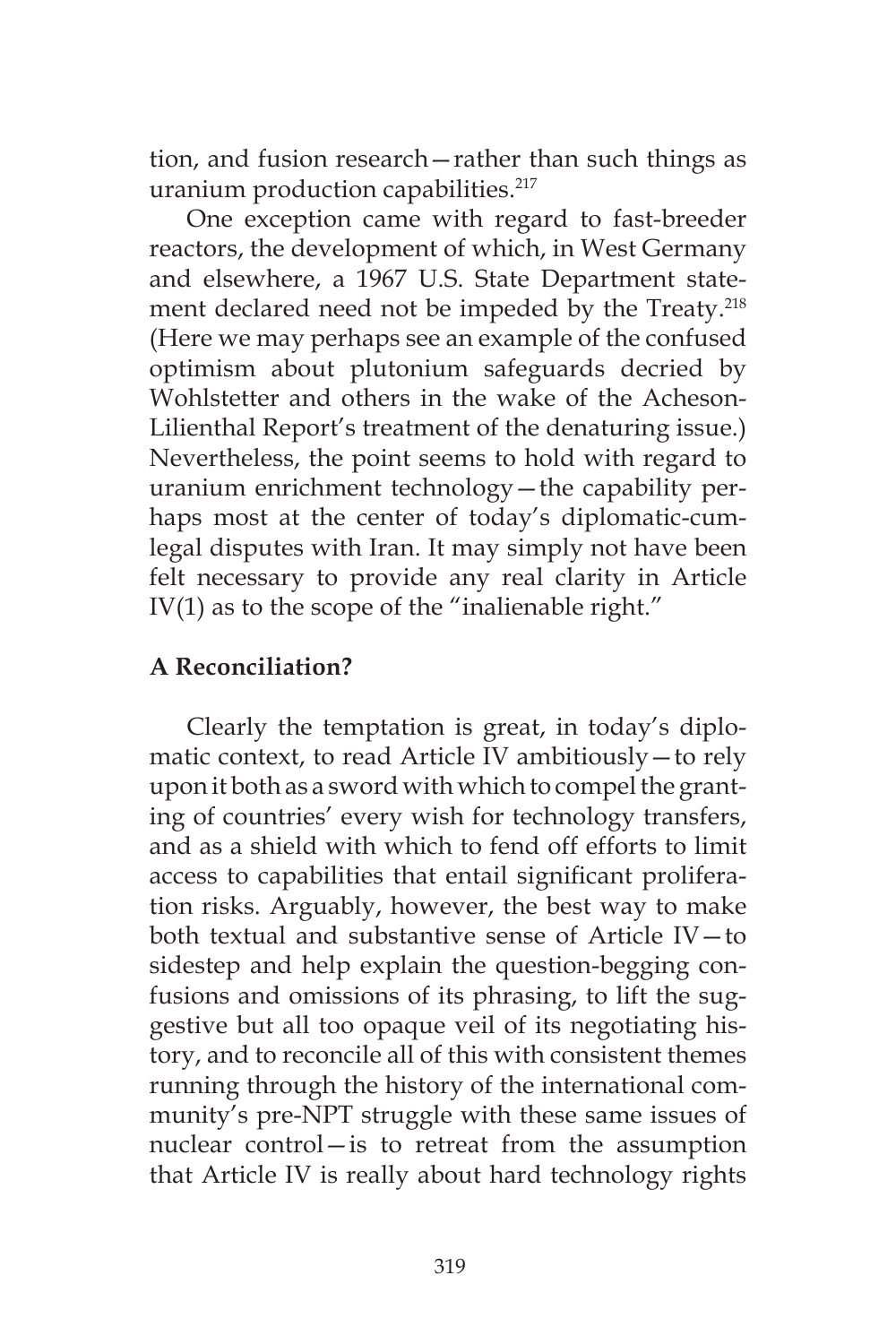at all. Perhaps the secret to understanding its specific, concrete, and invariant legal import is that it really *has*  no such import, and was not intended to.

Article IV undoubtedly embodies and articulates as the NPT's Preamble makes quite explicit—a strong commitment to ensuring that the benefits of nuclear technology are shared as widely as possible. This has always been understood as one of the major goals of the Treaty, and has been a lodestar for international nuclear cooperative efforts at least since Eisenhower's Atoms for Peace speech in 1953. In this author's view, however, the most tenable way to read Article IV essentially stops there, without wading into the conceptual and jurisprudential quicksand of trying to tease concrete, *per se* legal requirements out of its tortured syntax.

It is probably a mistake, and likely to be fruitless, to search for *any* sort of "bright line rules" for technology control within the ambit of Article IV. It would be very hard, for instance, to maintain that the NPT simply *prohibits* the possession or proliferation of nuclear fuel-making capabilities. After all, it would have been easy simply to *say* this if such had been the intention, and the drafters were not entirely strangers to the art of clear writing. Furthermore, as we have seen, even the drafting committee's co-chair, the United States, made clear in 1967 that the Treaty would not necessarily preclude even nonweapons states' development of fast-breeder reactors.<sup>219</sup> Nor, while it was clear enough that technology transfers would not be *mandatory*, was it established that they would necessarily *exclude* everything to do with fissile material production. (During the negotiations, moreover, Switzerland at one point spoke up to make the point—apparently without contradiction—that the Treaty would not outright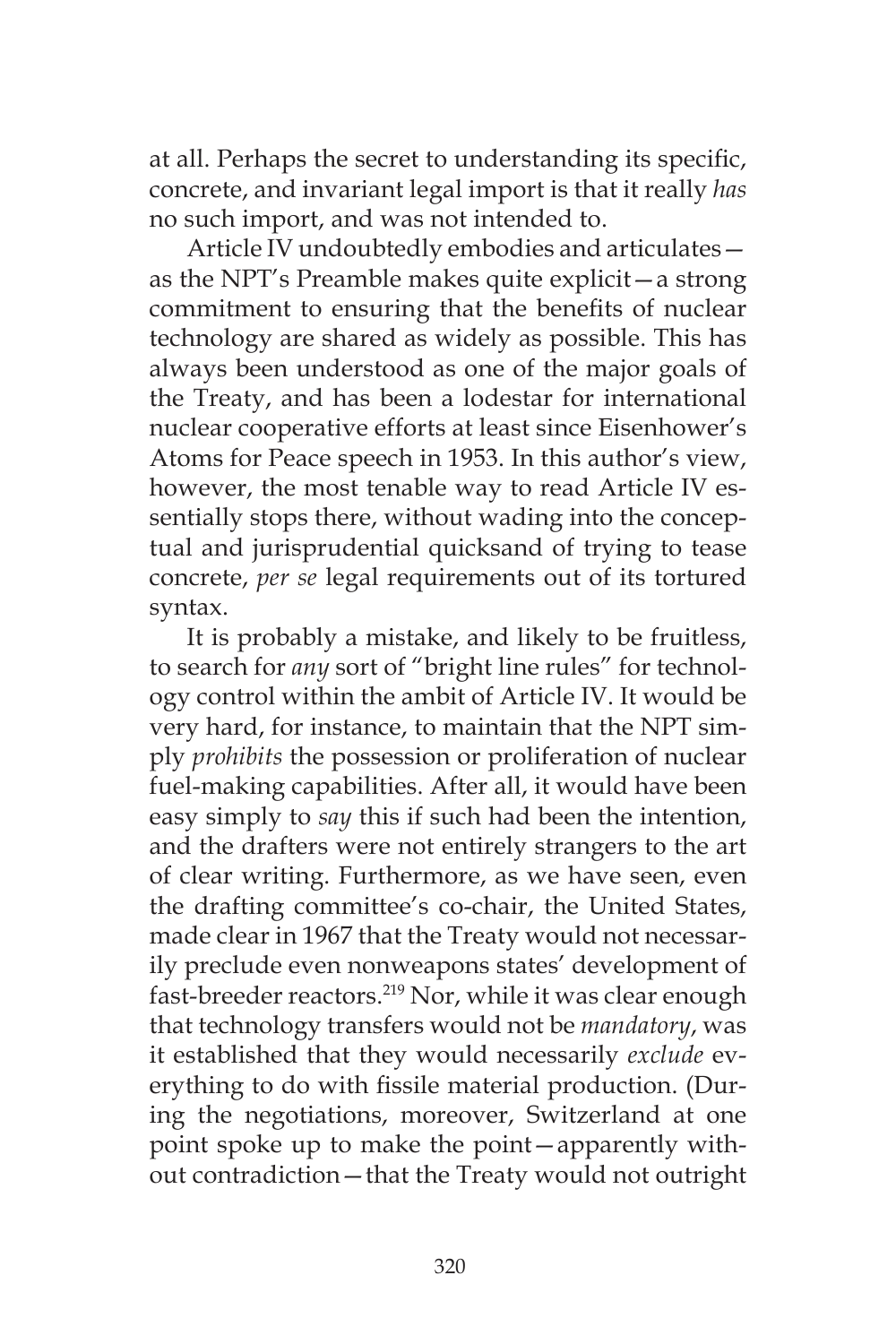prohibit "transfer[s]" of "enrichment of uranium, [or] extraction of plutonium from nuclear fuels, or manufacture of fuel elements or heavy water, when these processes are carried out for civil purposes."220) Except for nuclear weapons themselves—and the obviously related case of "peaceful nuclear explosions," which we will examine below—it would be hard to find a *per se* rule of technology exclusion in the NPT.

At the same time, however, it would seem that no *per se* rule of technology *inclusion* was intended either. The language of Article IV is quite notably ambiguous, and repeated efforts to make it more specific in just such ways were rejected, leaving nothing completely clear except that the drafters considered it very important to the scheme of the Treaty that—as the Preamble of the NPT nicely summarized—"the benefits of peaceful applications of nuclear technology ... should be available for peaceful purposes to all."<sup>221</sup> All seemed to share a genuine commitment to this principle, even as they declared their firm commitment to the overarching goal of the Treaty in preventing the further spread of what the Mexican ambassador called "these terrible weapons of mass destruction"<sup>222</sup> and retained an acute awareness of the fact that the dual-use nature of much nuclear technology meant that more widespread possession of some capabilities necessarily involved proliferation risks.

An obvious way, and perhaps the only way, to reconcile these elements was, in effect, to follow the path blazed by the Acheson-Lilienthal Report, the Baruch Plan, and the UN Atomic Energy Commission in adopting a vision of nuclear technology control strongly committed to the sharing of *benefits* yet approaching specific questions of technology access on a case-by-case basis with an eye to whether or not poten-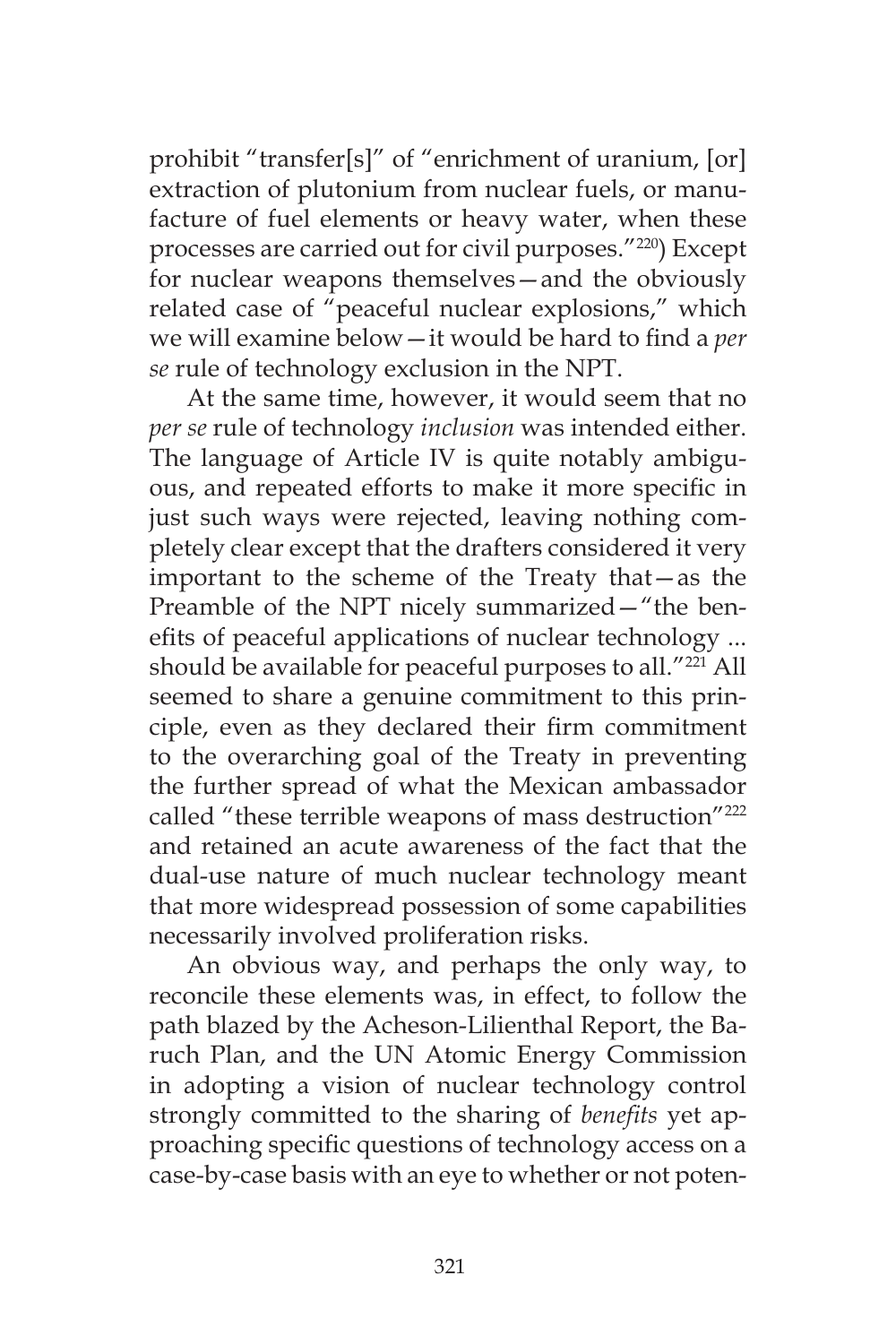tial proliferation risks could be adequately controlled. Article IV, in other words, may be nothing more (and nothing less) than a pragmatic effort to carve out, from an instrument otherwise much concerned with specific legal requirements, a space in which nuanced *policy* judgments could be utilized to surmount the seeming tension between nonproliferation and peaceful uses. Rather than reifying the idea of technology access rights, therefore, sophisticated readers of Article IV are better advised to understand it—ironically, despite its colorful invocation of an inalienable right—as a *de-legalization* of peaceful use issues and a return to the fountainhead of today's international nuclear cooperation system: President Eisenhower's call to use atoms for peace with an eye to the elementary prudence of nonproliferation.

Let me stress that this is not the *only* way to read Article IV. For the most part, it is *possible* to read it—or at least its first paragraph—as Iran and others contend. Both a more contextually-dependent, *policy*-privileging reading and an absolutist, *rights* privileging interpretation are therefore legally available, as it were. In my view, however, the former understanding is the better one, being less plagued by the confusing text of Article IV, less confounded by the complexity of its negotiating history, and less substantively surprising and indeed contradictory in light of the long history of how key players (and the UN itself) struggled with the challenge of technology control in the years leading up to the drafting of the Treaty.

Such an approach would also be consistent with the discussion in the Preamble of the importance of sharing the *benefits* that nuclear technology can bring. This language seems clearly to reference and build upon what we have already seen to be a long-stand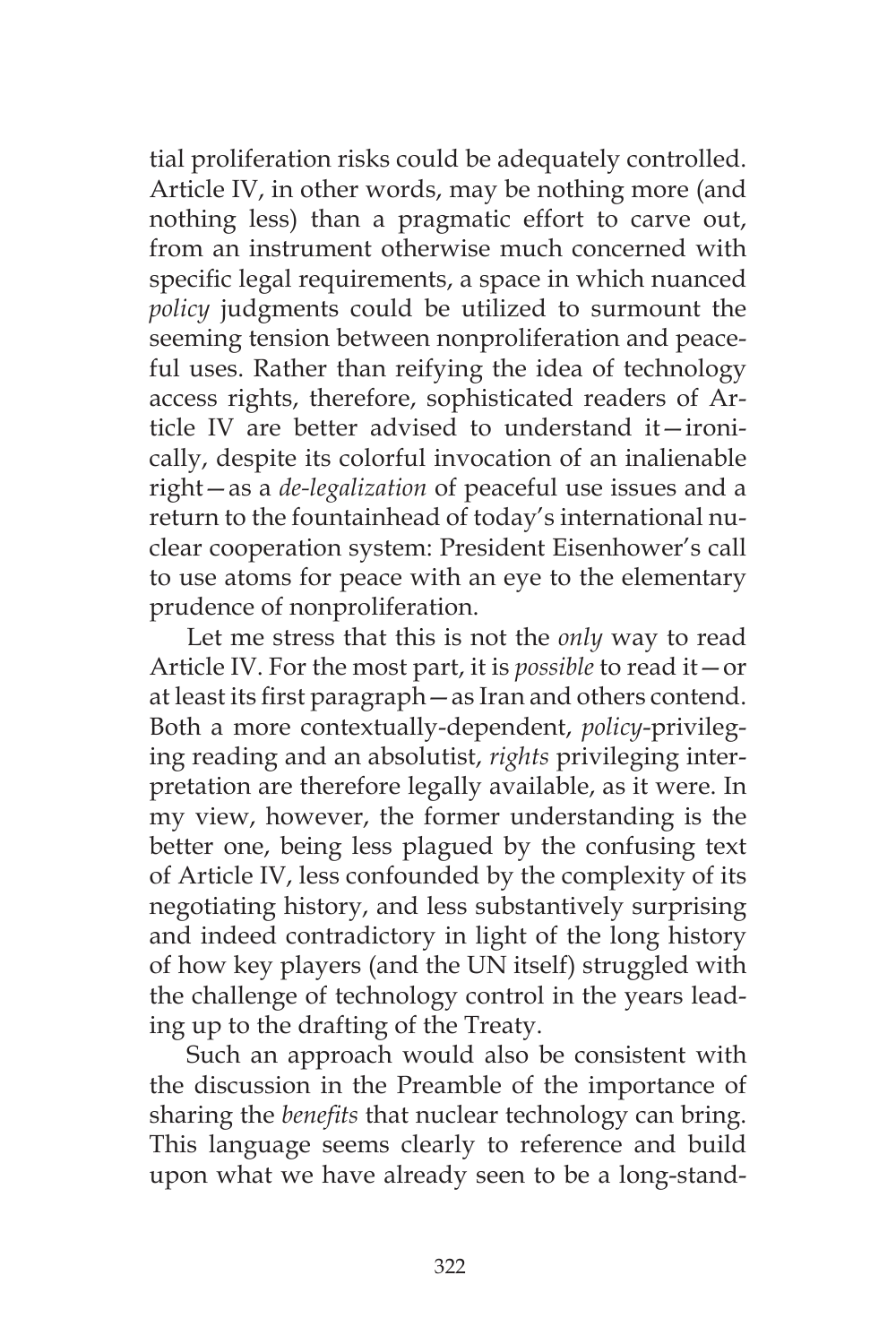ing international discourse of benefit sharing that goes back to the earliest days of the Baruch Plan and UNAEC deliberations. The central theme of this discourse was, in effect, that specific technology sharing issues should be dealt with on a case-by-case basis informed by proliferation risks—even as every effort is made to ensure that recipients benefit from nuclear applications even when they are themselves denied access to particular technologies.

Indeed, U.S. documents at the time explicitly described Article IV as embodying the principle of *benefit* sharing described in the Preamble. In an explanatory telegram sent to U.S. embassies and missions around the world, for instance, Article IV was described as a

specific elaboration of the principle, stated in the preamble, "that the benefits of peaceful applications of nuclear technology . . . should be available for peaceful purposes to all Parties, whether nuclear weapon or non-nuclear weapon states."223

It would be at least somewhat strange to read Article IV's specific elaboration of the principle of benefit sharing in such a way as to repudiate the reason it had long been felt necessary to speak in terms of sharing *benefits—*as opposed to sharing specific *technologies* in the first place.

This brings us to a final point. Perhaps most importantly, approaching peaceful use issues through the prism of *benefits* sharing within nonproliferation parameters is perhaps the only way to read Article IV that does not make that provision the enemy of the *rest* of the NPT. By contrast, a hard rights-reifying interpretation pits Article IV squarely against the overarching nonproliferation purpose of the Treaty. However egregious his behavior in helping shield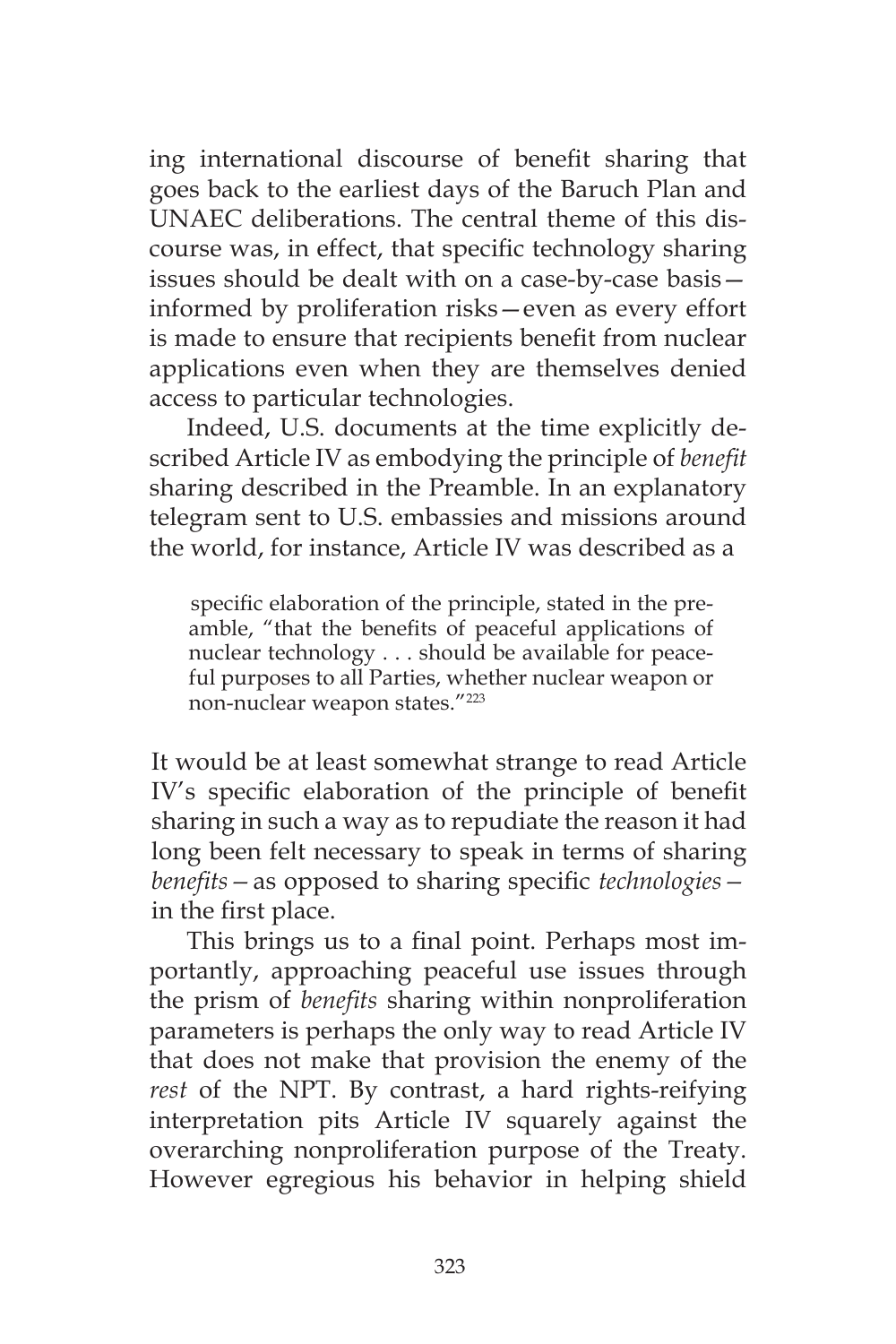Iran from suffering consequences for its noncompliance until he declared it too late to stop Tehran's enrichment effort,<sup>224</sup> IAEA Director General El Baradei is nonetheless quite right to warn darkly of the potential consequences of a looming world full of virtual nuclear weapons states. That looming world, however, is a natural consequence of strong technology-rights readings of Article IV.

Reading the NPT's peaceful use provisions as being not about *per se* technology access rights but rather about the importance of exercising substantive policy judgment—that is, achieving a prudential balance between the benefits to be had from nuclear technology and the global security risks created by some means of achieving such sharing—thus seems like the best way to understand Article IV *as part of the NPT as a whole*, rather than just a cluster of phrases read in isolation. Such a reading may not be obligatory as a matter of statutory interpretation, but it certainly seems the wisest one.

A policy-privileging reading that sees the inalienable right of the NPT's Article IV through the prism of nonproliferation requirements is also the one most consistent with broader notions of probity in treaty interpretation that counsel signatories' fidelity to the object and purpose of a Treaty even in the period *before*  their final ratification of an instrument.<sup>225</sup> It is also most consistent with those maxims which counsel turning to supplementary means of interpretation (e.g., negotiating history) in cases where looking merely at the text itself might leave a provision's meaning obscure or "lead to a result which is manifestly absurd or unreasonable."226

Civil Law legal systems and some significant international conventions also often incorporate a doctrine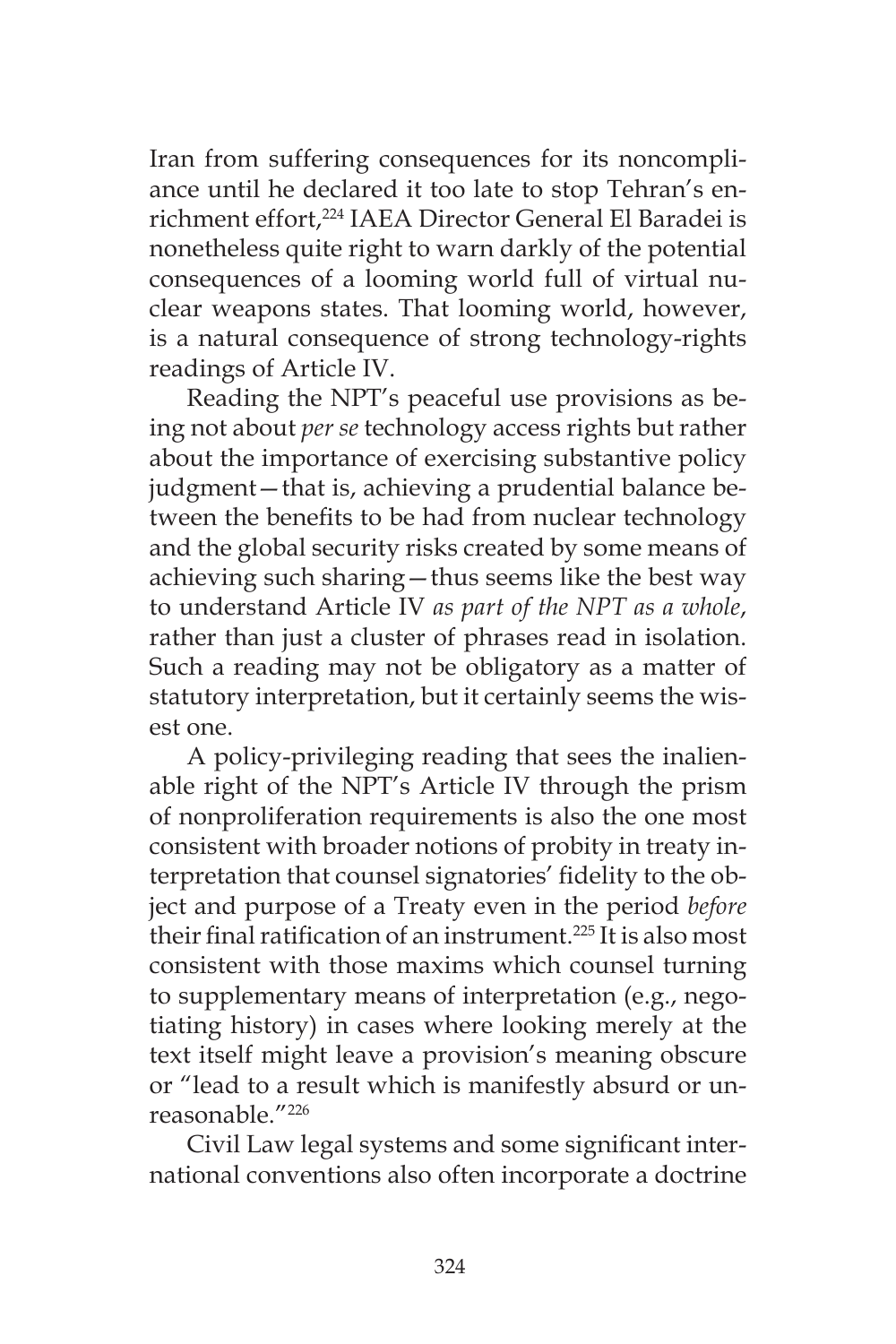of abuse of rights (*abus de droit*), whereby the law will be read so as not to give any right to engage in activity that will tend to imperil such rights and freedoms.<sup>227</sup> As the principle was famously put in a 1961 judgment of the European Court of Human Rights,

no person may be able to take advantage of the provisions of the Convention [for the Protection of Human Rights and Fundamental Freedoms] to perform acts aimed at destroying the aforesaid rights and freedoms.228

Though I managed to persuade the U.S. Government to hint at the notion in cleared remarks given to the 2005 NPT Review Conference,<sup>229</sup> abus de droit does not appear elsewhere to have been raised in an Article IV context. Nevertheless, the principle seems quite appropriate in Article IV discussions, where the danger is precisely that technology access rights purportedly recognized by the NPT's Article IV could in practice undermine the entire Treaty. It would, at the very least, be a perplexing reading of Article IV of the Nuclear Nonproliferation Treaty that facilitates that provision's use as a tool for *weakening* international protections against nuclear weapons proliferation.

# **The Case of Peaceful Nuclear Explosions.**

Before we conclude, it is useful to mention the clearest case of the benefit sharing principle—and the way in which it did *not* necessarily entail sharing specific technologies—offered in the history of the NPT: the curious case of "peaceful nuclear explosions." As early as 1949, Soviet authorities had apparently begun professing interest in using nuclear explosions for "such peaceful purposes as moving mountains, ir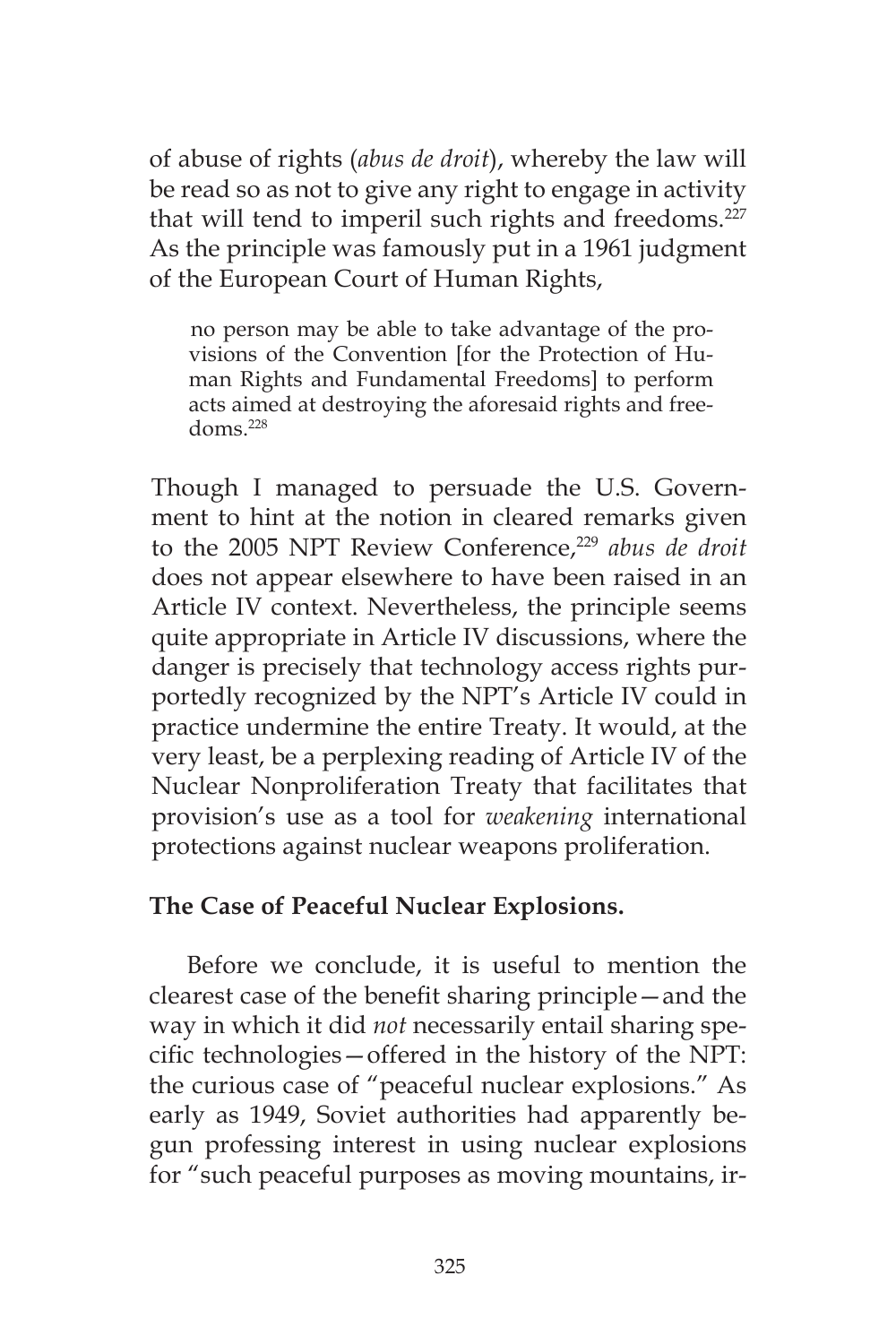rigating deserts, and clearing jungles."230 (At least as late as 1964, the Soviets still entertained ideas about "the removal of overburden from mineral deposits and the creation of waterways and harbors by means of nuclear detonation."231) Early on, U.S. officials ridiculed this idea, plausibly inferring that it was merely a cover for nuclear weapons ambitions. As one U.S. representative observed, after all, "if nations have devices in their possession which can level mountains, they also have in their possession devices which can level cities."232 Nevertheless, the idea of "peaceful nuclear explosions" (PNEs) did not go away so easily.

During the course of the NPT's negotiations, in fact, countries as diverse as Brazil, Switzerland, India, and Nigeria all suggested that PNE technology should be made available to all countries under the aegis of peaceful nuclear cooperation.<sup>233</sup> In late 1967, for instance, Brazil proposed amending Article IV to provide an inalienable right that "include[d] nuclear explosive devices for civil uses."234 Brazil tried again in February 1968.235

Giving access to the specific technology necessary to conduct PNEs, however, was entirely indistinguishable from sharing nuclear weapons technology, and was thus regarded by many other participants as being entirely out of the question within the ambit of a treaty devoted to the nonproliferation of nuclear weapons. Significantly, this did not result in an outright rejection of the *idea* of PNEs, but rather an acceptance of the importance of giving access to any *benefits* that could be derived from such explosions, yet emphatically *without*  giving access to the technology. PNEs thus present, in effect, the classic example of the benefit-sharing principle as a way of serving the cause of peaceful nuclear uses *and* the cause of nonproliferation.<sup>236</sup>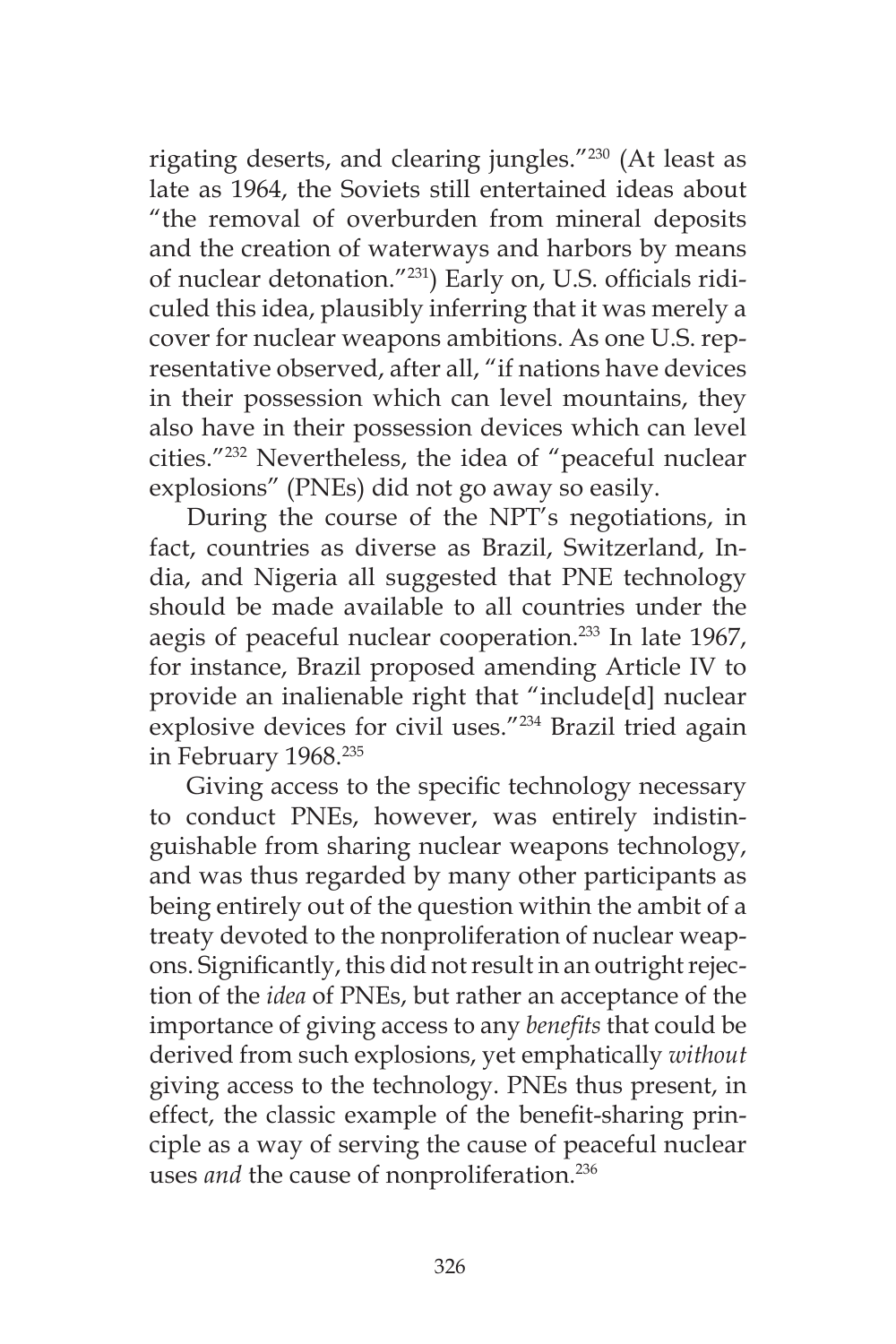The solution was to make clear that while PNEs were permissible and theoretically available to all Parties, only their *benefits* would be shared, with the technology itself remaining under NWS control.237 As the United States explained this approach,

any benefits which may emerge from the development of peaceful nuclear explosive devices should be made available to the world. As for the actual *use* of these devices, the United States has said that this service ought to be performed by the nuclear-weapon powers without discrimination for the non-nuclear-weapon powers.238

According to the representative of Mexico, the country that had itself first proposed the basic language that became Article IV, this solution to the PNE problem—namely, distinguishing between sharing *benefits*  and necessarily sharing *technologies—*flowed naturally from "the spirit which pervades the Treaty and is expressed in the Preamble." In the event of a conflict between specific peaceful applications of nuclear technology and nonproliferation, he made it clear that one must give priority to nonproliferation. His explanation of this key insight—given here in the context of the PNE debate, but of obvious broader significance is worth quoting in detail:

. . . [I]f unfortunately it were necessary to choose between the manufacture of nuclear devices which, though intended for peaceful purposes, were basically identical with nuclear weapons, and the renunciation of all nuclear explosions as the only means of avoiding the proliferation of those terrible weapons of mass destruction, the spirit which pervades the Treaty and is expressed in the Preamble clearly indicates which of those two alternatives would be chosen . . .. [That choice is] a solution which precludes the spread of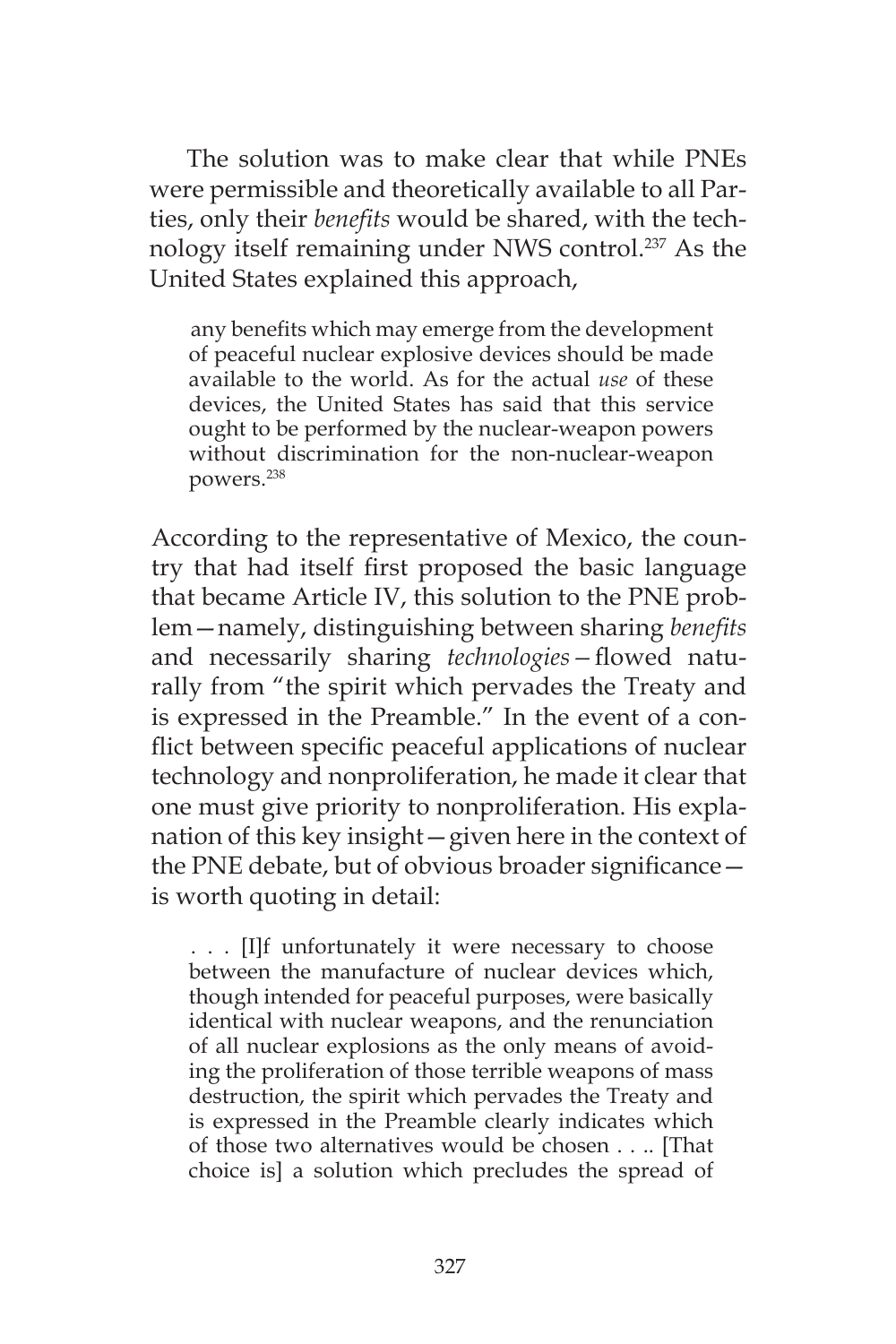nuclear weapons and at the same time ensures that the States which . . . do not possess them are not deprived of the immense benefits which their economic development might derive from the use of nuclear explosions for peaceful purposes."239

This is a discourse not of *technology-access* rights but of rights to *benefits* from technology, the specific modalities of which must be assessed on the basis proliferation impact. In the end, Article V of the NPT embodied this approach quite clearly: the *benefits* of PNEs would be made available to all, but the *technological capability* to conduct such explosions would be permitted to no additional countries whatsoever<sup>240</sup>

## **CONCLUSION: SAFEGUARDABILITY, REAL BENEFIT, AND TECHNOLOGY ACCESS**

The preceding pages have argued that while a rights-privileging approach to technology access under the peaceful use provisions of the NPT and a more flexible and prudential policy-privileging interpretation are both legally available alternatives, the latter reading is by far the better one. At a minimum, the Treaty in no way *requires* a fixation upon *per se* technology access as the right described in Article IV. Eschewing the reification of technology access rights that seems to be becoming today's Article IV conventional wisdom, moreover, would return harmony to the fundamental scheme of the NPT, preventing that provision from actually undermining the instrument of which we must presume it was intended to be a constructive and coherent component. In fact, abandoning today's legally unnecessary and substantively dangerous rights-fetishism would open the door to what might end up being some very wise and prin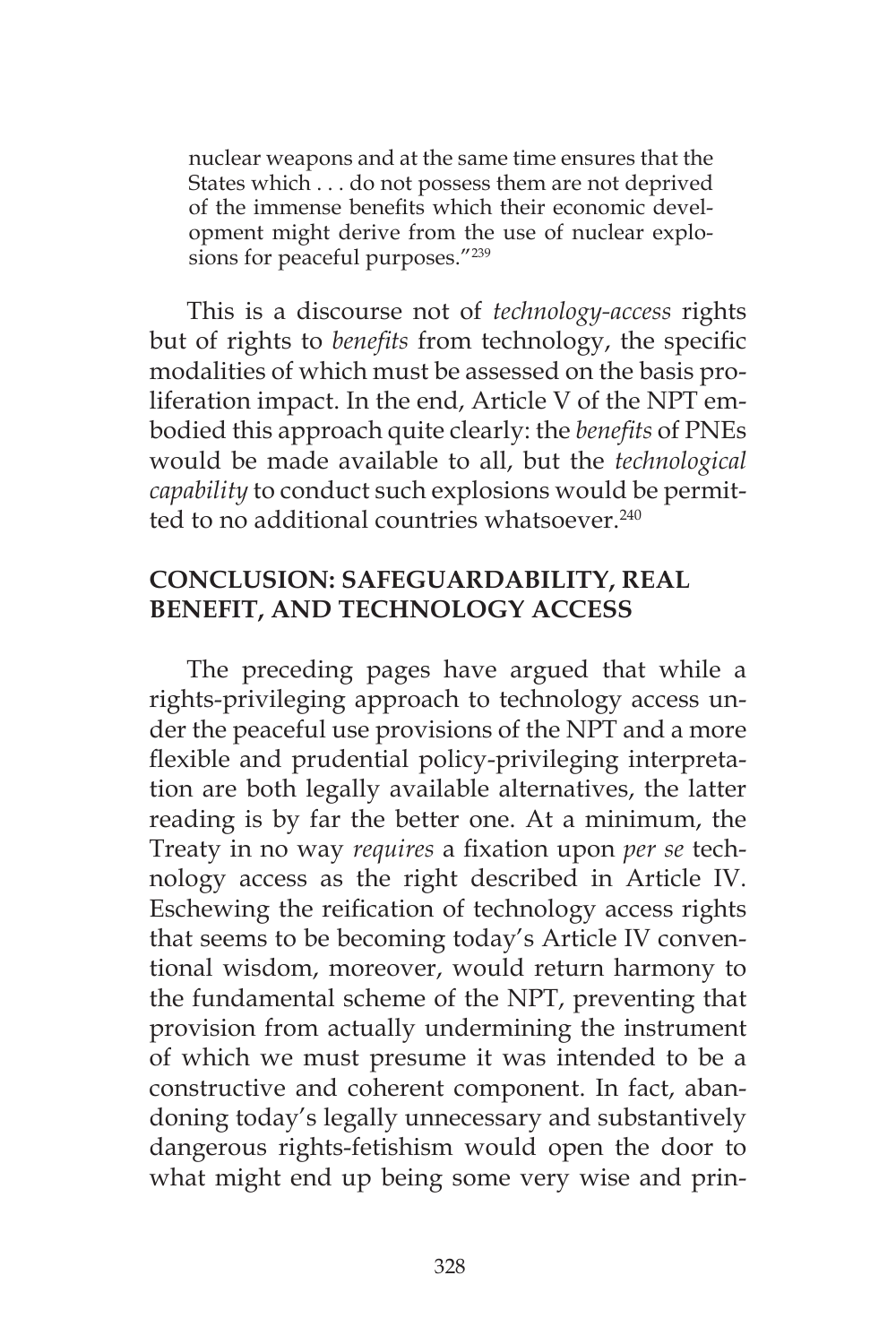cipled public policymaking, in response to the challenges of reconciling the legal and substantive imperatives of nonproliferation with the international community's long-standing commitment to sharing the benefits of nuclear technology.

Delegalizing the peaceful use issue—that is, carving out conceptual space in which the operation of *policy* judgment can and should be employed—would have significant implications for how technology sharing issues are approached within the NPT regime. Specifically, it suggests at least two important areas for further research and analysis.

## **Safeguardability.**

First, much more attention must be given to the effective safeguardability of specific nuclear technologies and capabilities. This is the logical consequence of a policy-privileging approach to Article IV. To assess whether a particular type of technology may appropriately be shared with, or should be possessed by, nonweapons states—or whether, instead, it is only the *benefits* of this technology that should be shared—it is necessary to know what proliferation risks it would actually entail. As the example of peaceful nuclear explosions demonstrates, *some* technologies may not be safely left in the hands of non-nuclear weapons states at all. The principle of benefit sharing referenced in the NPT's Preamble—and of which Article IV itself is an embodiment—is designed to accommodate this possibility, allowing for the *de facto* prohibition of nonweapons state possession of such a technology as long as possessors help make its *benefits* available in the alternative.

This approach, however, puts a premium upon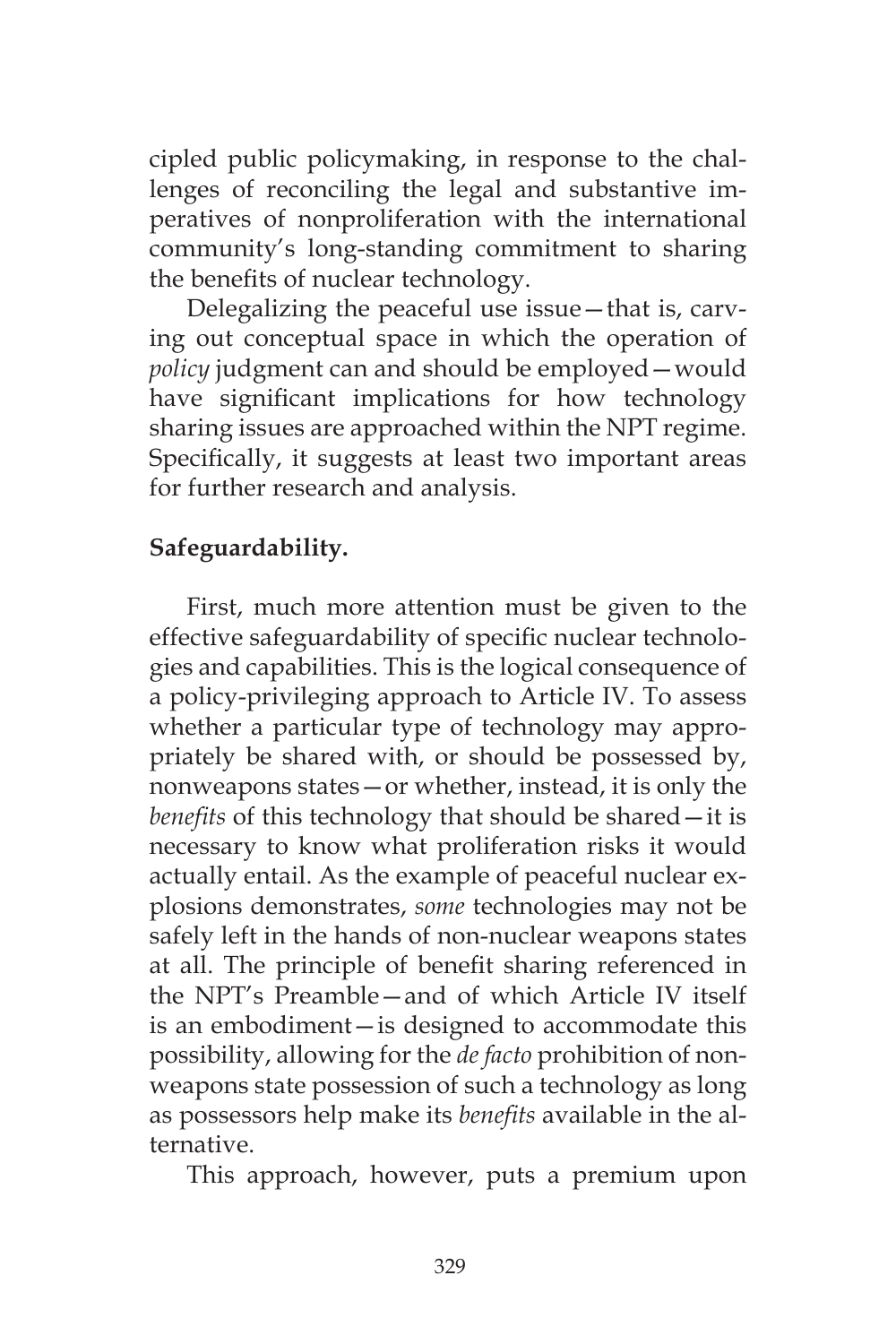having a deep understanding of proliferation risks and safeguards possibilities, for it is the interplay between these two factors that will determine whether any particular capability  $-$  or, in the alternative, merely its *benefits—*may be shared with or possessed by non-nuclear weapons states. Such assessments will be, of course, judgment calls. As illustrated by the old assumption that denaturing would make widespread plutonium handling relatively safe, furthermore, judgments made at one time can later be understood as faulty. An answer that makes sense today may require revision tomorrow. We might, for example, discover certain capabilities to be more dangerous than once supposed, or be pleasantly surprised to learn that we had previously *over*estimated certain risks. Or perhaps we will simply devise cleverer ways of managing what seems today to be a danger so great as to preclude safe non-weapons state access to a particular technology.241

The contextuality—and hence impermanence—of technology-access judgments under the benefit-sharing framework of the NPT, however, is in fact more of a strength than a weakness, for it allows mistakes to be corrected, understandings to be improved, innovations to be incorporated, and a complex and changeable world to be accommodated without shattering the Treaty regime. It may be true that we do not in fact know what hindsight will reveal to be the best answer. Nonetheless, this sort of *not knowing* is no excuse to avoid making the wisest decisions we can on the basis of the best information available to us today. We should embrace this, for it is the essence of responsible public policymaking.

Because of its potentially dramatic implications with respect to technology access, exercising such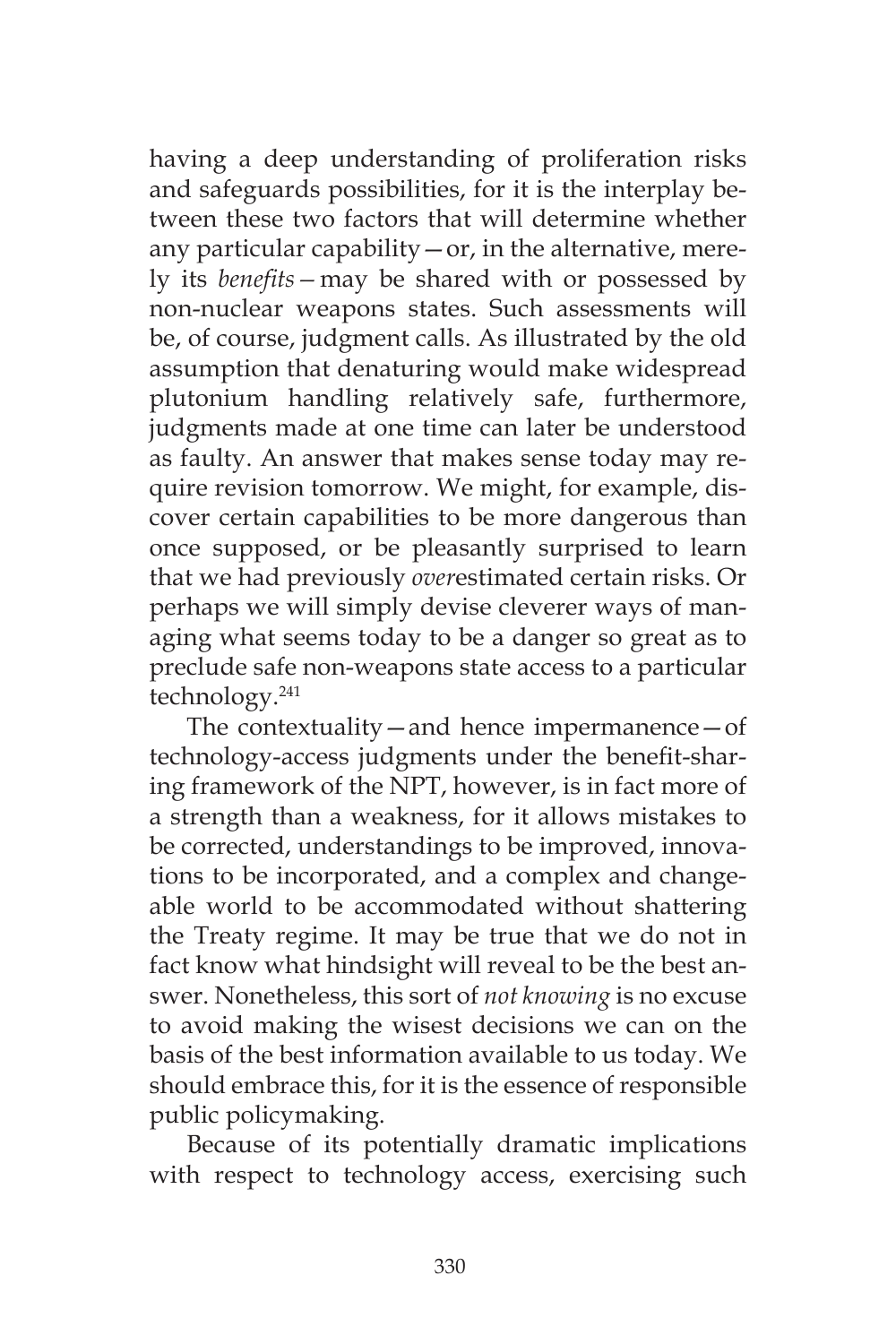judgment responsibly requires that we pay attention to the growing chorus of critiques of IAEA safeguards capabilities. This is particularly the case with regard to questions concerning the Agency's ability to adequately monitor bulk-handling facilities and largescale enrichment operations, where even small error margins can quickly produce material accountancy uncertainties sufficient to mask the disappearance of quite notable quantities of fissile material. We should worry about criticisms that the figures used by the IAEA to define a "significant quantity" (SQ) of fissile material (i.e., the amount that one would need to manufacture a nuclear weapon) are much too high, and that the IAEA's benchmark conversion times for turning such material into a weapon—on the basis of which IAEA safeguards procedures and inspection periodicity are in large part determined—are therefore too long.242 We should be more than slightly concerned not merely that only 89 states have thus far adopted the IAEA Additional Protocol that the Agency deems necessary to help detect undeclared nuclear activities, but indeed that the IAEA *itself* believes this Protocol to provide insufficient inspector authority in the face of denial and deception by the host government*.* 243

Exercising our judgment responsibly also requires that we pay much more attention to matters such as the challenge of timely warning within the IAEA safeguards framework. Because it is obviously more important to *prevent* the diversion of material or technology into nuclear weapons than simply to *document*  a proliferator's Treaty-violative *fait accompli*, the idea of timely warning is quite fundamental to the concept of nuclear safeguards. The IAEA's model for comprehensive safeguards agreements makes clear that: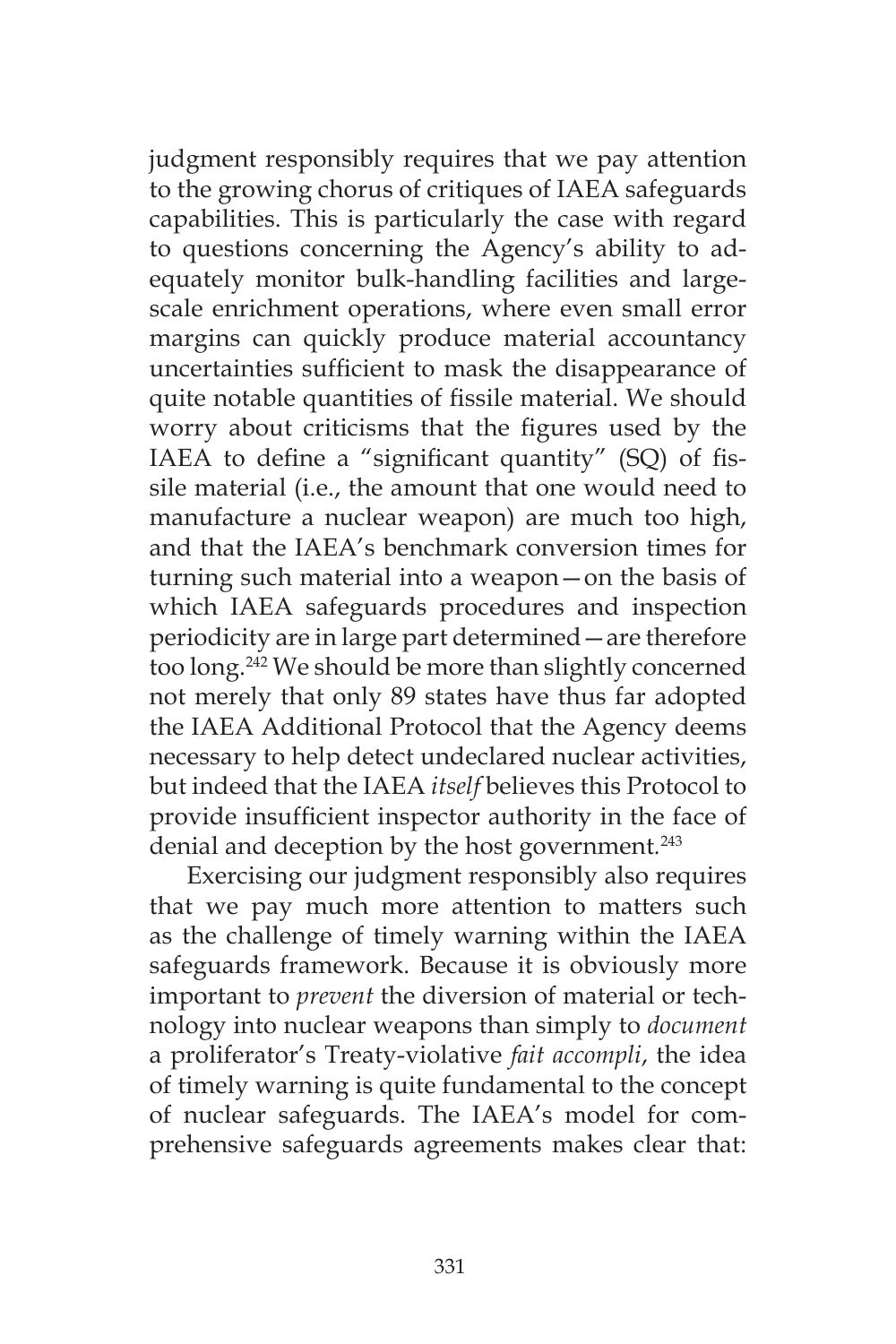the objective of safeguards is the timely detection of diversion of significant quantities of nuclear material from peaceful nuclear activities to the manufacture of nuclear weapons or of other nuclear explosive devices or for purposes unknown, and deterrence of such diversion by the risk of early detection.<sup>244</sup>

Timeliness, however, is not a purely technical issue. It has long been recognized that keeping civilian and military applications of nuclear energy separate means

more than simply detecting a violation of an agreement. It means early detection of the approach by a government toward the making of a bomb in time for other governments to do something about it.245

This understanding of timeliness has long been the position of the U.S. Government. As we have seen, the Acheson-Lilienthal Report made clear that such timely warning was essential to any workable nonproliferation system: safeguards must provide danger signals that "flash early enough to leave time adequate to permit other nations—alone or in concert—to take appropriate action."246 This view of timely warning has been recently reaffirmed. However unhelpful it may have been with regard to the precise meaning of Article IV, the U.S. State Department's reply to the Article IV query from Congressman Lantos nonetheless stressed "the need to ensure timely warning of diversion to non-peaceful purposes sufficient to permit an effective response."<sup>247</sup> Timeliness, therefore, has long been understood with an eye not simply to the specific conversion time required for a particular SQ of fissile material, but also to *the time it would take for the international community to respond to the violation detected.*

Needless to say, this makes the already demand-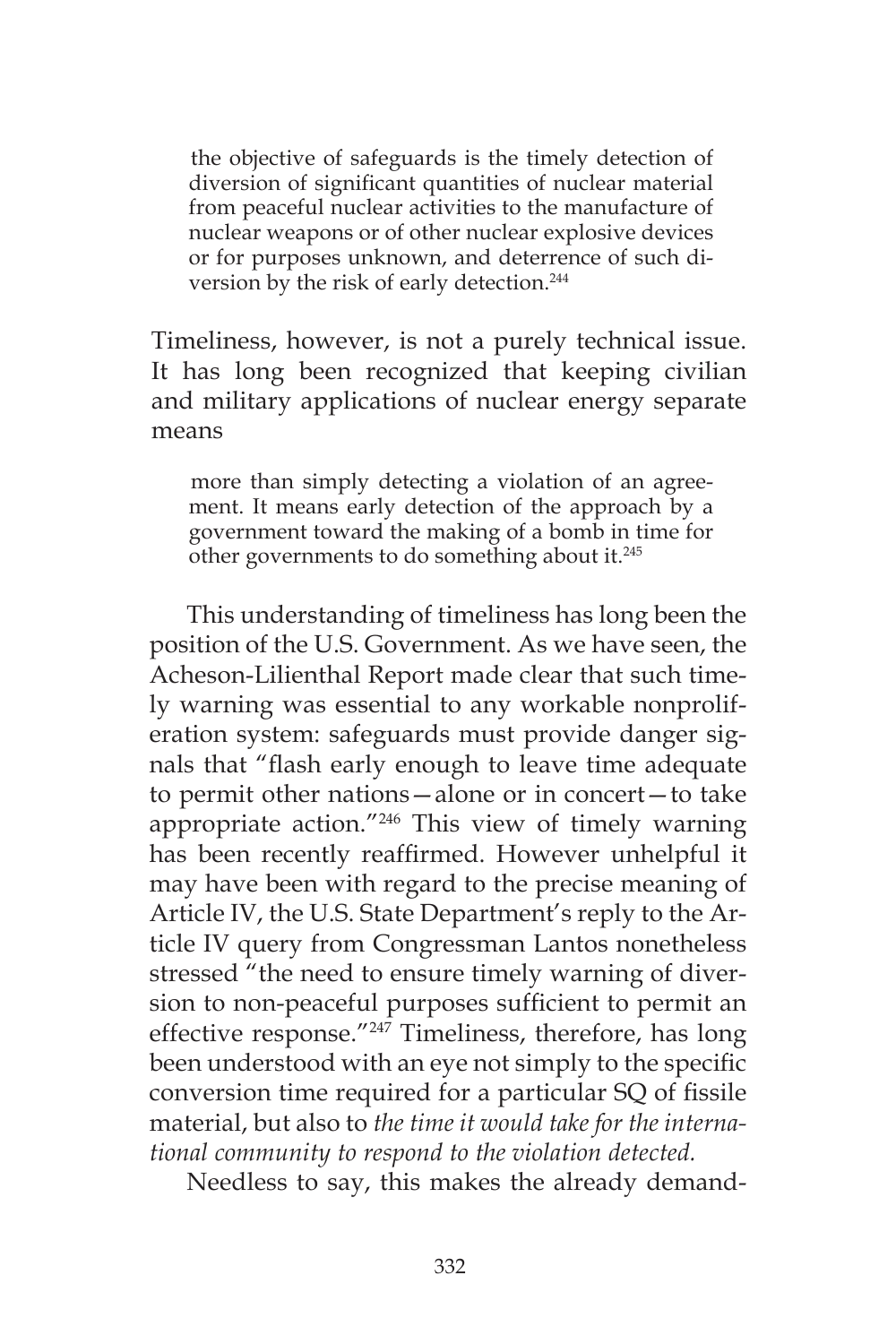ing business of nuclear safeguards even more problematic. How much advance warning is, in fact, timely enough to permit a response to a violation? If one is to judge by the remarkable sloth of the IAEA Board of Governors in reporting *Iran's* safeguards noncompliance to the UN Security Council only 3 years after it was discovered<sup>248</sup> - despite such reporting being a requirement of the IAEA's own Statute<sup>249</sup> – genuine timeliness would seem, to put it mildly, rather hard to achieve.

Such worries are important under a policy-privileging peaceful use framework of benefits-sharing and contemporary critiques deserve careful study to determine whether they do indeed indicate significant flaws in the safeguards framework—because of their potential implications for what technologies can safely be shared with, or possessed by, nonweapon states within the NPT regime. Some observers have already begun to draw grim conclusions. NPEC's Sokolski, for instance, argues that

not all nuclear activities can be safeguarded—that the IAEA cannot detect military diversion from some facilities (like nuclear fuel plants) early and reliably enough to assure we can stop or deter them before any bombs are made250

Such critiques of IAEA safeguards, if warranted, could cut powerfully against technology-sharing, particularly with regard to ENR technology on the grounds that its possession can, in effect, allow states to proceed "to the very brink of acquiring nuclear arms—so that the final dash can be completed in a matter of . . . days."251 As Roberta Wohlstetter pointed out many years ago in her insightful assessment of the implications of India's misuse of Atoms for Peace cooperation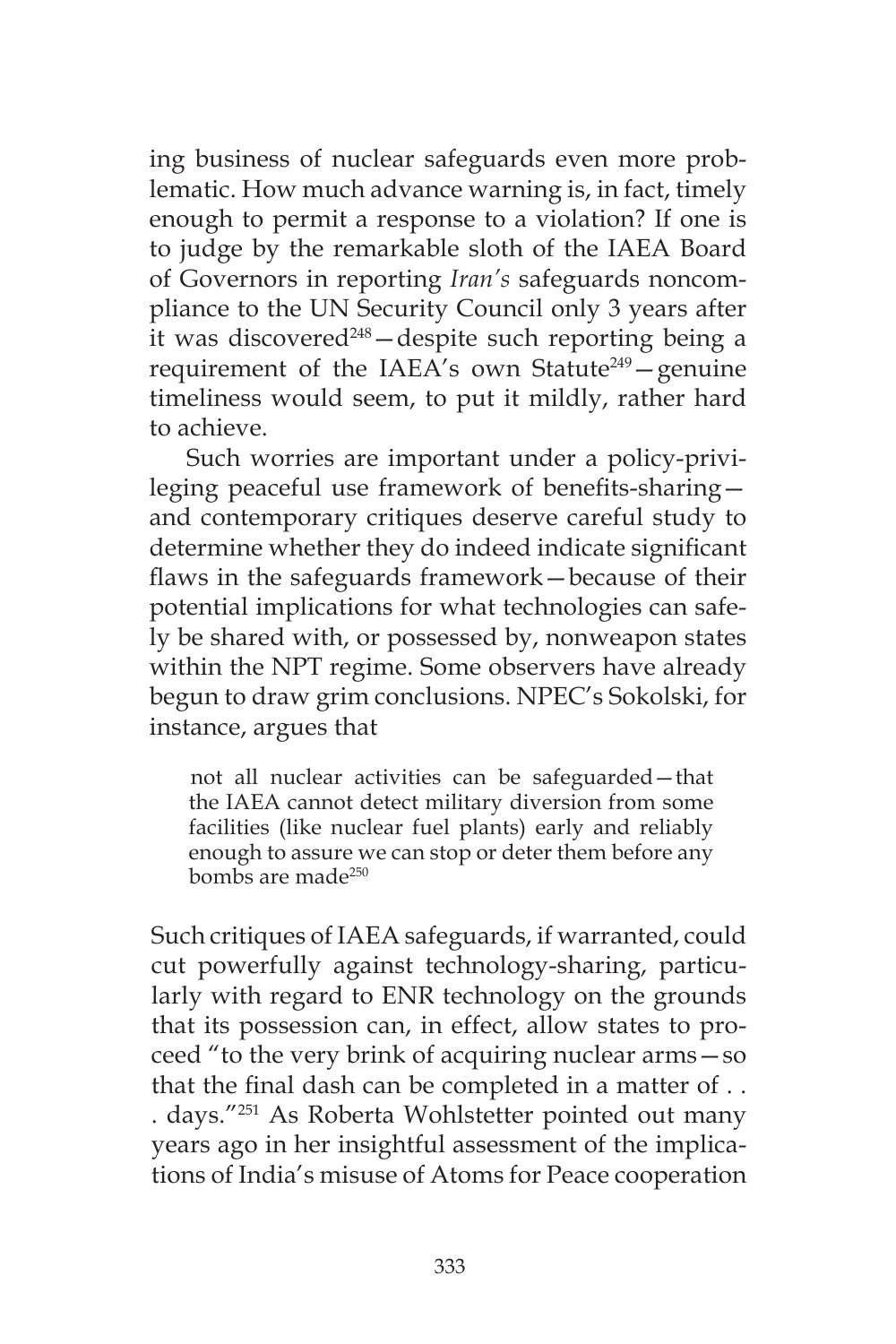in order to develop the nuclear device it tested in 1974,

a government can, without overtly proclaiming that it is going to make bombs (and while it says and possibly even means the opposite), undertake a succession of programs that progressively reduce the amount of time needed to make nuclear explosives, when and if it decides on that course. This can be done consciously or unconsciously, with a fixed purpose of actually exploding a device or deferring that decision until later. But it is more than holding out the option. It involves steady progress toward a nuclear explosive.<sup>252</sup>

In India, this "process of drifting toward a bomb"253 occurred largely outside the IAEA system and the NPT. The existence of safeguards and Article II obligations, however, may not offer much protection against such drift—especially if no clear or detectable specific decision is made to develop nuclear weapons until late in the process.

Because even a country with the purest of motives can change its mind, moreover—and indeed, because acquiring the capability makes such a change of course toward nuclear weapons easier, quicker, and less risky254—the nonproliferation regime cannot rely entirely upon safeguards even if they *are* effective in providing timely warning of diversion during such time as they are applied. Recognizing that there was ultimately no way to prevent a host country's seizure even of internationally-owned and—controlled facilities located in its territory, the Acheson-Lilienthal Report advocated locating such nuclear plants according to strategic criteria, apparently in the hope that host governments would be deterred from appropriating them by the likelihood that rival nations would quickly follow suit by seizing (and presumably diverting to weapons uses) nuclear facilities located in their *own*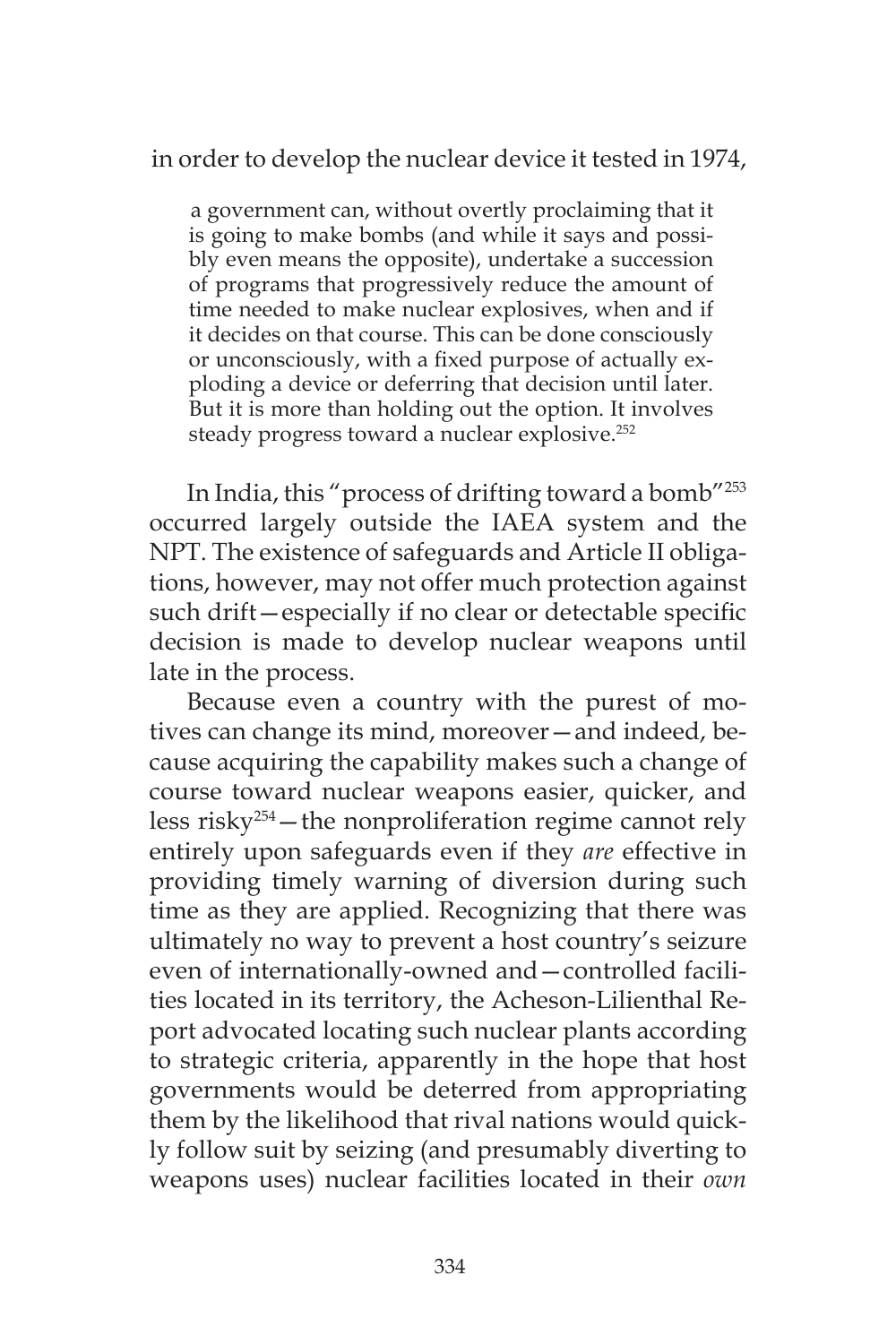respective territories.255

If the powerful Atomic Development Authority envisioned by the Report and the Baruch Plan was expected so nervously to contemplate the risk of seizure, how much less secure must the IAEA feel in a world in which all nuclear facilities are nationally owned and Agency inspectors work only at the pleasure of host governments? It is, after all, hardly difficult to simply expel IAEA inspectors as North Korea did in December 2002, *en route* to its nuclear test of October 2006. The international community might hope to *deter* such steps—at least if it can improve its currently woeful record of steadfastness against NPT and safeguards noncompliance—but there seems very little chance flatly to *preclude* them as a matter of safeguards methodology or design.

This is one reason why the idea of safeguardability as the touchstone of Article IV analysis has such significance. If IAEA safeguards are indeed as problematic as alleged in some modern critiques, one might be compelled to conclude, with Sokolski, that

nuclear fuel-making activities cannot be considered 'peaceful' unless they are conducted in states that already have nuclear weapons. At the very least, it suggests that spreading fuel-making activities to new nonweapons states would be contrary to the NPT.256

Viewed through the prism of such safeguards critiques, in other words, the authors of the Acheson-Lilienthal Report—with their emphatic dismissal of the possibility that a safeguards system could *ever* make nationally-controlled nuclear facilities genuinely safe from a proliferation perspective—could end up having the last laugh.

This is not the place to assess the merits of current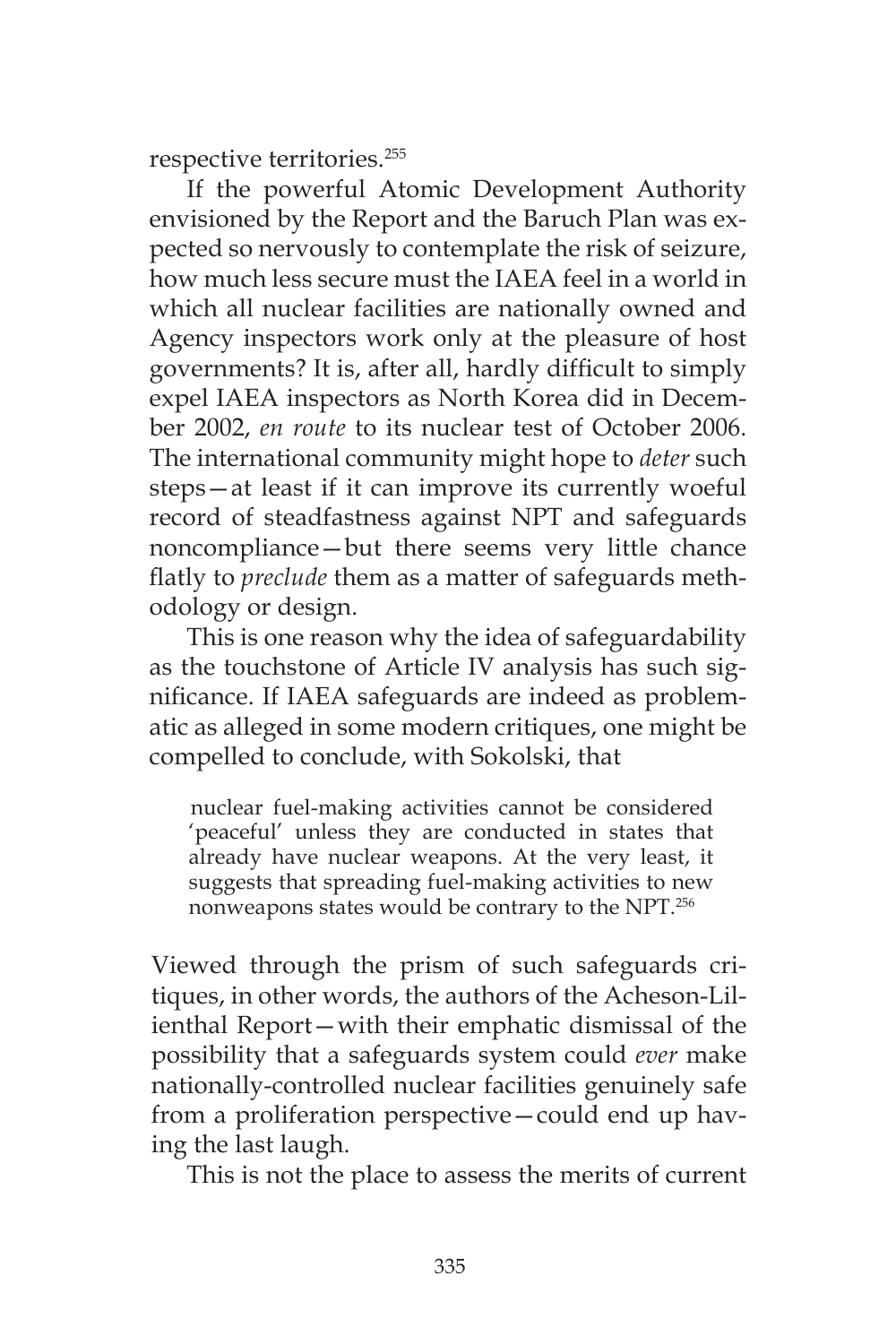safeguards critiques based upon materials accountancy, significant quantity estimates, presumed conversion times, timely warning, and inspector authorities in the face of determined denial and deception. The questions that have been raised, however, underscore the importance of making safeguards adequacy a subject for much more serious study and attention. The stakes are enormously high.

#### **Real Benefits.**

Another question raised by the benefit-sharing approach to NPT peaceful use issues is precisely what it means for a particular technology to be of benefit or to have a benefit worthy (or capable) of being shared at all. After all, for there to be any intelligible weighing of proliferation risk against the benefits offered by a particular technology—not to mention any coherent way of understanding how to provide such benefits to others *without* sharing that technology in the event that the proliferation risk proves unacceptable—there has to be at least *some* benefit in the offing in the first place.

If no real benefit is offered by a particular technology, in other words, it is not worth even *having* a discussion about whether any proliferation risk should be borne in its pursuit. Not even the smallest proliferation risk could possibly be justified by something that provides *no* benefit.

Having demonstrable benefits to offer is in no way dispositive with regard to the propriety of technology sharing. A judgment that a particular technology cannot or will not be properly safeguarded, for instance, could make even a very valuable application prohibitively costly from the standpoint of global security. At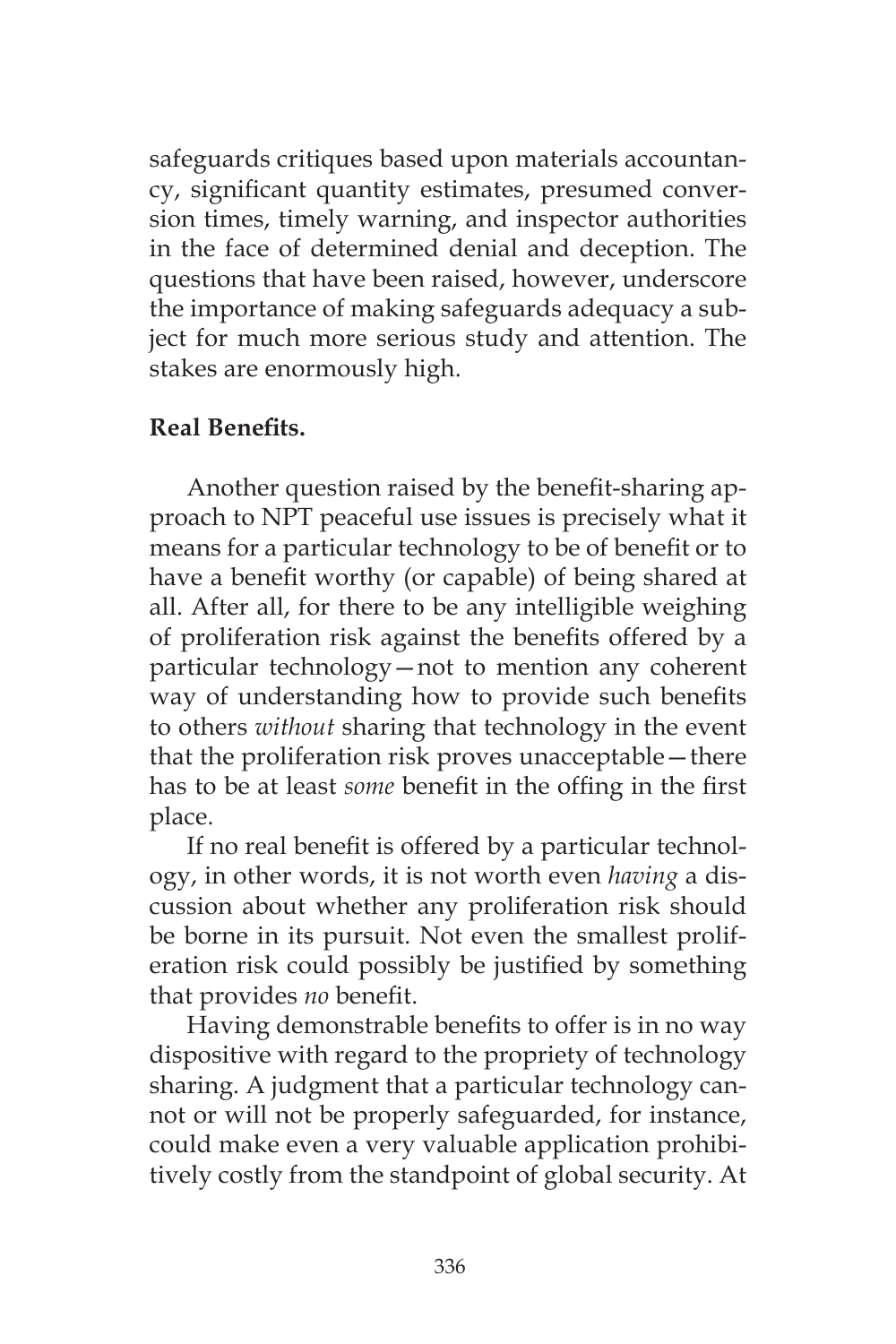least with respect to technology transfers, however, a showing of real benefit is presumably *necessary* to open the policy debate, even if this is not sufficient to decide the issue: without demonstrable benefit, there is no case to plead in the court of safeguardability. (This is not to say that *indigenous* technology development efforts should be prohibited if they cannot make any coherent showing of benefit. A nonbeneficial technology that presents no proliferation risks would surely be permitted, for countries presumably retain the right to squander scarce resources upon otherwise harmless flights of fancy if they wish to do so. Economic irrationality may be quite relevant when drawing inferences about the intentions underlying an indigenous development program for purposes of Article II compliance analysis, but should not be regarded as dispositive in this regard. A safeguardability interpretation of Article IV would insist merely that neither transfer nor indigenous development be permitted to non-nuclear weapons states where this would entail significant proliferation risks.)

But what constitutes a demonstrable benefit? One would imagine that the benefit is relatively clear if the question at issue is the use of radioactive isotopes to sterilize disease-carrying tse-tse flies, or the production of isotopes in a research reactor to support medical oncology. Moreover, how is one to evaluate claims of real benefit in the context of a claim upon nuclear fuel-making capabilities, or even nuclear electricity generation itself? It takes nuclear technology of some sort to generate cancer-curing isotopes, but there are often a number of possible ways to acquire electric power. Does the availability of alternatives matter? Or their relative merits or efficiencies?

One presumably should not simply *assume* the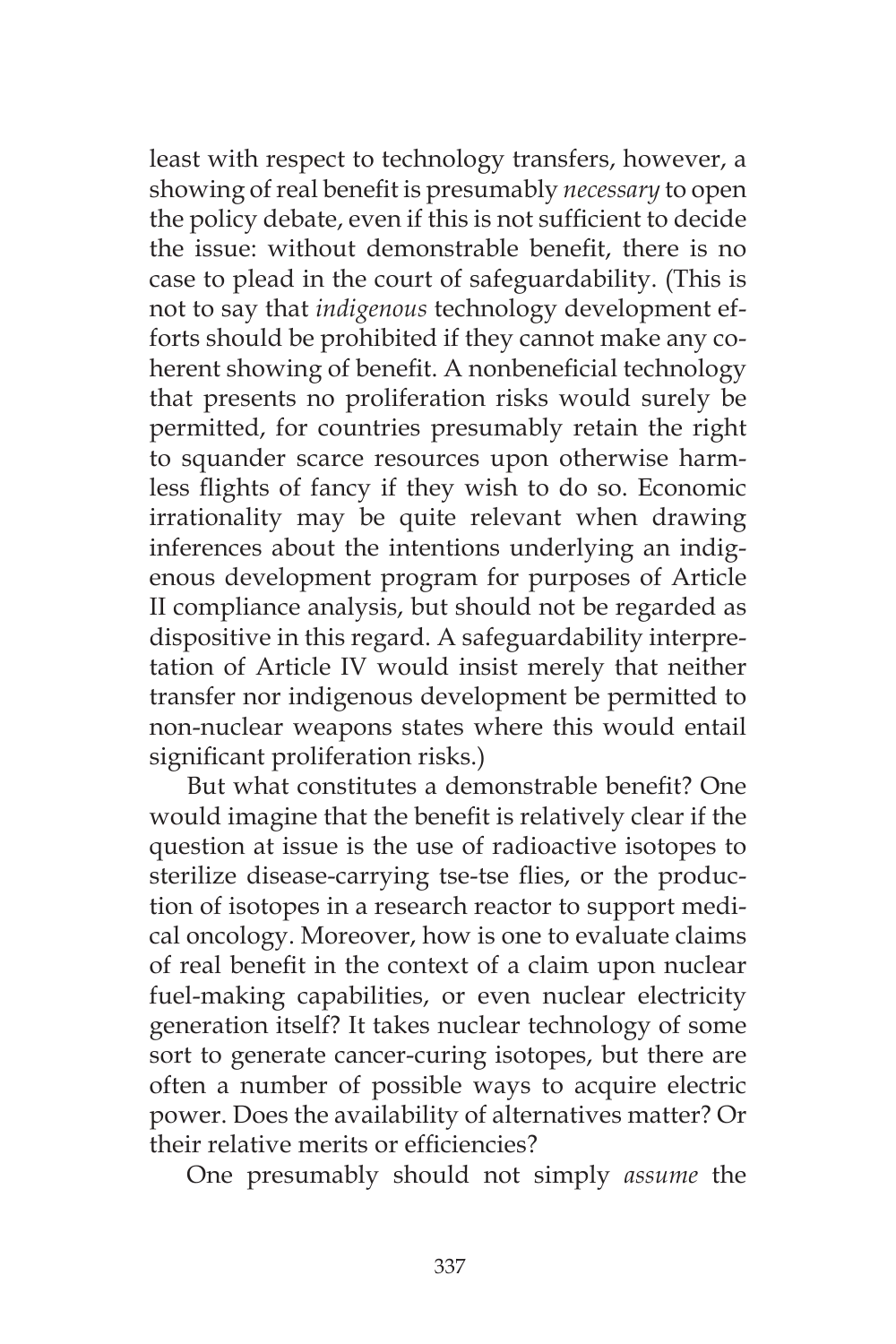genuineness of benefit just because it is asserted.<sup>257</sup> That is a lesson we should perhaps learn from the odd history of the "peaceful nuclear explosions" concept. Some delegations to the NPT's drafting committee appear to have believed that PNEs would really be valuable excavating tools. After some considerable trouble was taken to allow for the *possibility* of providing PNE benefits to nonweapons states, however, it turned out that no one really wanted such services. (Whatever legitimate interest in PNEs may once have existed, it was apparently quickly overtaken by economic rationality and public health considerations. Alternatively, the entire issue was nothing more than a pretext for would-be proliferators all along—as indeed is suggested by India's disingenuous claim of peaceful intentions when it detonated its first nuclear weapon in 1974.) With PNEs, transfer of the basic technology itself was flatly prohibited by the NPT, and even the benefits of PNE services ultimately ended up being withheld, because their advantages turned out to be illusory. It is quite doubtful that any nuclear weapons state would today provide such NPT-authorized services even if someone could figure out a reason to request them, but in fact no one wants such services anyway, because their irrationality is now well-understood.

Especially in light of the PNE experience, it thus seems reasonable, in assessing the merits of particular technology and/or benefit-sharing proposals, to consider the degree to which they make demonstrable economic sense. Particularly if a claimant wishes the nonproliferation regime to accept any potential increase in proliferation risk—even a small one—it ought to be possible to show that there is a real *need*  for the thing being sought. Judging need simply by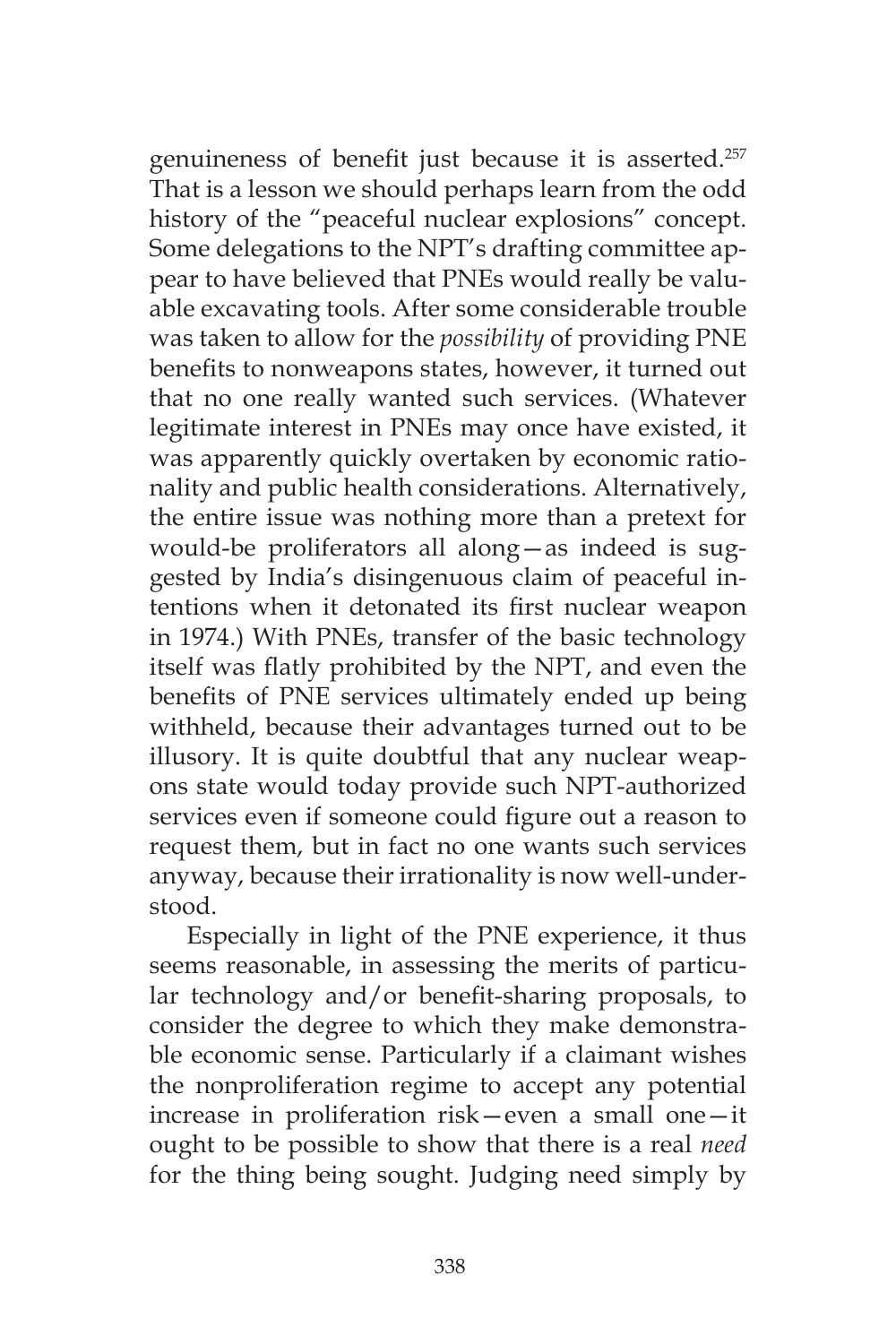the presence of a mere *desire* for what is requested should be insufficient. (Therein lies tautology: the issue would not have arisen if there were no desire. If requests are not simply to be rubber-stamped—which would represent the betrayal of policy judgment, rather than its exercise—something more objectively defensible must be required.) This presumably rules out requests grounded merely in

the rhetorical identification of investments in civilian nuclear energy with economic development and catching up with the advanced countries . . . with no pretense at hard economic argument.258

Arguably, therefore, claimants should be expected to show that they have a real economic need for whatever it is they seek by way of international nuclear cooperation.

This idea of economic rationality as a criterion with which to evaluate technology sharing requests and as a partial basis for inferences about purpose is by no means entirely foreign to the NPT's contemporary peaceful use discourse. The U.S. working paper on Article IV at the 2005 NPT Review Conference, for example, emphasized that any nuclear fuel cycle facility being acquired by a non-weapons state "should conform to and be fully consistent with the scale of that country's nuclear programme as measured by international standards and economic factors."259 Coming at this issue from the other side, U.S. arms control compliance assessment experts also view a nuclear program's economic *irrationality* as being one of the factors that can help suggest the likelihood of that program being intended to support nuclear weapons work in violation of Article II of the NPT. The "lack of a reasonable economic justification for this program"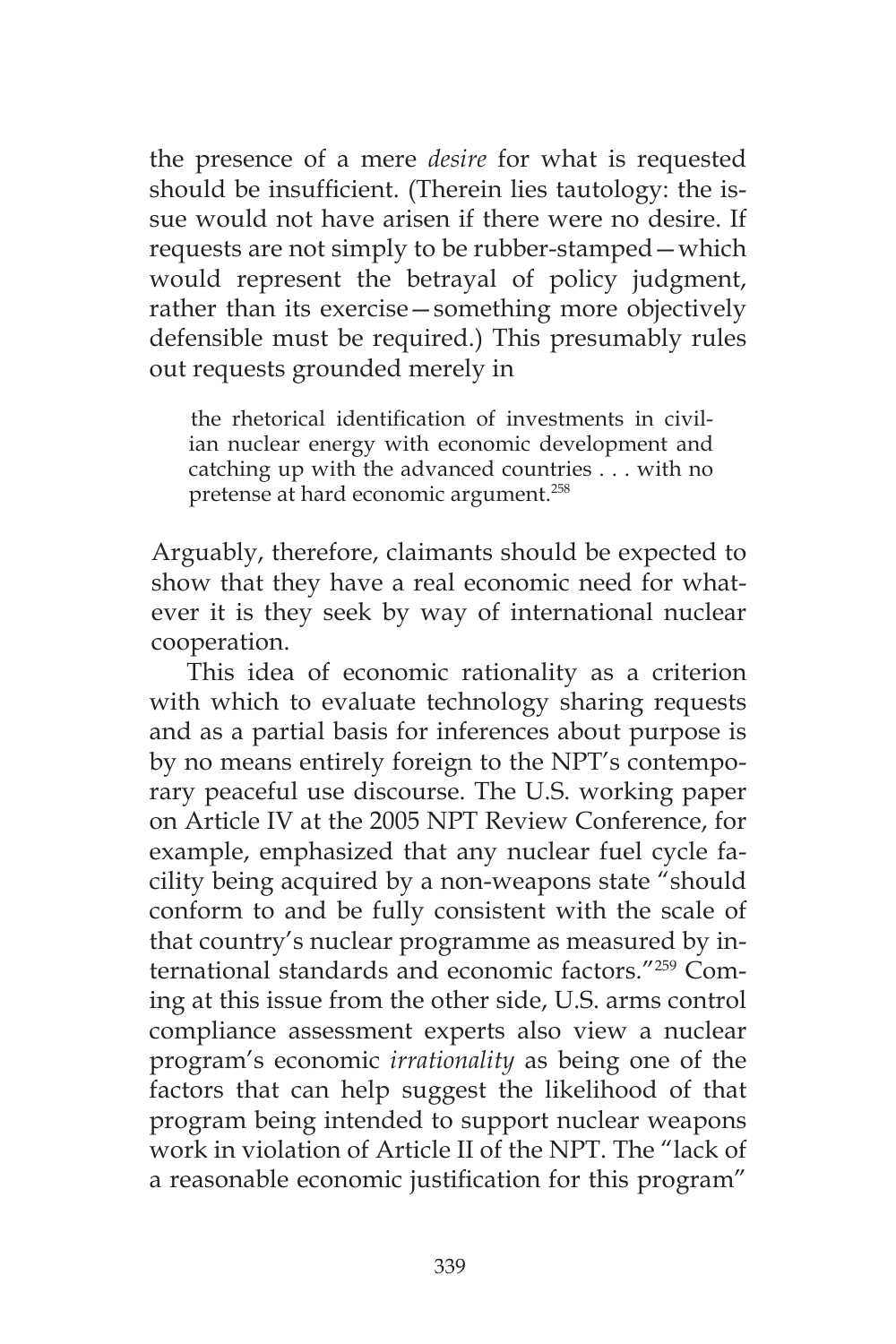was explicitly noted in the long U.S. list of factors contributing to its first explicit Iranian noncompliance finding in  $2005.^{260}$ 

The principle of necessary benefit has long antecedents. It was presaged in the early UN proposals to keep fuel production to the absolute minimum required for "*actual beneficial uses*" and to give access to safe forms of nuclear technology only, *inter alia*, "where economic justification exists."261 The Acheson-Lilienthal Report itself actually suggested the idea of using market mechanisms to help allocate nondangerous nuclear facilities—that is, ones that could safely be left in national hands—in a fashion designed to ensure both that they were responsive to real needs and that nuclear applications were not inefficiently utilized visà-vis other energy sources. The Report's idea was to permit and support the development of safe peaceful nuclear capabilities "on the basis of competitive bidding among interested nations." Such bids, the Report said, could be limited

to those warranted by the costs of alternative sources. . . . In this way the maximum usefulness of fissionable materials with the greatest conservation of other sources of power would be secured.<sup>262</sup>

The Report was quite clear that its authors believed "mankind can confidently look forward to beneficial uses" of nuclear energy.263 Particularly in light of modern debates about the relative merits of various energy sources, however—sources which are competing both for market share and for the attentions of governments eager to maximize energy security and speed the development of non-fossil fuel sources while yet struggling in a time of economic hardship with the imperative of efficient resource-allocation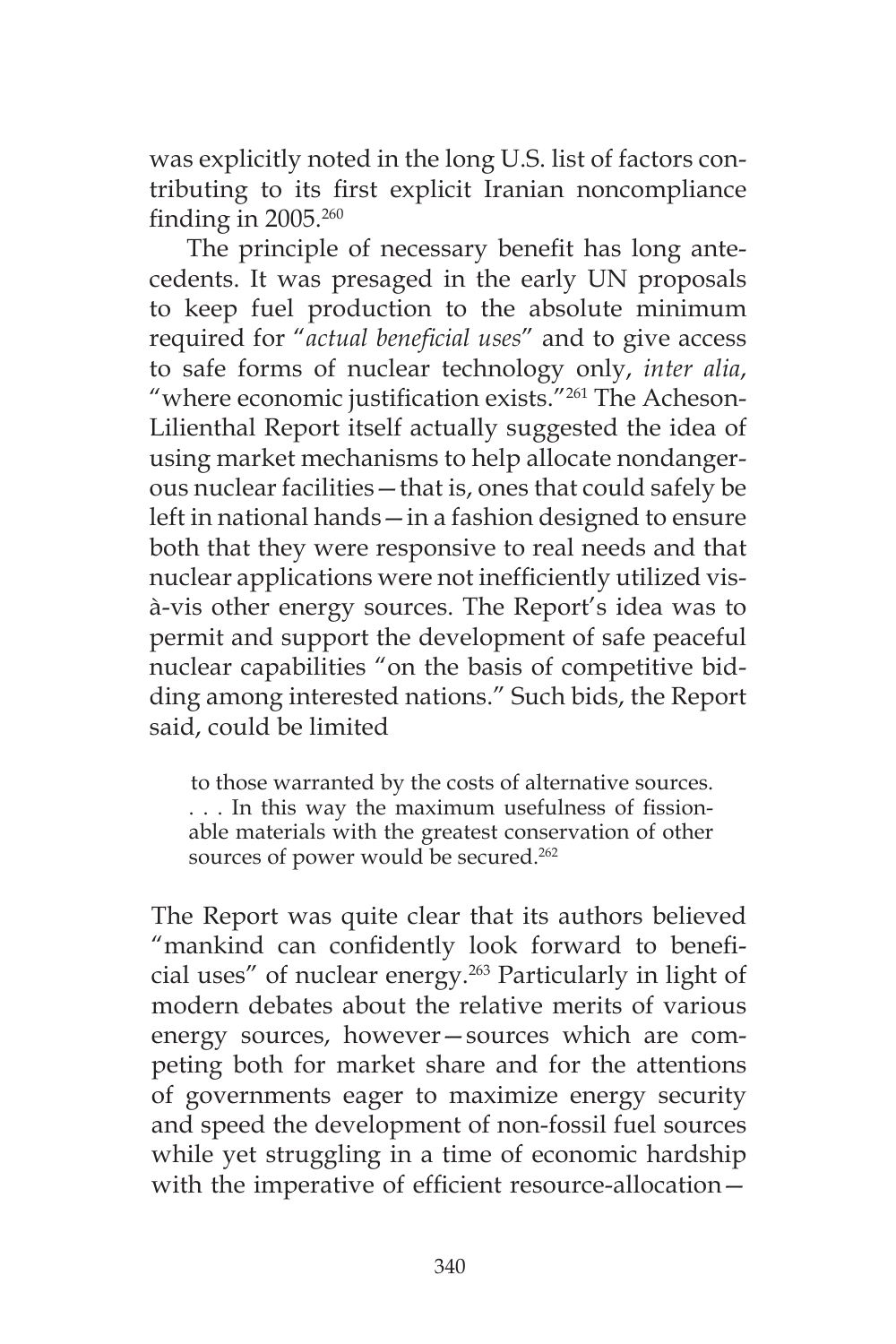the Report's notion of competitive cross-sectoral bidding is an idea that may deserve to be dusted off and given a second look.

In fact, it has been a requirement of U.S. law for many years, embodied in Title V of the Nuclear Nonproliferation Act of 1978, that the United States will work to assist developing nations in developing non-nuclear energy sources, and that, to this end, it should undertake "general and country-specific assessments" of the energy alternatives available to such countries.264 Promoting non-nuclear energy sources is not necessarily the same thing as *discouraging* nuclear ones, of course. Nevertheless, especially in the context of a statute the aim of which is to ensure "more effective international controls over the transfer and use of nuclear materials and equipment and nuclear technology for peaceful purposes in order to prevent proliferation,"265 Title V is certainly consistent with the idea that nuclear energy proposals should be undertaken only when they compare favorably to available *non*nuclear alternatives<sup>266</sup>

Nor is the United States alone in providing precedent for assessing nuclear technology issues through the prism of demonstrable economic benefit. Indeed, France has been even more explicit about the importance of tying nuclear technology-access issues to some notion of *real* benefit. A French working paper in 2005, for instance, specified that technology exports "should only be envisaged" where, among other things, there existed "an economically rational plan for developing such projects."<sup>267</sup> A working paper jointly presented by eight nations in 2008 as part of the preparatory process for the 2010 Review Conference also declared that international nuclear cooperation plans must "reflect economic reality and the real needs of recipient coun-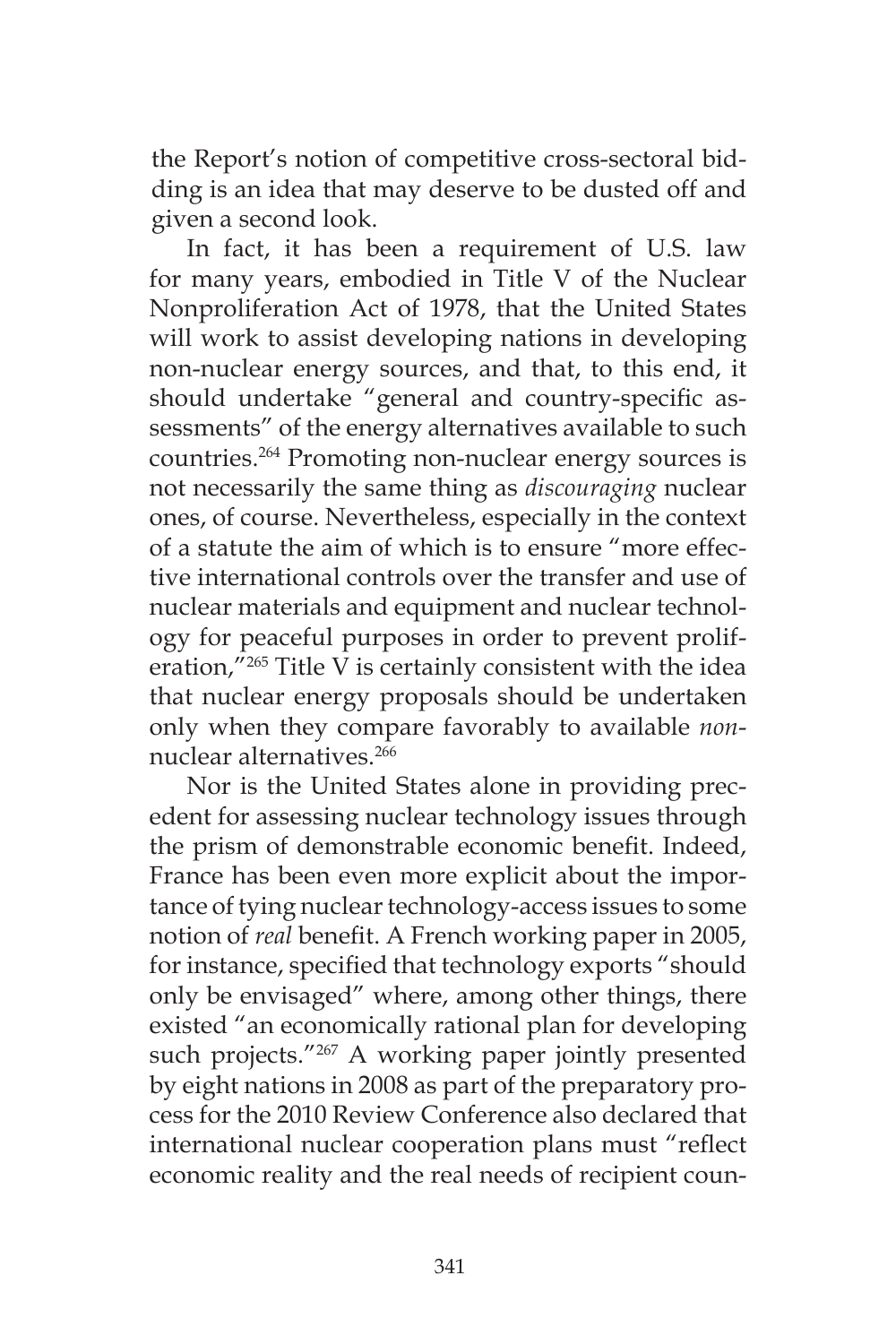#### tries."268

Private sector experts addressing how to square the NPT's peaceful use provisions with its nonproliferation purposes have sometimes stated this point quite clearly. Many advocates of what I have termed the safeguardability approach to Article IV issues, in fact, have long argued the need to tie technology access to demonstrable benefit. Albert Wohlstetter, for example, suggested that in order to "mak[e] sensible trade-offs," a peaceful use policy consistent with the nonproliferation purposes of the NPT would also need to consider "distinctions . . . between *optimal*  economic alternatives and the next best use of resources."269 Eldon Greenberg argued similarly that technology transfers should be judged in part according to whether there existed "reasonably discernable civilian nuclear power benefits,"270 warning that many long-standing past assumptions about the benefits of nuclear power generation "have . . . largely proven to be false." Taking aim, as had Wohlstetter, at the notion of sharing plutonium reprocessing technology—a significant issue at the time—Greenberg declared that

[i]n such circumstances, the Treaty should not be interpreted as creating an obligation to facilitate or a right to participate in reprocessing and plutonium use. To the contrary, it is more appropriate to view the Treaty as creating the presumption today that assistance or activities relating thereto have more to do with weapons than with peaceful purposes and, therefore, generally would fall within the prohibitions of Articles I and II.<sup>271</sup>

Similarly, Leonard Weiss argued the impermissibility of transferring fissile material production capabilities not only "because such technology cannot be effectively safeguarded" but also because it "ex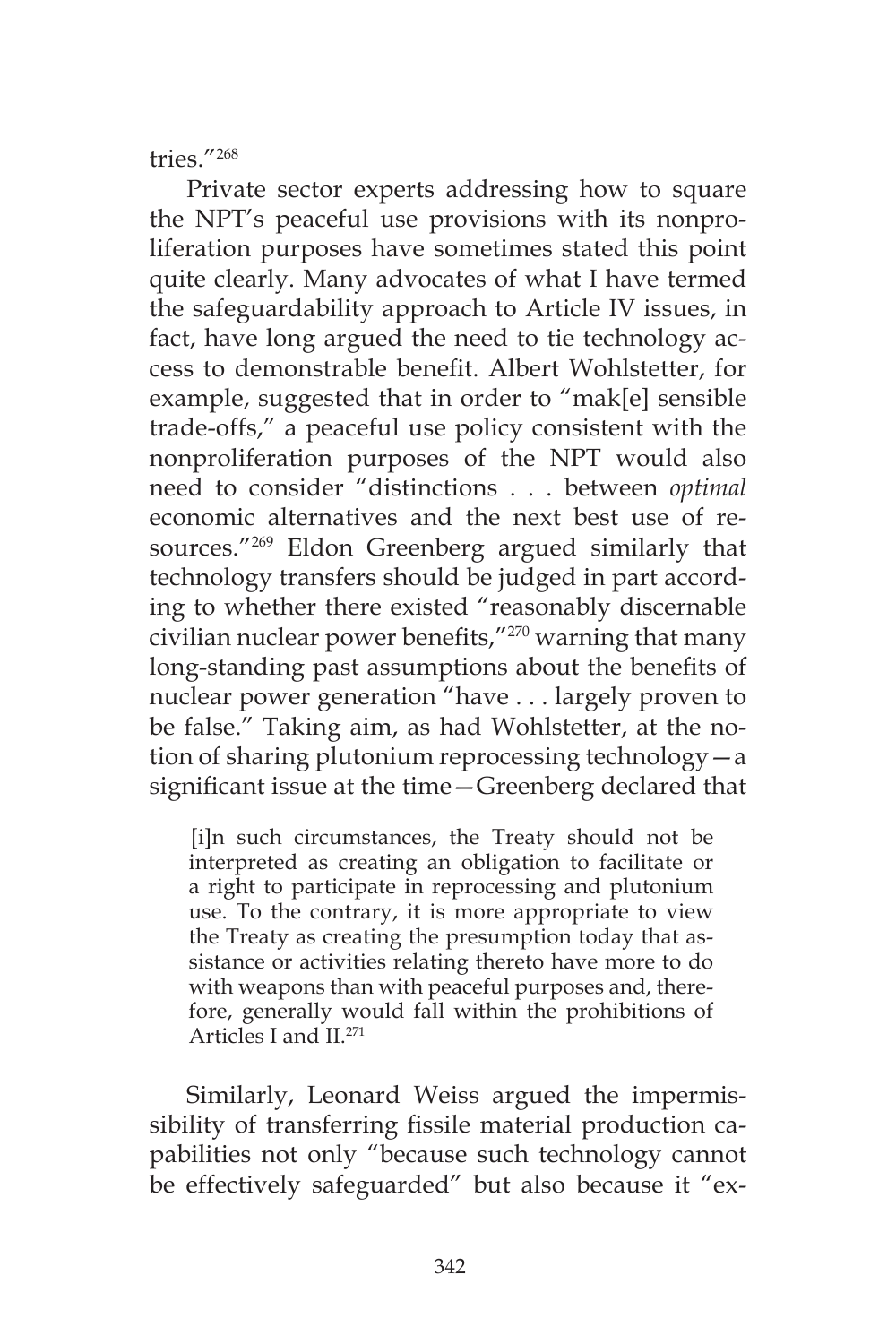hibits no compelling economic need anywhere in the world."272 Henry Sokolski has also argued for more honest cost comparisons between nuclear power and its alternatives, suggesting that such projects should be notionally competed against each other in order to help identify projects that are uneconomical and dangerous.273

The merits of the specific economic case many of these safeguardability authors marshaled against plutonium recycling and the merits of the argument made by some today against uranium enrichment, or even against nuclear power *in toto*, are far beyond the scope of this chapter. Also unaddressed here will be the merits of long-standing assumptions—from the time of the Acheson-Lilienthal Report through the Atoms for Peace era and into the present day—that nuclear power *does* offer significant benefit to the developing world. The key point, however, is that advocates of policy-privileging safeguardability approaches to Article IV have long suggested, in effect, that it would be incoherent and untenable to judge proliferation risk against nuclear technology benefits without bringing into the analysis a relatively rigorous and intellectually defensible standard for assessing such benefit.

If this is so—and the idea is certainly plausible, not precluded by text of Article IV, and consistent both with the NPT's own Preamble and with long-standing themes in the international community's struggle with peaceful nuclear use issues—a requirement of demonstrable economic need could have significant implications for today's fuel cycle debates. As Gottemoeller and Arnaudo recount, for example,

[a]ccording to traditional calculations, acquiring the full fuel cycle—the indigenous capability to enrich fissile material to produce nuclear fuel, to generate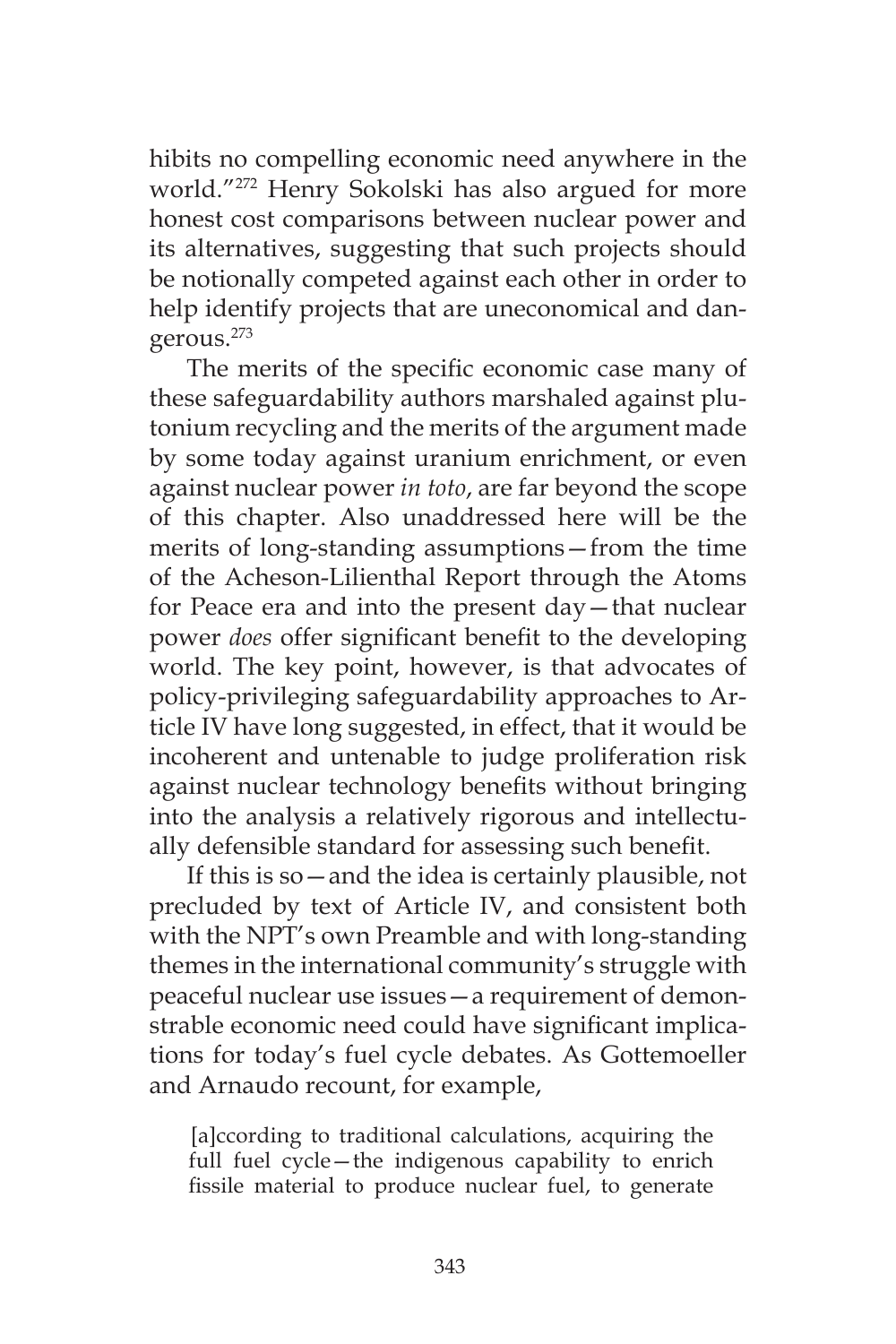electricity using that fuel in reactors, and to reprocess or store the spent fuel—only made sense with a large nuclear energy program. A country would have to be generating more than 25,000 megawatts of electricity in nuclear reactors—equivalent to about 15 currentgeneration, light water reactors—before it made economic sense to acquire the full fuel cycle.<sup>274</sup>

In this light, it would seem that "some of those rushing to acquire new capabilities have down played the question of the costs and risks of the full nuclear fuel cycle" to the point that they "do not appear to be making rational economic choices."275 This author is presently in no position to assess in any useful detail the relative merits of any particular country's claim to need a nuclear power infrastructure, but a case can be made for *some* such assessment.

To be sure, it must be admitted that rejecting the simplistic, technology-focused, rights-privileging pseudo-literalism of today's Article IV conventional wisdom in favor of a more sophisticated, policyprivileging, benefits-sharing approach to peaceful nuclear uses under the NPT would place significant demands upon policymakers. It would deny them the easy option of avoiding difficult decisions by retreating behind the judgment precluding absolutisms of legal rights and *per se* rules. It would require them to work harder in understanding the issues of nuclear technology control that have challenged the international community since the beginning of the atomic era. It would require of them more wisdom in making difficult judgment calls, and oblige them to take positions for which others (and history) will hold them accountable. It would also deprive policymakers, in some countries at least, of the easy rhetorical weapon of rights denial that they have so far happily wielded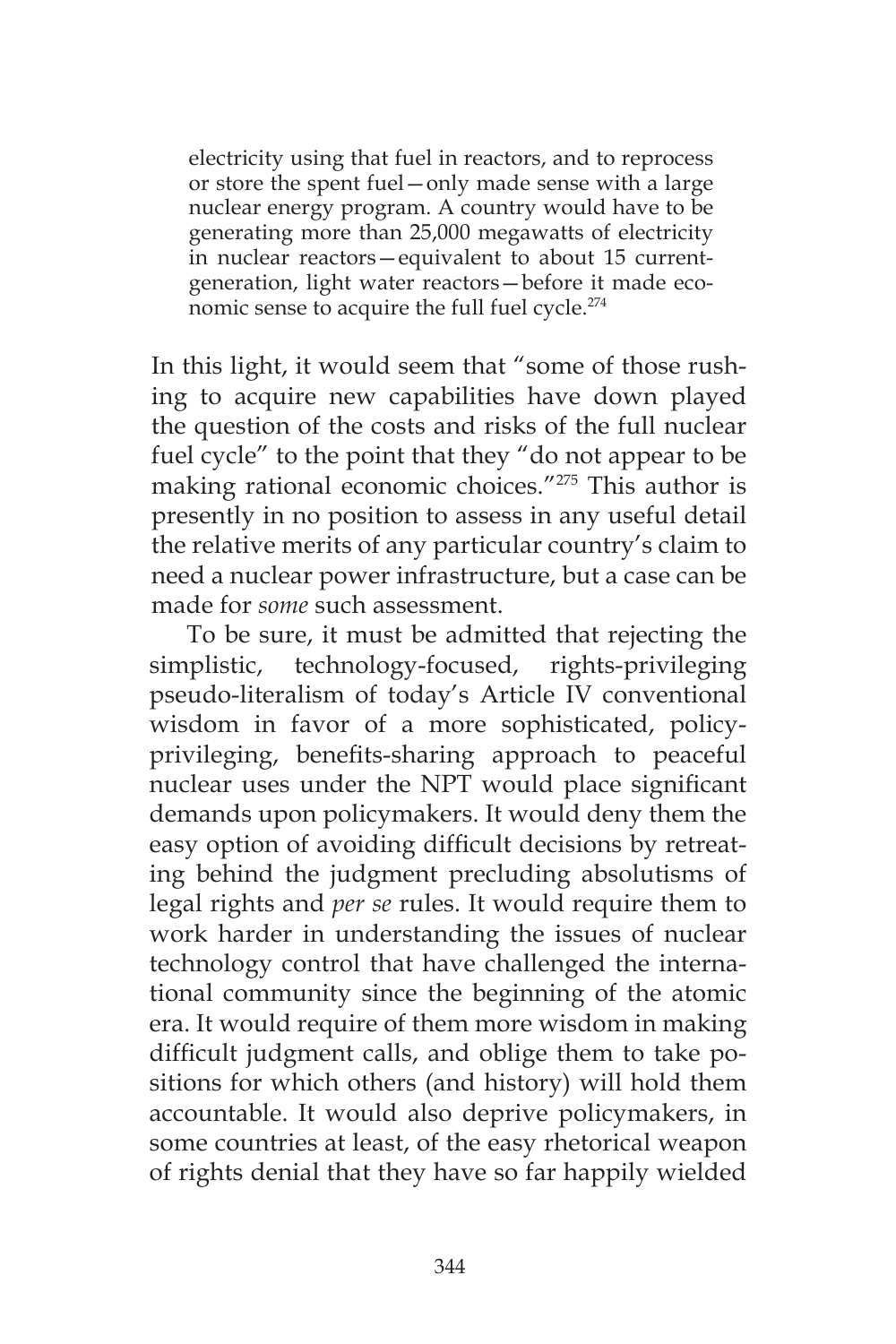in service either of their legitimate technology-acquisition policies or in support of their illegitimate nuclear weapons ambitions. For all of these reasons—and no doubt more—a policy-privileging interpretation of Article IV may remain unpopular in many quarters.

Such reasons to oppose a safeguardability interpretation, however, are discreditable. If we wish our understanding of Article IV to *make sense—*and to be one consistent with, rather than an enemy of, the rest of the NPT—it will be necessary to adopt such a reading despite such complaints. Policymakers should not fear having to exercise wisdom and discretion, and they should not be permitted to avoid it.

# **ENDNOTES - CHAPTER 11**

1. Treaty on the Non-Proliferation of Nuclear Weapons (opened for signature July 1, 1968; entered into force March 5, 1970), 21 U.S.T. 483, 729 U.N.T.S. 161 (hereinafter NPT), from the Preamble.

2. *Ibid*., at Art. IV.

3. U.S. Special Representative for Nuclear Nonproliferation Christopher Ford, "The Promise and Responsibilities of Peaceful Uses of Nuclear Energy," remarks to 19th Annual Conference on Disarmament Issues, Sapporo, Japan, 2007, available from *www. state.gov/t/isn/rls/rm/92721.htm*.

4. Most notably, in recent years—and perhaps not by coincidence, largely since Iran's secret uranium enrichment efforts first came to light in August 2002—a number of Middle East states have announced their intention to develop nuclear power programs, in some cases including uranium enrichment. See Rose Gottemoeller and Raymond Arnaudo, "Agreeing to Disagree on Nuclear Rights," *Bulletin of the Atomic Scientists*, Vol. 64, No. 5, November/December 2008, pp. 15, 17 (listing in this regard Bahrain, Jordan, Kuwait, Oman, Qatar, Saudi Arabia, United Arab Emirates, and Yemen).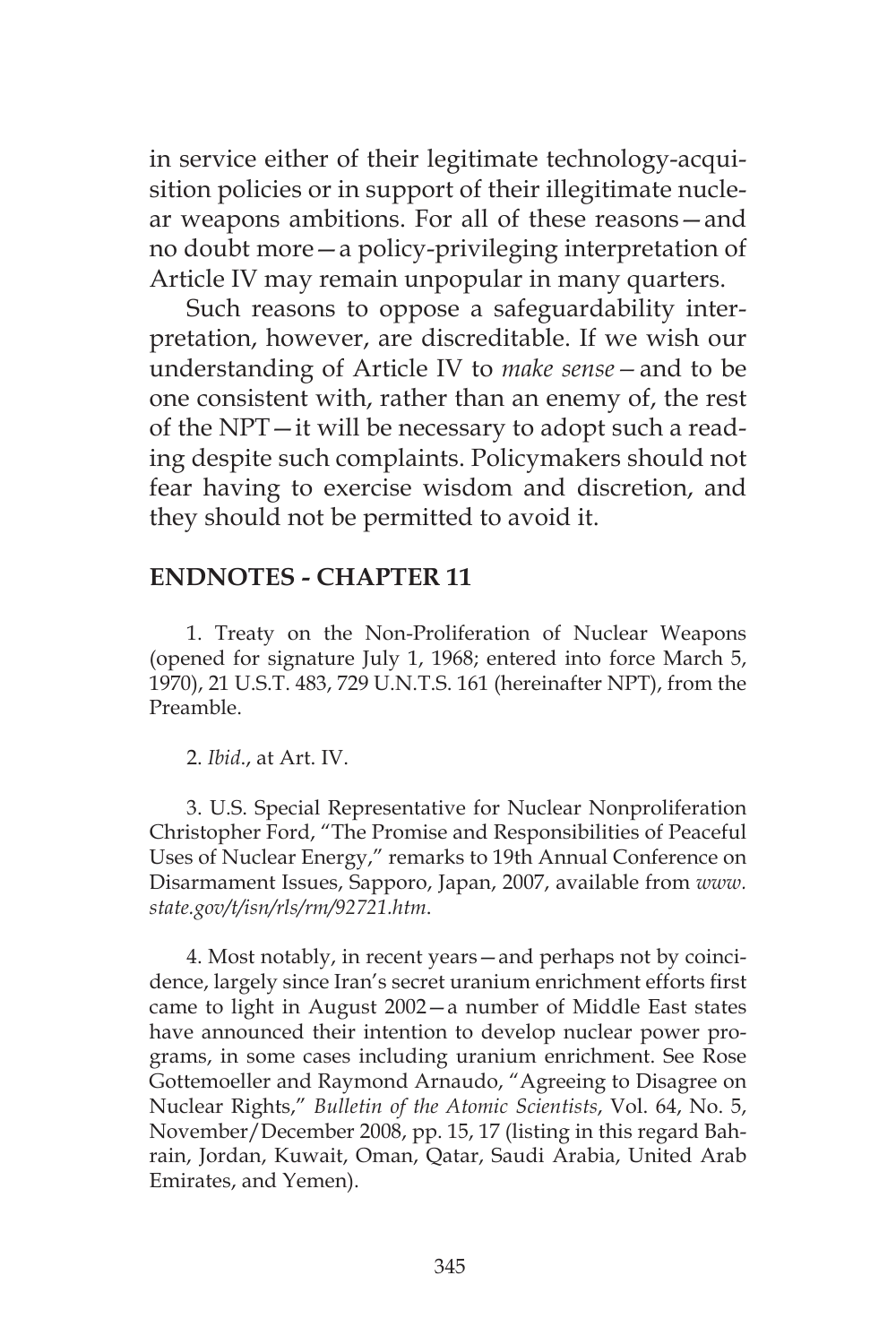5. See International Atomic Energy Agency, "Communication dated September 10, 2008, received from the Permanent Mission of Germany to the Agency regarding a 'Statement on Civil Nuclear Cooperation with India,'" INFCIRC/734 (Corrected), September 19, 2008 (attaching copy of NSG decision of September 6, 2008), available from *www.iaea.org/Publications/Documents/ Infcircs/2008/infcirc734c.pdf*.

6. See Jason Mark, "Atomic Dreams," *UTNE Reader,* January-February 2008, available from *www.utne.com/2008-01-01/Environment/ Atomic-Dreams.aspx* (noting "strains in the environmental movement as organizations and individuals grapple with the pros and cons of using nuclear power to check carbon emissions" and describing some prominent environmental figures as having recently voiced support for nuclear power for climate change reasons).

7. Office of the Press Secretary, The White House, "President Announces New Measures to Counter the Threat of WMD," Washington, DC: National Defense University, February 11, 2004 (publicly revealing existence of Khan network). Or George W. Bush, "Remarks on Weapons of Mass Destruction," Speech at the National Defense University, Washington, DC, February 11, 2004.

8. U.S. Special Representative for Nuclear Nonproliferation Christopher Ford, "The NPT Review Process and the Future of the Nuclear Nonproliferation Regime," remarks to the NPT Japan Seminar on "How should we respond to the challenges of maintaining and strengthening the treaty regime?" Vienna, Austria, February 6, 2007, available from *www.state.gov/t/isn/rls/ rm/80156.htm.*

9. IAEA Director General Mohammed El Baradei, "Addressing Verification Challenges," remarks to the Symposium on International Safeguards, Vienna, Austria, October 16, 2006, quoted in Robert Zarate, "The NPT, IAEA Safeguards and Peaceful Nuclear Energy: An 'Inalienable Right,' but Precisely to What?" in Henry D. Sokolski, ed., *Falling Behind: International Scrutiny of the Peaceful Atom,* Carlisle, PA: Strategic Studies Institute, U.S. Army War College, February 2008, p. 221.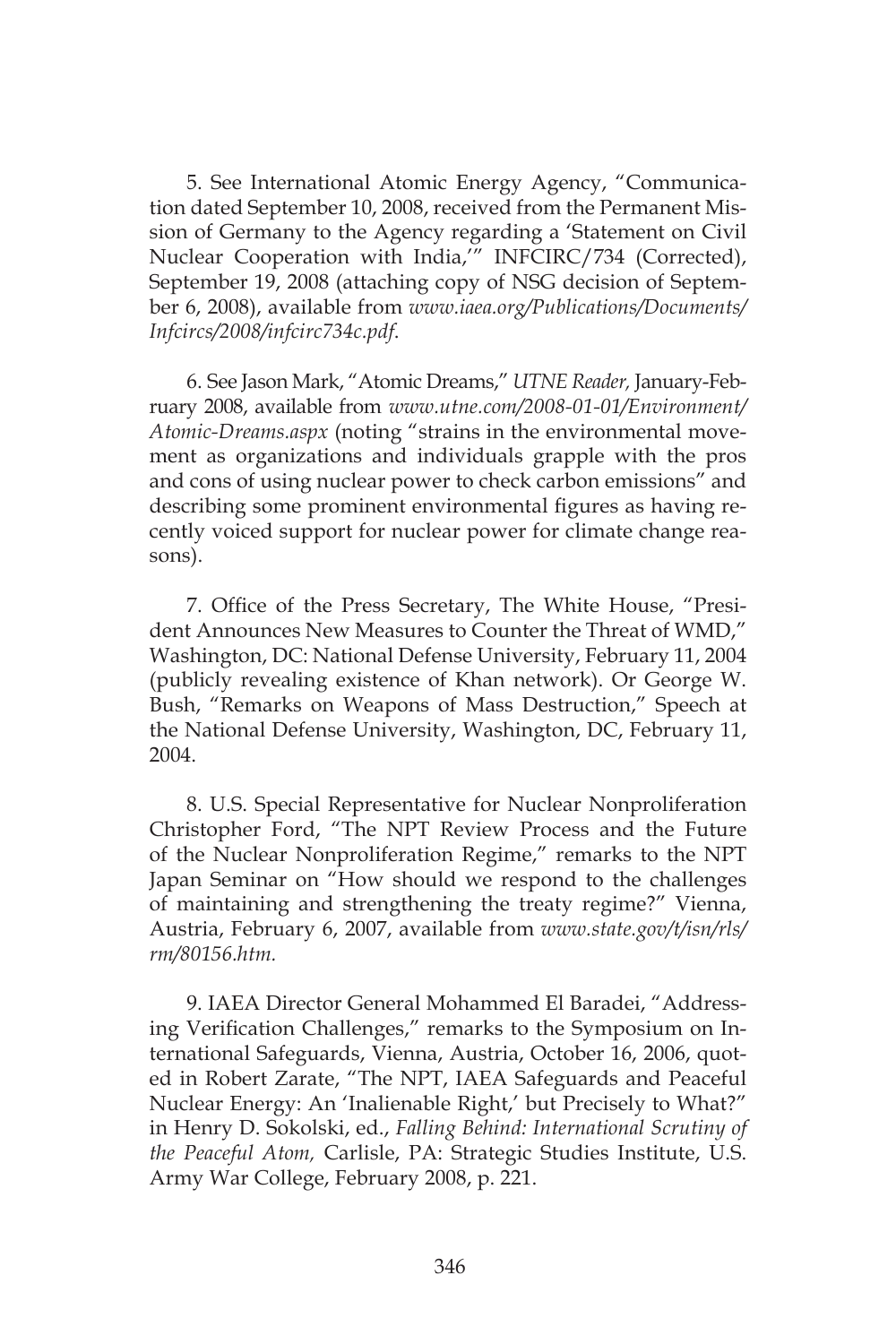10. Ford, "The NPT Review Process and the Future of the Nuclear Nonproliferation Regime."

11. U.S. Special Representative for Nuclear Nonproliferation Christopher Ford, "The 2010 NPT Review Cycle So Far: A View from the United States of America," remarks at Wilton Park, United Kingdom, December 20, 2007, available from *www.state. gov/t/isn/rls/rm/98382.htm*.

12. Australia, Austria, Canada, Denmark, Hungary, Ireland, the Netherlands, New Zealand, Norway, and Sweden working paper entitled "Articles III(3) and IV, preambular paragraphs 6 and 7, especially in their relationships to article III (1), (2) and (4) and preambular paragraphs 4 and 5 (Cooperation in the Peaceful Uses of Nuclear Energy)," NPT/CONF.2005/WP.11, April 26, 2005, pp. 1-2.

13. European Union, working paper entitled "Multilateralization of the nuclear fuel cycle/guarantees of access to the peaceful uses of nuclear energy," NPT/CONF.2010/pc.1/WP.61, May 9, 2007, pp. 1, 3.

14. It should be noted, in this context, that even apart from the *political* adequacy of existing fuel supply proposals in the face of radicalized non-aligned sentiment and the occasional country's nuclear weapons ambitions, some experts have questioned the technical and market feasibility of a multilateralized nuclear fuel cycle. Writing elsewhere in this volume, for instance, the World Nuclear Association's Steve Kidd offers such a critique. See also *www. npecweb.org/Frameset.asp?PageType=Single&PDFFile=20090306- Kidd-NuclearFuelMythsAndRealities&PDFFolder=Essays*.

15. See NPT, at Art. IX(3) ("For the purposes of this Treaty, a nuclear-weapon State is one which has manufactured and exploded a nuclear weapon or other nuclear explosive device prior to 1 January 1967.") and Art. II (requiring that each *non*-nuclearweapon State Party not receive, manufacture, or otherwise acquire "nuclear weapons or other nuclear explosive devices").

16. People's Republic of China, "Peaceful Uses of Nuclear Energy," NPT/CONF.2005/WP.6, April 26, 2005, pp. 1-2.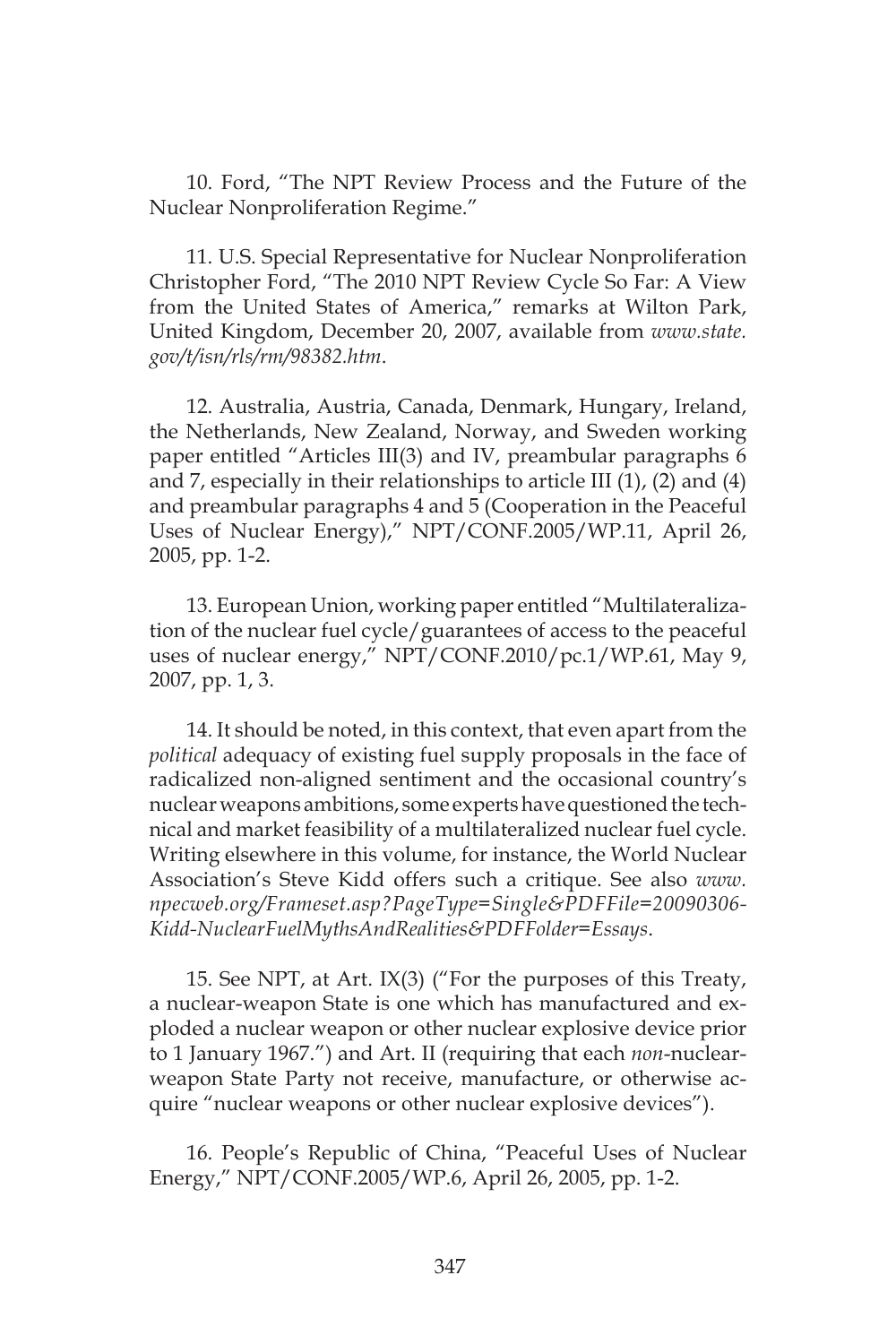17. Cuba, "Peaceful uses of nuclear energy," NPT/ CONF.2005/WP.25, May 4, 2005, p. 1, para. 6, and p. 2, para. 7.

18. U.S. officials publicly raised NPT compliance concerns about Iran at least as early as 1993, at which point the Arms Control and Disarmament Agency declared that "Iran has demonstrated a continuing interest in nuclear weapons and related technology that causes the U.S. to assess that Iran is in the early stages of developing a nuclear weapons program." U.S. Arms Control and Disarmament Agency, "Adherence to and Compliance With Arms Control Agreements and the President's Report to Congress on Soviet Noncompliance with Arms Control Agreements," January 14, 1993 [unclassified version], p. 17.

19. Etel Solingen, *Nuclear Logics: Contrasting Paths in East Asia and the Middle East,* Princeton, NJ: Princeton University Press, 2007, p. 171.

20. See, e.g., Nuclear Threat Initiative, "Russia: Nuclear Exports to Iran: Reactors" (undated), at text accompanying notes 2 and 4, and following note 14, citing David Albright *et al*., *Plutonium and Highly Enriched Uranium 1996: World Inventories, Capabilities, and Policies,* Oxford, UK: Oxford University Press, 1997, pp. 355-361; Andrew Koch and Jenette Wolf, "Iran's Nuclear Procurement Program," *Nonproliferation Review*, No. 5, Fall 1997, p. 127), available from *www.nti.org/db/nisprofs/russia/exports/rusiran/ react.htm*.

21. See International Atomic Energy Agency, "Implementation of the NPT Safeguards Agreement in the Islamic Republic of Iran," GOV/2004/83, November 15, 2004, at pp. 8, 13, 14, 23, 31, 71, 73, and 79.

22. Ambassador of the Islamic Republic of Iran Ali Reza Moaiyeri, remarks to the Second Session of the Preparatory Committee for the 2010 Review Conference of the Parties to the Treaty on the Non-Proliferation of Nuclear Weapons, Geneva, Switzerland, April 29, 2008, p. 4, para. 4.

23. Iranian President Mahmoud Ahmadinejad, "Iran, Nuclear Power," interview by Christiane Amanpour, CNN, New York, September 17, 2005, available from *www.cnn.com/2005/WORLD/*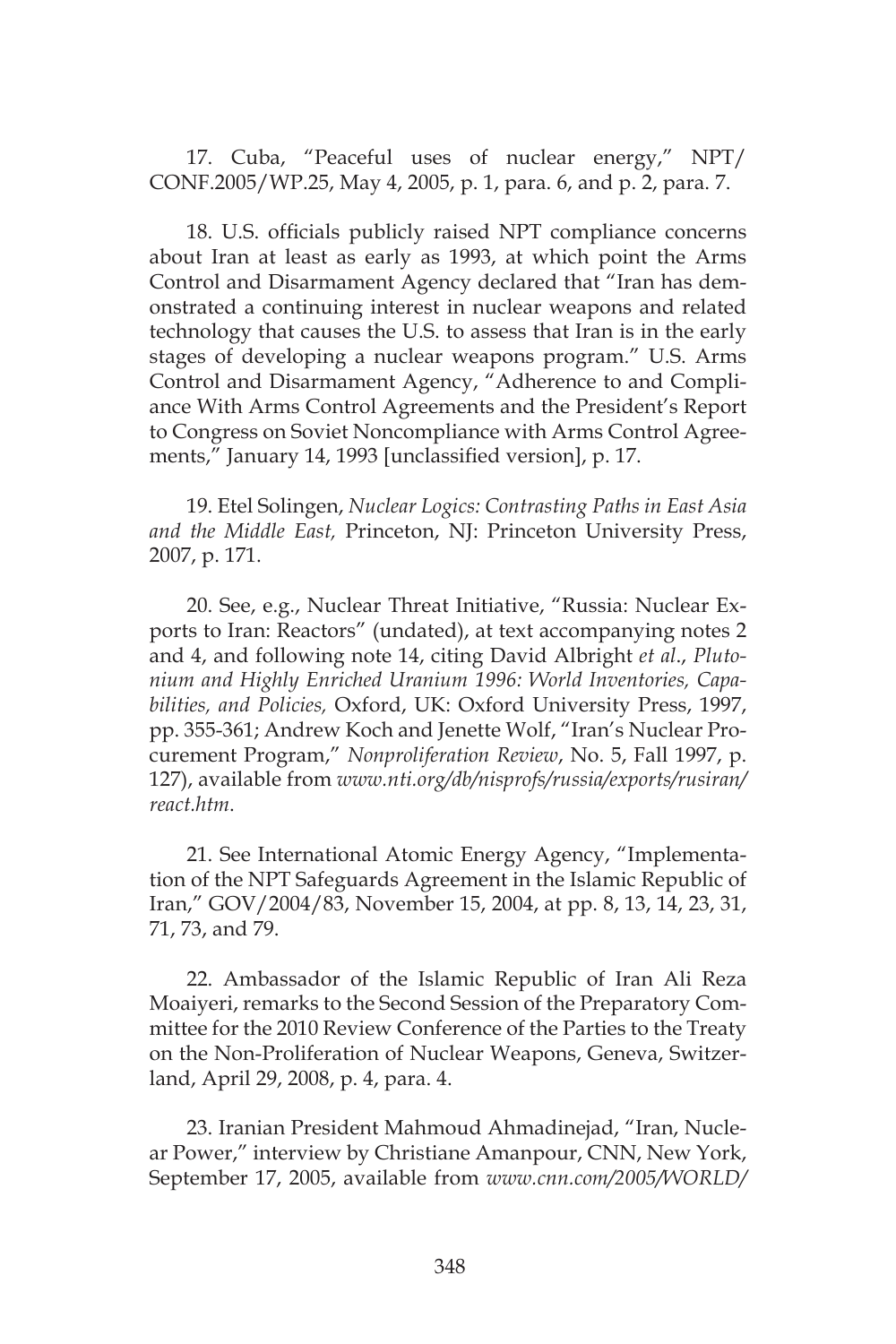#### *meast/09/17/ahmadinejad/index.html*.

24. Iranian Delegation, "Statement to the Preparatory Committee of the NPT 2010 Review Conference," New York, May 12, 2009, as cited in Fars News Agency, "Iran Blasts Industrial States' Non-Compliance with NPT," May 13, 2009. Iran's legalized discourse on Article IV has developed within a broader tradition of modern Iran's predilection to "scour the international arena for examples and models" and to rely, to a sometimes startling degree, upon emulation of Western models even when emphatically decrying Western influence. (Ali Ansari, for instance, has described the "imitative quality of Iranian society and politics" as having manifested itself particularly in the ideological framework of the Islamic Revolution, not least in the rise to political power of the radicalized "principalist" clique surrounding President Ahmadinejad. See Ali M. Ansari, *Iran Under Ahmadinejad: The Politics of Confrontation*, Adelphi Paper 393, London, UK: International Institute of Strategic Studies (IISS), 2007, pp. 19-20; Laurent Muraviec, *The Mind of Jihad*, Cambridge, UK: Cambridge University Press, 2008, pp. 256-294. Iran's legalistic propaganda campaign in favor of its Article IV rights—offered in reaction to criticism of Tehran's own compliance with IAEA safeguards and Articles II and III of the NPT—may be located within this imitative tradition, right down to the Iranians' unimaginative mimicry and inversion of sometime American arguments about the centrality of nuclear nonproliferation to the Nuclear Nonproliferation Treaty.

25. NPT, at Art. IV(1) describing "inalienable right" to activities "in conformity with Articles I and II of this Treaty."

26. "Iran Blasts Industrial States' Non-Compliance with NPT."

27. Henry Sokolski, "Nuclear Policy and the Presidential Election," *The New Atlantis*, No. 21, Summer 2008, pp. 3, 10.

28. "President Announces New Measures to Counter the Threat of WMD."

29. See Energy Secretary Samuel Bodman, "Press Briefing," U.S. Department of Energy, Washington, DC, February 6, 2006,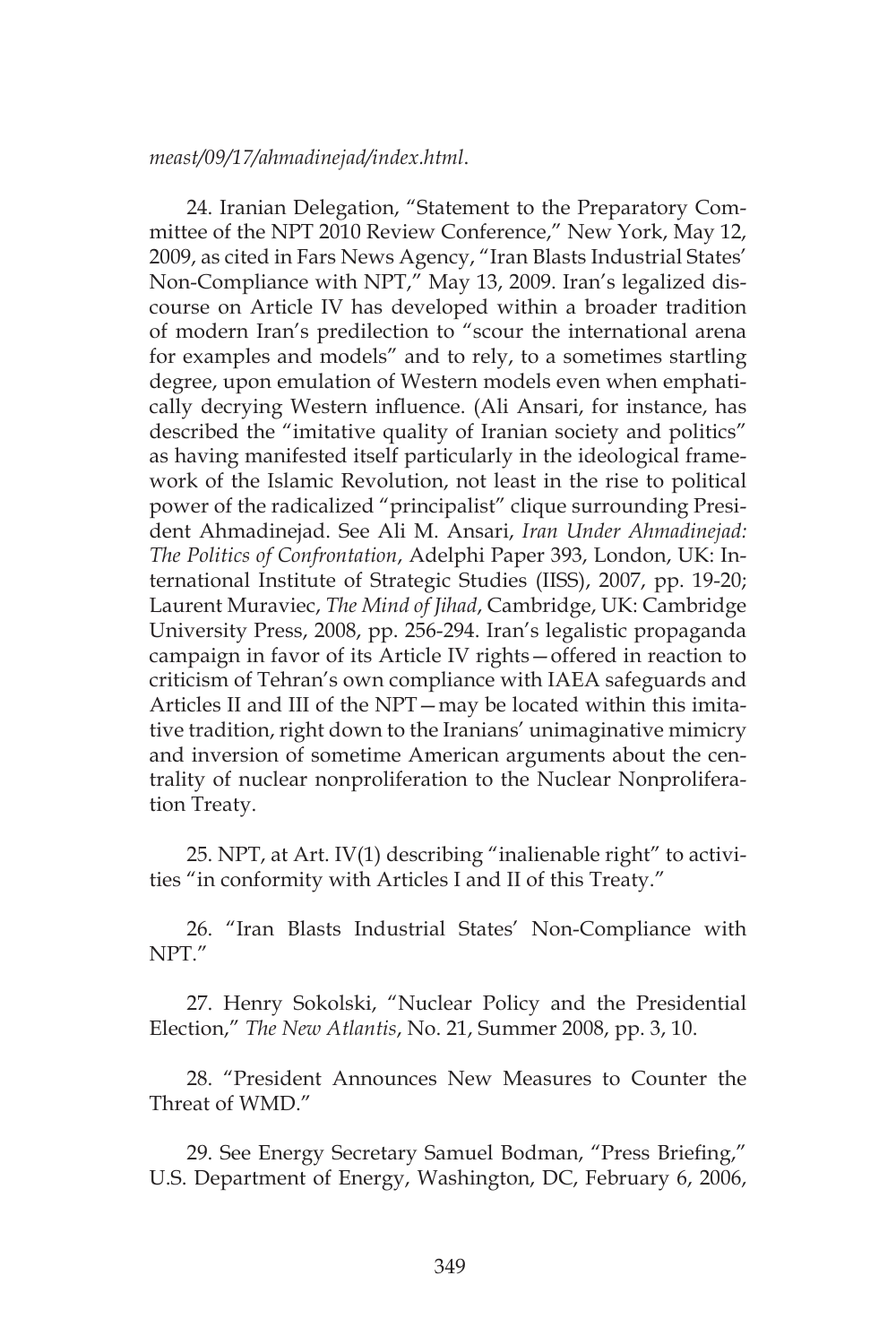available from *www.energy.gov/news/3171.htm*. By contrast, some current and former U.S. officials appear simply to counsel capitulation. Former Clinton Administration official Rose Gottemoeller and (apparently current) State Department lawyer Raymond Arnaudo have publicly argued for "a companion agreement to the NPT that is specifically designed to reinforce states' rights to acquire peaceful nuclear energy technologies, including the full nuclear fuel cycle." This agreement would "restate these rights in international law," while attempting to limit the potential proliferation damage of such a step merely by "reassuring states that they do not have to exercise [these rights] immediately." Gottemoeller & Arnaudo, pp. 18.

30. Christopher A. Ford, "A New Paradigm: Shattering Obsolete Thinking on Arms Control and Nonproliferation," *Arms Control Today,* Vol. 38, November 2008, pp. 12, 16.

31. Christopher A. Ford, "NPT Article IV: Peaceful Uses of Nuclear Energy,"Washington, DC: U.S. Department of State, May 18, 2005, available from *merlin.ndu.edu/archivepor/wmd/ state/46604.pdf*.

32. See Bureau of International Security and Nonproliferation, *Promoting Expanded and Responsible Peaceful Uses of Nuclear Energy*, Washington, DC: U.S. Department of State, April 16, 2007, available from *www.state.gov/t/isn/rls/other/83210.htm* (denouncing as "false" the allegation by some countries that "any steps by other states to deny them any technology somehow violates their 'inalienable' rights or their rights under the NPT"). See also Ford, "NPT Article IV: Peaceful Uses of Nuclear Energy," declaring that "[n]othing could be further from the truth" than the claim by some countries that "steps by other states to deny them some technology somehow violates their NPT rights."

33. Ford, "NPT Article IV: Peaceful Uses of Nuclear Energy."

34. United States of America, "Strengthening Implementation of Article IV of the Treaty on the Non-Proliferation of Nuclear Weapons," NPT/CONF.2005/WP.57, May 23, 2005, pp. 3, 14.

35. *Ibid.*, describing Article IV as giving the "right to receive the *benefits* of peaceful nuclear development" if they are in com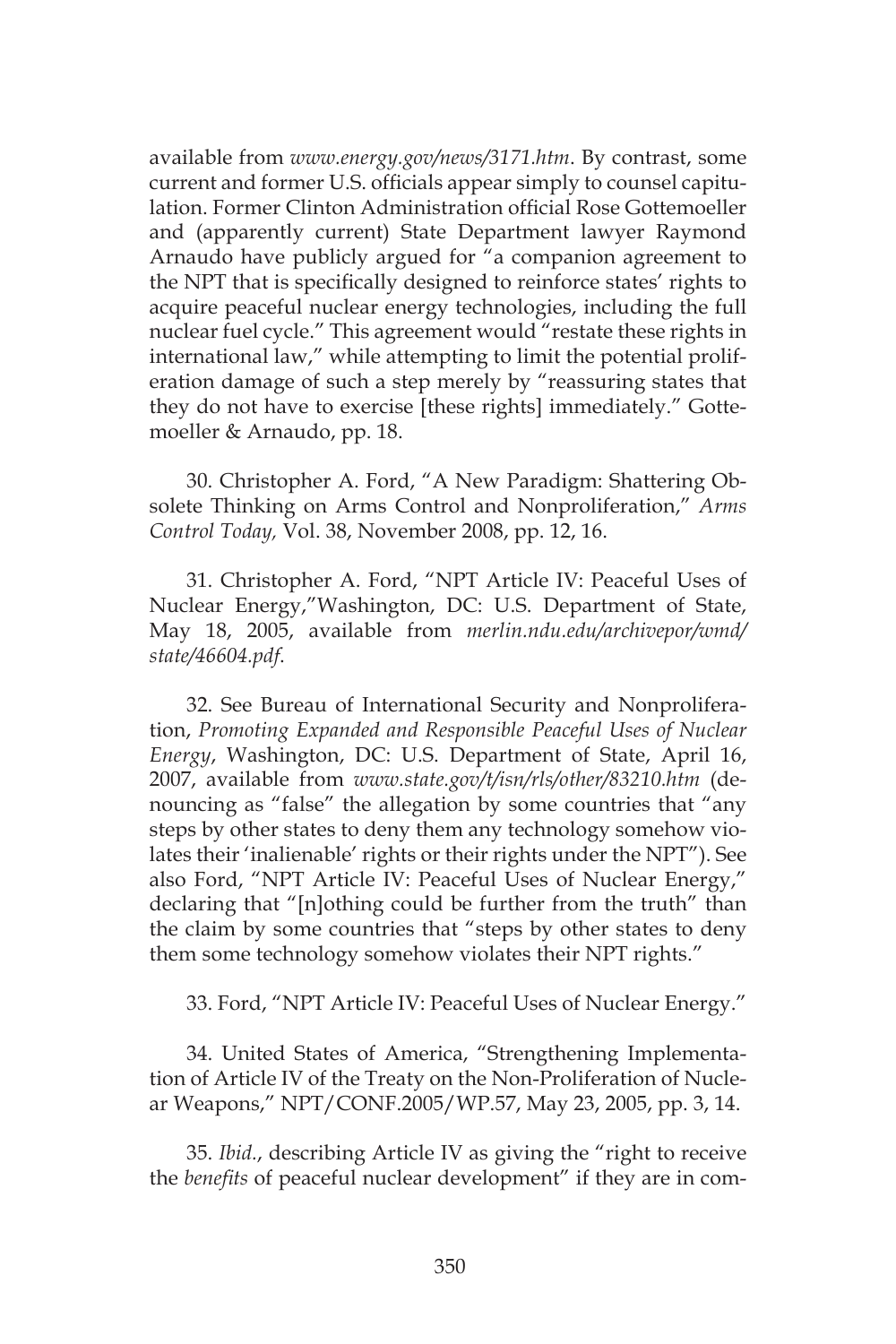pliance with NPT nonproliferation obligations" (emphasis added); Ford, "NPT Article IV: Peaceful Uses of Nuclear Energy," ("Paragraph 2 of Article IV speaks of . . . sharing in the development of *applications* of nuclear energy for peaceful purposes. Furthermore, the Preamble to the NPT affirms the general 'principle that the *benefits* of peaceful applications of nuclear technology ... should be available for peaceful purposes to all Parties.'") (emphasis in original).

36. John R. Bolton, "The NPT: A Crisis of Non-Compliance," statement to the Third Session of the Preparatory Committee of the 2005 Review Conference of the Treaty on the Non-Proliferation of Nuclear Weapons, New York, April 27, 2004. Nor was this point entirely lost on the U.S. Congress, for in 2006 two Senators opined that "[t]he dangers are so great that the world community must declare that there is no right under the Nuclear Non-Proliferation Treaty to separate plutonium from spent nuclear fuel." Senator Richard Lugar and Senator Evan Bayh, "A Nuclear Fuel Bank Advocated," *Chicago Tribute*, October 22, 2006. In the House of Representatives, Ileana Ros-Lehtinen made a similar point. See Representative Ileana Ros-Lehtinen, "The Right to Survive: Nuclear 'Rights' Don't Trump It," *National Review Online*, October 5, 2007. The issue was also raised on the 2008 U.S. presidential campaign trail by Senator John McCain, the Republican candidate, who publicly called for the convening of an international summit in order to assess what the NPT's peaceful nuclear use rights actually entail. See Sokolski, "Nuclear Policy and the Presidential Election," p. 9. (The Democratic candidate, and eventual winner, Senator Barack Obama, appears not to have raised the issue.)

37. Office of Nuclear Energy, U.S. Department of Energy, *Global Nuclear Energy Partnership Strategic Plan*, GNEP 167312 Rev. 0, January 2007, pp. 3, available from *www.fas.org/programs/ ssp/\_docs/GNEPStratPlanJan07.pdf*. In the U.S. interagency process, this statement was cleared, on behalf of the State Department, by a mid-ranking official without checking with or informing the U.S. Special Representative for Nuclear Nonproliferation or apparently any higher authority at all.

38. House Foreign Affairs Committee Chairman Tom Lantos *et al*., letter to Condoleeza Rice, July 17, 2007, p. 1.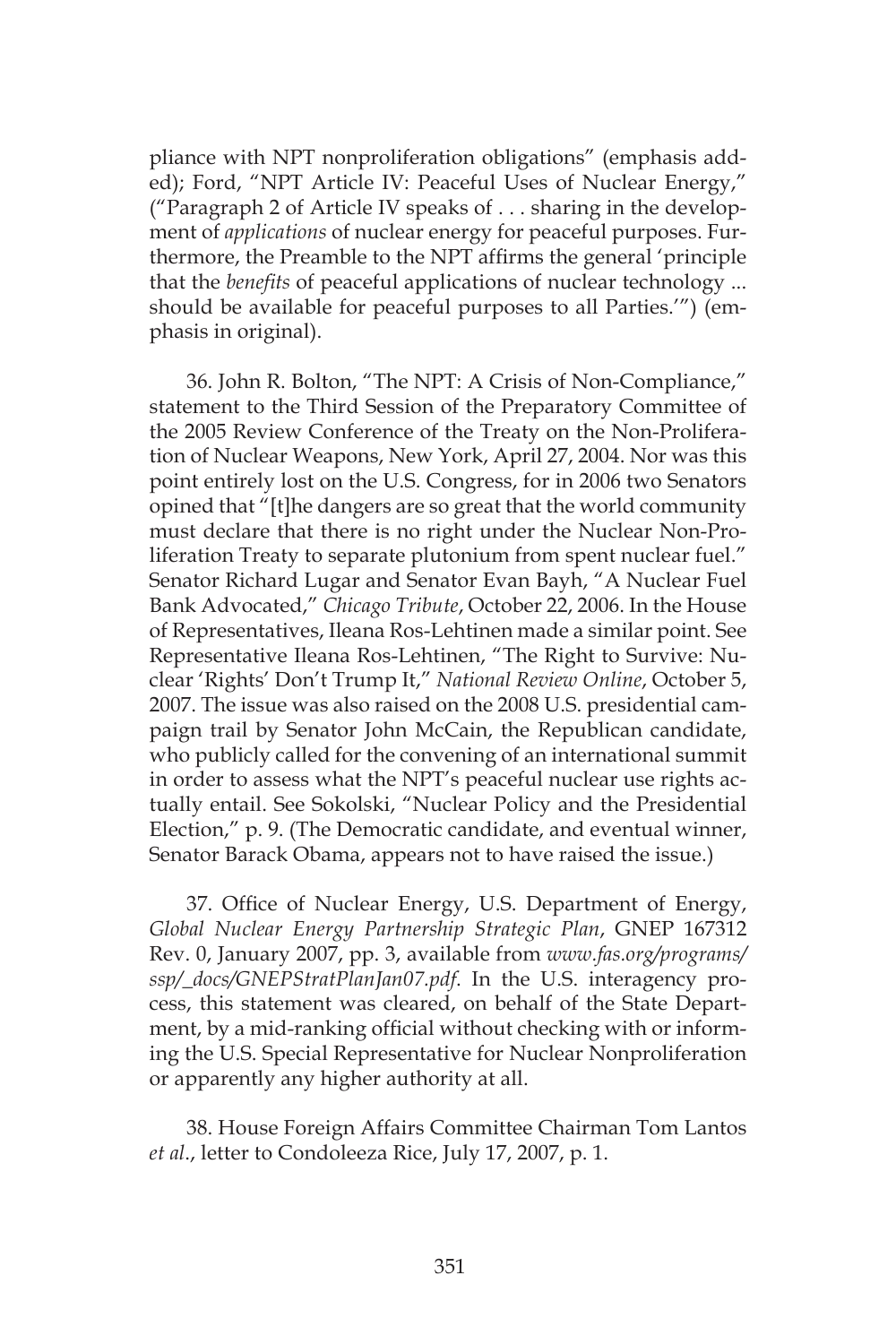39. Assistant Secretary of State for Legislative Affairs Jeffrey Bergner, letter to Tom Lantos, November 19, 2007, p. 1.

40. The reason for the delay and the essential uselessness of the Bergner response was that the Bush administration was, at that point in its wilting second term, unable to reach internal agreement on the specific meaning of Article IV. One key State Department attorney assigned to cover nonproliferation issues in the Office of the Legal Advisor ("L") in effect agreed with Iran (and the U.S. Department of Energy!) to the extent that he felt that Article IV described a preexisting right to develop enrichment and reprocessing.

Such a position was unacceptable to this author, who thought it both legally permissible and substantively imperative to hew more closely to the U.S. policy positions already cleared through the U.S. interagency process and announced publicly in 2004 and 2005. Despite those earlier public declarations, however, the "L" attorney refused to clear anything similar in the 2007 reply to Congressman Lantos. This created an impasse: "L" would accept nothing suggesting that there was no "right" to ENR, while I would accept nothing that said there *was* such a right. The result was presumably disappointing to all: the Bergner letter's mere recapitulation of the vague text of Article IV. Thus did the State Department—despite having been publicly committed by the President to a policy of opposing the further spread of ENR, and having proclaimed at two official NPT meetings the non-existence of any Article IV ENR "right"—decline to conclude that U.S. policy did not violate the "rights" of countries such as Iran.

Interestingly, this was not the first time that "L" had blocked agreement upon a legal position made logically and legally inevitable by preexisting, interagency-cleared, and publicly announced conclusions related to Iran. The reader will recall that at least as early as 1993, the United States had found Iran to be seeking to develop nuclear weapons. It was not until more than a decade later, however—and after much resistance—that the same "L" attorney was finally persuaded to clear what should long since have been a rather common-sense follow-on conclusion that Iran was in violation of its Article II obligation not to try to develop nuclear weapons. Compare *Adherence to and Compliance With Arms Control Agreements and the President's Report to Congress on Soviet Noncompliance with Arms Control Agreements,*  January 14, 1993, p. 17 ("Iran is in the early stages of developing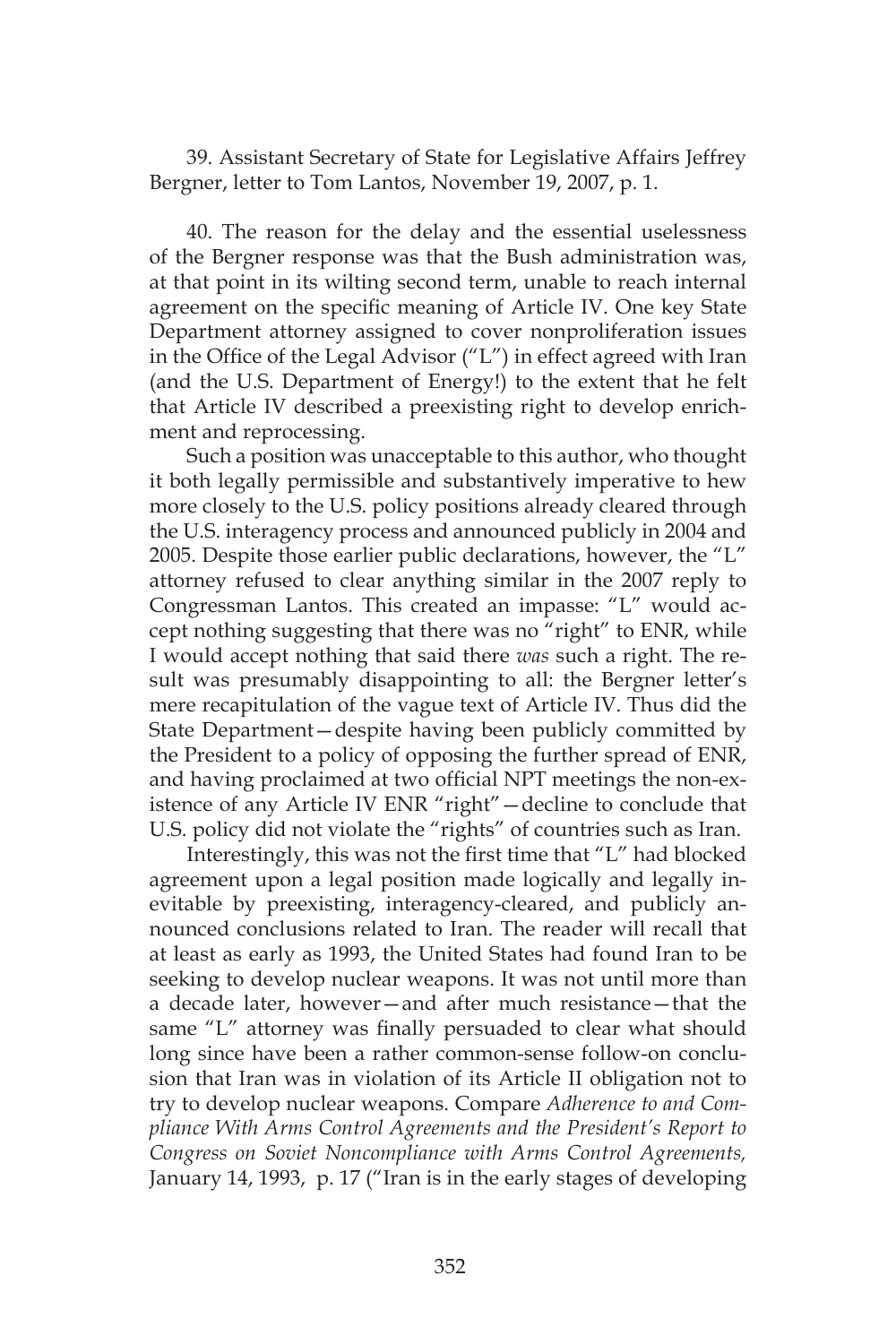a nuclear weapons program"), with U.S. Department of State, *Adherence to and Compliance With Arms Control, Nonproliferation, and Disarmament Agreements and Commitments,* August 2005 (hereinafter *2005 Noncompliance Report*), p. 80, available from *www.state. gov/documents/organization/52113.pdf* (finding that "Iran is pursuing an effort to manufacture nuclear weapons, and has sought and received assistance in this effort *in violation of Article II of the NPT*") (emphasis added).

41. President Barack Obama, remarks in Prague, Czech Republic, April 5, 2009, available from *www.whitehouse.gov/the\_press\_ office/Remarks-By-President-Barack-Obama-In-Prague-As-Delivered/*.

42. If one's objective is merely to win acclaim for change, such a gap is no doubt useful. It is less clear that encouraging such dramatic misunderstandings will provide a useful foundation for nonproliferation policy.

43. France, "Strengthening the Nuclear Non-Proliferation Regime," NPT/CONF.2005/PC.III/WP.22, May 4, 2004, p. 2, available from *www.npec-web.org/Presentations/NonPaper040504%20 UN-%20France%20-%20NPT-%20English%20Version.pdf*.

44. *Ibid.*, p. 3 (emphasis added).

45. *Ibid.*, pp. 3-4.

46. The *substantive* case is easier to make, of course. Even IAEA Director General Mohammed El Baradei—who otherwise seems to regard himself as having as his most important mission not reigning in noncompliance with the safeguards with which the international community has entrusted his agency but rather protecting Iran from the United States, See Elaine Sciolino and William J. Broad, "To Iran and Its Foes, An Indispensable Irritant," *New York Times,* September 17, 2007, (quoting El Baradei that those who contemplate war against Iran are "crazies" and describing himself as having a mission as the "secular pope" whose job is to "make sure, frankly, that we do not end up killing each other")—has warned about the dangers of a world of "virtual nuclear weapon states." See Zarate, p. 221 (quoting El Baradei). The generally agreed worrisomeness of a world in which many countries could quickly produce nuclear weapons at will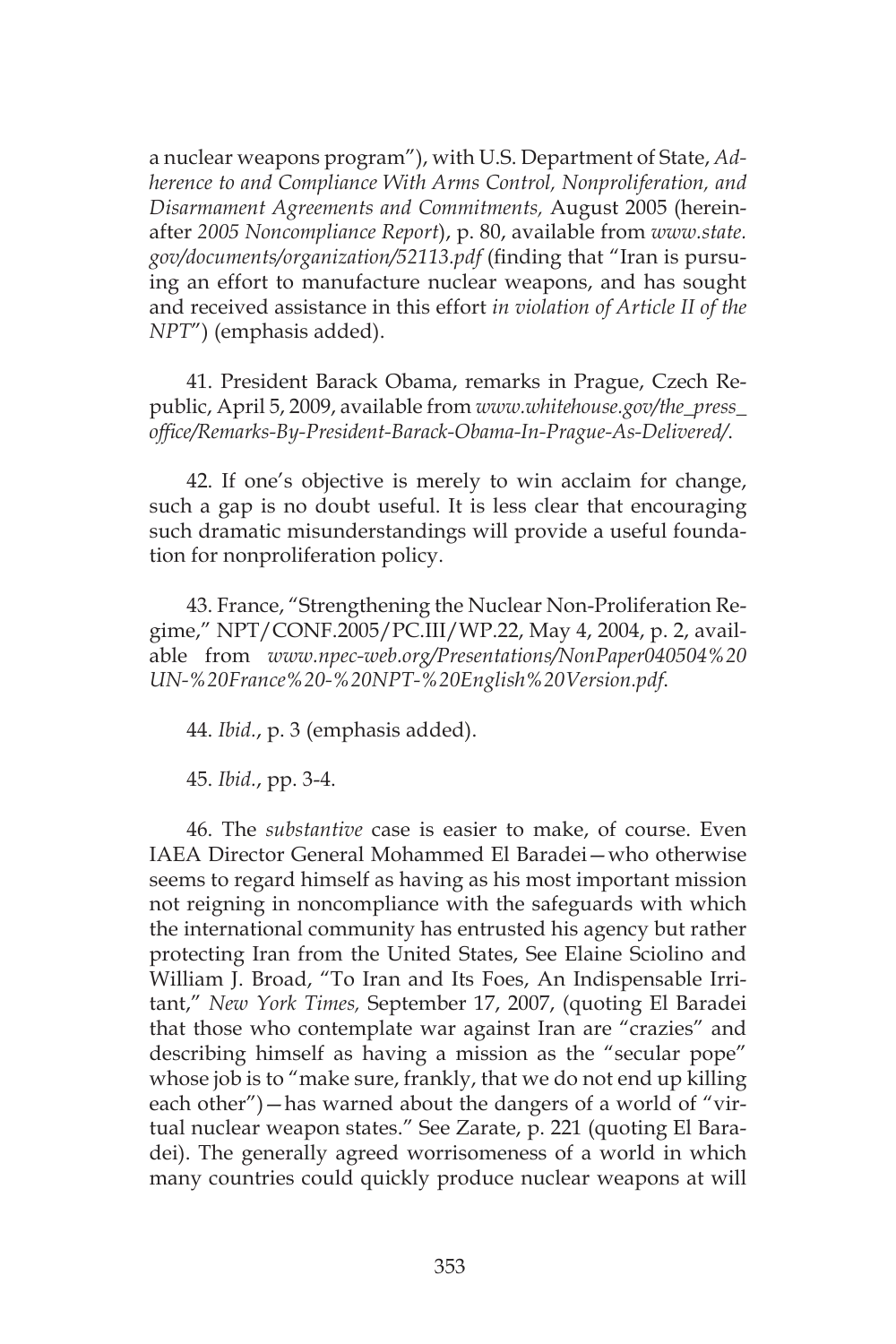is presumably why opponents of efforts to stop the spread of ENR technology have preferred to emphasize ostensibly policytrumping claims of an inalienable Article IV peaceful use right.

47. Albert Wohlstetter, *et al*. [as Pan Heuristics], "Moving Toward Life in a Nuclear Armed Crowd?" paper prepared for the U.S. Arms Control and Disarmament Agency, ACDA/PAB-263 PH76-04-389-14, December 4, 1975 (Revised April 22, 1976), p. 2.

48. *Ibid.*, p. 58. 49. *Ibid.*, pp. 58, 62. 50. *Ibid.*, p. 62.

51. Wohlstetter, *et al*. , p. 17; see also *ibid.*, p. 18 (declaring that "These paths of approach towards a weapons capability . . . do not break any precise, generally agreed on rules.").

52. *Ibid.*, p. 19. 53. *Ibid.*, pp. 48-54.

54. Among other problems, Wohlstetter noted that "[a]mbiguities as to what is safe and what is dangerous" make for tremendous compliance enforcement problems in the real world of international politics. See *ibid.*, pp. 5-58.

55. *Ibid.*, pp. 47-48.

56. *Ibid.*, pp. 66-72, 95.

57. *Ibid.*, p. 89 ("If our primary objective is to impede nuclear weapon development, all civilian nuclear activities are not equally desirable.").

58. Eldon V. C. Greenberg, "The NPT and Plutonium: Application of NPT Prohibitions to 'Civilian' Nuclear Equipment, Technology and Materials Associated with Reprocessing and Plutonium Use," Washington, DC: Nuclear Control Institute, 1993, pp. 13-14 (*quoting* Albert Wohlstetter *et al*., "Towards a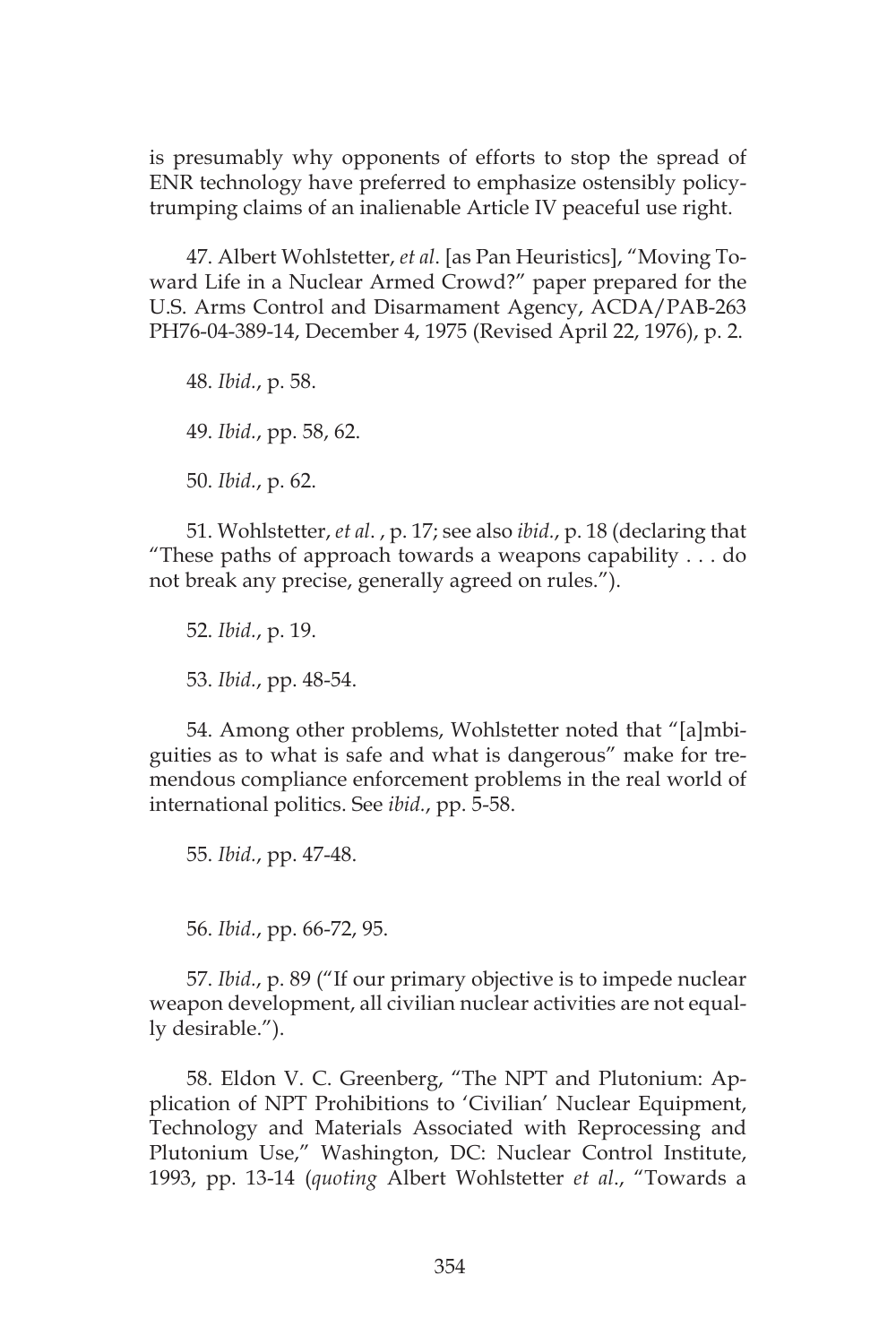New Consensus on Nuclear Technology," PH-78-04-832-13, prepared for the U.S. Arms Control and Disarmament Agency, July 6 ,1979, pp. 34-35).

59. See Greenberg, "The NPT and Plutonium," p. 14 (*quoting*  Arthur Steiner, "Article IV and the 'Straightforward Bargain'" [PAN Paper 78-832-08]). Steiner's paper appeared in the supporting materials for Wohlstetter's 1979 report.

60. Steiner (quoted by Greenberg, p. 16).

61. *Ibid.* 

62. Greenberg first prepared "The NPT and Plutonium" paper for the Nuclear Control Institute (NCI) in the mid-1980s, and revised it for NCI in 1993. See Eldon Greenberg, testimony before the House Subcommittee on International Terrorism and Nonproliferation, Washington, DC, March 2, 2006, p. 1, available from *www.internationalrelations.house.gov/archives/109/gre030206. pdf*.

63. Greenberg, "The NPT and Plutonium,"p. 1.

64. *Ibid.* , p. 10. 65. *Ibid.* , p. 19. 66. *Ibid.* , p. 1. 67. *Ibid.* , pp. 21-22.

68. *Ibid.* , p. 22. Greenberg held that these conclusions were particularly compelling because reprocessing did not seem to offer any meaningful economic benefit anyway, and he hinted that a finding of "non-benefit," as such, might give rise to "a presumption . . . that the purpose is not legitimate under the NPT." *Ibid.*, pp. 22-23. He did not, however, mean to suggest that a finding of nonbenefit *in itself* would necessarily trigger the nonproliferation provision. Greenberg did not think it would be *per se*  unlawful to possess a non-beneficial technology provided that it could be adequately safeguarded. His point was straightforward: if a technology could not be effectively safeguarded against mis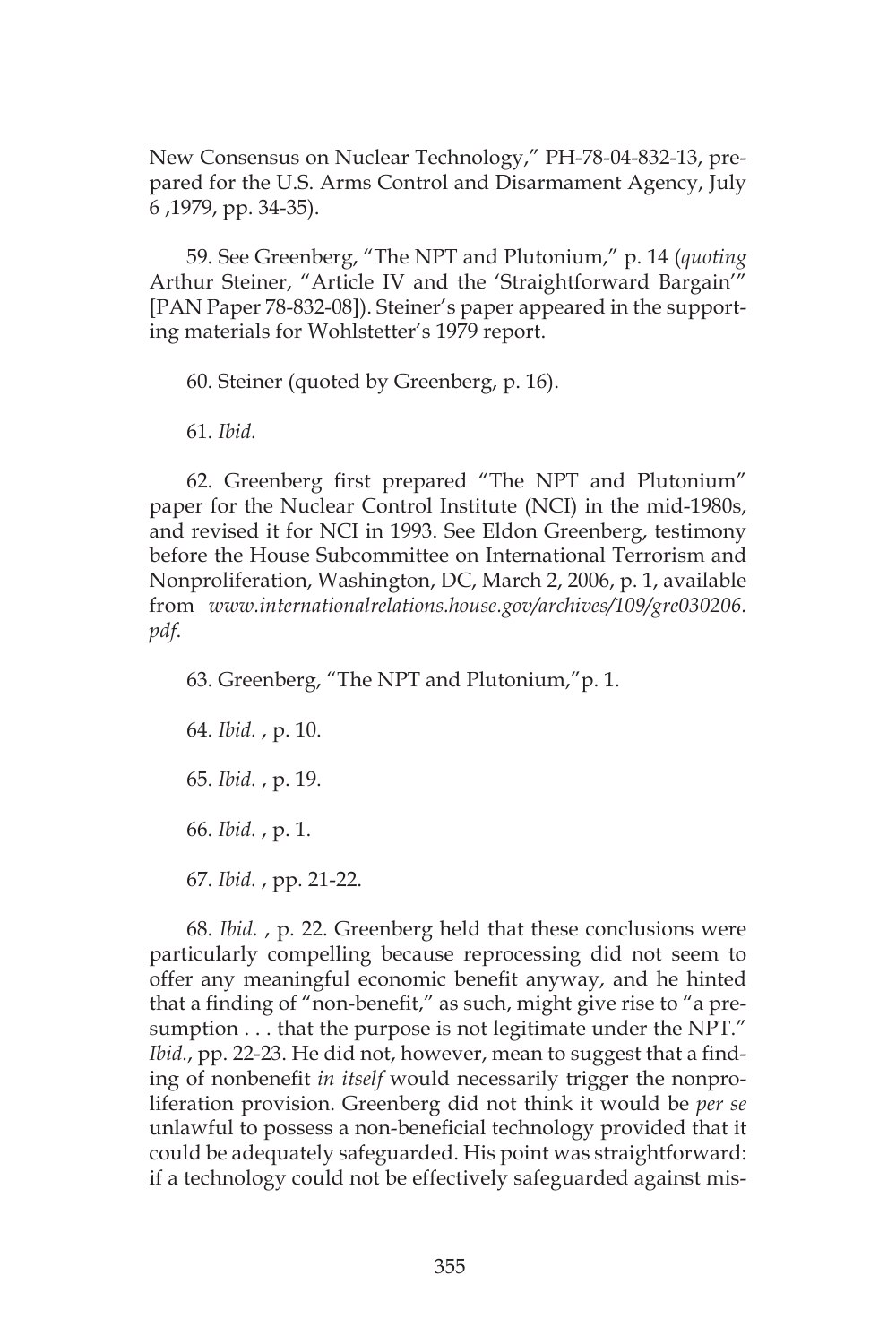use, there was no "right" to its possession by nonweapons states. See Eldon Greenberg, interview with the author, April 2, 2009; Greenberg, "The NPT and Plutonium," p. 24 (noting that ACDA Director William Foster, in his explanation of the NPT to the U.S. Senate, left open the possibility that even activities placed under safeguards "could be considered violations of the NPT's prohibitions . . . if there were evidence that safeguards could not be effectively applied").

69. Greenberg, "The NPT and Plutonium,"p. 22.

70. *Ibid.* , p. 1.

71. Greenberg testimony, p. 1.

72. *Ibid.* , p. 24 (quoting U.S. NPT negotiator Adrian Fisher, in Hearings on S.1439 before the Senate Committee on Government Operations, 94th Cong., 2d Sess. 141, 1976).

73. Greenberg, "The NPT and Plutonium,"p. 12.

74. Paul Leventhal, "Safeguards Shortcomings—A Critique," Washington, DC: Nuclear Control Institute, September 12 ,1994, at n.16, available from *www.nci.org/p/plsgrds.htm*.

75. Leonard Weiss, "Atoms for Peace," *Bulletin of the Atomic Scientists*, Vol. 59, No. 6, November 1, 2003.

76. Leonard Weiss, "The Nuclear Nonproliferation Treaty: Strengths and Gaps" [hereinafter Weiss I], Henry Sokolski, ed., *Fighting Proliferation: New Concerns for the Nineties*, Maxwell Air Force Base, AL: Air University Press, 1996, available from *www. fas.org/irp/threat/fp/index.html*.

77. Henry Sokolski, "What Does the History of the Nuclear Nonproliferation Treaty Tell Us about Its Future?" in Sokolski, ed., *Fighting Proliferation: New Concerns for the Nineties*, at part I, ch.1, text accompanying note 61.

78. *Ibid.*, at text accompanying notes 62-65.

79. Henry A. Sokolski, "After Iran: Back to the Basics on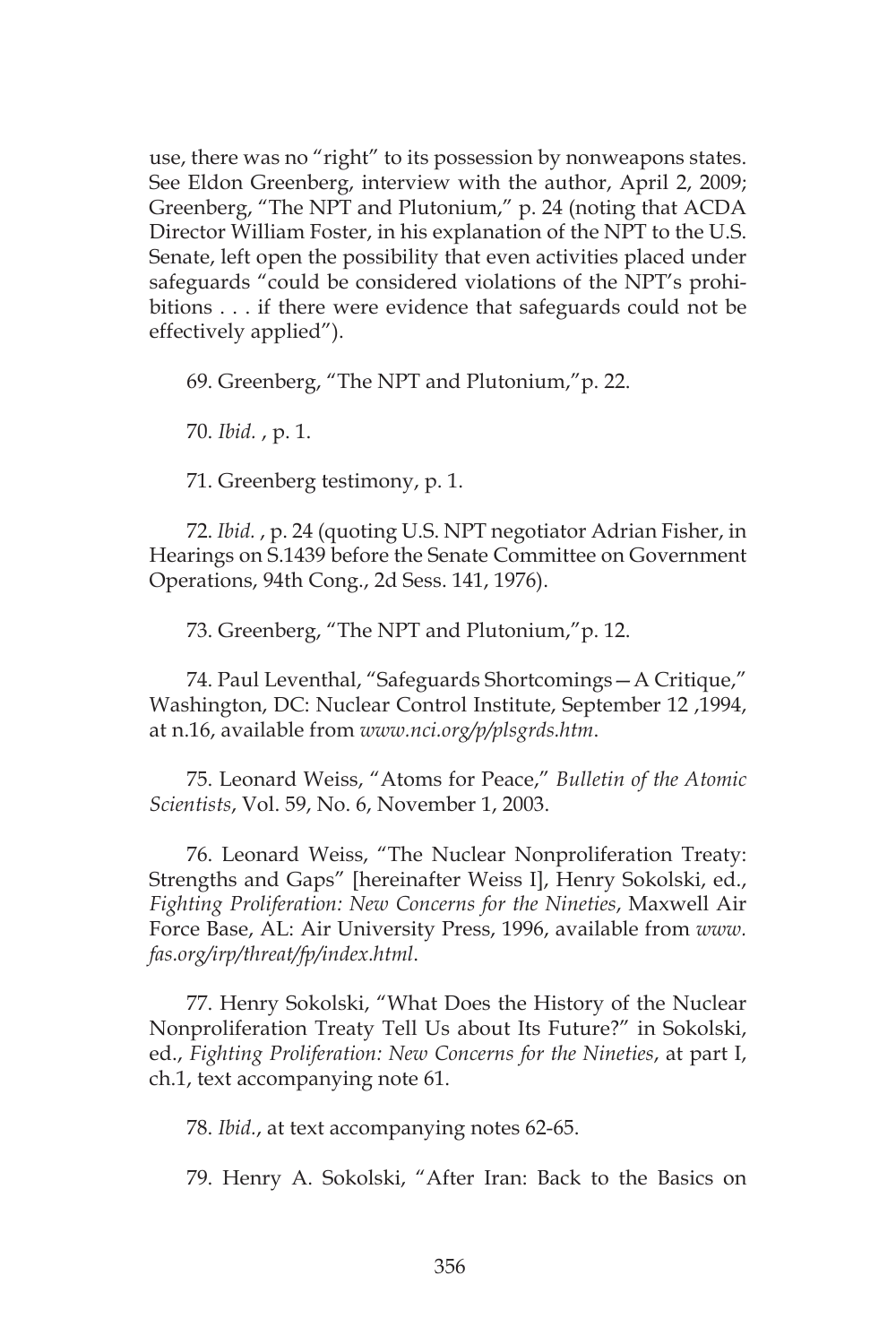'Peaceful' Nuclear Energy," *Arms Control Today*, Vol. 36, April 2006, at text accompanying note, p. 3, available from *www.armscontrol. org/act/2005\_04/Sokolski*.

80. Henry Sokolski, "Too Speculative?" *The New Atlantis*, Fall 2006, pp. 119, 123; Sokolski, "Nuclear Policy and the Presidential Election,"p. 9 (decrying the idea that "states have an inalienable right not just to *have* but to *make* nuclear fuel—a step, it bears repeating, that would bring them within a whisker of making a bomb").

81. Henry Sokolski, "The Nuclear Nonproliferation Treaty and Peaceful Nuclear Energy," testimony before the House Subcommittee on International Terrorism and Nonproliferation, Washington, DC, March 2, 2006, available from *www.internationalrelations. house.gov/archives/109/sok030206.pdf*.

82. *Ibid*., p. 4, n.7 (citing Lettow paper); See also *ibid.*, p. 1., n.1 (noting that NPEC's safeguardability arguments "rely heavily upon the substantive historical and legal analyses of Albert Wohlstetter, Arthur Steiner, Eldon V.C. Greenberg, and Paul Lettow").

83. Zarate, p. 226.

84. *Ibid.*, p. 225.

85. *Ibid.*, p. 226.

86. *Ibid.*, p. 256.

87. Charles Ferguson, *Nuclear Energy: Balancing Benefits and Risks*, CFR Special Report No. 28, April 2007, pp. 16-18.

88. *Ibid.*, p. 25.

89. *Ibid.*, p. 20.

90. Commission on the Prevention of Weapons of Mass Destruction Proliferation and Terrorism, *World At Risk*, New York: Vintage Books, 2008, (hereinafter *WMD Commission Report*), p. 53.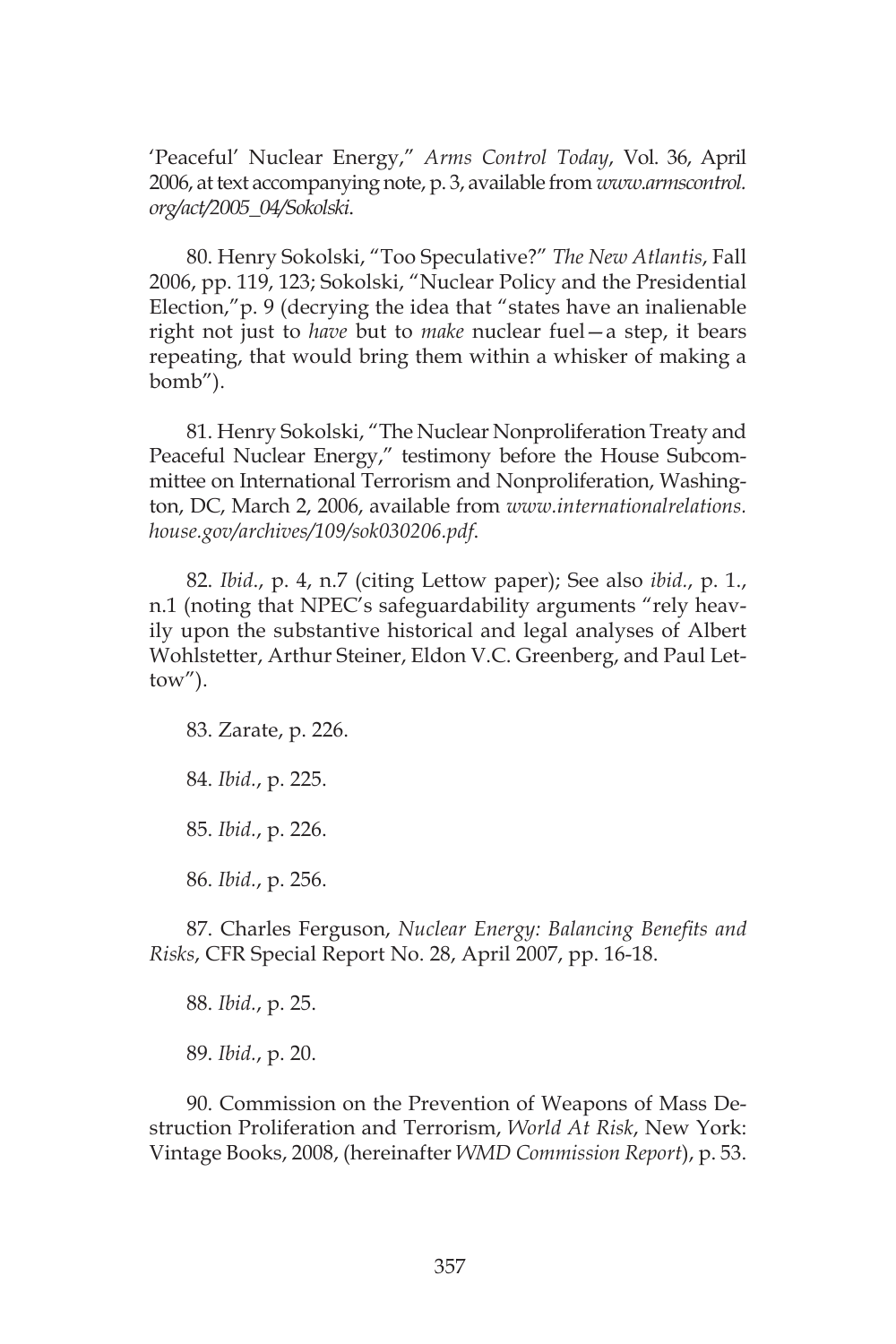91. *Ibid.*, p. 46.

92. Congressional Commission on the Strategic Posture of the United States, *Interim Report,* December 15, 2008, (hereinafter Congressional Commission *Interim Report*), pp. 4-5.

93. *Ibid*., p. 10.

94. Congressional Commission on the Strategic Posture of the United States, *America's Strategic Posture*, Washington, DC: U.S. Institute of Peace Press, 2009 (hereinafter Congressional Commission *America's Strategic Posture*), p. 77; see also *ibid.*, p. 80.

95. *Ibid.*, p. 78.

96. An attorney in the Office of the Legal Advisor insisted upon deleting passages to this effect from the author's draft presentation to a conference in Paris in the summer of 2007 sponsored by the U.S. Naval Postgraduate School. Those deleted sections formed the starting point for this article.

97. NPT, from the preamble (affirming that "the *benefits* of peaceful applications of nuclear technology . . . should be available for peaceful purposes to all Parties")(emphasis added).

98. This author has elsewhere called for disarmament debates under the NPT's Article VI to be similarly de-"legalized." See Christopher A. Ford, "Nuclear Disarmament and the 'Legalization' of Policy Discourse in the NPT Regime," remarks to the James Martin Center for Nonproliferation Studies, Washington, DC, November 29, 2007; see also Christopher A. Ford, "Christopher A. Ford responds," *Nonproliferation Review*, Vol. 15, No. 3, November 2008, pp. 418, 420 (arguing the need for "a kind of mercy killing of conventional jurisprudential wishful thinking about Article VI—not in order to 'paper over' anything, but rather precisely in order to make possible the kind of rich and constructive policy debates the world needs").

99. See, e.g*.*, Victor Gilinsky, Marvin Miller, and Harmon Hubbard, "A Fresh Examination of the Proliferation Dangers of Light Water Reactors," October 22, 2004, available from *www.npecweb.org/Frameset.asp?PageType=Single&PDFFile=Repo*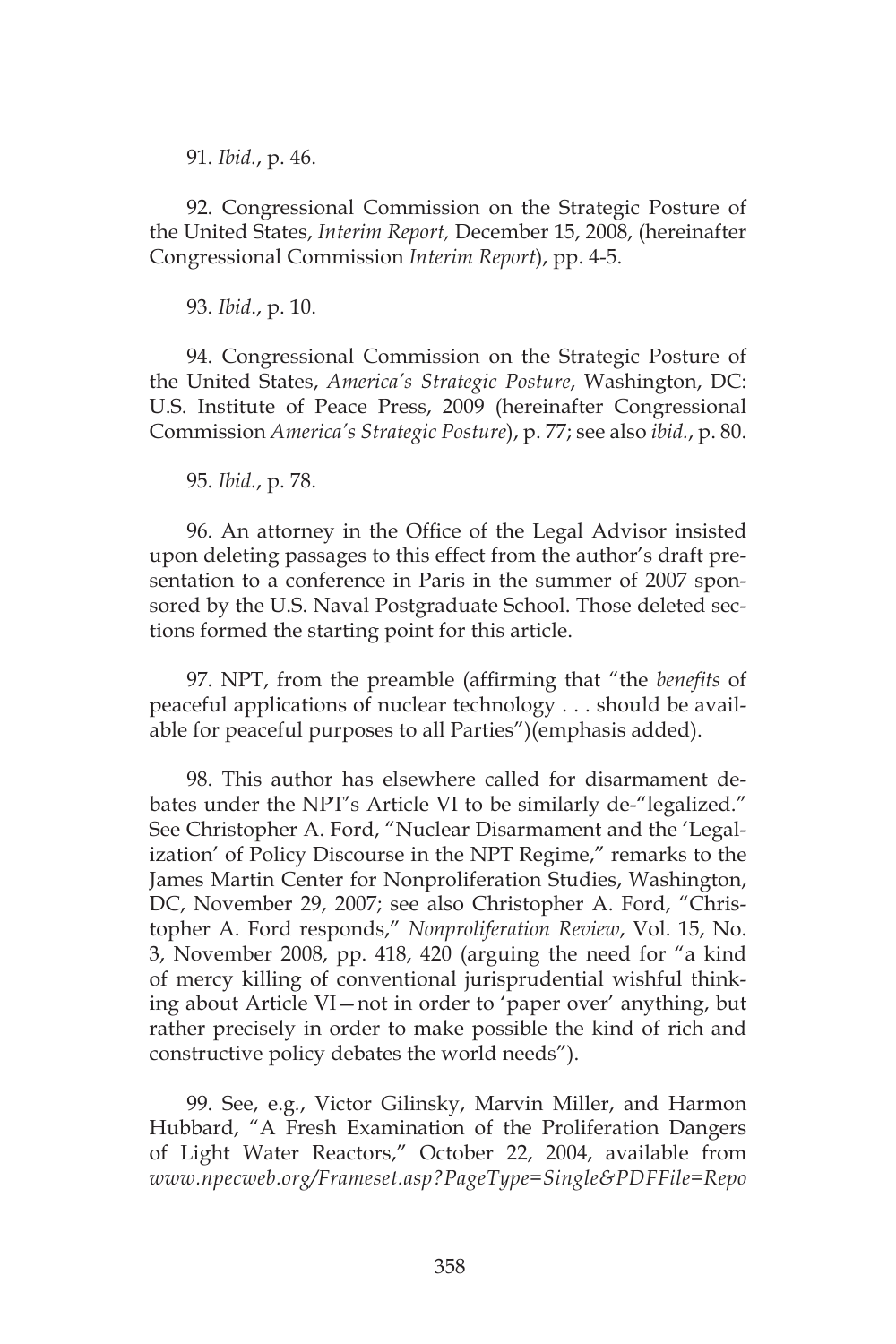*rt041022%20LWR&PDFFolder=Reports;* Edwin S. Lyman, "Can Nuclear Fuel Production in Iran and Elsewhere Be Safeguarded against Diversion?" in *Falling Behind: International Scrutiny of the Peaceful Atom*, pp. 101; Thomas B. Cochran, "Adequacy of IAEA's Safeguards for Achieving Timely Detection," in *ibid.,* p. 121; Henry Sokolski, "Assessing the IAEA's Ability to Verify the NPT," in *ibid.*, p. 3.

100. See Bolton; Ford, "NPT Article IV: Peaceful Uses of Nuclear Energy."

101. This is a drafting problem of the NPT that has been noted by others. See Weiss, ("Nothing in the treaty prohibits a nonweapon state that is party to the treaty from assisting another non-weapon state in manufacturing or otherwise acquiring the bomb.")

102. "Joint Declaration by the Heads of Government of the United States, the United Kingdom, and Canada," November 15, 1945, U.S. Department of State, *Documents on Disarmament: 1945- 1959, Vol. I*, Washington, DC: Department of State Historical Office, 1960, pp. 1, 2.

103. "Statement by the United States Representative (Baruch) to the United Nations Atomic Energy Commission," June 14, 1946, *in Documents on Disarmament: 1945-1959, Volume I*, pp. 7, 10 & 14-15.

104. "United States Memoranda on the Proposed Atomic Development Authority, Submitted to Subcommittee I of the UN Atomic Energy Commission," *Documents on Disarmament: 1945- 1959, Vol. I*, pp. 25, 27 (July 2, 1946 memorandum); see also *ibid.*, pp. 30, 32 (July 5, 1946 memorandum). One reason for the U.S. emphasis upon a flat prohibition upon national governments having any fuel making *capability* lay in the difficulty of verifying and enforcing compliance with any system that permitted national fissile material production for "peaceful" purposes. As one U.S. diplomat explained it, once the International Authority had been provided with exclusive authority to undertake such activity, "then the agency in the detection of clandestine activities need not be concerned with the motives of those carrying on unauthorized activities in this field, for it is the very exis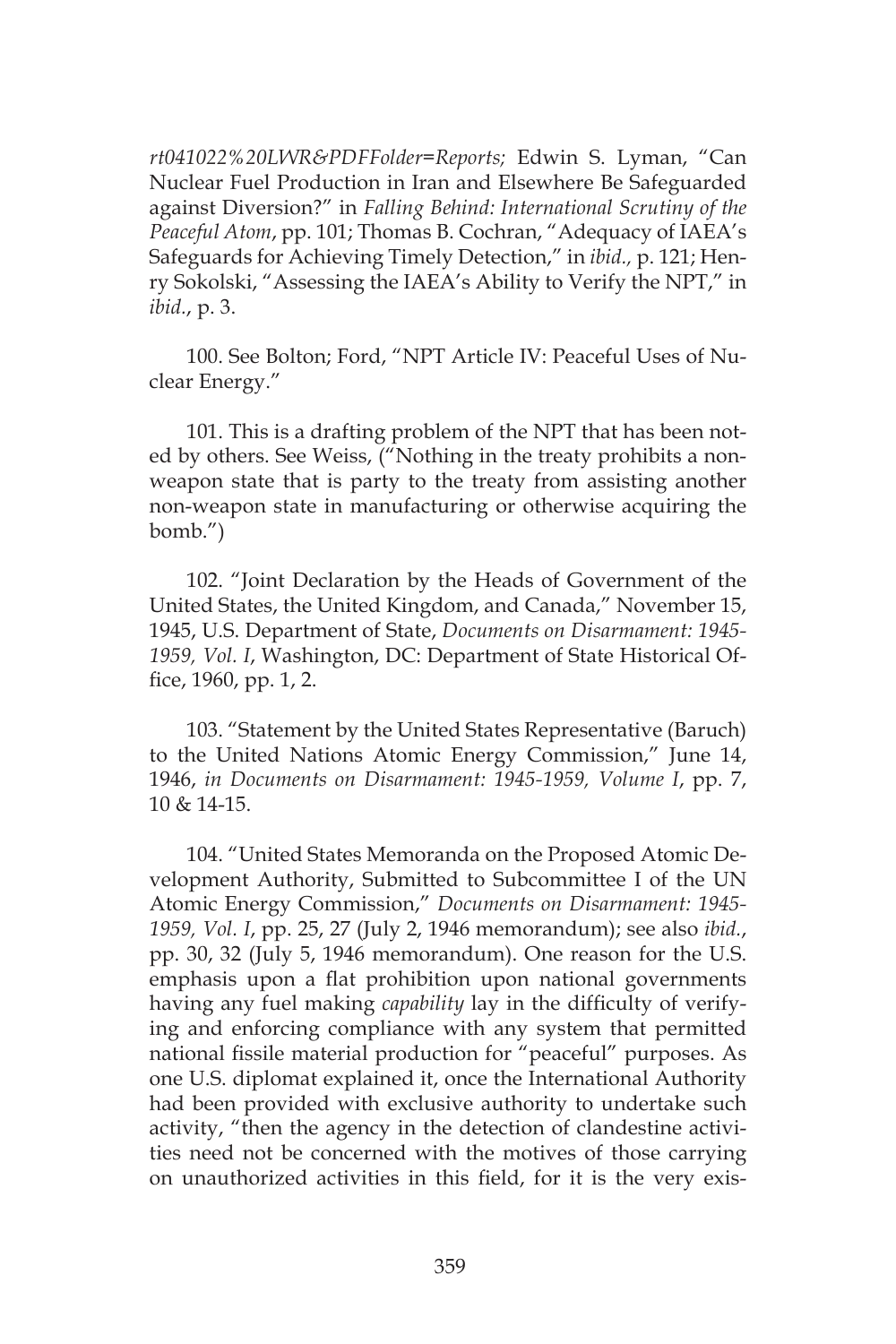tence of such activities that is illegal." Also, see "Statement by the Deputy United States Representative (Cohen) to Committee I of the Disarmament Commission" (May 14, 1952), *Documents on Disarmament: 1945-1959, Vol. I*, pp. 358, 362. This is a problem, of course, that bedevils the nuclear safeguards system today*—*and which has also been identified as a stumbling block for verifying a future Fissile Material Cutoff Treaty (FMCT). See U.S. Special Representative for Nuclear Nonproliferation Christopher Ford, "The United States and the Fissile Material Cutoff Treaty," paper delivered at conference on "Preparing for 2010: Getting the Process Right," Annecy, France, March 17, 2007, available from *www.state.gov/t/isn/rls/other/81950.htm*.

105. "United States Memoranda on the Proposed Atomic Development Authority, Submitted to Subcommittee I of the UN Atomic Energy Commission," p. 27 (July 2, 1946, memorandum).

106. United States Memoranda on the Proposed Atomic Development Authority, Submitted to Subcommittee I of the UN Atomic Energy Commission," p. 32 (July 5, 1946, memorandum).

107. United States Memoranda on the Proposed Atomic Development Authority, Submitted to Subcommittee I of the UN Atomic Energy Commission," p. 27 (July 2, 1946, memorandum).

108. United States Memoranda on the Proposed Atomic Development Authority, Submitted to Subcommittee I of the UN Atomic Energy Commission," p. 33 (July 5, 1946, memorandum).

109. Report on the International Control of Atomic Energy, March 16, 1946 (hereinafter Acheson-Lilienthal Report), Washington, DC: U.S. Government Printing Office, 1946, U.S. Department of State, Publication 2498, p. 3 (quoting Agreed Declaration of November 15, 1945, by the President of the United States and the Prime Ministers of the United Kingdom and Canada).

110. See Acheson-Lilienthal Report, p. 26 (emphasizing that "this distinction between the 'safe' and the 'dangerous' can be useful without being completely sharp or fixed for all time"); *ibid.*, pp. 26, 29 (discussing what it considers to be inherently "dangerous" activities, including U-235 enrichment "by any methods now known to us" and plutonium production, and "[t]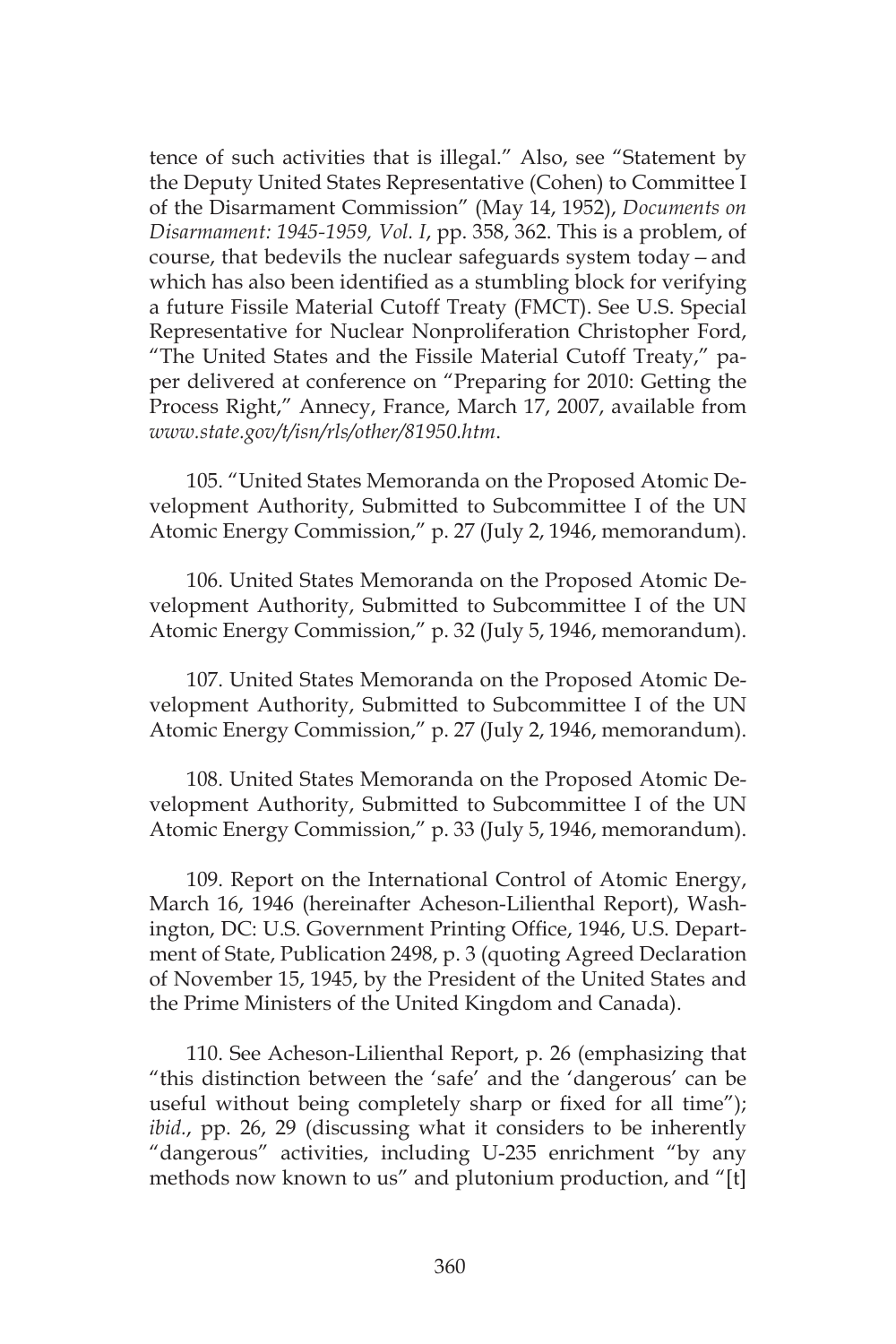he operation of the various types of reactors for making plutonium, and of separation plants for extracting the plutonium"); *ibid.*, pp. 27-28 (discussing what it considers to be "safe activities").

111. *Ibid.*, pp. 32-33.

112. *Ibid.*, p. 26.

113. *Ibid.*, p. 35.

114. *Ibid.*, p. 26.

115. U.S. State Department, press release No. 235, April 9, 1946, p. 1, appended to Acheson-Lilienthal Report.

116. Acheson-Lilienthal Report, p. 35 (emphasis added).

117 . *Ibid.*, p. viii.

118. *Ibid.*, p. 9.

119. *Ibid.*, p. 30.

120. *Ibid.*, pp. 4, 8-9; See also *ibid.*, p. 21,

Take the case of a controlled reactor, a power pile, producing plutonium. Assume an international agreement barring use of the plutonium in a bomb, but permitting use of the pile for heat or power. No system of inspection, we have concluded, could afford any reasonable security against the diversion of such materials to the purposes of war. If nations may engage in this dangerous field, and only national good faith and international policing stand in the way, *the very existence of the prohibition* against the use of such piles to produce fissionable material suitable for bombs would tend to stimulate and encourage surreptitious evasions. This danger in the situation is attributable to the fact that this potentially hazardous activity is carried on by nations or their citizens.

121. *Ibid.*, pp. 5-6 (emphasis in original).

122. *Ibid.* p. 29.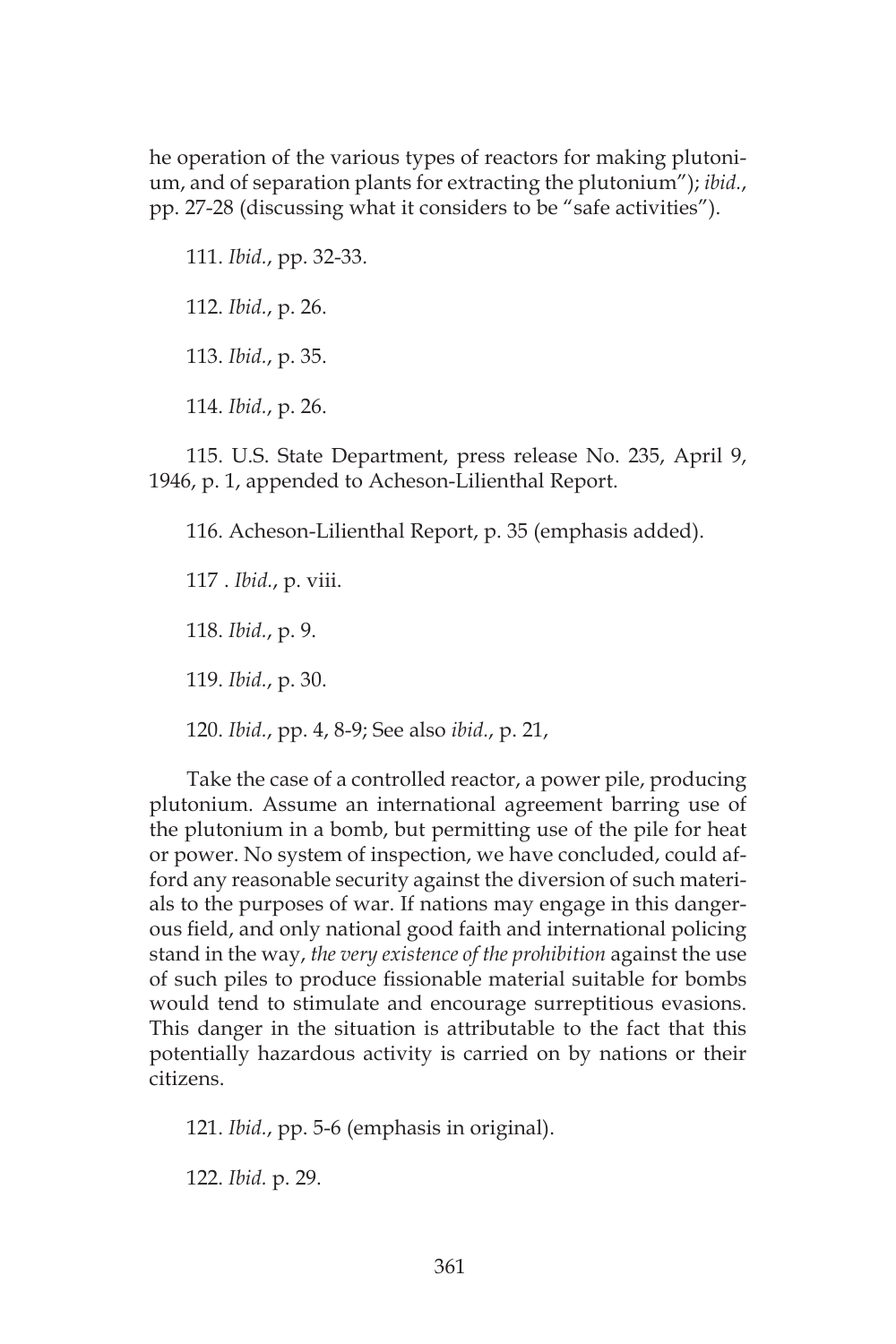123. *Ibid.*, p. viii. The Acheson-Lilienthal Report also worried about the problem of *seizure*. Because even internationally-owned and -operated nuclear facilities had to be located *somewhere*, there existed a danger that a bomb-acquisitive host government might simply take over a reactor or fuel making plant by force of arms. This, the Report recognized, could not really be prevented: "It is not thought that the Atomic Development Authority could protect its plants by military force from the overwhelming power of the nation in which they are situated." *Ibid.*, p. 47. In an interesting presaging of the idea of "countervailing reconstitution" floated by U.S. officials many years later as a potential way to deter "breakout" from a hypothetical future regime of nuclear weapons prohibition, however, the Acheson-Lilienthal Report suggested that seizure by any particular host country might be deterred by the prospect that if this occurred *other* countries would quickly follow suit in order to create a nuclear weapons balance:

The real protection will lie in the fact that if any nation seizes the plants or the stockpiles that are situated in its territory, other nations will have similar facilities and materials situated within their own borders so that the act of seizure need not place them at a disadvantage.

*Ibid.*, p. 47; compare with U.S. Special Representative for Nuclear Nonproliferation Christopher A. Ford, "Disarmament and Non-Nuclear Stability in Tomorrow's World," remarks to the Conference on Disarmament and Nonproliferation Issues, Nagasaki, Japan , August 31, 2007, available from *www.state.gov/t/ isn/rls/rm/92733.htm* (noting "the possibility that the potential availability of countervailing reconstitution would need to be a part of deterring "breakout" from a zero-weapons regime." As a result, "[t]he decisive consideration in determining the location of such plants will have to be strategic; otherwise the physical balance between nations will be impaired. In other words, the distribution of these plants throughout the world will have to be based primarily on security considerations."Acheson-Lilienthal Report, p. 48.

124. Acheson-Lilienthal Report, p. 22.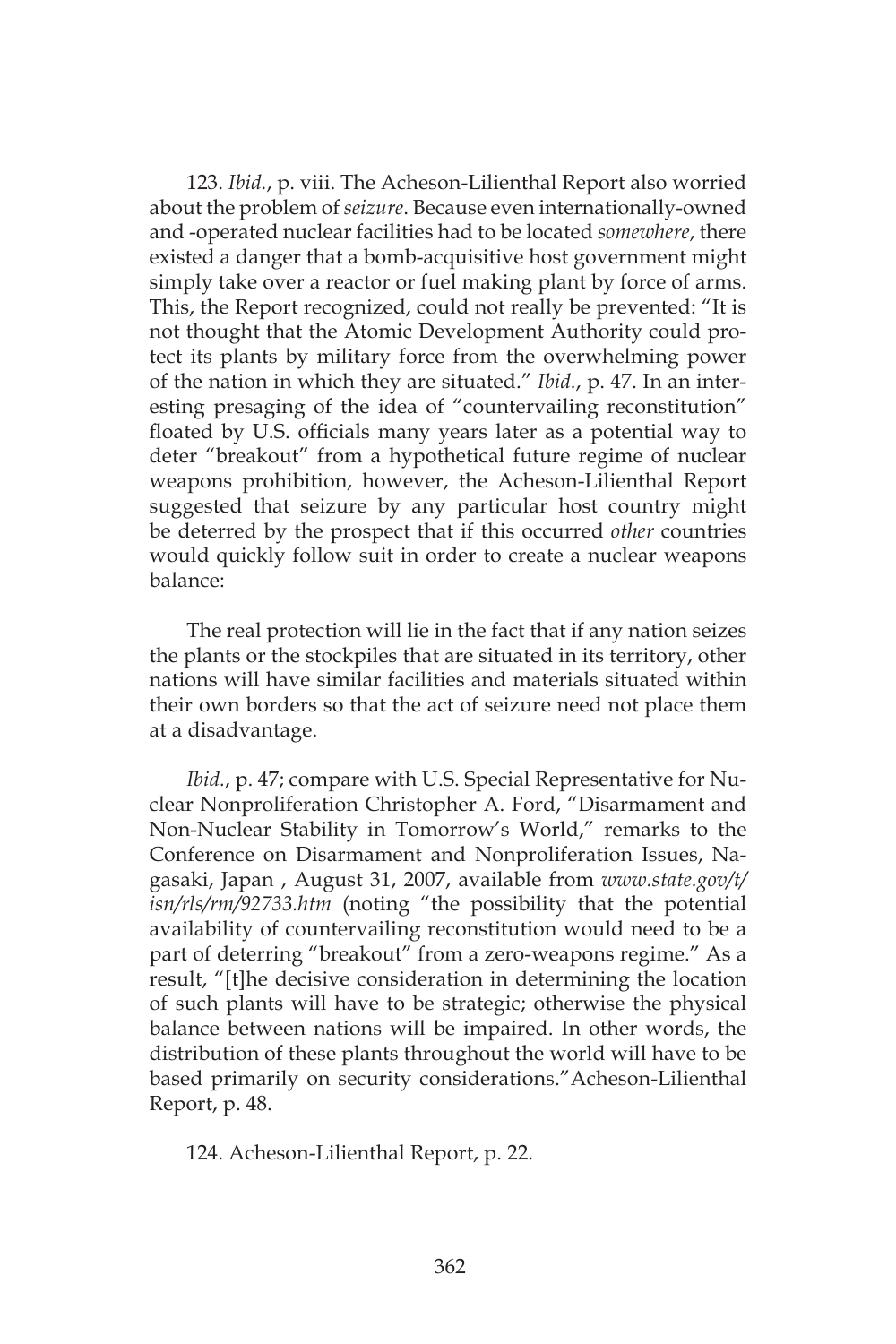125. *"*First Report of the United Nations Atomic Energy Commission to the Security Council,"December 31, 1946, *Documents on Disarmament: 1945-1959, Vol. I*, pp. 50, 51, 56.

126. See also "Statement by the United States Representative (Cooper) to the General Assembly," December 12, 1950, *Documents on Disarmament: 1945-1959, Vol. I*, pp. 263, 264 ("A real and effective solution to the problem [of controlling nuclear technology] was made essential by the fact that atomic energy developed for peaceful purposes is, automatically and inescapably, adaptable to military purposes.").

127. *"*Second Report of the UN Atomic Energy Commission to the Security Council," September 11, 1947, *Documents on Disarmament: 1945-1959, Vol. I*, pp. 93, 97.

128. *Ibid.*, p. 98.

129. The word "nonproliferation" did not yet appear in the international lexicon. Indeed it was the concern of the UN and the American proposals not merely—as would later be the case with the NPT—to stop the spread of weapons capabilities to *additional* states, but instead to ensure that *no* national governments retained a fuel-cycle capability at all. Nevertheless, the fundamental issue would remain the same throughout the nuclear era: grave concern about the implications for peace and stability of national acquisition of nuclear weapons capabilities.

130*. "*Second Report of the United Nations Atomic Energy Commission," p. 96.

131. *Ibid.*, p. 99; see also *ibid.*, pp. 149-50 (offering the same basic definition).

132. *Ibid.*, p. 129.

133. "Address by Secretary of State Acheson to the First Committee of the General Assembly,"November 19, 1951, *Documents on Disarmament: 1945-1959, Vol. I*, pp. 309, 216, 326.

134. *"*Second Report of the United Nations Atomic Energy Commission," pp. 127-128.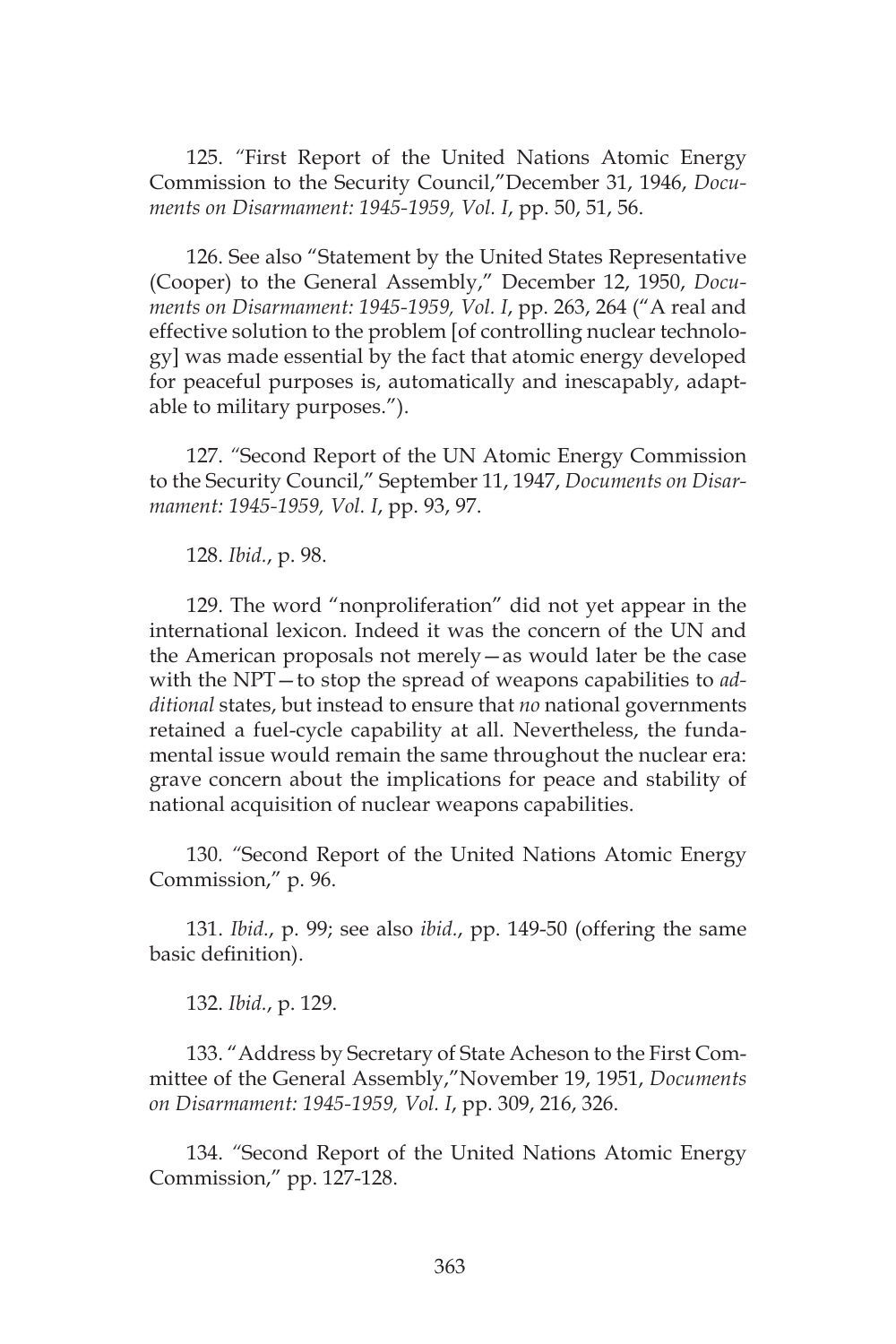135. *Ibid.*, pp. 131, 133 (emphasis added).

136. The phrase comes from a well-known 1968 article on overpopulation, in which it was suggested that individuals free to act independently in their own rational self-interest could produce a collective disaster by entirely consuming a shared resource. The example Hardin gave was that of a shared pasture that will destroyed by unrestricted livestock grazing, because as long as any of it remains ungrazed, there existed an economically "rational" reason for each villager to add another cow to the herd already using it. See Garrett Hardin, "The Tragedy of the Commons," *Science*, Vol. 162, No. 3859, December 13, 1968, p. 1243, available from *www.sciencemag.org/cgi/content/full/162/3859/1243*. For our purposes, by analogy, states with nuclear technologyaccess rights, acting in their own self-interest, could produce collective catastrophe by exhausting the shared resource of a world in which nuclear weapons development was precluded. As Hardin put it, "[f]reedom in a commons brings ruin to all." As he saw things, at least,

The only way we can preserve and nurture other and more precious freedoms is by relinquishing the freedom to [consume the shared resource], and that very soon. 'Freedom is the recognition of necessity'—and it is the role of education to reveal to all the necessity of abandoning the freedom [to consume it] . . . . Only so, can we put an end to this aspect of the tragedy of the commons.

Needless to say, Hardin's analysis would surely have been grimmer still had his grazing analogy had to cope with the additional challenges faced by the nuclear nonproliferation regime which must struggle not only with aspiring nuclear technology consumers each acting out of economic self interest for genuinely peaceful purposes, but also with the occasional consumer whose intentions are malign (i.e., who seeks to acquire nuclear weapons).

137. "Statement on Atomic Energy Control by the Representatives of Canada, China, France, the United Kingdom, and the United States," October 25, 1949, *Documents on Disarmament: 1945-1959, Vol. I*, pp. 216, 223.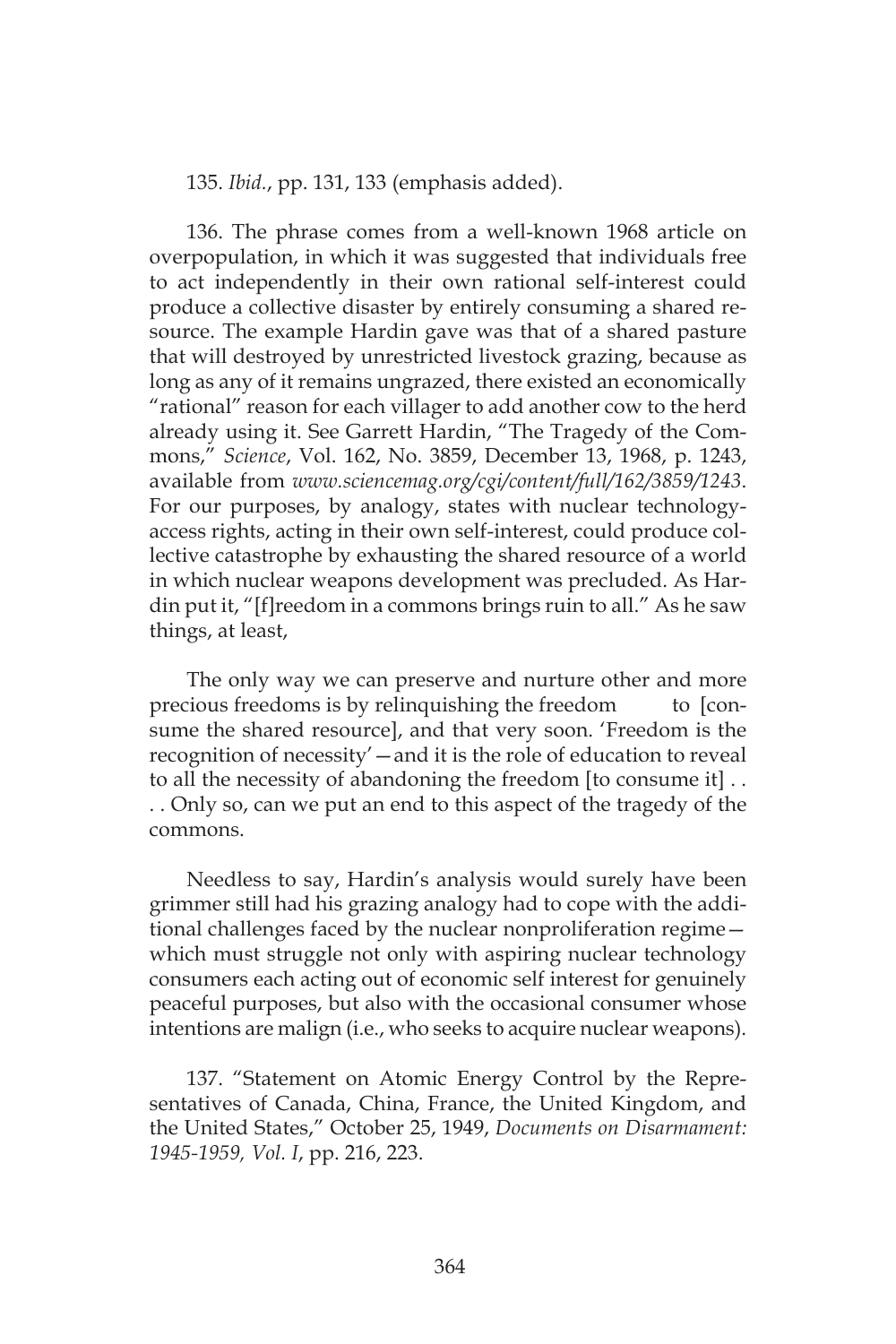138. *"*Second Report of the United Nations Atomic Energy Commission," pp. 129-130.

139. See General Assembly Resolution 502(VI): "Regulation, Limitation, and Balanced Reduction of All Armed Forces and All Armaments; International Control of Atomic Energy," January 11, 1952, *Documents on Disarmament: 1945-1959, Vol. I*, pp. 337, 338.

140. "Statement by the Soviet Representative (Gromyko) to the Security Council," March 5, 1947, *Documents on Disarmament: 1945-1959, Vol. I*, pp. 64, 73-74, 76.

141. "Address by the Soviet Foreign Minister (Vyshinsky) to the General Assembly [Extract]," November 8, 1951, *Documents on Disarmament: 1945-1959, Vol. I*, pp. 281-282.

142. See "Statement by the Deputy United States Representative (Cohen) to Committee I of the Disarmament Commission" (May 14, 1952), *Documents on Disarmament: 1945-1959, Vol. I*, pp. 358, 358, n. 2 (citing Disarmament Commission *Official Records: Special Supplement No.1, Second Report of the Disarmament Commission*, pp. 78 [comments by Malik]).

143. The Soviet proposals insisted upon inspection being merely *periodic*, and Moscow opposed any continuous inspector presence. "Statement on Atomic Energy Control by the Representatives of Canada, China, France, the United Kingdom, and the United States" (October 25, 1949), *in Documents on Disarmament: 1945-1959, Vol. I*, pp. 216, 219 (denouncing periodic inspections as inadequate).

144. "Soviet Proposals Introduced in the United Nations Atomic Energy Commission," June 11, 1947, *Documents on Disarmament: 1945-1959, Vol. I*, pp. 85, 86-87. As they explained it,

the question of sanctions against violators of the convention on the prohibition of atomic weapons is subject to decisions by the Security Council only. As it is known, procedure of adoption by the Council of decisions on sanctions as well as of other important decisions relating to the maintenance of international peace has been defined in Article 27 of the United Nations Charter.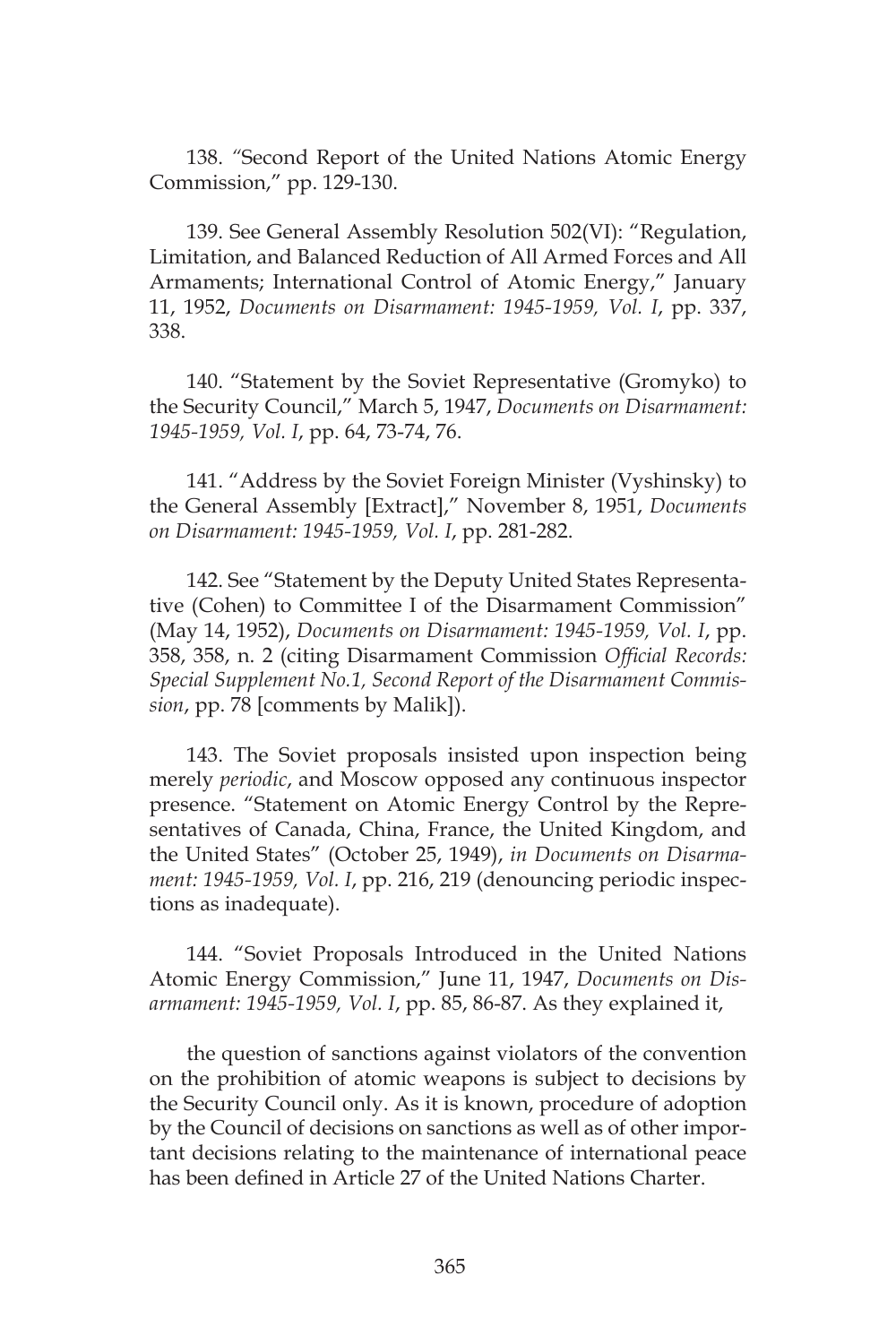"Letter from the Soviet Representative on the United Nations Atomic Energy Commission (Gromyko) to the British Representative (Cadogan)," September 5, 1947, *Documents on Disarmament: 1945-1959, Vol. I*, pp. 91, 93. As U.S. officials noted derisively, the Soviets thus wanted

an international agency whose recommendations would be subject to the veto of any one of the five Powers which are permanent members of the Security council. Such a power of veto would make any treaty unenforceable.

"Statement by the Deputy United States Representative (Osborn) to the United Nations Atomic Energy Commission" (July 20, 1949), *in ibid.*, pp. 194, 196. The other former allies from the Second World War denounced Moscow's proposals as being "so inadequate as to be dangerous" because they would "delude the peoples of the world into thinking that atomic energy was being controlled when in fact it was not." "Statement on Atomic Energy Control by the Representatives of Canada, China, France, the United Kingdom, and the United States," October 25, 1949, pp. 216, 217-18; 326; "Address by Secretary of State Acheson to the First Committee of the General Assembly," November 19, 1951, in *ibid.*, pp. 309, 326.

145. See "Letter from the Soviet Representative on the United Nations Atomic Energy Commission (Gromyko) to the British Representative (Cadogan)," p. 91 ("After the conclusion of [a] convention on the prohibition of atomic weapons, another convention can and must be concluded, to provide for the creation of an international control commission and for the establishment of other measures of control and inspection . . . ."). Later, after they had themselves acquired nuclear weapons, the Soviets modified their approach by suggesting the possibility of accomplishing a nuclear weapons ban *simultaneously* with the establishment of an international energy control mechanism. See "Statement by the Soviet Government on President Eisenhower's 'Atoms for Peace' Address," December 21, 1953, *Documents on Disarmament: 1945- 1959, Vol. I*, pp. 401, 405.

146. "Soviet Proposals Introduced in the United Nations Atomic Energy Commission," p. 88.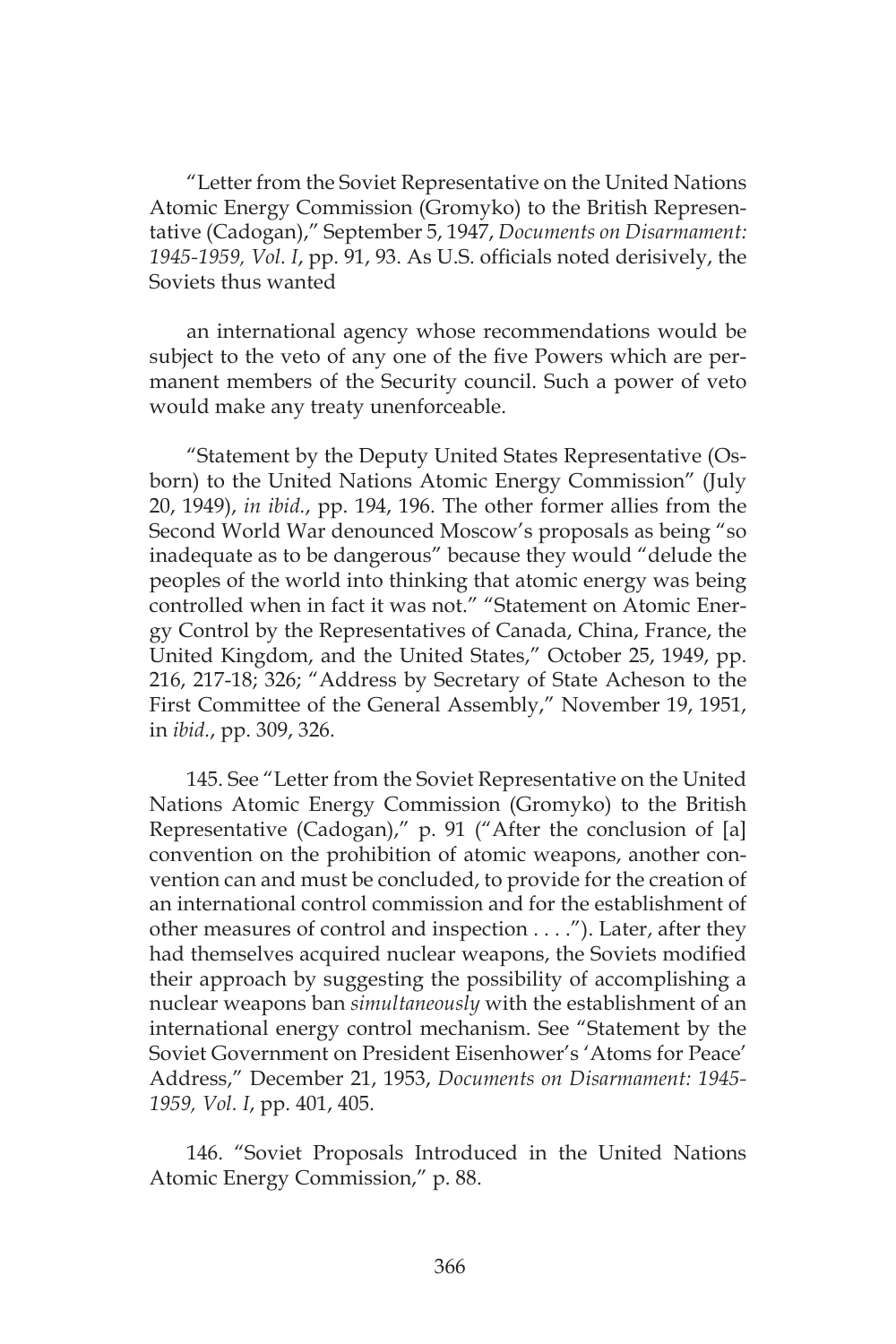147. See "Statement by President Truman Regarding Atomic Explosion in the Soviet Union," September 23, 1949, *Documents on Disarmament: 1945-1959, Vol. I*, pp. 207, 207 (first announcing that "We have evidence that within recent weeks and atomic explosion occurred in the USSR").

148. "United States 'Atoms for Peace'" Proposal: Address by President Eisenhower to the General Assembly," December 8, 1953, *Documents on Disarmament: 1945-1959, Vol. I*, pp. 393, 395.

149. *Ibid.*, pp. 399-400.

150. "News Conference Remarks by Secretary of State Acheson on the Revised Soviet Proposal," January 16, 1952, *Documents on Disarmament: 1945-1959, Vol. I*, pp. 342, 343.

151. See "United States Working Paper Submitted to the Disarmament Subcommittee: Methods of Implementing and Enforcing Disarmament Programs—The Establishment of International Control Organs With Appropriate Rights, Powers, and Functions,"May 25, 1954, *Documents on Disarmament: 1945-1959, Vol. I*, pp. 414-418.

152. *Ibid.*, pp. 419-420.

153. "Statement by President Eisenhower at the Geneva Conference of Heads of Government: Aerial Inspection and Exchange of Military Blueprints," July 21, 1955, *Documents on Disarmament: 1945-1959, Vol. I*, pp. 486-488.

154. See "Statement by President Eisenhower Regarding Nuclear Weapons Tests," October 23, 1956, *Documents on Disarmament: 1945-1959, Vol. I*, pp. 698, 698-701, (arguing that the United States would agree to nuclear disarmament when it could be confident of otherwise ensuring "safety from attack," but that for the time being, the continuing need for America's nuclear arsenal was still "sharply accented by the unavoidable fact of our numerical inferiority to Communist manpower").

155. "Soviet Proposal Introduced in the Disarmament Subcommittee: Reduction of Armaments, the Prohibition of Atomic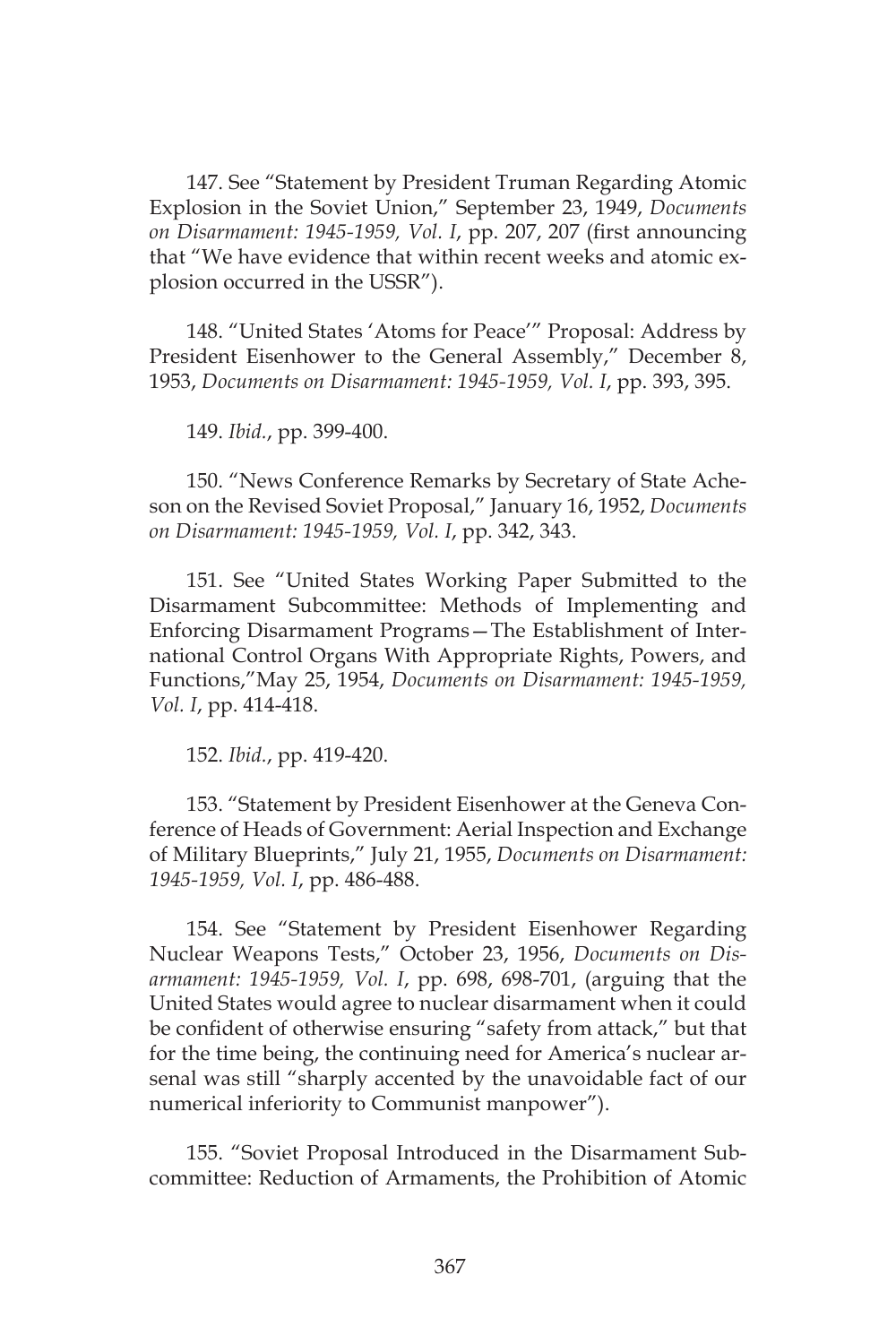Weapons, and the Elimination of the Threat of a New War," May 10, 1955, *Documents on Disarmament: 1945-1959, Vol. I*, pp. 456, 465.

156. *Ibid*.

157. "United States Memorandum Supplementing the Outline Plan for the Implementation of President Eisenhower's Aerial Inspection Proposal, Submitted to the Disarmament Subcommittee," October 7, 1955, *Documents on Disarmament: 1945-1959, Vol. I*, pp. 523-524 (quoting comments of United Kingdom representative on October 5, 1955).

158. *Ibid.*, pp. 524-525.

159. "Statement by the British Foreign Secretary (Macmillan) at the Geneva Meeting of the Foreign Ministers," November 10, 1955, *Documents on Disarmament: 1945-1959, Vol. I*, pp. 547, 549- 551.

160. "Draft Resolution Introduced in the Disarmament Commission by the United States, the United Kingdom, France, and Canada," July 3, 1956, *Documents on Disarmament: 1945-1959, Vol. I*, pp. 645-646 (emphasis added); See also "Statement by the French Representative (Moch) to the Disarmament Commission [Extract]," July 10, 1956*, Documents on Disarmament: 1945-1959, Vol. I*, pp. 658 (arguing that "[i]t is now established that past production cannot be checked with sufficient accuracy" and that "the rapid growth of stocks, already foreseeable even [when estimated by French authorities in 1952 to have an accuracy rate of only 70 to 80 percent], must therefore by now have converted the margin of error into complete and total uncertainty").

161. "White House Memorandum: Weapons Tests and Peaceful Uses of the Atom," October 23, 1956, *Documents on Disarmament: 1945-1959, Vol. I*, pp. 702, 706.

162. "White House Memorandum: Review of Disarmament Negotiations," October 23, 1956, *Documents on Disarmament: 1945-1959, Vol. I*, pp. 708, 713, 718.

163. NPT, Art. III(1).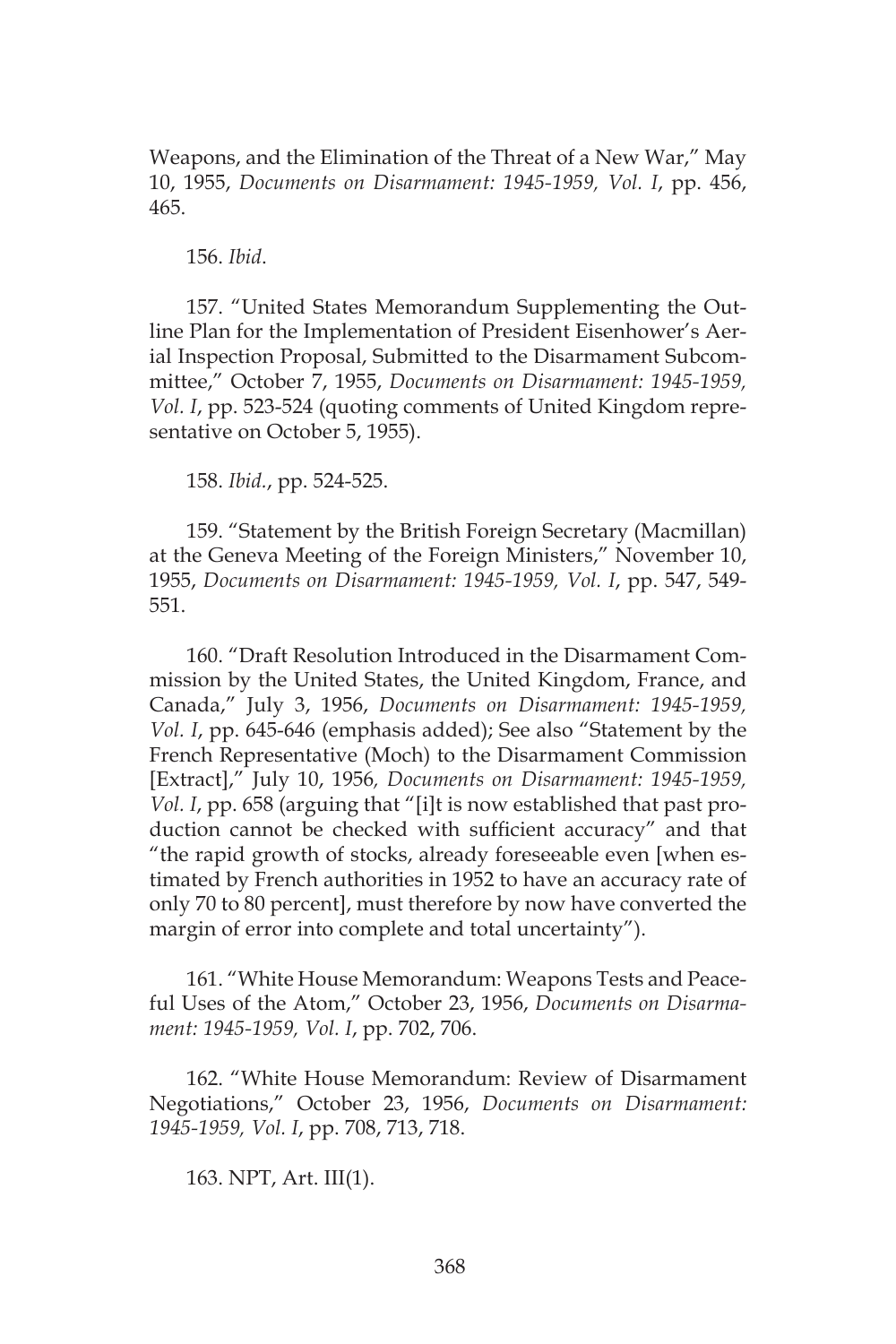164 . Albert Wohlstetter, "Spreading the Bomb without Quite Breaking the Rules," *Foreign Policy*, No. 25, Winter 1976, p. 88, Robert Zarate & Henry Sokolski, eds., *Nuclear Heuristics: Selected Writings of Albert and Roberta Wohlstetter*, Carlisle, PA: Strategic Studies Institute, U.S. Army War College, 2009, pp. 301, 306.

165. U.S. Director of Central Intelligence, *Nuclear Weapons Production in Fourth Countries: Likelihood and Consequences*, declassified U.S. National Intelligence Estimate, NIE 100-6-57, June 18, 1957 (hereinafter *June 1957 NIE*), pp. 1-3, para. 11.

166. U.S. Director of Central Intelligence, *Development of Nuclear Capabilities by Fourth Countries: Likelihood and Consequences*, declassified U.S. National Intelligence Estimate, NIE 100-2-58, July 1, 1958 [hereinafter *July 1958 NIE*], pp. 3, para. 13.

167. *June 1957 NIE*, p. 3, para. 12.

168. *July 1958 NIE*, p. 3, para. 14.

169. *Ibid.*, p. 4, para. 16; *ibid.* p. 1, para. 1 (estimating at least 5 years).

170. *Ibid*, p. 5, para. 21.

171. *Ibid.*

172. *Ibid.*, p. 5, para. 24.

173. U.S. Director of Central Intelligence, *Likelihood and Consequences of the Development of Nuclear Capabilities by Additional Countries*, declassified U.S. National Intelligence Estimate, NIE 100-4-60, September 20, 1960 (hereinafter *September 1960 NIE*), p. 3, para. 10 (emphasis added); See also U.S. Director of Central Intelligence, *Nuclear Weapons and Delivery Capabilities of Free World Countries other than the U.S. and UK*, declassified U.S. National Intelligence Estimate, NIE 4-3-61, September 21, 1961 (hereinafter *September 1961 NIE*), p. 3, para. 5 (making a similar point).

174. Wohlstetter, p. 306.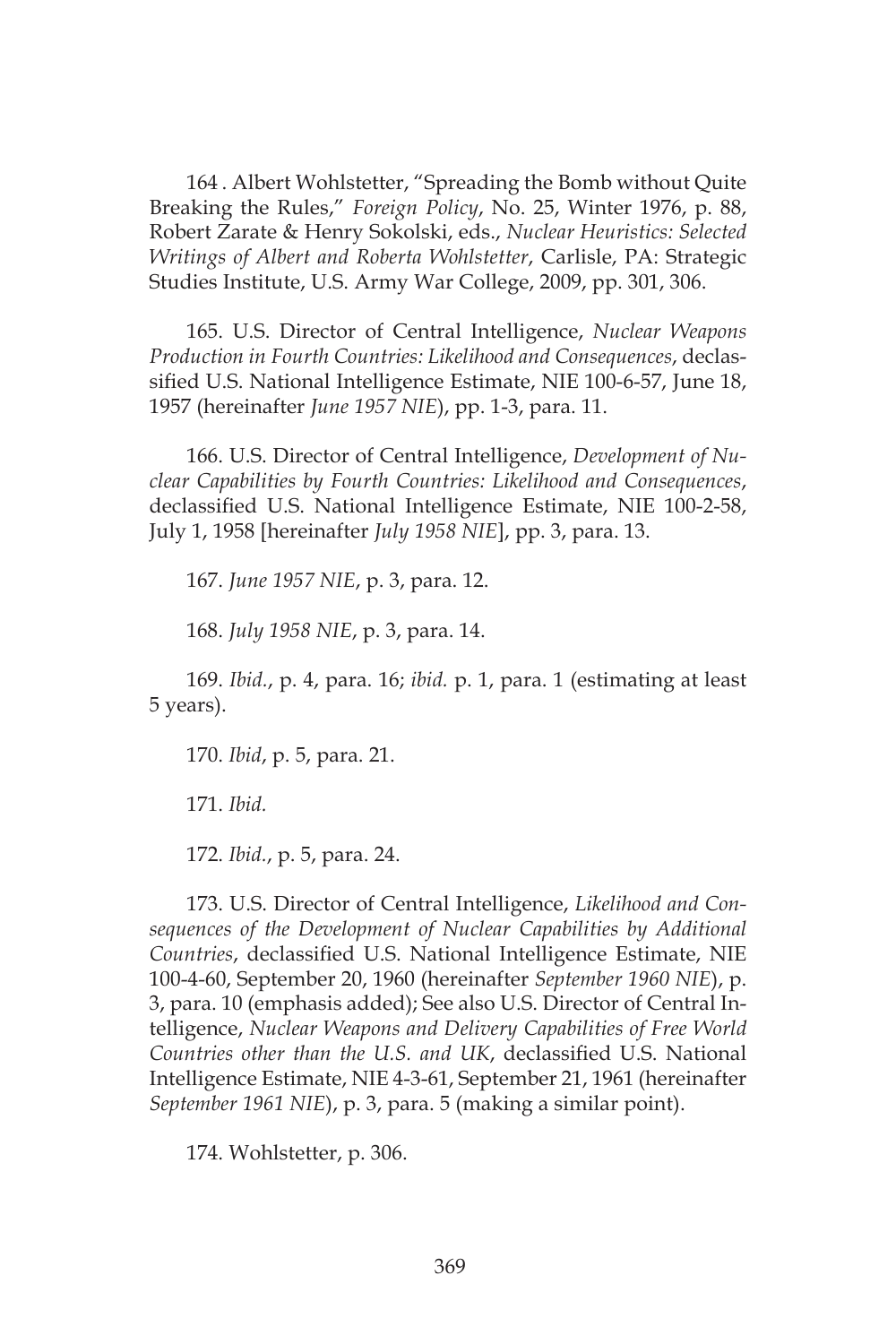175. See Acheson-Lilienthal Report, p. 1 (recounting an official statement issued, after the first release of the Report on March 28, 1946, that there had been "some public misunderstanding of what denaturing is, and of the degree of safety that it could afford," and noting that it was untrue "that a system of control based solely on denaturing could provide adequate safety").

176. *Ibid*., p. 26.

177. See Wohlstetter *et al*., pp. 48-54. As Amory Lovins has recounted in a detailed discussion of the plutonium issue, "the assumption that power-reactor Pu [plutonium] was unsuitable for bombs was questioned with increasing force" in the early 1970s. The notion was apparently widely discredited by 1974, and indeed in 1977 the United States announced that it had indeed "successfully tested a nuclear weapon made from reactorgrade Pu." Amory B. Lovins, "Nuclear Weapons and power-reactor plutonium," *Nature*, Vol. 283, No. 5750, February 28, 1980, pp. 817-823, p. 1 (pagination from reprint in author's collection). Interest in denaturing seems perennial. Recently, an Israeli scientist has claimed to have developed an apparently new way of denaturing plutonium in reactor fuel. This, it is suggested, could declaw the plutonium by making it, if separated, "unsuitable for use in nuclear arms." See Batsheva Sobleman, "Israel: Science against nuclear proliferation," *Los Angeles Times* blog posting, March 5, 2009, available from *latimesblogs.latimes.com/babylonbeyond/2009/03/israel-science.html*.

178. Wohlstetter, p. 305.

179. *Ibid.*; See also Wohlstetter *et al*., pp. 49, 71 (noting "some residual traces [persist] of a belief that a solution" based upon denaturing, and discussing the denaturing issue). According to Lovins, basic facts about the weapons-usability of reactor plutonium were apparently still widely—and, he argued, dangerously—misunderstood even in the late 1970s. Lovins, p. 1.

180. The technical and financial entry barriers to the enrichment business were doubly fortunate, in fact, insofar as its costliness permitted existing supplier states to continue their monopoly upon fuel making—and it was this monopoly that helped permit the emerging system of international nuclear benefit-shar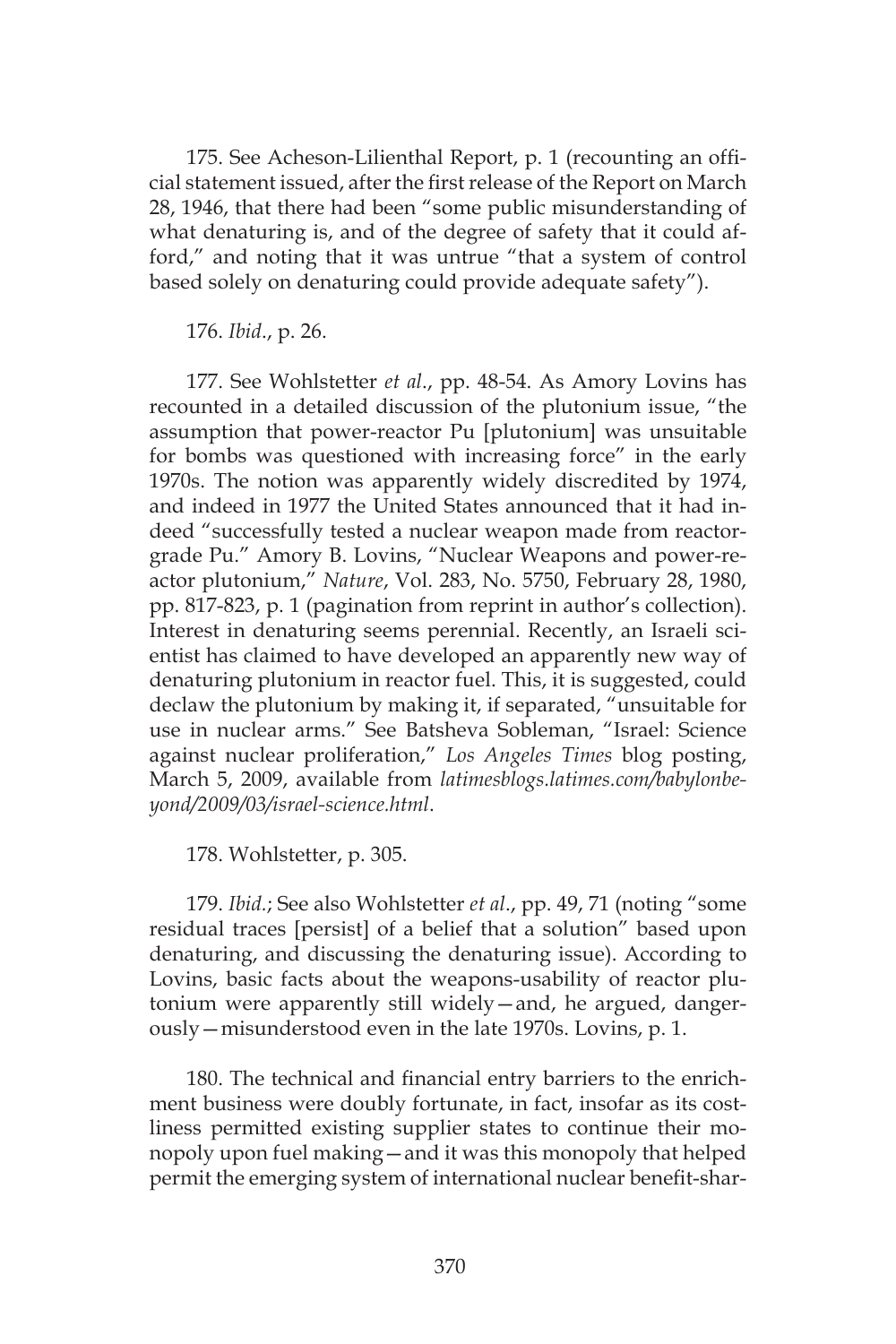ing to manage the risk of plutonium reprocessing, because suppliers insisted that safeguards be applied upon the nuclear fuel they provide. In any event, U.S. officials estimated that anyone desiring "a substantial [nuclear weapons] capability," including "the production of U-235," would have to spend "astronomic" amounts of money. U.S. Director of Central Intelligence, *Likelihood and Consequences of a Proliferation of Nuclear Weapons Systems*, declassified U.S. National Intelligence Estimate, NIE 4-63, June 28, 1963 (hereinafter *June 1963 NIE*), p. 5, paras. 2-3. The expense and difficulty was doubly great because ballistic missiles or other nuclear-capable delivery systems had not yet themselves proliferated: a new weapons state would have not merely to acquire nuclear explosive devices but also systems with which to deliver them.

181. Roswell Gilpatric *et al*., "Nuclear Weapons Programs Around the World," TS 190187, December 3, 1964, declassified memorandum (hereinafter Gilpatric Report), available from *www.gwu.edu/~nsarchiv/NSAEBB/NSAEBB155/prolif-10.pdf*, p. 1.

182. Gilpatric Report, p. 9 (discussing India, Israel, Sweden, West Germany, Italy, Japan, and Canada). The Acheson-Lilienthal Report had been even more sanguine: "Whether any nation—we are excluding Great Britain and Canada—could achieve such an intensive program is a matter of serious doubt." Acheson-Lilienthal Report, p. ix; see also *ibid.*, p. 2 (noting "[s]trong arguments" that "the results attained in the United States cannot be paralleled by independent work in other nations"); *ibid.*, p. 23.

183. See Henry Sokolski, *Best of Intentions: America's Campaign Against Strategic Weapons Proliferation*, Westport, CT: Praeger, 2000, p. 32 (citing testimony); and "Atoms for Peace: A Non-Proliferation Primer?" *Arms Control*, Vol. 1, No. 2, September 1980, pp. 199-231.

184. "Statement by the United States Representative (Stassen) to the Disarmament Subcommittee: Nuclear Weapons and Testing," March 20, 1957, *Documents on Disarmament 1945-1959,*  Vol. II, pp. 763, 766-767.

185. See Sokolski, *Best of Intentions*, pp. 25-29. A number of ideas for increasing the effectiveness of safeguards in prevent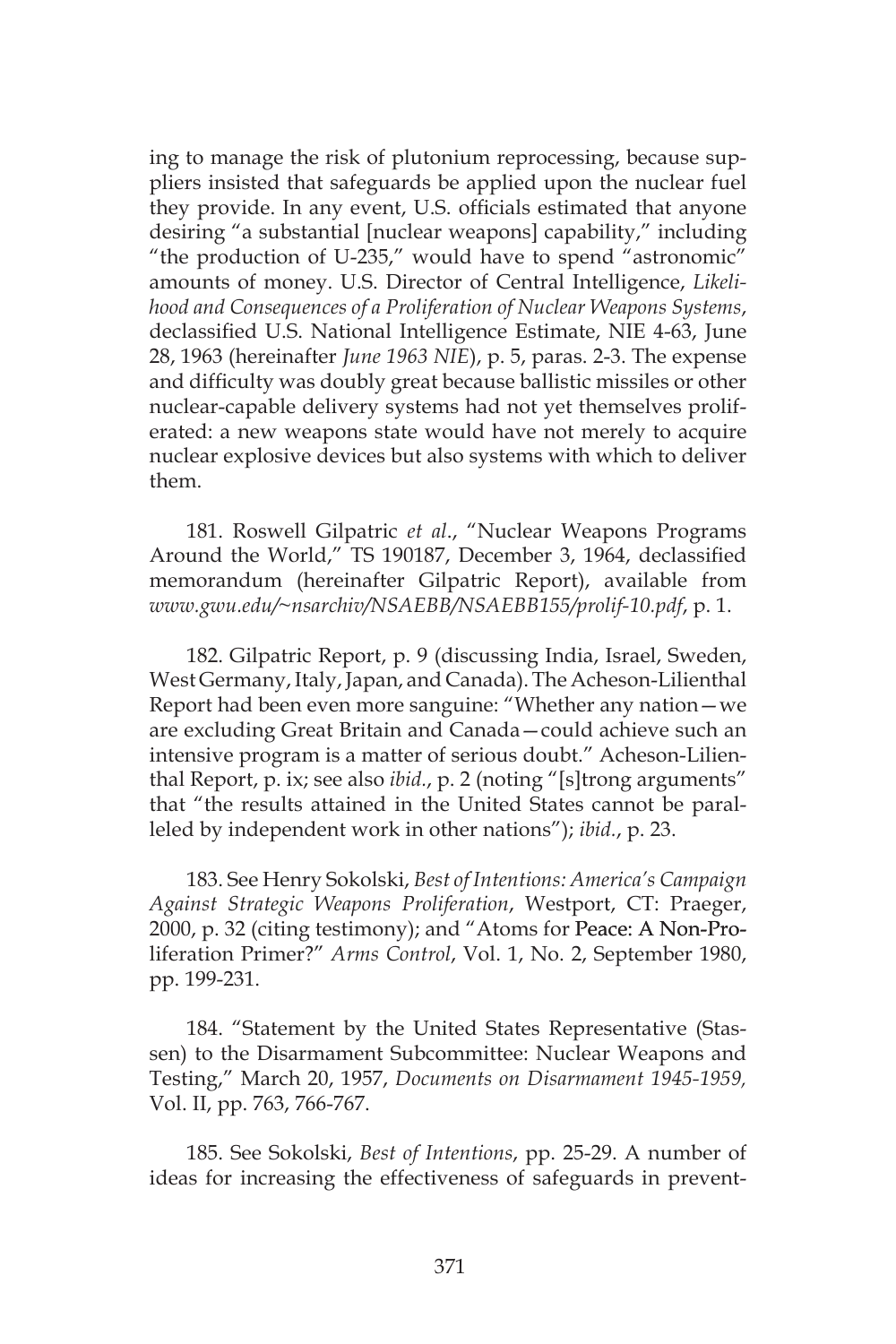ing the diversion of fissile materials were proposed by American officials in the negotiations that led to the creation of the IAEA Statute in 1957, but these were opposed by India, France, the Soviets, and Switzerland, and were not ultimately included; *ibid.*, pp. 30-31.

186*. September 1961 NIE*, p. 3, para. 5, p. 4, para. 8.

187. *September 1960 NIE*, p. 11, para. 42.

188. *July 1958 NIE*, p. 18, para. 86. Moreover, the actual impact upon world stability of additional proliferation was understood to depend, to some degree, upon *who* got nuclear weapons. Not all potential possessors were equally worrisome. "The actual effect on the world situation is likely to depend on the country itself: the character of its government, the nature of its national aims and aspirations, the identity of its principal rivals, and the alliances and alignments in which it is involved, and the chief problems of its foreign relations." *Ibid.* p. 18, para. 87. In any event, a subsequent NIE noted, the most significant determinants of "pace and content of nuclear diffusion" were not "differences in national wealth and technical skill" but rather "national differences in political determination and strategic objectives." *June 1963 NIE*, p. 6, para. 5.

189. *June 1963 NIE*, pp. 18 para. 47. Instead, the dangers of such small-scale proliferation were felt to be limited to the "political and psychological effects of the existence of such new weapons," and possible escalation of regional problems. *Ibid.*, pp. 18-19, para. 47; see also *ibid.*, pp. 19-20, para. 50 (arguing that "[a] new nuclear power may be emboldened by the possession of nuclear weapons to a more vigorous pursuit of its objectives against enemy states, and the result may be an increase in the frequency of local crises").

190. Whether or not such conclusions were reasonable half a century ago, they would be much harder to sustain today, when U.S. and Russian arsenals have been reduced so dramatically and they would be less tenable still if further progress were made toward nuclear weapons abolition. See Christopher A. Ford, "Five Plus Three: How to Have a Meaningful and Helpful Fissile Material Cutoff Treaty," *Arms Control Today*, Vol. 39, March 2009,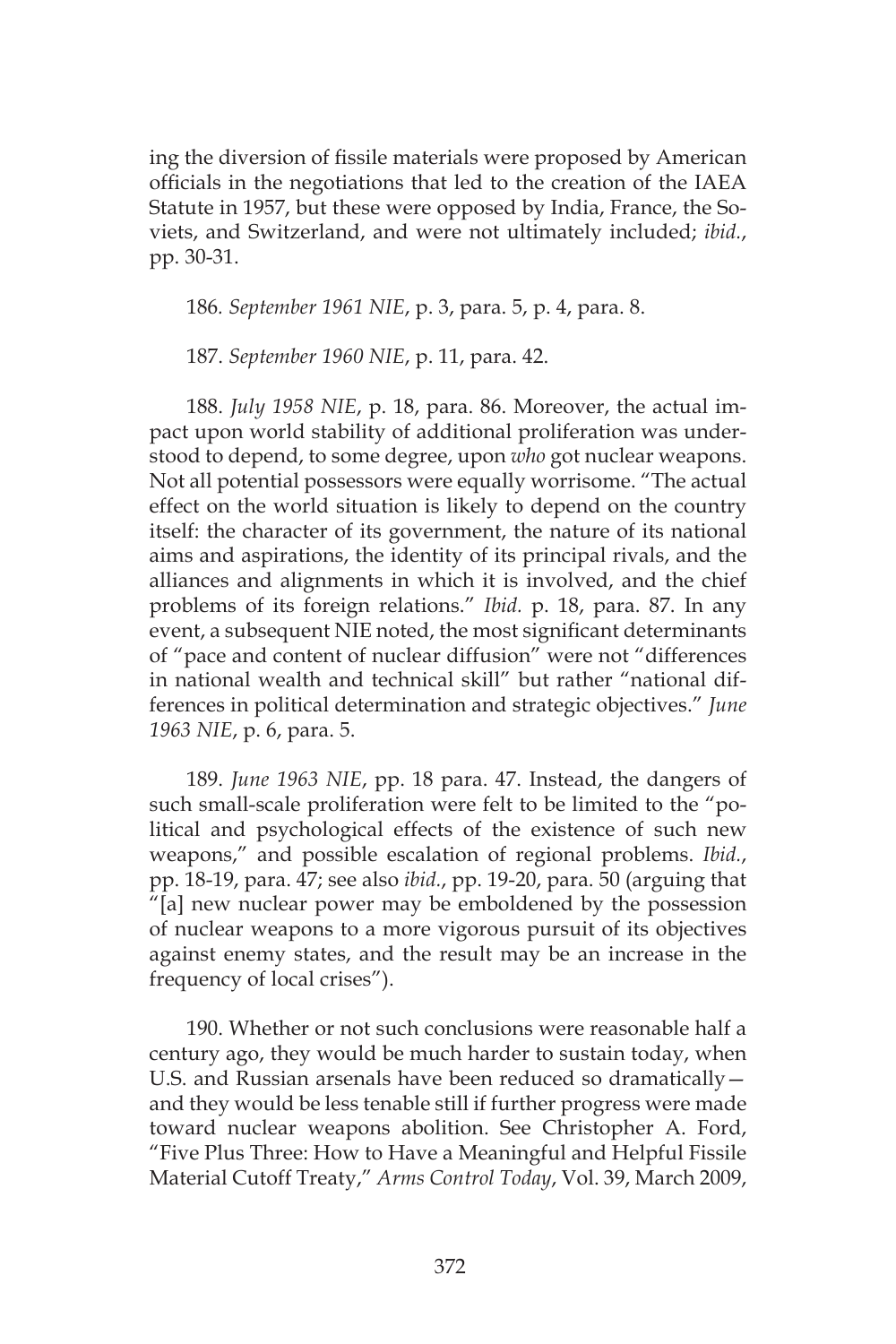pp. 24, 33, n.23 (". . .[U]ncertainty about the possible existence of an extra handful of weapons here or there might perhaps have been acceptable in the context of a Cold War nuclear standoff between parties already possessing several thousand of such devices. The threshold of military significance arrives much more quickly where at issue is the potential arrival of a completely new player in the nuclear weapons business [today] or one country's achievement of breakout from a [future] nuclear weapons abolition regime.").

The Eisenhower Administration's argument, moreover, revolved almost entirely around the threat of *direct* nuclear attack by a future proliferator. Even though UN Ambassador Lodge conceded in 1956 that seeing the nuclear arms race "spread to more areas of the globe . . . could easily ignite a nuclear conflagration," the United States does not seem to have considered the potential impact of horizontal proliferation upon regional stability and extra-regional security relationships. See "Statement by the United States Representative (Lodge) to the Disarmament Commission," July 3, 1956, *Documents on Disarmament 1945-1959*, Vol. I, pp. 648-649.

191. Ironically, the 1961 NIE noted that such developments might indeed undercut its assumption that uranium enrichment was unachievable for most would-be proliferators. It expressly assumed that "there will be no significant technological breakthrough in the next several years which would significantly alter the complexity or economic costs of developing a nuclear capability," such as "the perfecting of the gas centrifuge process for isotope separation" in order to "require less electric power, be adaptable to small capacity production, and be more easily concealed." An advance of this kind, the NIE warned, "would increase the number of countries which could afford to produce weapons." See *September 1961 NIE*, p. 4, para. 11. Fatefully—if unknowingly—foreshadowing the wide dissemination of URENCO-developed enrichment technology by Pakistan's A. Q. Khan, which would shatter many of these assumptions, the 1961 NIE also noted in passing that West Germany was already doing research on U-235 isotope separation, "including the gas centrifuge process," which could speed up separation from uranium ore. *Ibid.*, p. 10, para. 41.

192. NPT, Art. IV(2).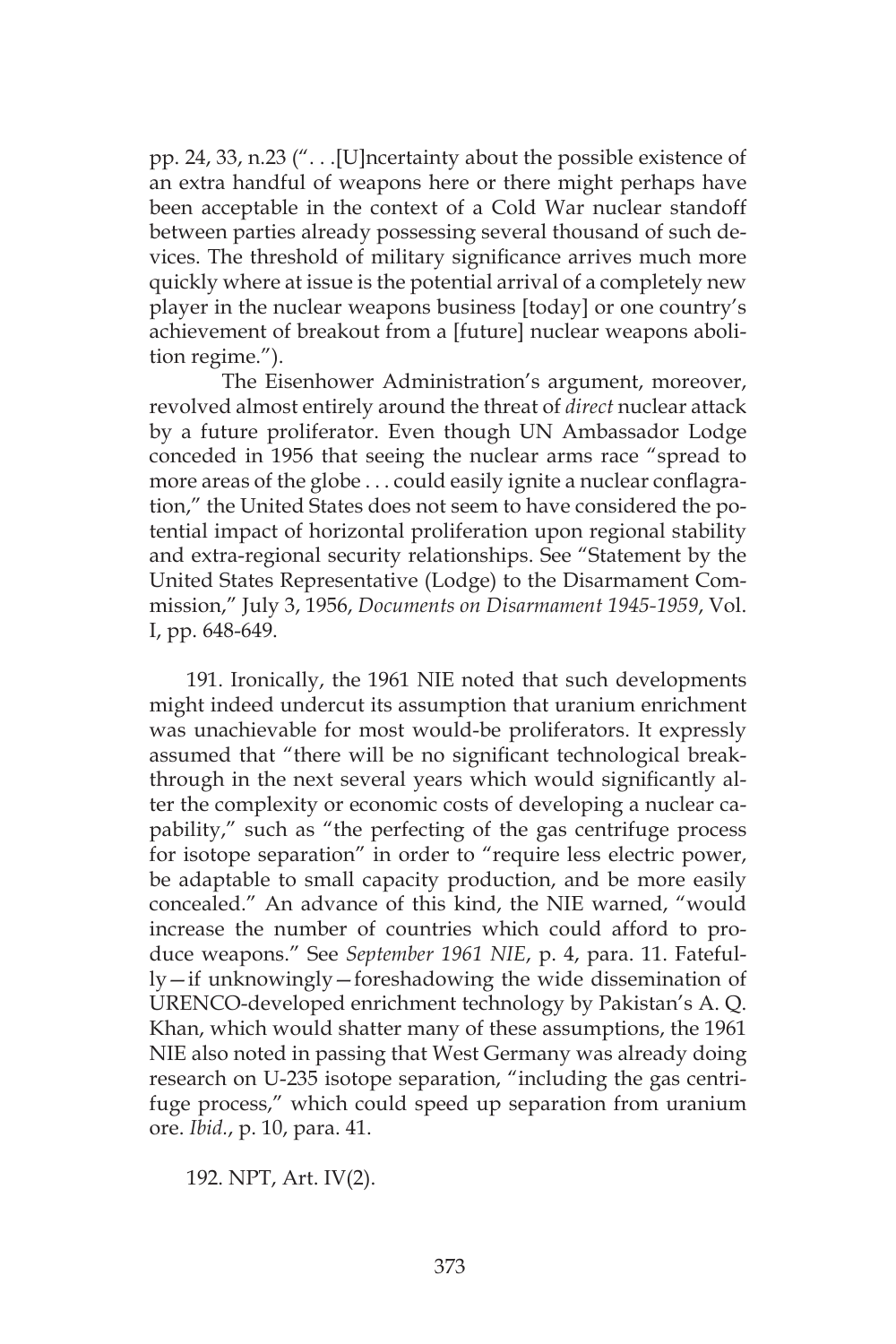193. See NPT, from the Preamble ("Affirming the principle that the benefits of peaceful applications of nuclear technology, including any technological by-products which may be derived by nuclear weapon States from the development of nuclear explosive devices, should be available for peaceful purposes to all  $\ldots$ .").

194. See Mexican Working Paper submitted to the Eighteen Nation Disarmament Committee: Suggested Additions to Draft Nonproliferation Treaty, September 19, 1967, U.S. Arms Control and Disarmament Agency, *Documents on Disarmament 1967*, Washington DC: Government Printing Office, 1968 (hereinafter *Documents on Disarmament 1967*), pp. 394-395; See also U.S. Arms Control and Disarmament Agency, *International Negotiations on the Treaty on the Nonproliferation of Nuclear Weapons,* Washington, DC: U.S. Government Printing Office, 1969 (hereinafter *ACDA Negotiating History*), p. 67.

195. *Documents on Disarmament 1967*, p. 397 (remarks of Amb. Castaneda).

196. Conference of the Eighteen-Nation Committee on Disarmament, ENDC/PV.367, February 20, 1968, p. 18; see also *ACDA Negotiating History*, p. 103.

197. "Nigerian Working Paper Submitted to the Eighteen-Nation Disarmament Committee: Additions and Amendments to the Draft Nonproliferation Treaty, November 2 1967," *Documents on Disarmament 1967*, pp. 557-558; see also Zarate, pp. 246- 247, 280-81, n.62.

198. Spanish Memorandum to the Co-Chairmen of the Eighteen-Nation Disarmament Committee, February 8, 1968, *Documents on Disarmament 1968*, Washington, DC: ACDA, 1969, p. 40; see also *ACDA Negotiating History*, p. 103.

199. See *ACDA Negotiating History*, p. 83; Conference of the Eighteen-Nation Committee on Disarmament, ENCD/PV.371, February 28, 1968, p. 20 (remarks of Canada's General Burns); see also U.S. State Department, *Promoting Expanded and Responsible Uses of Nuclear Energy*, April 16, 2007, available from *www.state.*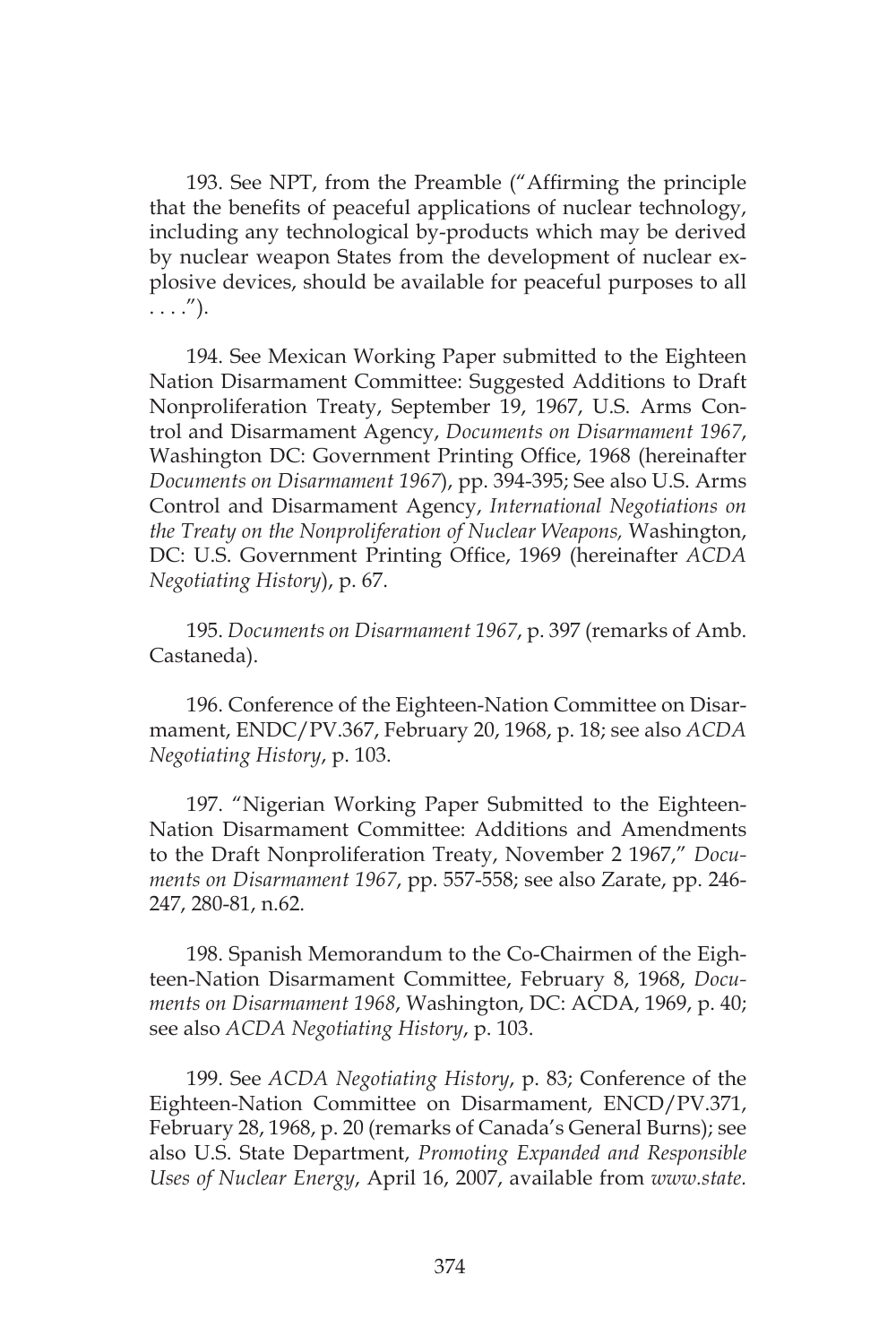### *gov/t/isn/rls/other/83210.htm*.

200. "Revised Draft Treaty on the Nonproliferation of Nuclear Weapons, January 18, 1968," *in ACDA Negotiating History*, pp. 150-154.

201. *Ibid.* p. 117 (comments by Nigeria), 120-123 (comments by Mexico, Chile, Australia, South Africa, and Israel). Their objections were addressed only to the extent that the final text was amended to refer to "exchange" of "equipment" and "materials" rather than just "information." See Draft Treaty on the Nonproliferation of Nuclear Weapons, May 31, 1968, *ACDA Negotiating History*, pp. 160-165; see also *ibid.*, p. 123.

202. NPT, Art.IV(1).

203. It is also worth remembering that the UN Security Council, acting pursuant to Chapter VII of the UN Charter, has imposed clear international legal obligations upon Iran to suspend its enrichment and reprocessing activities—obligations that operate quite independently of whatever the NPT's Article IV otherwise does or does not say about Tehran's right to engage in such work.

204. Zarate has also made this point. See Zarate, p. 282, n.66, as did I in internal arguments with State Department lawyers beginning in 2004.

205. "Romanian Working Paper Submitted to the Eighteen Nation Disarmament Committee: Amendments and Additions to the Draft Nonproliferation Treaty, October 19, 1967," *Documents on Disarmament 1967*, p. 525.

206. "Statement by the Mexican Representative (Garcia Robles) to the Eighteen-Nation Disarmament Committee: Latin American Nuclear-Free Zone and Nonproliferation of Nuclear Weapons, March 21, 1967," *Documents on Disarmament 1967*, pp. 162-163.

207. Whatever else it might mean, the best reading of Article IV(1) does not see that paragraph as *conferring* the "inalienable right." Its phrasing seems merely to *refer* to some preexisting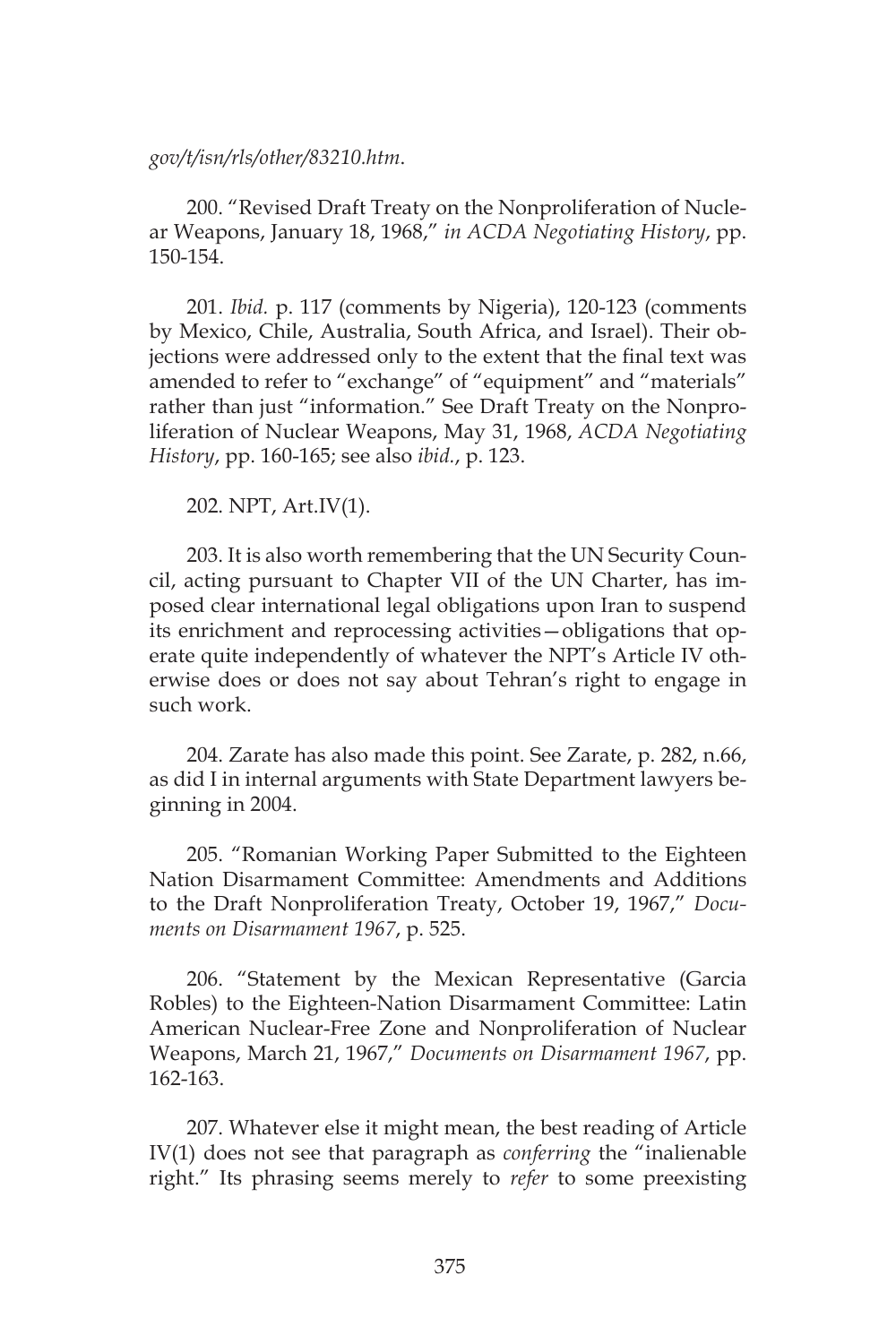right, though the "conformity" requirements (which refer to articles of the NPT itself) are obviously a new constraint accepted by all States Party by virtue of their agreement to the Treaty's terms. The origin of such a preexisting right, however, is unaddressed. Conceivably, it comes from no place more profound or more codified than the basic assumed "right" of *any* sovereign state, in a fundamentally anarchic international system, to do *anything it wants* in the absence of positive legal constraint. Since the NPT seems expressly to limit that very right, however—thereby providing just such a positive constraint—it adds little to the discussion to make this point.

208. On the other hand, as noted previously, some nuclear experts reject the view that nuclear power plants are safeguardable in any country of whose peaceful intentions one is not already quite confident. Even, the most proliferation resistant light water reactor, they argue, comes with fresh fuel and produces plutonium-laden spent fuel that could be diverted to help make bombs without the IAEA necessarily finding out in a timely fashion. See Gilinsky *et al*.

209. Compare NPT, Arts. I, II, and III with *ibid*., Art. IV.

210. Zarate, pp. 256-257.

211. Henry Sokolski, "The Nuclear Nonproliferation Treaty and Peaceful Nuclear Energy," testimony given before the House Committee on International Relations, Subcommittee on International Terrorism and Nonproliferation, Washington, DC, March 2, 2006, available from *www.internationalrelations.house. gov/archives/109/sok030206.pdf* (*quoting* ENDC/PV.82, September 7, 1962; "Statement by the Swedish Representative [Alva Myrdal] to the Eighteen-Nation Disarmament Committee: Nonproliferation of Nuclear Weapons," ENDC/PV.243, February 24, 1966).

212. Zarate. pp. 257, 286, n.91 (quoting ENDC/PV.250, March 22, 1966, p. 28 [statement of U. Maung Maung Gyi]).

213. "Statement by the Mexican Representative . . . March 21, 1967," p. 164; see also *ACDA Negotiating History*, p. 67.

214. See John Carlson, "Addressing Proliferation Challenges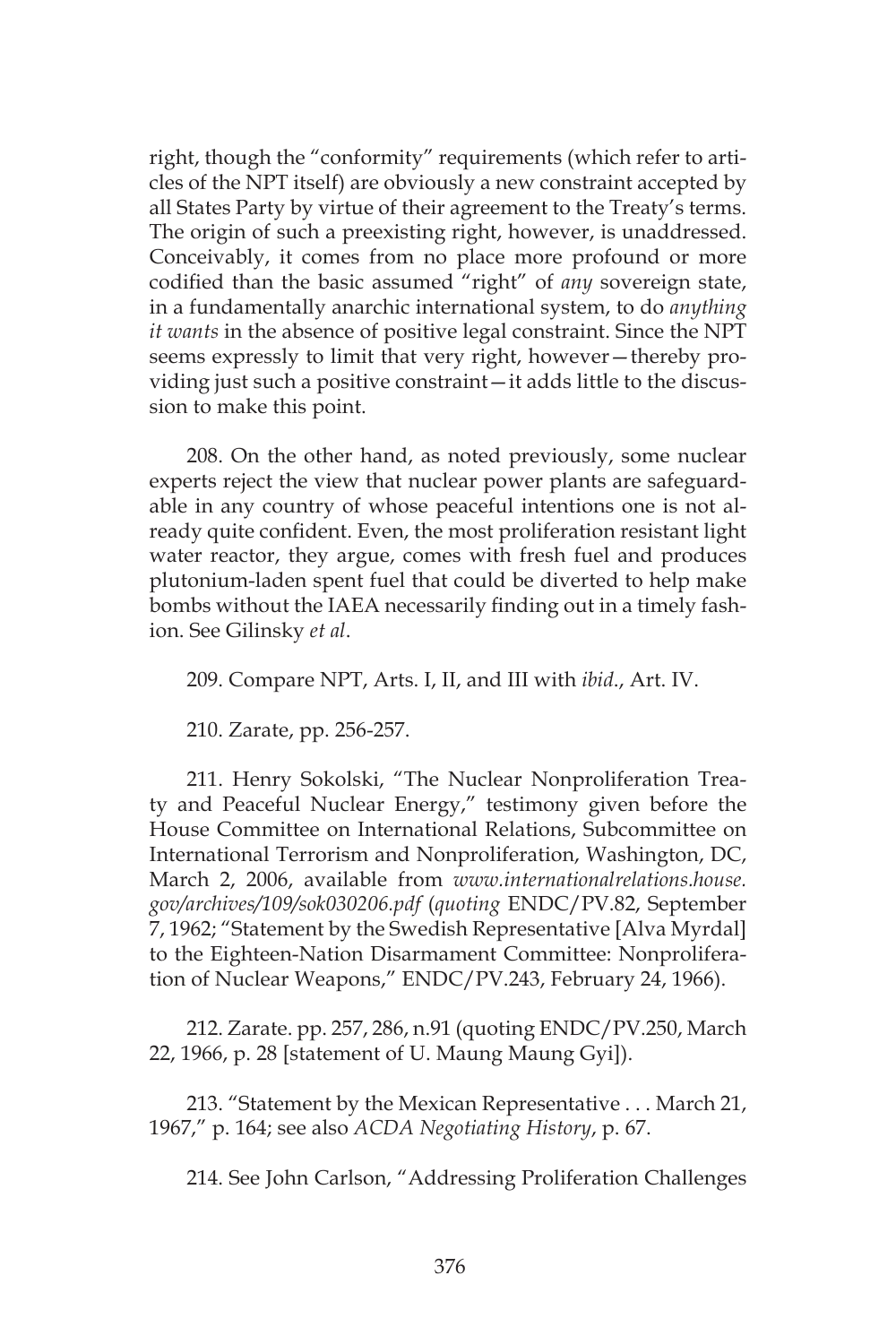from the Spread of Uranium Enrichment Capability," presentation by Russell Leslie, on behalf of John Carlson, to the Institute for Nuclear Materials Management Annual Meeting, Tucson, Arizona, July 9-12, 2007, PowerPoint slide 2.

215. Ford, "The NPT Review Process and the Future of the Nuclear Nonproliferation Regime."

216. Gottemoeller and Arnaudo, p. 17.

217. See *ACDA Negotiating History*, pp. 60, 125.

218. "Statement by the Department of State on Nonproliferation and Peaceful Nuclear Activities, February 20, 1967," *Documents on Disarmament 1967*, pp. 96, 96-97 (also stating that selling U.S. plutonium to EURATOM for electrical power generation purposes would be permitted).

219. The official summary of the negotiations paraphrases these statements by recounting that the United States had proclaimed that "[t]here was no area of peaceful nuclear development that would be precluded by a treaty." *ACDA Negotiating History*, p. 64. The actual U.S. statement, however, does not quite go so far. While it does emphasize that fast-breeders are not precluded, it does not make the *per se* claim quoted, and does in fact *rule out* sharing the technology involved in "peaceful nuclear explosive devices." See "Statement by the Department of State," pp. 96-97.

220. "Swiss Aide-Memoire to the Co-Chairmen of the Eighteen-Nation Disarmament Committee: Draft Nonproliferation Treaty, November 17, 1967," *Documents on Disarmament 1967*, pp. 572; see also ACDA *Negotiating History*, p. 81. (An undated U.S. document from the same period also explained to the government of Australia that the treaty would prohibit "[n]either uranium enrichment nor the stockpiling of fissionable material in connection with a peaceful program . . . so long as these activities were safeguarded under Article III. Also clearly permitted would be the development, under safeguards, of plutonium power reactors . . . .") U.S. Government, undated "Aide Memoire to the Government of Australia" [declassified version], p. 2, para. 5. Admittedly, however, this response concerned only the scope of what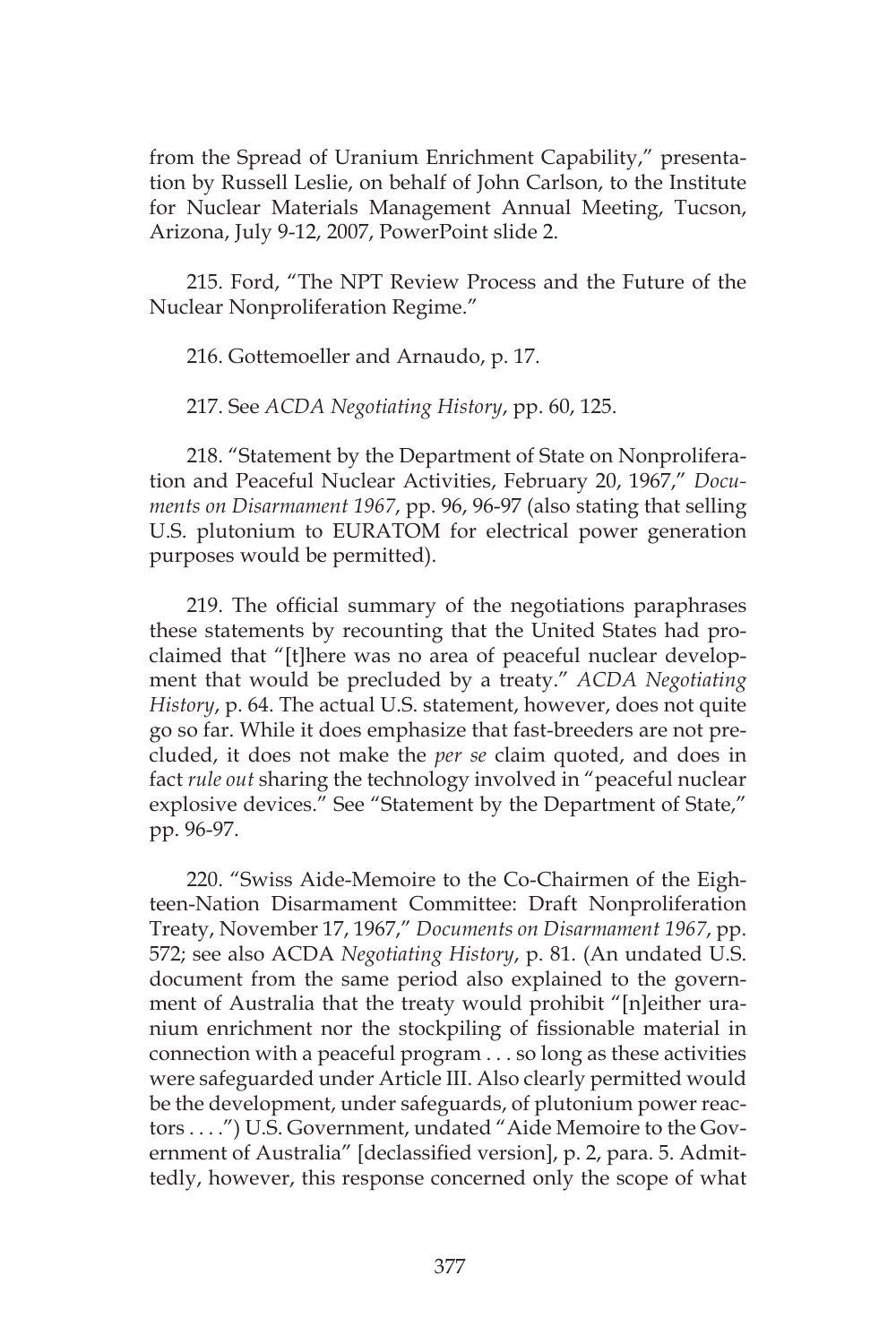activities *would violate Article II* of the NPT, and it is likely true that none of those activities constitute Article II problems if not undertaken for purposes of furthering nuclear weapons development. See *Noncompliance Report*, pp. 64-65 (setting forth U.S. standards for Article II compliance assessments). The undated U.S. document thus did not address whether or not these technologies fell within the ambit of the "right" discussed in Article IV.)

221. NPT, Preamble.

222. Quoted in *ACDA Negotiating History*, pp. 65-66.

223. U.S. Department of State, diplomatic cable entitled "Aide-Memoire on the Draft Non-Proliferation Treaty (NPT)" [declassified version], August 24, 1967, pp. 3-4.

224. See AFP, "UN Nuclear Chief Says Iran Should Stop Expanding Enrichment," June 14, 2007; Associated Press, "Iran: No Halt to Enrichment," May 25, 2007.

225. Vienna Convention on the Law of Treaties, May 23, 1969, 1155 UNT.S. 331, Art. 18(a).

226. *Ibid.*, Art. 32.

227. See Charter of Fundamental Rights of the European Union, Art. 54 ("Nothing in this Charter shall be interpreted as implying any right to engage in any activity or to perform any act aimed at the destruction of any of the rights and freedoms recognised in this Charter or at their limitation to a greater extent than is provided for herein."), available from *www.europarl.europa.eu/ comparl/libe/elsj/charter/art54/default\_en.htm*; Universal Declaration of Human Rights, available from *www.unhchr.ch/udhr/lang/ eng.htm*, Art. 30 ("Nothing in this Declaration may be interpreted as implying for any State, group or person any right to engage in any activity or to perform any act aimed at the destruction of any of the rights and freedoms set forth herein.").

228. Lawless v. Ireland (E.C.H.R., Series A, No.3), July 1, 1961, available from *www.ena.lu/judgment\_european\_court\_human\_ rights\_lawless\_ireland\_july\_1961-020004456.html*, at para. 7 of discussion of law.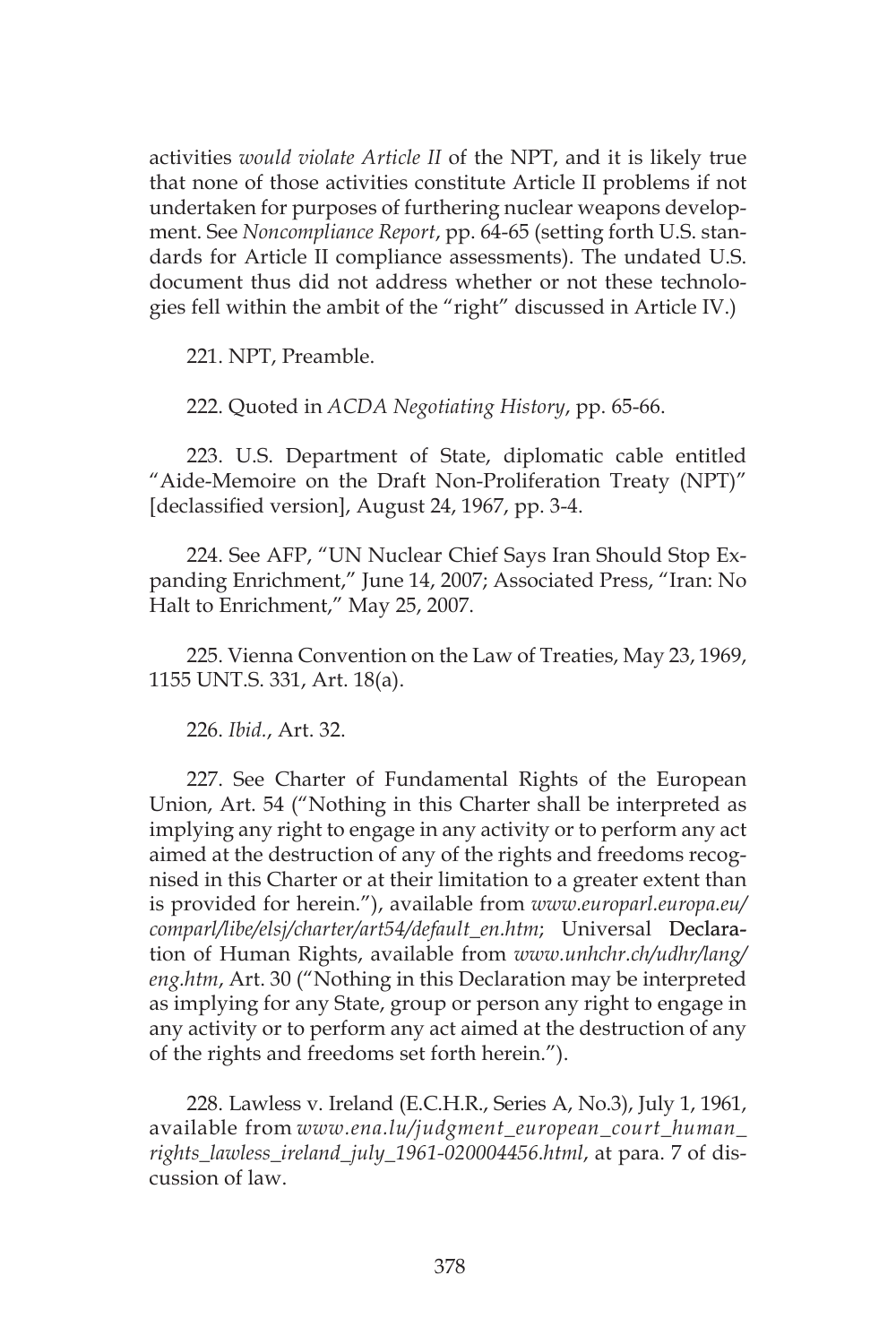229. See Principal Deputy Assistant Secretary of State Christopher Ford, "NPT Article IV: Peaceful Uses of Nuclear Energy," Statement to the 2005 Review Conference of the Treaty on the Nonproliferation of Nuclear Weapons, New York, May 18, 2005, available from *www.state.gov/t/vci/rls/rm/46604.htm* ("NPT parties have the responsibility to implement Article IV in such a way that not only preserves NPT compliant parties' right to develop peaceful uses of nuclear energy, but also ensures against abuse of this right by States Party pursuing nuclear weapons capabilities").

230. "Statement by the United States High Representative (Hickerson) to the Ad Hoc Political Committee of the General Assembly, November 11, 1949," *Documents on Disarmament, 1945- 1959*, pp. 225, 227.

231. Gilpatric Report, p. 3.

232. "Statement by the United States High Representative (Hickerson)," p. 227.

233. See *ACDA Negotiating History*, pp. 81, 84-86.

234. "Brazilian Amendments to the Draft Nonproliferation Treaty, October 31, 1967," *Documents on Disarmament 1967*, p. 546.

235. See Zarate, pp. 247, 281, n.64 (quoting "Brazilian Amendments to the Draft Treaty on Nonproliferation of Nuclear Weapons," ENDC/201/Rev.2, February 13, 1968).

236. In 1976, Wohlstetter observed that PNEs were "[t]he reduction to absurdity of the dichotomy" between "peaceful" and military uses. "These plowshares, in all essentials, *are* swords." Wohlstetter *et al*., p. 46. More recently, Zarate has argued similarly that the PNE issue demonstrates the importance of the principle that "[w]hen the IAEA cannot effectively safeguard the nuclear material involved in an allegedly-peaceful application of nuclear technology, then the NPT does not protect the right of states to develop, access or use that allegedly-peaceful application of nuclear technology." Zarate, p. 255.

237. See *ACDA Negotiating History*, pp. 52, 60, 81, 84-85, 104-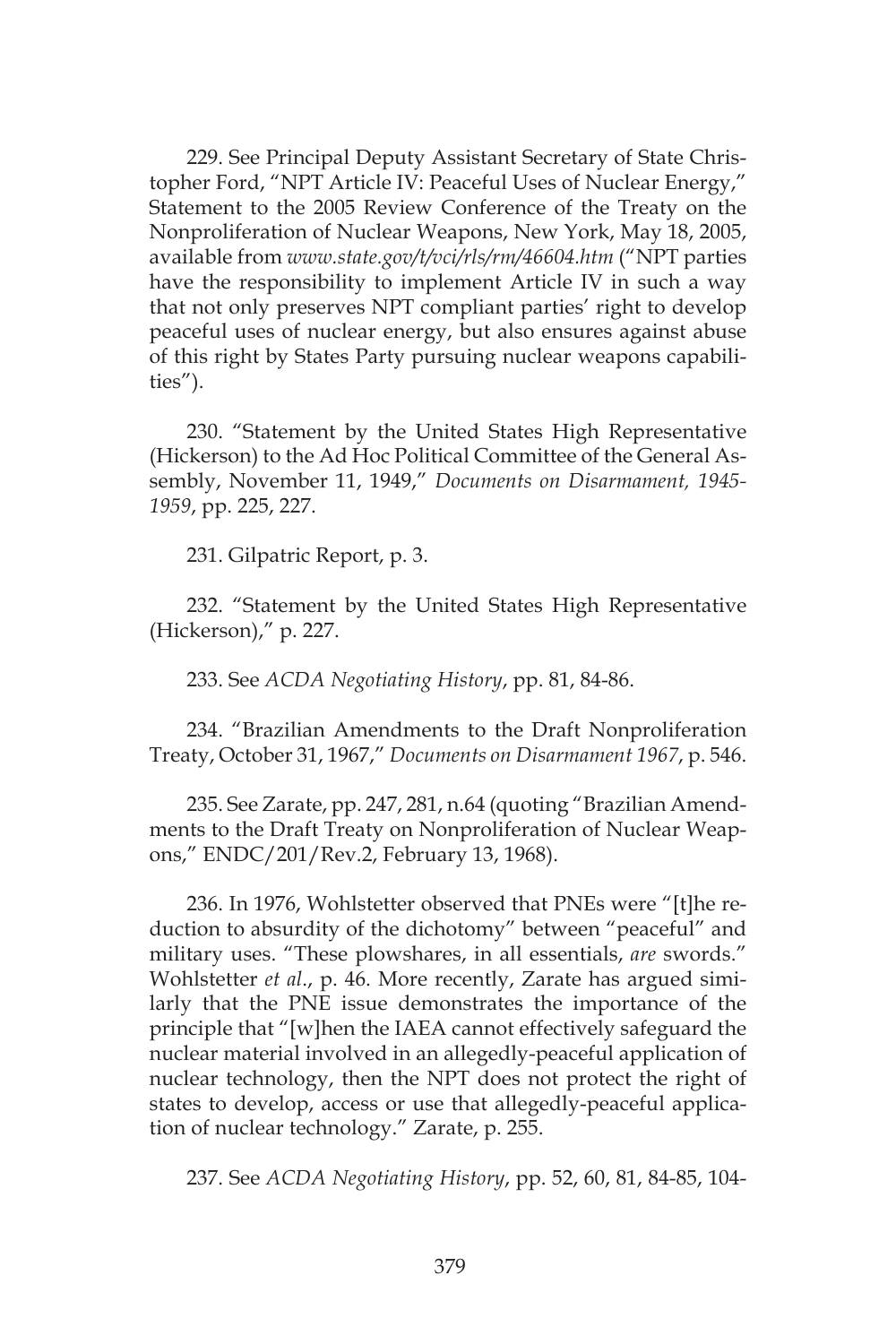106, 124.

238. "Statement by the Department of State on Nonproliferation and Peaceful Nuclear Activities, February 20, 1967," p. 97 (emphasis added).

## 239. Quoted in *ACDA Negotiating History*, pp. 65-66.

240. NPT, Art.V (providing that the "potential benefits from any peaceful applications of nuclear explosions will be made available to non-nuclear-weapon States Party . . . [and that] Nonnuclear-weapon States Party to the Treaty shall be able to obtain such benefits, pursuant to a special international agreement or agreements, through an appropriate international body").

241. After all, even with respect to PNEs, one ambassador centrally involved in crafting the NPT's peaceful use provisions held out at least some hope that "technological progress" might "one day" "make it possible to distinguish clearly between nuclear explosives for peaceful and for warlike purposes." *ACDA Negotiating History*, p. 65 (quoting Mexican representative).

## 242. See Cochran.

243. The IAEA Director General has made it clear that even the AP's new authorities are inadequate to the challenges presented by IAEA verification activities in the face of the sort of denial and deception activities undertaken by Iran. In 2005, after two years of work to detail Iran's covert nuclear program, the Director General of the IAEA called upon Iran to provide cooperation and transparency above and beyond that required by the AP. IAEA, "Implementation of the NPT Safeguards Agreement in the Islamic Republic of Iran," GOV/2005/67, September 2, 2005, para. 50 ("such transparency measures should extend beyond the formal requirements of the Safeguards Agreement and Additional Protocol"); See also IAEA Board of Governors, "Implementation of the NPT Safeguards Agreement in the Islamic Republic of Iran," GOV/2006/14 (February 4, 2006), at operative para. 1 (deeming it necessary for Iran to "implement transparency measures . . . which extend beyond the formal requirements of the Safeguards Agreement and Additional Protocol").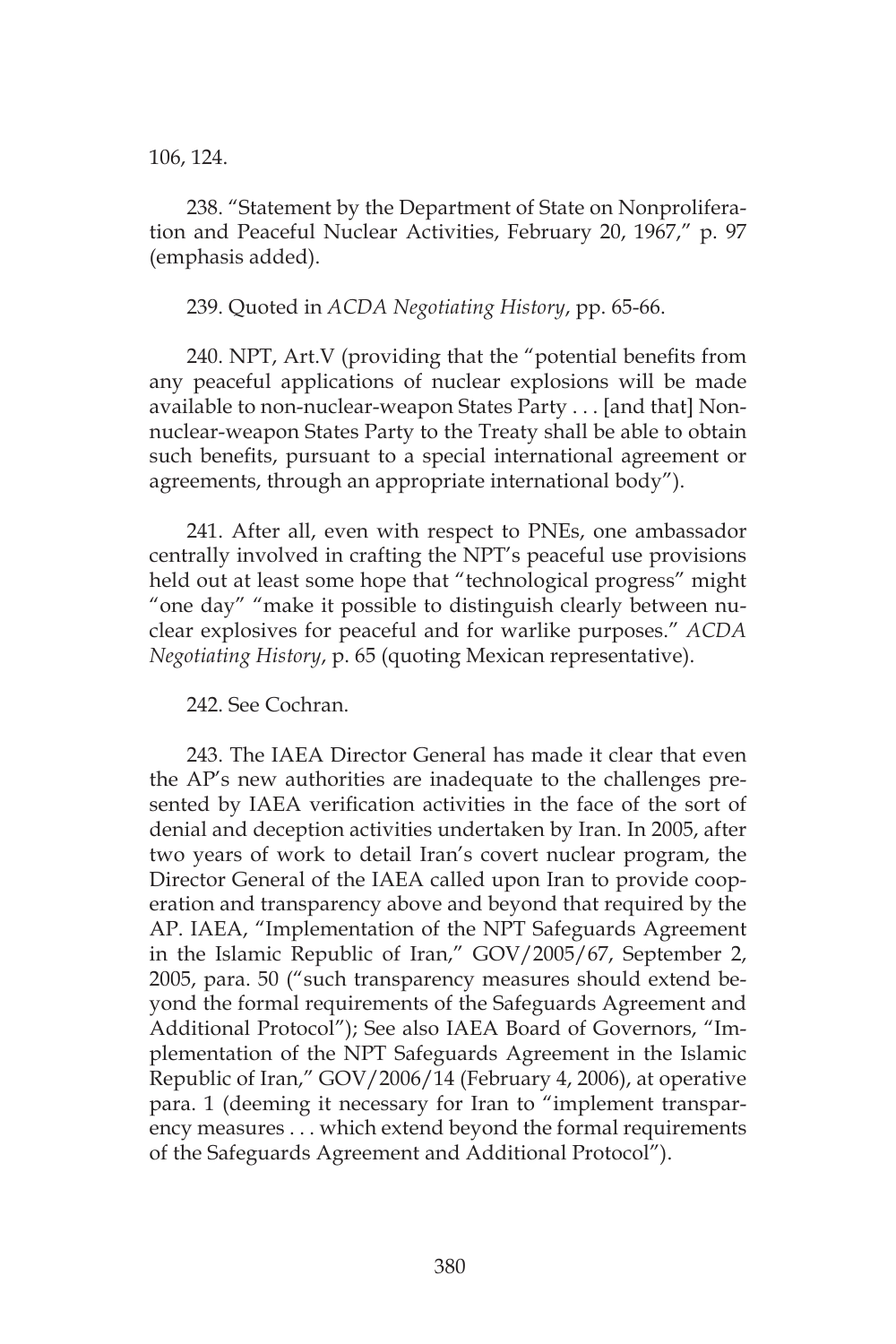244. IAEA, The Structure and Content of Agreements between the Agency and States Required in Connection with the Treaty on the Non-Proliferation of Nuclear Weapons, INFCIRC/153 (Corrected), June 1972, p. 9, para. 28, available from *www.iaea.or.at/ Publications/Documents/Infcircs/Others/infcirc153.pdf*.

245. Wohlstetter, p. 307; see also Fred C. Iklé, "After Detection—What?" *Foreign Affairs*, Vol. 39, No. 2, January 1961, p. 208.

246. Acheson-Lilienthal Report, p. 9.

247. Bergner letter, p. 2.

248. See Christopher A. Ford, "The Nonproliferation Bestiary: A Typology and Analysis of Nonproliferation Regimes," *New York University Journal of International Law and Politics*, Vol. 39, No. 4, Summer 2007, pp. 937, 955.

249. See Statute of the IAEA, Art. XII(C), available from *www.iaea.org/About/statute\_text.html#A1.12* ("The inspectors shall report any noncompliance to the Director General who shall thereupon transmit the report to the Board of Governors. . . . The Board shall report the non-compliance to all members and to the Security Council and General Assembly of the United Nations.").

250. Sokolski, "Nuclear Policy and the Presidential Election," p. 10. He points out, for example, that while IAEA estimates it would take only 7-10 days to convert separated plutonium into nuclear weapon, the IAEA's own detection goal is only to inspect facilities containing such material once a month. Sokolski, "Too Speculative?" pp. 122-123; Henry Sokolski, ed., *Falling Behind: International Scrutiny of the Peaceful Atom*, Carlisle, PA: Strategic Studies Institute, U.S. Army War College, 2008, pp. 3-62.

251. Sokolski, "Nuclear Policy in the Presidential Election," p. 10.

252. Roberta Wohlstetter, "The Buddha Smiles: U.S. Peaceful Aid and the Indian Bomb," *Nuclear Policies: Fuel without the Bomb*, Cambridge, MA: Ballinger, 1978, reprinted in Zarate and Sokolski, pp. 339-340.

253. *Ibid.,* p. 349.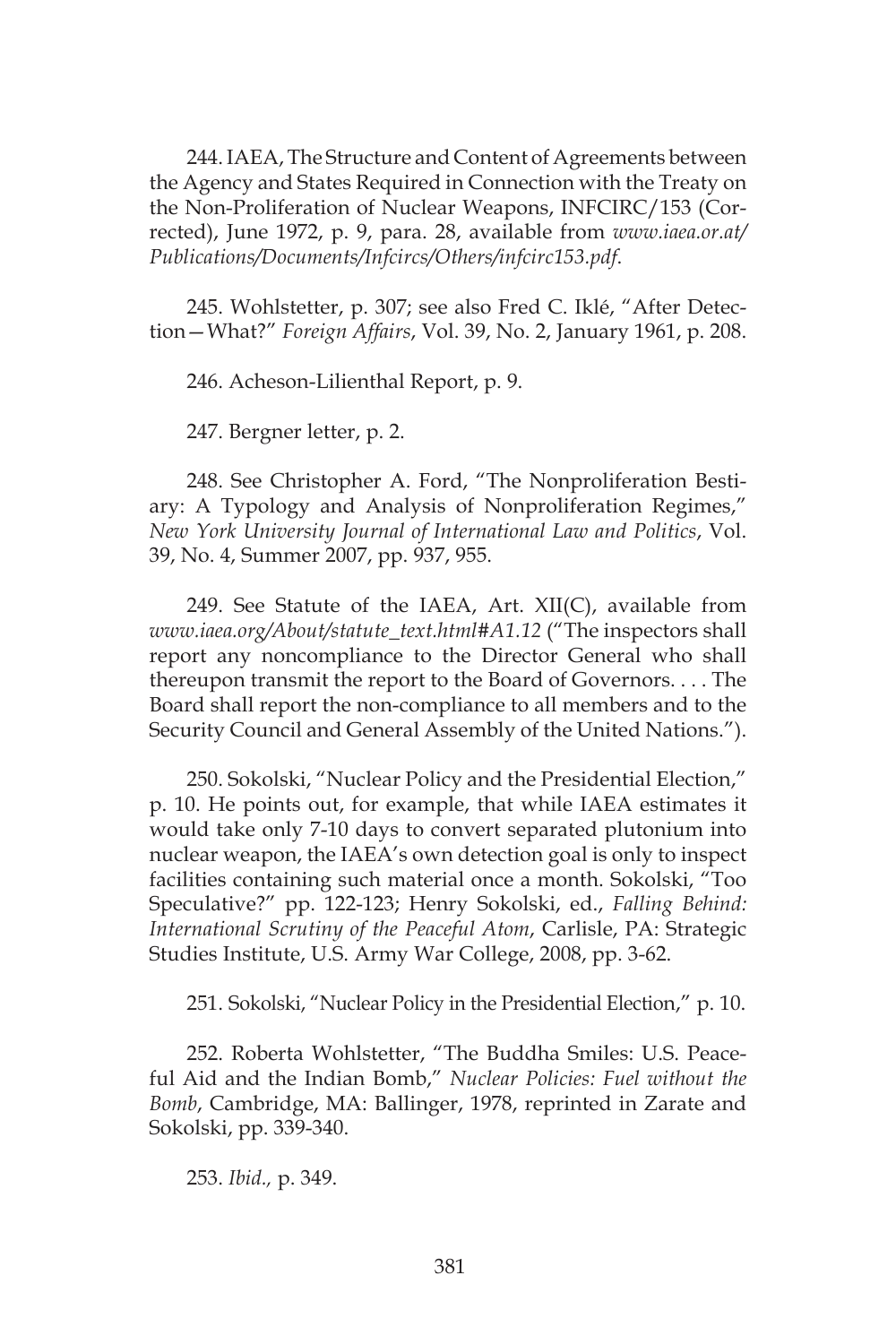254. *Ibid*.

255. Acheson-Lilienthal Report, p. 47.

It will probably be necessary to write into the charter itself a systematic plan governing the location of the operations and property of the Authority so that a strategic balance may be maintained among nations. In this way, protection will be afforded against such eventualities as the complete or partial collapse of the United Nations or the Atomic Development Authority, protection will be afforded against the eventuality of sudden seizure by any one nation of the stockpiles, reduction, refining, and separation plants, and reactors of all types belonging to the Authority. . . . The real protection [against seizure] will lie in the fact that if any nation seizes the plants or the stockpiles that are situated in its territory, other nations will have similar facilities and materials situated within their own borders so that the act of seizure need not place them at a disadvantage.

256. Sokolski, "Nuclear Policy in the Presidential Election," p. 10.

257. See Roberta Wohlstetter, "The Buddha Smiles," pp. 339, 341 (noting that "[t]he identification of civilian nuclear energy with economic progress is sometimes made in self-consciously symbolic terms with no pretense at hard economic argument, but merely as an invocation to modernity").

258 . Roberta Wohlstetter, "The Buddha Smiles," p. 341.

259. NPT/CONF.2005/WP.57, p. 3, para. 14.

260. 2005 Noncompliance Report, p. 80.

261. *"*Second Report of the United Nations Atomic Energy Commission to the Security Council," pp. 97, 98, 131, 133 (emphasis added).

262. Acheson-Lilienthal Report, pp. 48-49.

263. *Ibid.*, p. 17.